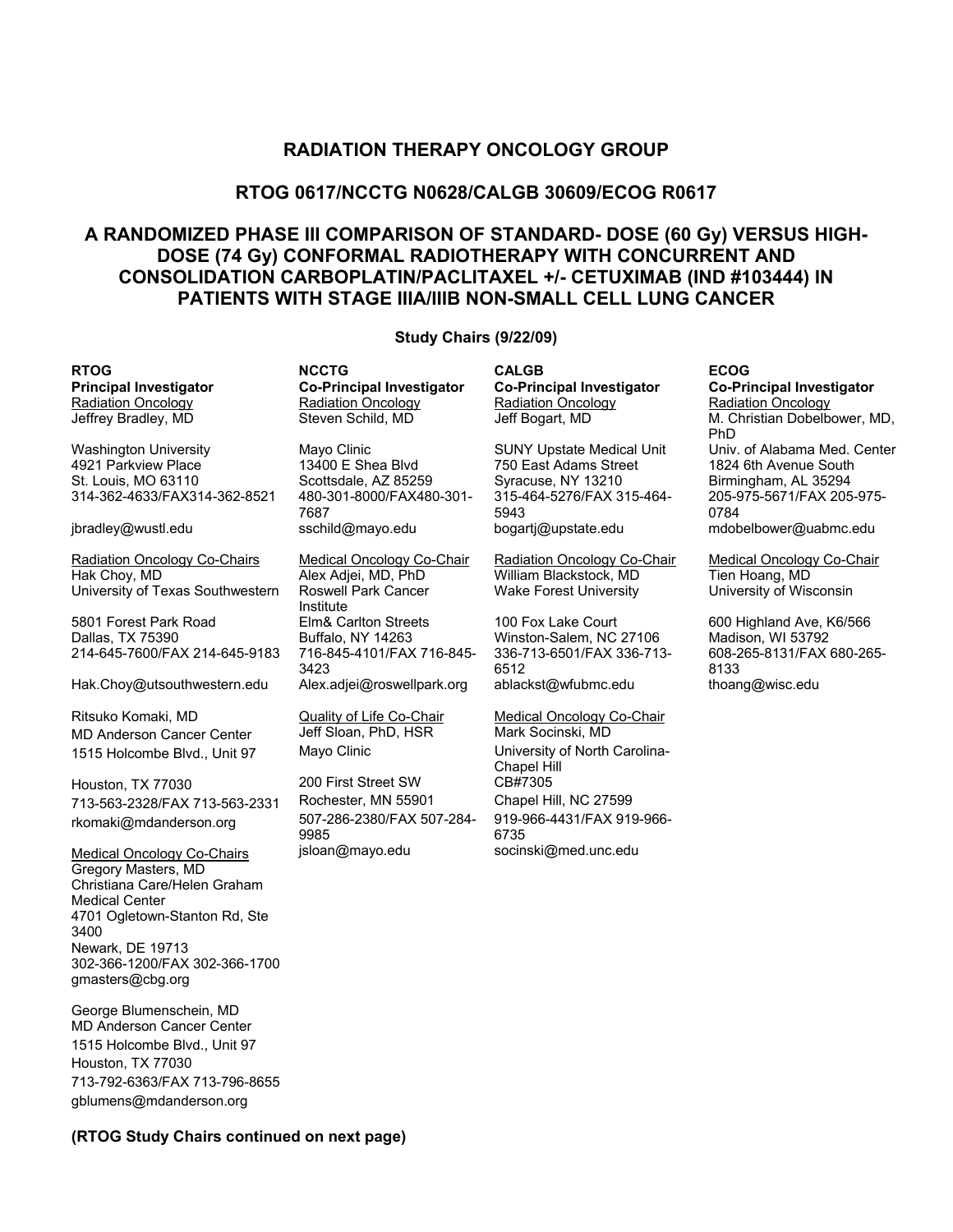#### **RTOG Study Chairs (Continued) [3/4/10]**

Ken Forster, Ph.D.<br>
H. Lee Moffitt Cancer Center **Access 1999** MD Anderson Cancer Center Center Control of the MD Anderson Cancer Ce 12902 Magnolia Drive 1515 Holcombe Blvd, Box 97 Tampa, Florida 33612 Houston, TX 77030 Kenneth[.forster@moffitt.org](mailto:forster@moffitt.org) in the state of the state of the state of the state of the state of the state of the state of the state of the state of the state of the state of the state of the state of the state of the state

Quality of Life Co-Chair Outcomes Research Co-Chair Detroit, MI 48202<br>313-916-5188/FAX 313-916-3235 St. Louis, MO 63110 [bmovsas1@hfhs.org](mailto:bmovsas1@hfhs.org) in the state of the state of the state of the state of the state of the state of the state of the state of the state of the state of the state of the state of the state of the state of the state of the st

**Senior Statistician** Philadelphia, PA 19103 [kbae@acr-arrs.org](mailto:kbae@acr-arrs.org) 

# Medical Physics Co-Chair **Medical Physics Co-Chair Translational Research Co-Chair** MD Anderson Cancer Center 813-745-8144/FAX 813-745-7231 713-563-2337/FAX 713-563-2366

Joseph O. Deasy, PhD Henry Ford Hospital National Accord Medicine<br>
2799 W. Grand Blvd. National Washington University School of Medicine<br>
4921 Parkview Place 4921 Parkview Place 314-996-2723/FAX 314-362-8521

Kyounghwa Bae, PhD<br>
Radiation Therapy Oncology Group/ACR **Activation Date: October 29, 2010**<br> **Version Date: October 29, 2010** Radiation Therapy Oncology Group/ACR **Version Date: October 29, 2010 Includes Amendments 1-7**<br>(Broadcast 11/9/10) 215-717-0850/FAX 215-928-0153 **Update Date: November 9, 2010**

## **Document History**

|             | <b>Version/Update Date</b>   | <b>Broadcast Date</b> |
|-------------|------------------------------|-----------------------|
| Update      | November 9, 2010             | November 9, 2010      |
| Amendment 7 | October 29, 2010             | November 9, 2010      |
| Amendment 6 | June 9, 2010                 | July 9, 2010          |
| Update      | April 8, 2010                | April 8, 2010         |
| Amendment 5 | March 4, 2010                | April 8, 2010         |
| Update      | October 29, 2009             | October 29, 2009      |
| Amendment 4 | September 22, 2009           | October 29, 2009      |
| Amendment 3 | March 9, 2009                | April 2, 2009         |
| Update      | December 16, 2008            | December 16, 2008     |
| Update      | October 14, 2008             | October 14, 2008      |
| Amendment 2 | August 29, 2008              | October 14, 2008      |
| Amendment 1 | June 18, 2008                | October 14, 2008      |
| Update      | May 22, 2008<br>May 22, 2008 |                       |
| Update      | November 27, 2007            | November 27, 2007     |
| Activation  | November 27, 2007            | November 27, 2007     |

### **RTOG Headquarters/Department of Statistics 215-574-3189 1-800-227-5463, ext. 4189**

**This protocol was designed and developed by the Radiation Therapy Oncology Group (RTOG) of the American College of Radiology (ACR). It is intended to be used only in conjunction with institution-specific IRB approval for study entry. No other use or reproduction is authorized by RTOG nor does RTOG assume any responsibility for unauthorized use of this protocol.**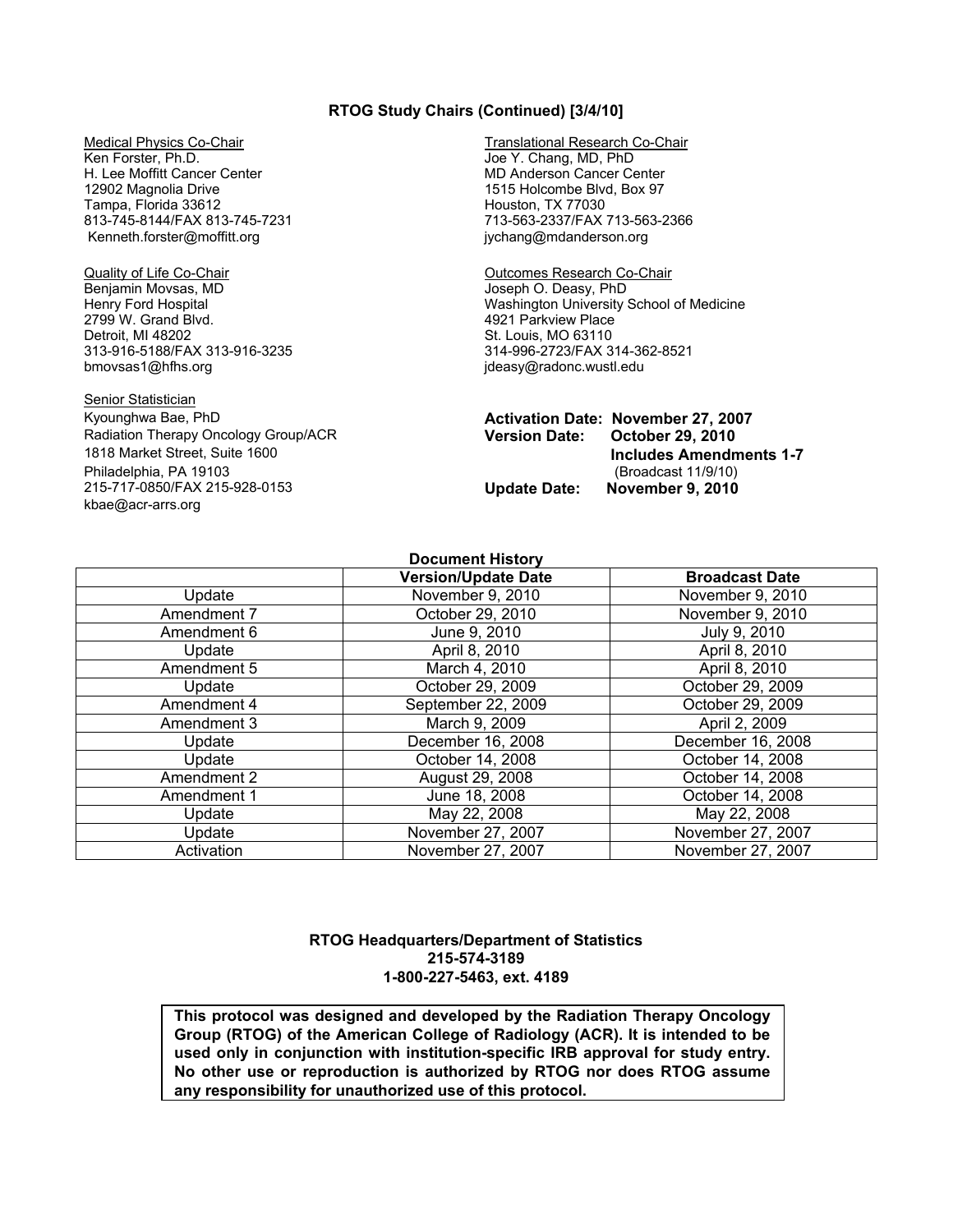## **This study is supported by the NCI Cancer Trials Support Unit (CTSU). [9/22/09]**

Institutions not aligned with the RTOG will participate through the CTSU mechanism as outlined below and detailed in the CTSU logistical appendix.

- The **study protocol and all related forms and documents** must be downloaded from the protocolspecific Web page of the CTSU Member Web site located at<http://members.ctsu.org>
- Send completed **site registration documents** to the CTSU Regulatory Office. Refer to the CTSU logistical appendix for specific instructions and documents to be submitted.
- **Patient enrollments** will be conducted by the CTSU. Refer to the CTSU logistical appendix for specific instructions and forms to be submitted.
- Data management will be performed by the RTOG*.* **Case report forms** (with the exception of patient enrollment forms)**, clinical reports, and transmittals** must be sent to RTOG Headquarters unless otherwise directed by the protocol. Do not send study data or case report forms to CTSU Data Operations.
- **Data query and delinquency reports** will be sent directly to the enrolling site by the RTOG. Please send query responses and delinquent data to the RTOG and do not copy the CTSU Data Operations. Each site should have a designated CTSU Administrator and Data Administrator and must keep their CTEP IAM account contact information current. This will ensure timely communication between the clinical site and RTOG Headquarters.

**(4/8/10)** The following Cooperative Group has endorsed this trial via the CTSU Endorsement Plus Option: NCCTG: Co-chair Steven Schild, MD. **NCCTG members will enroll patients to this study via the Cancer Trials Support Unit (CTSU). Institutions holding dual memberships in NCCTG and RTOG may credit either Group for enrollments, provided the credited PI is a member of the credited Group.**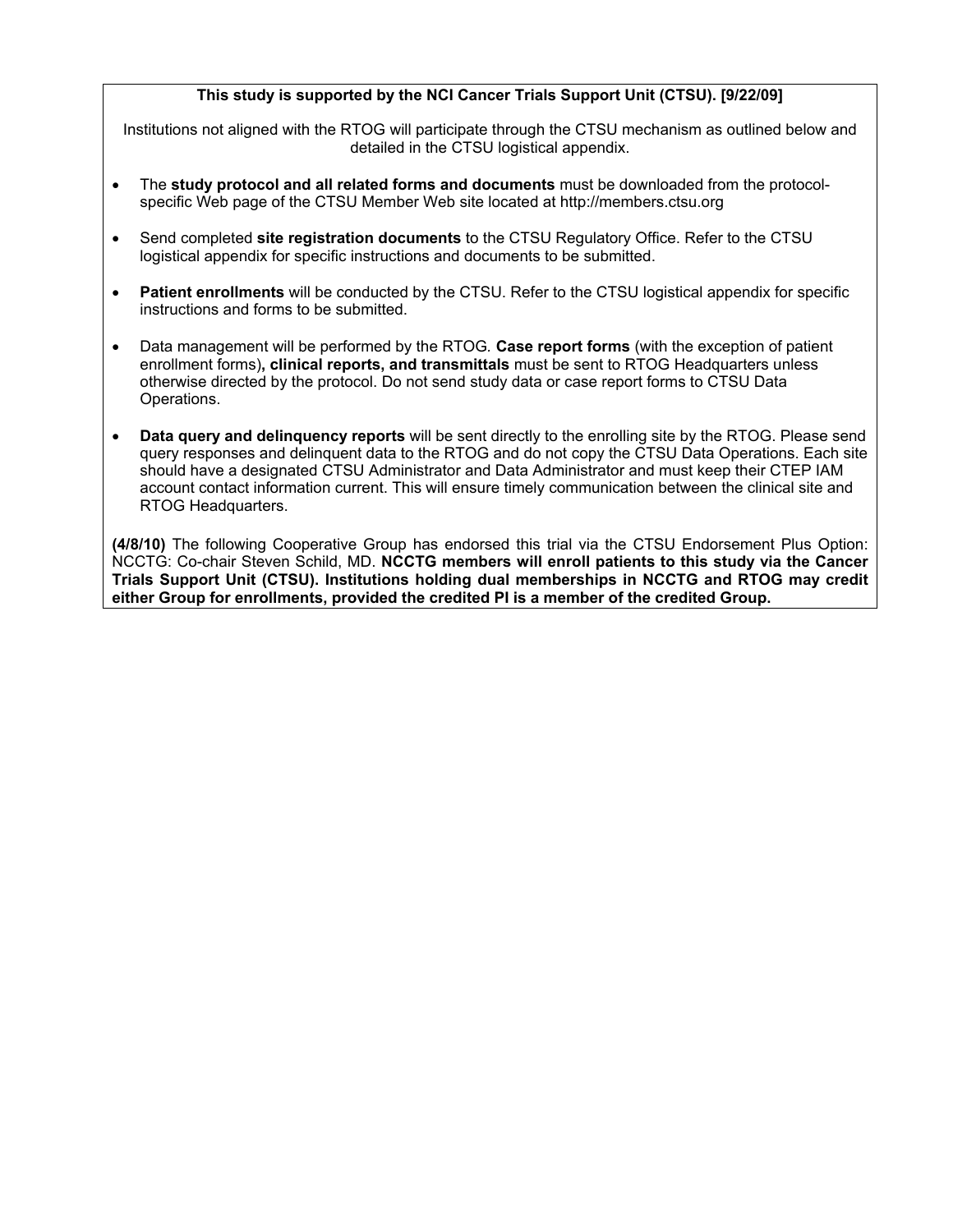#### **INDEX (10/9/08)**

#### Schema

Eligibility Checklist

- 1.0 Introduction
- 2.0 Objectives
- 3.0 Patient Selection
- 4.0 Pretreatment Evaluations/Management
- 5.0 Registration Procedures
- 6.0 Radiation Therapy
- 7.0 Drug Therapy
- 8.0 Surgery
- 9.0 Other Therapy
- 10.0 Tissue/Specimen Submission
- 11.0 Patient Assessments
- 12.0 Data Collection
- 13.0 Statistical Considerations

References

| - Sample Consent Form               |
|-------------------------------------|
| - Study Parameters                  |
| - Performance Status Scoring        |
| - Staging System                    |
| - Blood Collection Kit Instructions |
| - Urine Collection Kit Instructions |
| - CTSU Logistics                    |
|                                     |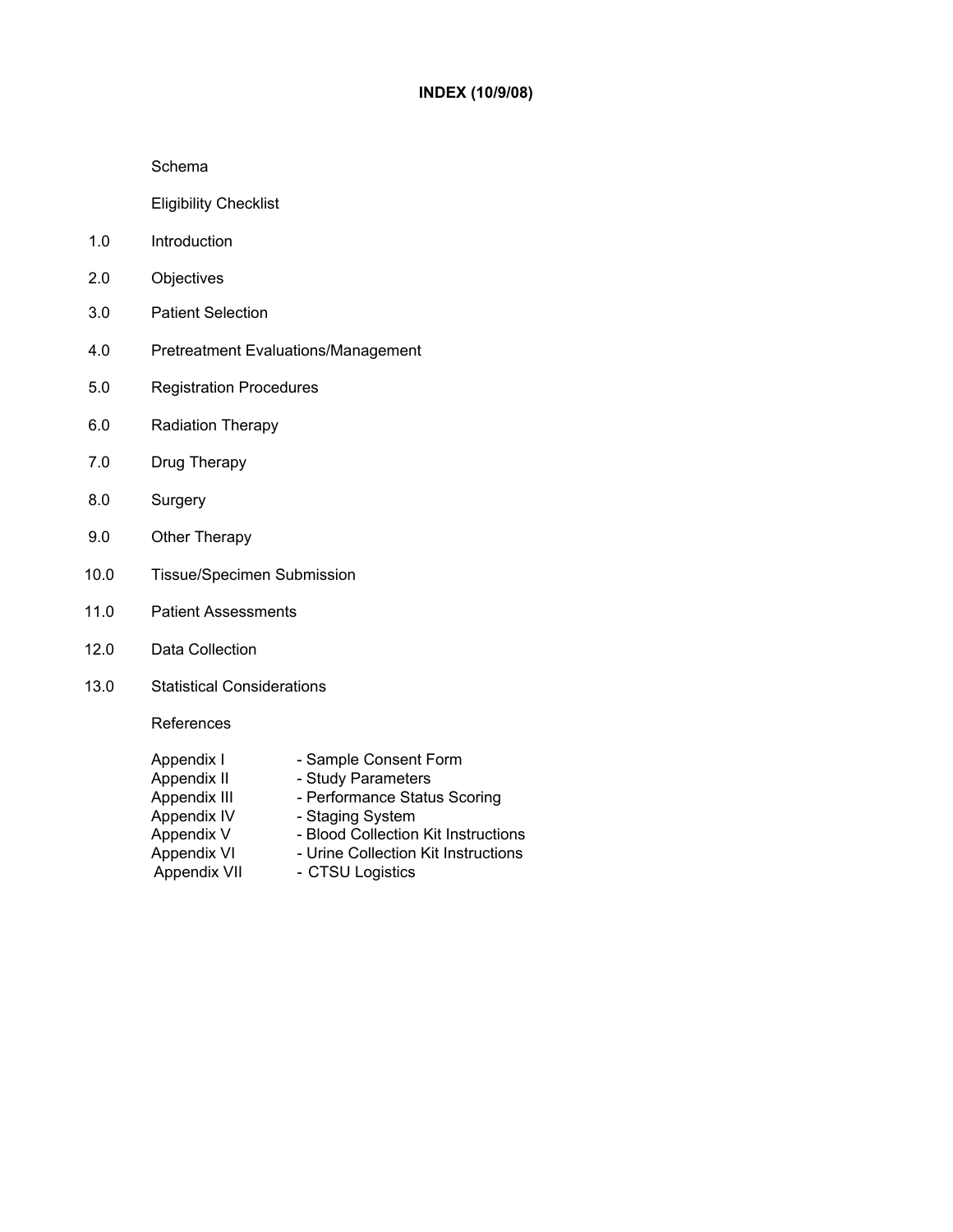#### **RADIATION THERAPY ONCOLOGY GROUP**

#### **RTOG 0617/NCCTG N0628/CALGB 30609/ECOG R0617**

## **A Randomized Phase III Comparison of Standard- Dose (60 Gy) Versus High-Dose (74 Gy) Conformal Radiotherapy with Concurrent and Consolidation Carboplatin/Paclitaxel +/- Cetuximab (IND #103444) in Patients with Stage IIIA/IIIB Non-Small Cell Lung Cancer**

|              | Schema (6/18/08)                                       |    |                                                                              |                                                         |  |  |  |
|--------------|--------------------------------------------------------|----|------------------------------------------------------------------------------|---------------------------------------------------------|--|--|--|
|              |                                                        |    | <b>Concurrent Treatment</b>                                                  | <b>Consolidation Treatment</b>                          |  |  |  |
|              |                                                        |    | Arm A<br>Concurrent chemotherapy:                                            | Arm A<br>Consolidation chemotherapy:                    |  |  |  |
|              |                                                        |    | Carboplatin & Paclitaxel<br>RT to 60 Gy, 5 x per week<br>for 6 weeks         | Carboplatin & Paclitaxel                                |  |  |  |
| S            |                                                        | R  |                                                                              |                                                         |  |  |  |
| T            |                                                        | A  | Arm B                                                                        | Arm B                                                   |  |  |  |
| R            | <b>RT Technique</b><br>1.3D-CRT                        | N  | Concurrent chemotherapy:<br>Carboplatin & Paclitaxel                         | Consolidation chemotherapy:<br>Carboplatin & Paclitaxel |  |  |  |
| A            | 2. IMRT                                                | D  | RT to 74 Gy, 5 x per week<br>for 7.5 weeks                                   |                                                         |  |  |  |
| Т            | <b>Zubrod</b>                                          | O  |                                                                              |                                                         |  |  |  |
|              | 1.0<br>2.1                                             |    | Arm C                                                                        | Arm C                                                   |  |  |  |
| $\mathbf{I}$ |                                                        | м  | <b>Cetuximab Loading Dose:</b><br>Week 1, Day 1                              | Consolidation therapy:                                  |  |  |  |
| F            | <b>PET Staging</b><br>1. No                            | т  | then                                                                         | Cetuximab and                                           |  |  |  |
| Y            | 2. Yes                                                 | Z  | Concurrent chemotherapy, Carboplatin &<br>Paclitaxel, and Cetuximab          | Carboplatin & Paclitaxel                                |  |  |  |
|              | <b>Histology</b><br>1. Squamous<br>2. Non-<br>Squamous | E. | RT to 60 Gy, 5 x per week<br>for 6 weeks                                     |                                                         |  |  |  |
|              |                                                        |    |                                                                              |                                                         |  |  |  |
|              |                                                        |    | Arm D                                                                        | <b>Arm D</b>                                            |  |  |  |
|              |                                                        |    | <b>Cetuximab Loading Dose:</b><br>Week 1, Day 1                              | Consolidation therapy:                                  |  |  |  |
|              |                                                        |    | then<br>Concurrent chemotherapy, Carboplatin &<br>Paclitaxel, and Cetuximab: | Cetuximab and<br>Carboplatin & Paclitaxel               |  |  |  |
|              |                                                        |    | RT to 74 Gy, 5 x per week<br>for 7.5 weeks                                   |                                                         |  |  |  |

See Section 5.0 for credentialing requirements for radiation therapy. **(3/4/10) NOTE**: The site must complete RT pre-planning of the patient prior to registering the patient to determine if 74 Gy can be delivered within protocol specifications.

## **Patient Population**: (See Section 3.0 for Eligibility) **[3/4/10]**

Newly diagnosed unresectable Stage III A or B non-small cell lung cancer (NSCLC); patients who present with N2 or N3 disease and an undetectable NSCLC primary tumor also are eligible; patients with supraclavicular or contralateral hilar adenopathy are ineligible.

## **Required Sample Size: 500**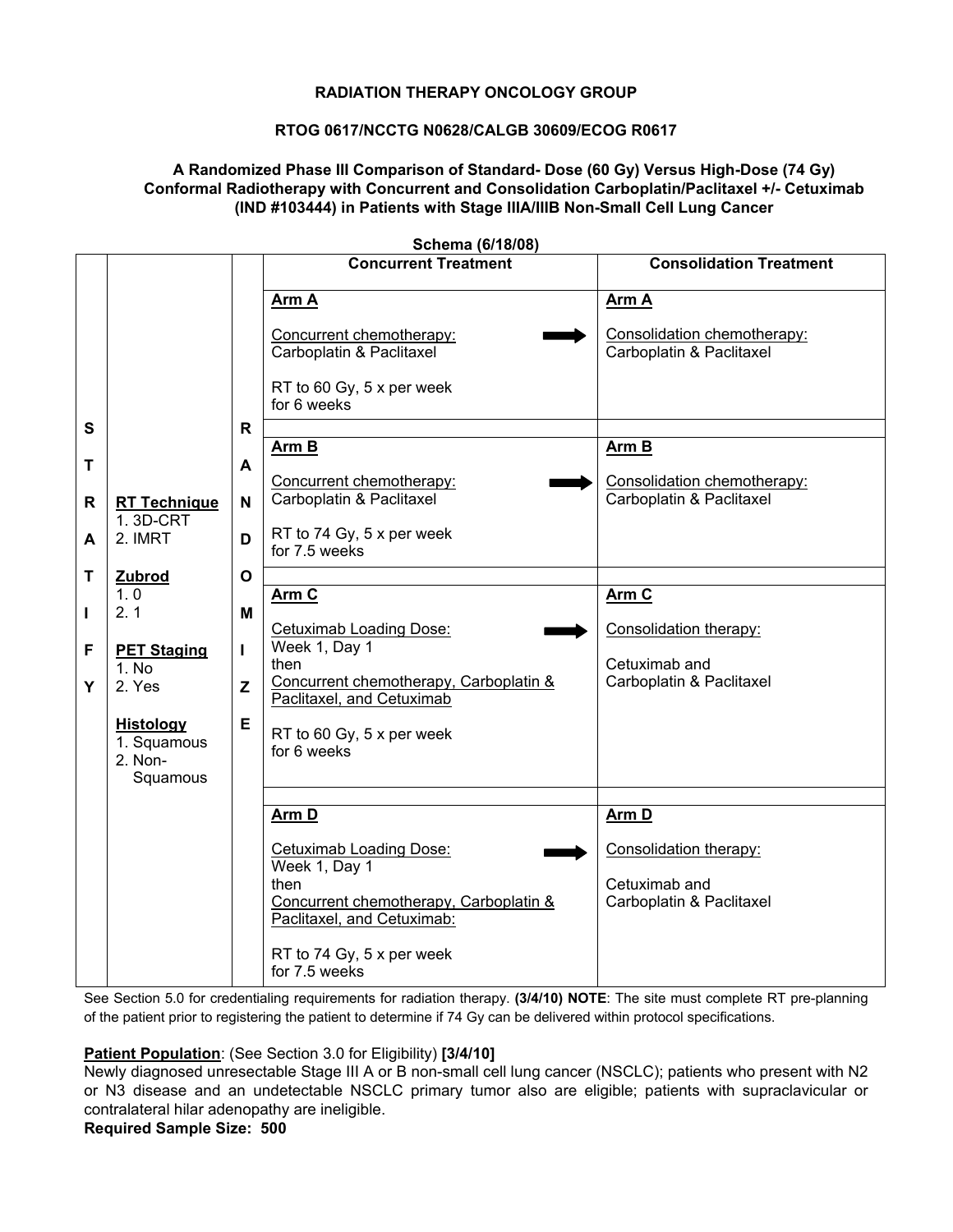| <b>RTOG Institution #</b> |                                                                                                                                                                                                                                                                                                            |  |  |  |  |  |
|---------------------------|------------------------------------------------------------------------------------------------------------------------------------------------------------------------------------------------------------------------------------------------------------------------------------------------------------|--|--|--|--|--|
| <b>RTOG 0617</b>          | <b>ELIGIBILITY CHECKLIST (3/4/10)</b>                                                                                                                                                                                                                                                                      |  |  |  |  |  |
| Case#                     | (page 1 of 3)                                                                                                                                                                                                                                                                                              |  |  |  |  |  |
|                           | (Y) 1.Does the patient have histologically or cytologically documented NSCLC within 12 weeks of<br>registration? (patients who present with N2 or N3 disease and an undetectable NSCLC primary<br>tumor also are eligible.)                                                                                |  |  |  |  |  |
|                           | (N) 2. Has the tumor been totally resected?                                                                                                                                                                                                                                                                |  |  |  |  |  |
|                           | (Y/NA)<br>Has the patient had a nodal recurrence after surgery for an early-stage NSCLC and<br>have the criteria in Section 3.1.2 been met?                                                                                                                                                                |  |  |  |  |  |
|                           | $(Y)$ 3. Is the patient IIIA/IIIB with no evidence of distant metastasis (M0)?                                                                                                                                                                                                                             |  |  |  |  |  |
|                           | (N) 4. Does the patient have supraclavicular or contralateral hilar disease? (The presence of<br>supraclavicular or contralateral hilar disease would make the patient ineligible).                                                                                                                        |  |  |  |  |  |
|                           | (Y) 5. Is the patient's Zubrod Performance Status 0-1?                                                                                                                                                                                                                                                     |  |  |  |  |  |
|                           | (Y) 6. Were all pre-registration labs done within the specified timeframes and are the patient's lab<br>values within the parameters of eligibility in Sections 3.1 and 4.1?                                                                                                                               |  |  |  |  |  |
|                           | (Y) 7. Is the FEV1 best value $\geq$ 1.2 liters/second or $\geq$ 50% predicted?                                                                                                                                                                                                                            |  |  |  |  |  |
|                           | (Y) 8. Were all the required pre-registration evaluations administered within the specified timeframes<br>in Section 3.1, including CT/MRI of lung and upper abdomen through adrenal glands and<br>MRI/CT of brain with contrast (MRI without contrast only permitted if patient has contrast<br>allergy)? |  |  |  |  |  |
|                           | (N) 9. Has patient had weight loss greater than or equal to 10% in last 4 weeks?                                                                                                                                                                                                                           |  |  |  |  |  |
|                           | (Y/NA) 10. If the patient had exploratory thoracotomy, was it done at least 3 weeks prior to registration?                                                                                                                                                                                                 |  |  |  |  |  |
|                           | (N) 11. Is treatment planned for the patient with maximum dose $\geq 66$ Gy to the ipsilateral brachial<br>plexus (this treatment plan would make the patient ineligible);                                                                                                                                 |  |  |  |  |  |
|                           | (N) 12. Has the patient had prior systemic chemotherapy and/or thoracic/neck radiotherapy for any<br>reason for present cancer?                                                                                                                                                                            |  |  |  |  |  |
|                           | (N) 13. Has the patient had prior therapy that specifically and directly targets the EGFR pathway?                                                                                                                                                                                                         |  |  |  |  |  |
|                           | (N) 14. Has the patient had a prior severe infusion reaction to a monoclonal antibody?                                                                                                                                                                                                                     |  |  |  |  |  |
|                           | (N) 15. Does patient have uncontrolled neuropathy of grade 2 or greater?                                                                                                                                                                                                                                   |  |  |  |  |  |
|                           | (N) 16. Is there evidence of malignancy within the past 3 years other than those stated in Section 3.2?                                                                                                                                                                                                    |  |  |  |  |  |
|                           | (N) 17. Does the patient have any severe co-morbidities as defined in Section 3.2?                                                                                                                                                                                                                         |  |  |  |  |  |
|                           | (Y/NA) 18. If a women of childbearing potential, did the patient have a negative urine or serum pregnancy<br>test within 72 hours prior to the start of treatment?                                                                                                                                         |  |  |  |  |  |
|                           | (Y/NA) 19. If a woman of childbearing potential or a sexually active man, is the patient willing/able to use<br>medically acceptable forms of contraception?                                                                                                                                               |  |  |  |  |  |

**(Continued on next page)**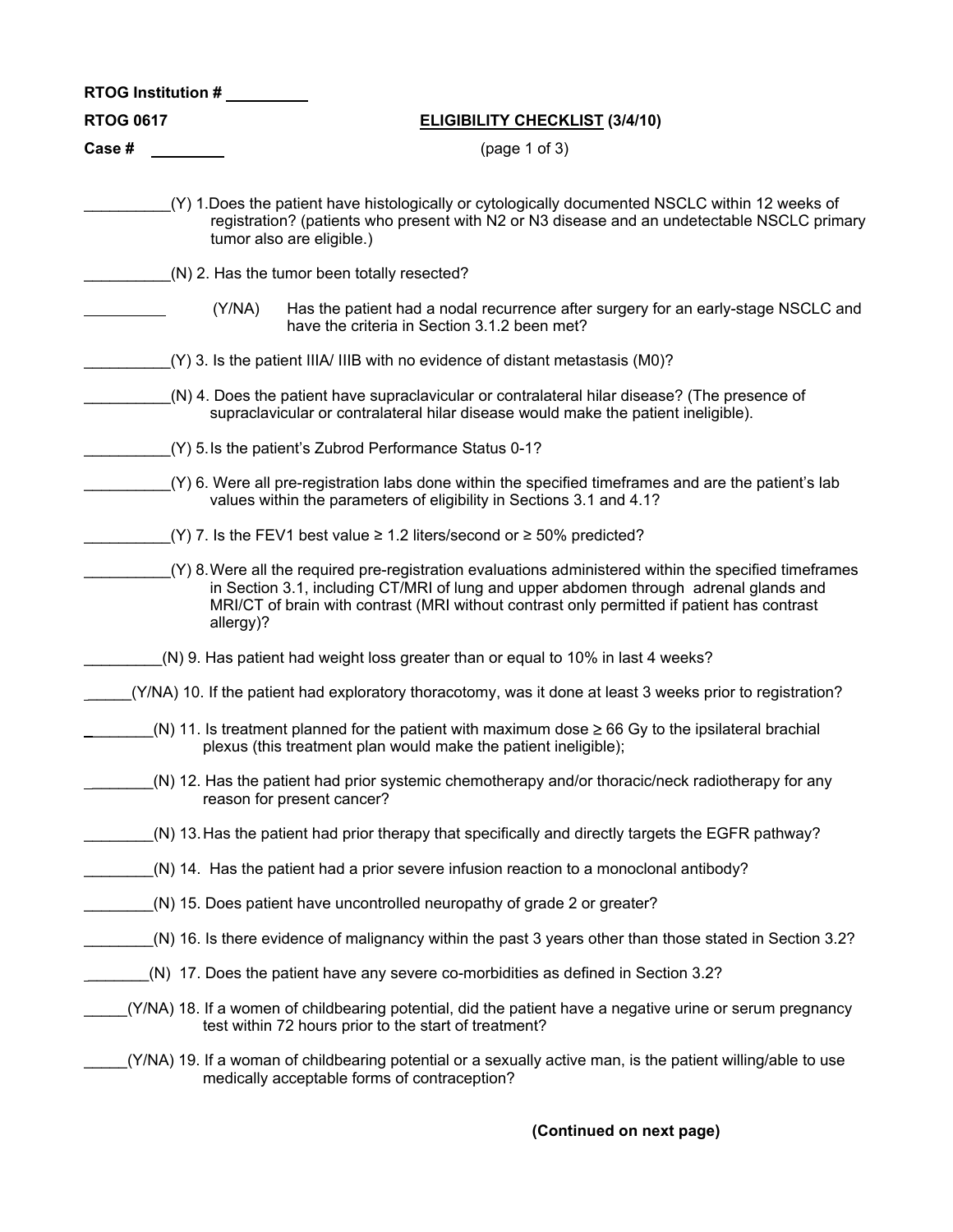| RTOG Institution #                                          |                                                                                                 |    |                                                                                                                                     |  |  |  |  |  |  |
|-------------------------------------------------------------|-------------------------------------------------------------------------------------------------|----|-------------------------------------------------------------------------------------------------------------------------------------|--|--|--|--|--|--|
| <b>RTOG 0617</b>                                            | <b>ELIGIBILITY CHECKLIST (9/22/09)</b>                                                          |    |                                                                                                                                     |  |  |  |  |  |  |
| Case #                                                      | (page 2 of 3)                                                                                   |    |                                                                                                                                     |  |  |  |  |  |  |
| (Y/N) 20. Is there evidence of pleural fluid on CXR and CT? |                                                                                                 |    |                                                                                                                                     |  |  |  |  |  |  |
|                                                             | (Y) If yes, was a pleuracentesis done that confirmed the fluid to be cytologically<br>negative? |    |                                                                                                                                     |  |  |  |  |  |  |
|                                                             |                                                                                                 |    | $(N)$ 21. If present, is the pleural effusion exudative?                                                                            |  |  |  |  |  |  |
|                                                             |                                                                                                 |    | (Y) 22. Was the patient evaluated by a Radiation Oncologist and Medical Oncologist and approved prior<br>to the start of treatment? |  |  |  |  |  |  |
|                                                             |                                                                                                 |    | The following questions will be asked at Study Registration:<br><b>IMRT CREDENTIALING IS REQUIRED BEFORE REGISTRATION</b>           |  |  |  |  |  |  |
|                                                             |                                                                                                 | 1. | Name of institutional person registering this case?                                                                                 |  |  |  |  |  |  |
|                                                             | (Y)                                                                                             | 2. | Has the Eligibility Checklist (above) been completed?                                                                               |  |  |  |  |  |  |
| (Y)                                                         |                                                                                                 | 3. | Is the patient eligible for this study?                                                                                             |  |  |  |  |  |  |
|                                                             |                                                                                                 | 4. | Date the study-specific Consent Form was signed? (must be prior to study entry)                                                     |  |  |  |  |  |  |
|                                                             |                                                                                                 | 5. | Patient's Initials (First Middle Last) [May 2003; If no middle initial, use hyphen]                                                 |  |  |  |  |  |  |
| <u> Alban Maria San A</u>                                   |                                                                                                 | 6. | Verifying Physician                                                                                                                 |  |  |  |  |  |  |
|                                                             |                                                                                                 | 7. | Patient's ID Number                                                                                                                 |  |  |  |  |  |  |
|                                                             |                                                                                                 | 8. | Date of Birth                                                                                                                       |  |  |  |  |  |  |
|                                                             |                                                                                                 | 9. | Race                                                                                                                                |  |  |  |  |  |  |
|                                                             |                                                                                                 |    | 10. Ethnic Category (Hispanic or Latino; Not Hispanic or Latino; Unknown)                                                           |  |  |  |  |  |  |
|                                                             |                                                                                                 |    | 11. Gender                                                                                                                          |  |  |  |  |  |  |
|                                                             |                                                                                                 |    | 12. Patient's Country of Residence                                                                                                  |  |  |  |  |  |  |
|                                                             |                                                                                                 |    | 13. Zip Code (U.S. Residents)                                                                                                       |  |  |  |  |  |  |
|                                                             |                                                                                                 |    | 14. Method of payment                                                                                                               |  |  |  |  |  |  |
|                                                             |                                                                                                 |    | 15. Will any component of the patient's care be given at a military or VA facility?                                                 |  |  |  |  |  |  |
|                                                             |                                                                                                 |    | 16. Calendar Base Date                                                                                                              |  |  |  |  |  |  |
|                                                             |                                                                                                 |    | 17. Registration/randomization date: This date will be populated automatically.                                                     |  |  |  |  |  |  |

 **(Continued on the next page)**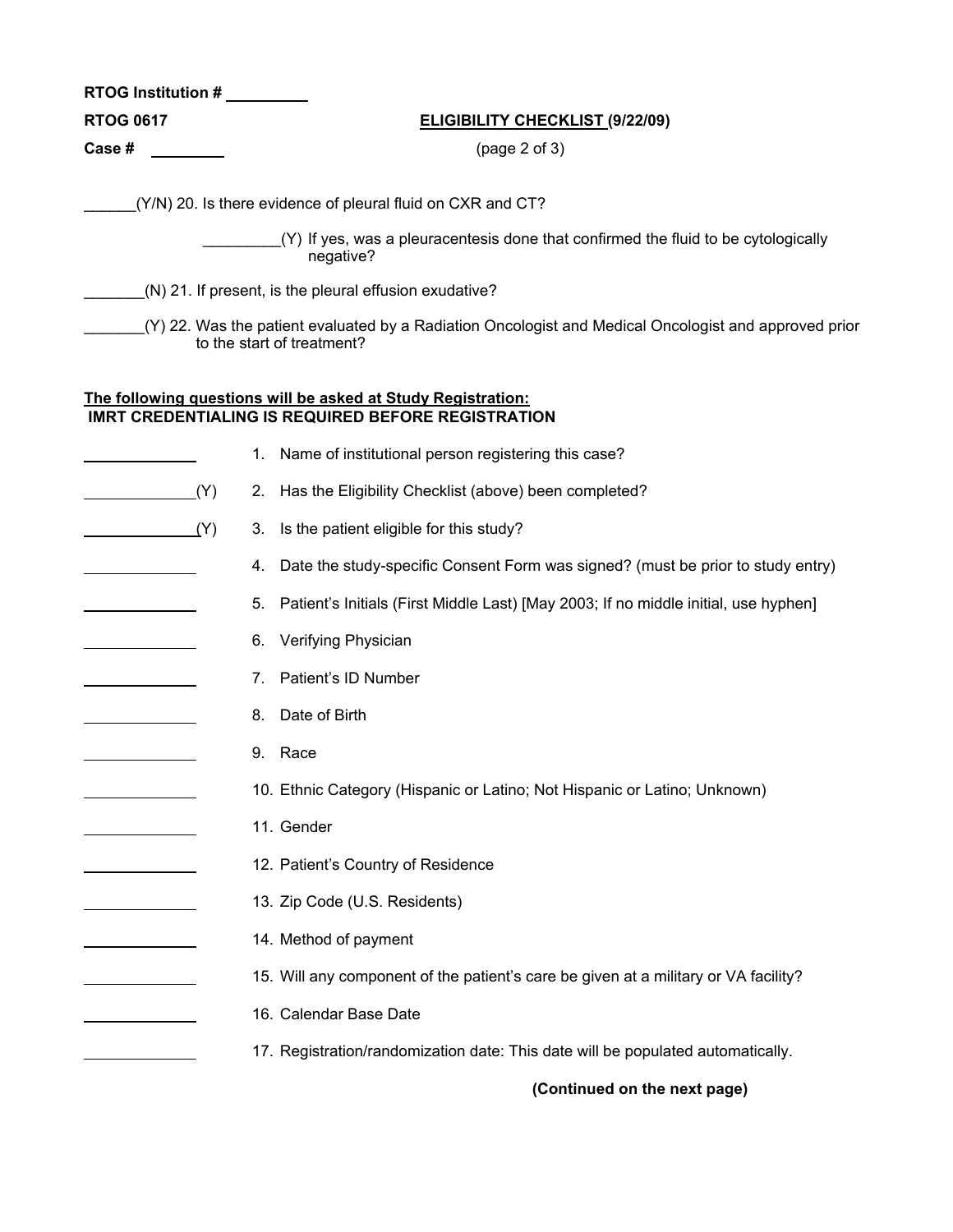| <b>RTOG 0617</b> | <b>ELIGIBILITY CHECKLIST (9/22/09)</b>                                                                                                                                                                                                          |
|------------------|-------------------------------------------------------------------------------------------------------------------------------------------------------------------------------------------------------------------------------------------------|
| Case #           | (page 3 of 3)                                                                                                                                                                                                                                   |
|                  | 18. Medical oncologist                                                                                                                                                                                                                          |
| (Y/N)            | 19. Tissue kept for cancer research?                                                                                                                                                                                                            |
| (Y/N)            | 20. Urine kept for cancer research?                                                                                                                                                                                                             |
| (Y/N)            | 21. Blood kept for cancer research?                                                                                                                                                                                                             |
| (Y/N)            | 22. Tissue kept for medical research?                                                                                                                                                                                                           |
| (Y/N)            | 23. Urine kept for medical research?                                                                                                                                                                                                            |
| (Y/N)            | 24. Blood kept for medical research?                                                                                                                                                                                                            |
| (Y/N)            | 25. Allow contact for future research?                                                                                                                                                                                                          |
|                  | 26. Specify Radiation Technique (3D-CRT vs. IMRT)                                                                                                                                                                                               |
|                  | 27. Specify Zubrod Performance Score (0 vs. 1)                                                                                                                                                                                                  |
| (Y/N)            | 28. PET staging?                                                                                                                                                                                                                                |
|                  | 29. Specify histology (squamous vs. non-squamous)                                                                                                                                                                                               |
|                  | (Y)<br>30. I attest that I am willing to treat this patient according to the arm to which he/she is<br>randomized, including the 74 Gy arm.                                                                                                     |
| (Y/N)            | 31. Did the patient agree to participate in the Quality of Life component of the study?                                                                                                                                                         |
|                  | If no, please specify the reason from the following:<br>1. Patient refused due to illness<br>2. Patient refused for other reason: specify ______________<br>3. Not approved by institutional IRB<br>4. Tool not available in patient's language |

The Eligibility Checklist must be completed in its entirety prior to web registration. The completed, signed, and dated checklist used at study entry must be retained in the patient's study file and will be evaluated during an institutional NCI/RTOG audit.

Completed by Date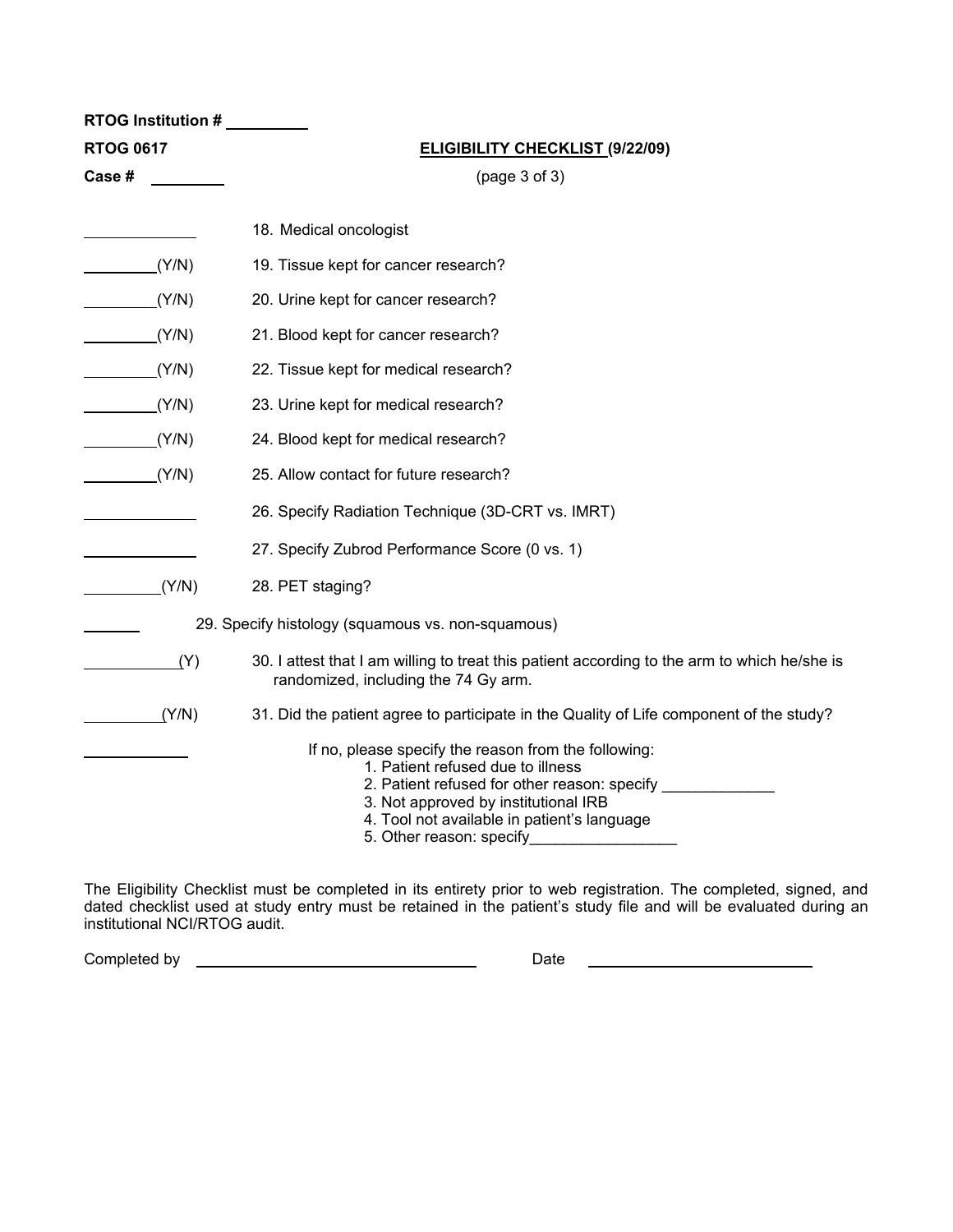#### **1.0 INTRODUCTION**

#### **1.1 Disease Background**

Lung cancer remains the leading cause of cancer death in the United States, $<sup>1</sup>$  approximately 75-</sup> 80% of all cases are non-small cell lung cancer (NSCLC). Of these, 30-40% are considered locally advanced comprising both Stage IIIA and IIIB in the current AJCC staging system. Using cancer incidence data from  $2005$ ,<sup>1</sup> we can predict that there will be approximately 162,460 cases of lung cancer this year, therefore between 40,000 and 50,000 patients will be diagnosed with locally-advanced NSCLC.

#### **1.2 Rationale for Proposed Therapeutic Study (6/18/08)**

 The currently accepted "standard of care" for patients with locally-advanced NSCLC is radiation plus chemotherapy. In recent years, most research has focused on which chemotherapy drugs to use and how to integrate them with radiation therapy. Moreover, little attention has been given to optimizing the radiation therapy component. In particular, the nationally accepted standard radiation prescription dose has remained at the same level (60-63 Gy) for more than 30 years.<sup>2</sup>

 The relative contributions of radiation therapy versus chemotherapy to patient survival are unknown. Curing patients with unresectable NSCLC is not possible without local disease control. One aspect of this study is to show that increased radiation doses will kill more cancer cells, which will result in better local control and survival. This hypothesis will be tested in this phase III trial.

 Another aspect that will be explored is the benefit gained through the addition of cetuximab to chemoradiation (CRT). The epidermal growth factor receptor (EGFR) pathway is a validated therapeutic target in NSCLC.<sup>3</sup> Agents, such as cetuximab that target the EGFR pathway, have radiation sensitizing properties and are being studied in combination with chemoradiation.<sup>4-6</sup> Phase II results from RTOG 0324, a trial which combined cetuximab with conventional (63 Gy) CRT in patients with locally advanced NSCLC, met planned safety and efficacy endpoints.<sup>4</sup> Although the toxicity was equivalent to that reported for conventional CRT, there was an improvement in median survival to 22.7 months. The results from RTOG 0324 warrant validation in a randomized setting; therefore, we hypothesize that the addition of cetuximab to conventional (60 Gy) CRT or high-dose radiation (74Gy) CRT will lead to improved survival.

 This phase III randomized trial is important because local failure following concurrent chemotherapy and radiation therapy for patients treated for stage III NSCLC with conventional radiation doses approximates 85%.<sup>8</sup> The 60 Gy dose level (2 Gy per fraction) was established by RTOG 7301 and remains the standard radiation therapy dose for this disease.<sup>2</sup> Local recurrence remains high in recent Phase III trials evaluating concurrent chemotherapy and radiation therapy. The results of these studies are discussed individually below.

 There are now prospective data from three groups (see below) showing that 74 Gy is tolerable in the setting of concurrent chemotherapy. On the best arm of RTOG 9410 (using 1.8 Gy per fraction to 60 Gy), the median survival was 17 months. By escalating radiation dose to 74 Gy, phase II data suggest a median survival of 24 months.<sup>10-11</sup> We believe an increase in median survival will translate to an improved overall survival rate on the experimental arm of 74 Gy. As discussed below, there is phase II data demonstrating improved median survival with the addition of cetuximab to conventional CRT (see Section 1.9). We expect that patients on the 74 Gy experimental arms will experience increased acute toxicity. Therefore, we have planned quality of life measures that will assess toxicity on all arms. If the 74 Gy dose level or one of the cetuximab arms proves to be superior to the conventional 60 Gy dose, this will alter practice for patients with NSCLC. The present study is based upon a combination of the data from the studies described above. The addition of biologic therapy with cetuximab to the regimen hopefully will result in even better efficacy. Clearly this study is a logical next step in the attempt to find the optimal regimen for the treatment of advanced NSCLC.

## **1.3 The Importance of Adding Chemotherapy to Radiation**

 Conventional RT alone resulted in a median survival of 10 months and 5-year survival of 5%.2 In order to improve the outcome of treatment, chemotherapy was added to RT. Multiple phase III trials demonstrated a survival advantage for the addition of chemotherapy to RT for NSCLC. The Cancer and Leukemia Group B (CALGB) reported that induction chemotherapy (cisplatin plus vinblastine) followed by conventional RT (60 Gy/30 fractions) resulted in significantly better survival than conventional RT alone. The median and 5-year survivals were 13.7 months and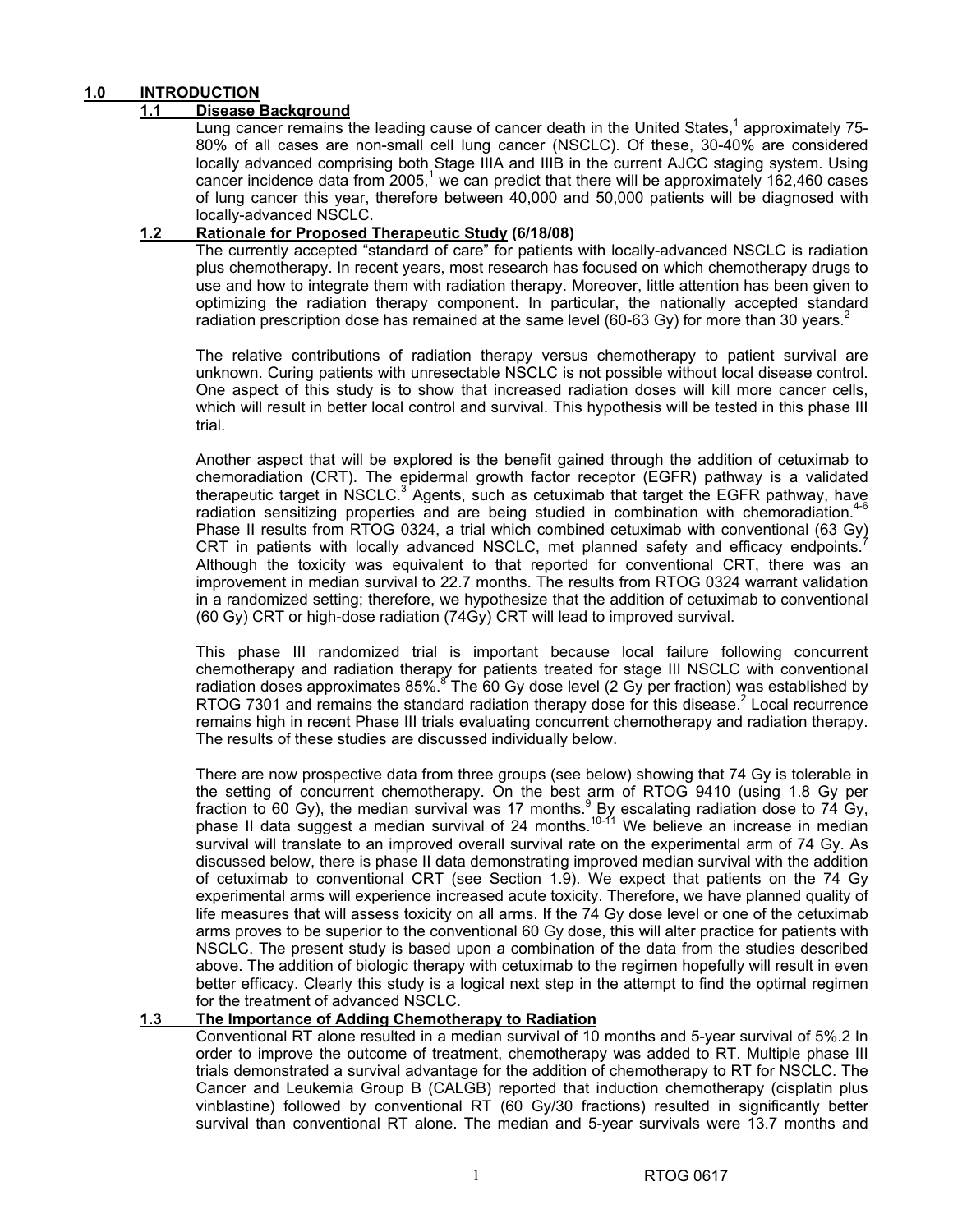17% for the combined therapy versus 9.6 months and 6% for RT alone (p=0.012).12 Additional phase III trials confirmed that cisplatin (CDDP)-based chemotherapy plus RT produced better survival rates than RT alone.8, 13-14 Later phase III trials revealed that concurrent chemotherapy plus RT resulted in significantly better survival than sequential therapy.<sup>9</sup>

**1.3.1** Concurrent Versus Sequential Chemoradiation

 To date, three randomized phase III and two randomized phase II trials have been reported comparing concurrent versus sequential chemoradiation in locally advanced NSCLC<sup>15-17</sup> (Table 1). Furuse, et al. from the West Japan Lung Cancer Group compared patients receiving two cycles of MVP (mitomycin, vindesine, and cisplatin) given every 28 days along with split-course radiation therapy (total dose of 56 Gy) with two cycles of MVP followed by continuous course radiation (total dose of 56 Gy). The concurrent arm demonstrated an improved 5-year survival rate (15.8% versus 8.9%, p=0.0001). A subsequent report demonstrated that the difference in survival was attributed to improved intrathoracic tumor control.<sup>18</sup> Local control rates were 50% on the concurrent arm and 35% on the sequential arm  $(p=0.07)$ . Criticisms of this trial include the split-course radiotherapy used in the concurrent arm and the lower doses of radiotherapy employed.

| <b>Trial</b>            | Patients, n | Med. Survival, mo |      | % Survival, y |       | % Esophagitis<br>$(Gr. 3-4)$ |    |
|-------------------------|-------------|-------------------|------|---------------|-------|------------------------------|----|
|                         |             | S                 | C    | S             | C     | S                            | C  |
| Furuse <sup>15</sup>    | 314         | 13.3              | 16.5 | 8             | 16(5) | 4                            | 23 |
| RTOG-9410 <sup>16</sup> | 400         | 14.6              | 17.1 | 12            | 21(4) | 5                            | 26 |
| GLOT <sup>17</sup>      | 212         | 13.9              | 15.6 | 24            | 35(2) | 3                            | 17 |
| $C$ zech $^{19}$        | 102         | 13.2              | 20.6 | 15            | 42(2) | 4                            | 28 |
| BROCAT <sup>20</sup>    | 303         | 14.0              | 19.0 |               |       | 0                            | 26 |
| LAMP <sup>21</sup>      | 178         | 13.8              | 17.4 | 31            | 33(2) | 3                            | 26 |

#### **Table 1: Concomitant (C) versus sequential chemoradiation (SC) therapy**

 In the only phase III trial from North America that compared sequential versus concurrent chemoradiation, the RTOG reported the results of a three-arm phase III trial (RTOG 9410) that included 611 patients.<sup>16</sup> This trial compared hyperfractionated radiation with cisplatin and etoposide, cisplatin plus vinblastine given sequentially with standard radiation therapy, and the same chemotherapy given concurrently with standard radiation. The median survival times were 14.6 months for the sequential arm, 17 months for the cisplatin/vinblastine with daily concurrent radiation arm, and 15.6 months for the cisplatin/etoposide with hyperfractionation arm. Four-year survival rates were higher in the concurrent arms (12%, 17%, and 21% for sequential therapy, concurrent cisplatin/etoposide and hyperfractionated radiation, and cisplatin/vinblastine/radiation arms, respectively). Consistent with the findings of Furuse, et al. the concurrent QD RT arm had superior survival to the sequential therapy arm (p=0.046). Local control rates were 59.2%, 65.6% and 67.4%% for the sequential, concurrent with QD RT, and concurrent with BID RT arms, respectively. Acute grade > 3 toxicities were higher for concurrent therapies and highest for the concurrent/hyperfractionation group: sequential (30%), concurrent/daily (48%), and concurrent/hyperfractionation (62%). However, there was no difference in late toxicity between arms.

 A third trial comparing concurrent versus sequential chemoradiation reported in 2001 also explored the use of consolidation chemotherapy.<sup>17</sup> In this phase III trial from France, 212 patients were assigned to receive two cycles of cisplatin plus vinorelbine followed by 66 Gy radiation versus cisplatin/etoposide and concurrent radiation to 66 Gy followed by two cycles of consolidation chemotherapy with cisplatin and vinorelbine. Local control rates were improved with the concurrent regimen (40% vs. 24%), and median and two-year survival times were numerically superior (but not statistically superior) for the concurrent arm (13.8 vs. 15 months and 23% vs. 35%, p=0.5). However, the incidence of grade 3 esophagitis was significantly higher in the concurrent arm (28% vs. 6%), and the toxic death rate was high on both arms (9.5% on the concurrent arm and 5.6% on the sequential arm, p=not significant).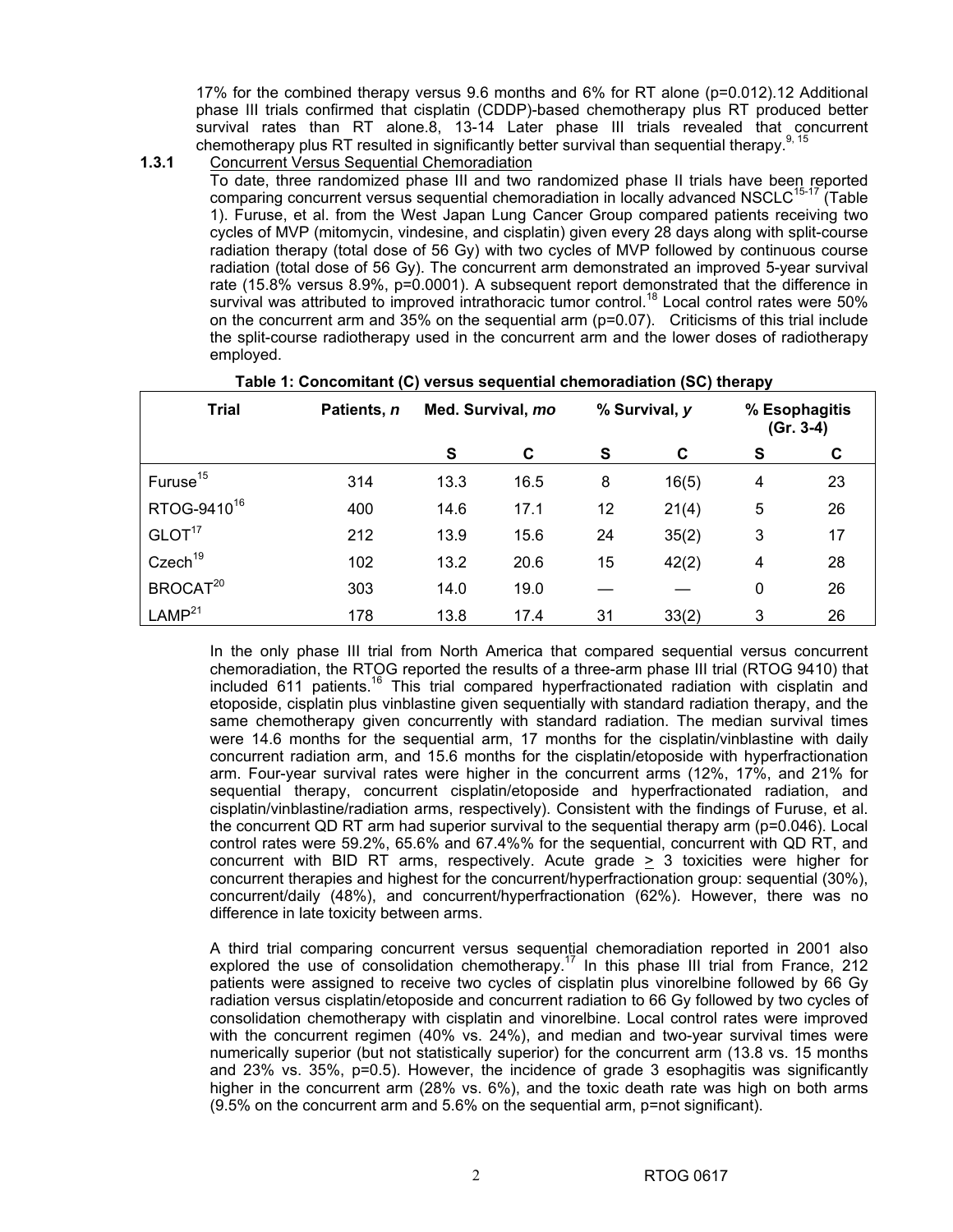These three phase III trials consistently demonstrated longer survival for the concurrent arms, and this difference was significant in two of the three trials. Based on these results, concurrent chemoradiation has become the standard of care since 2001. It is important to note that toxicity is significantly greater with concurrent chemotherapy.

## **1.3.2** Rationale for Carboplatin and Paclitaxel

 The cisplatin-based regimens used in the previously cited randomized trials are less commonly employed in primary chemoradiation therapy regimens today. Based on phase II studies, the most common chemotherapy agents utilized in current regimens include carboplatin and paclitaxel.<sup>22-24</sup> This regimen was perceived to be more effective and less toxic than the older regimens. Unfortunately, in the only phase III study to date evaluating carboplatin and paclitaxel with radiation, the median survival time was only 11.4 months.<sup>23</sup> In addition, the toxicity profile appears no safer as the reported grade 3/4 esophagitis and pneumonitis rates are 26-46% and 17-22%, respectively, when carboplatin/paclitaxel therapy is used concurrently with RT. Nevertheless, phase II studies from the RTOG (0117), CALGB (Arm 1 of 30105), and North Carolina University groups are showing encouraging median survival times of approximately 24 months using these agents concurrently with  $74$  Gy.<sup>25-27</sup> Since weekly administration of carboplatin and paclitaxel was given concurrently with thoracic irradiation in above studies, we chose to administer these agents in the same fashion for this Phase III trial.

## **1.3.3** Concurrent Chemoradiation Followed by Consolidation Chemotherapy

 Four studies have evaluated the role of consolidation chemotherapy following the completion of chemoradiation in patients with stage III NSCLC.<sup>17,21,28-30</sup> In the previously discussed phase III trial, the use of consolidation cisplatin/vinorelbine following the initial treatment of cisplatin/etoposide and concurrent radiation resulted in a numerically higher, but not statistically significantly higher survival time when compared to a sequential regimen.<sup>17</sup> The LAMP trial, a randomized phase II study evaluating three different schedules of chemoradiation in this patient population, reported encouraging results for the use of consolidation therapy.<sup>21</sup> Patients received either two cycles of carboplatin AUC 6 plus paclitaxel at 200 mg/m<sup>2</sup> followed by 63 Gy radiation (n=92) versus two cycles of the same chemotherapy followed by concurrent weekly carboplatin AUC 2 with paclitaxel 45 mg/m<sup>2</sup> with the same radiation (n=74) versus the same concurrent chemoradiation followed by two cycles of consolidation carboplatin and paclitaxel (n=92). The median survival times were 13, 12.8, and 16.1 months for the sequential arm, the induction followed by concurrent arm, and the concurrent followed by consolidation arm, respectively.

 The Southwest Oncology Group (SWOG) trial 9019 utilized two cycles of consolidation cisplatin/etoposide following the use of concurrent cisplatin/etoposide and radiation.<sup>29</sup> The regimen was well tolerated, and the median survival time was approximately 15 months. These results appeared promising compared to historical controls. SWOG also conducted a subsequent trial utilizing the same strategy of consolidation therapy but substituted docetaxel as consolidation therapy in place of cisplatin/etoposide.<sup>30</sup> This trial was the first to evaluate the hypothesis that taxane sequencing utilizing a p53 independent agent may lead to improved outcomes. In this multi-institutional single-arm phase II study, 83 patients with unresectable stage IIIB NSCLC were treated with concurrent chemoradiation with cisplatin, etoposide, and thoracic radiotherapy followed by three cycles of docetaxel (75-100 mg/m<sup>2</sup> given every three weeks). Treatment was generally well tolerated, although two patients died from probable radiation-induced pneumonitis. The median progression-free survival was 16 months, median survival was 26 months, and three-year survival rate was 37%. Based on the promising data from SWOG trial 9504, the Hoosier Oncology Group recently conducted a randomized phase III trial comparing cisplatin/etoposide and concurrent radiation therapy with or without three cycles of consolidation docetaxel. The results of this trial are pending.

 There are two basic approaches to giving chemotherapy with radiation. One utilizes fullstrength (systemic) chemotherapy, whereas the second approach uses lower dose chemotherapy as a radiation sensitizer. A typical regimen using the first approach would be fullstrength cisplatin/etoposide; the second common regimen is carboplatin/paclitaxel in reduced doses. Some oncologists feel that if the latter regimen is used, additional full-dose chemotherapy needs to be given. A recent CALGB trial (39801) to test this assertion is still maturing, but preliminary indications are that the additional chemotherapy could be of benefit.<sup>24</sup>[19] Finally, some investigators maintain that additional systemic chemotherapy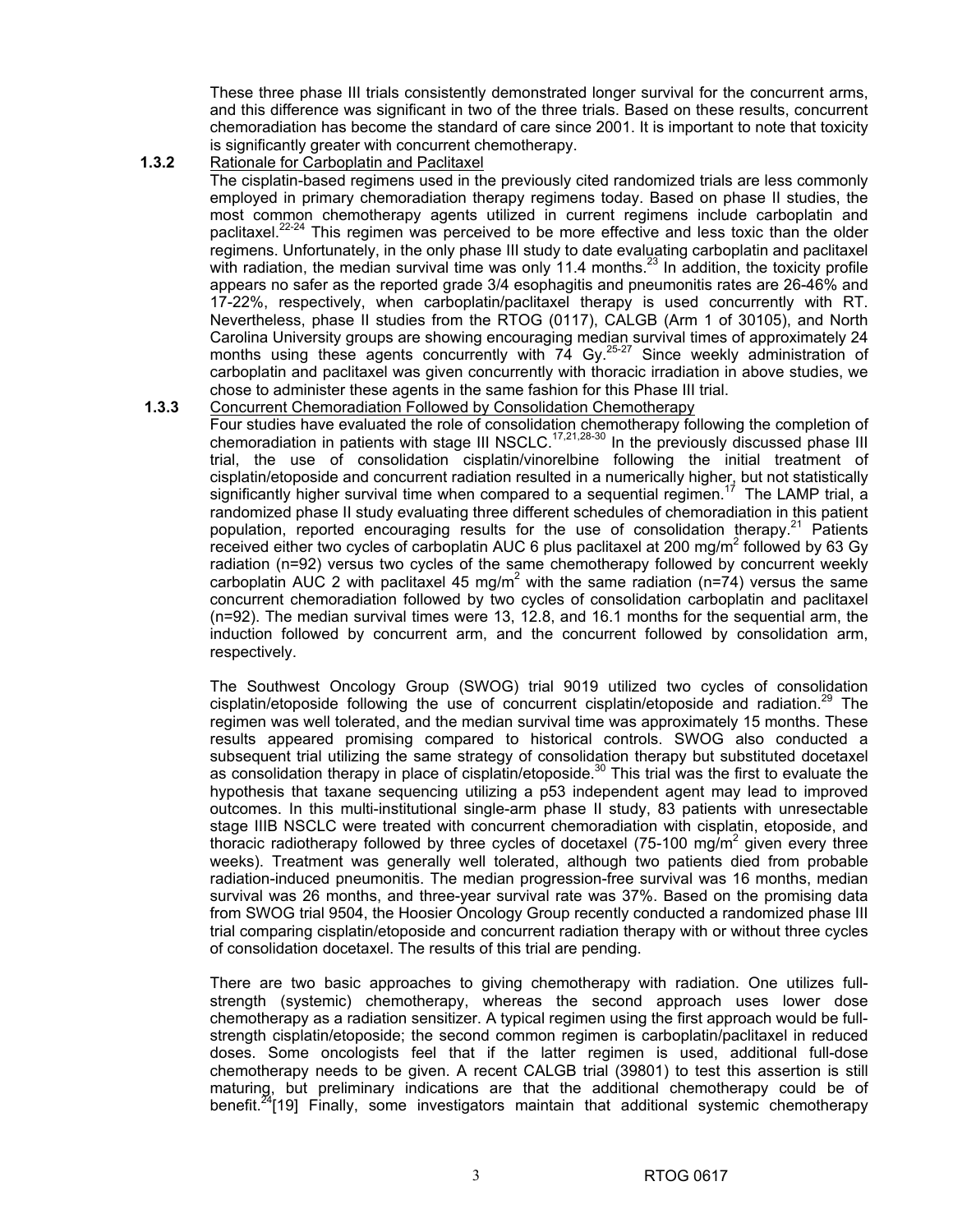should be given even if the concomitant component is full strength. There are advocates of all these approaches, but none of them have been tested head-to-head. $3$ 

## **1.4 Radiation Therapy for Stage III NSCLC**

#### **1.4.1** Radiation Dose and Fields

 A curative strategy for locally advanced NSCLC needs to include adequate control of the thoracic disease. Local control with conventional radiotherapy is inadequate; using posttherapy bronchoscopic biopsies, Le Chevalier, et al. found pathological local regional failure rates of approximately  $80\%$ <sup>32</sup> Clinically detected local failure rates are lower, but still problematic.



 **Figure 1:** Redrawn survival curves from RTOG 73-01. 60 Gy became the standard dose for advanced NSCLC after this trial was published.

 A significant radiation therapy trial begun more than 30 years ago (RTOG 73-01) established 60 Gy as the optimal standard radiation dose for locally advanced NSCLC (see Figure 1).<sup>33</sup> Based on this trial, doses from 55-66 Gy are still used in most studies. It is important to realize that the dose of 60 Gy was established as optimal before the advent of modern imaging. The first computed tomography scanner in the U.S. was installed in 1973 at the Mayo Clinic. Before the widespread use of computed tomography (CT), radiation planning was two-dimensional (2- D) based on plain x-ray. Most of the published phase III studies to date for lung cancer have used 2-D treatment planning. There have been many advances since RTOG 73-01 established 60 Gy as the standard of care. These include CT-based treatment planning, conformal radiation therapy, positron emission tomography (PET), and knowledge of tumor motion during radiation delivery. One major shift in treatment strategy was the irradiation of gross disease without prophylactic/elective nodal irradiation. There were several reasons for this philosophy. The dose of radiation commonly employed (60 Gy/30 fractions) was not enough to sterilize bulky epithelial tumors. Simply increasing the dose delivered to the large volumes of the chest included when irradiating lymph nodes prophylactically was believed to cause unacceptable toxicity. Additionally, irradiating clinically uninvolved nodal areas prophylactically did not appear rational when the gross tumor was infrequently controlled.

 RTOG 9311 escalated dose in daily fractions to 70.9 Gy, 77.4 Gy, 83.8 Gy, and 90.3 Gy without concurrent chemotherapy.<sup>34</sup> The 90.3 Gy arm was too toxic. Doses of 77.4 and 83.8 Gy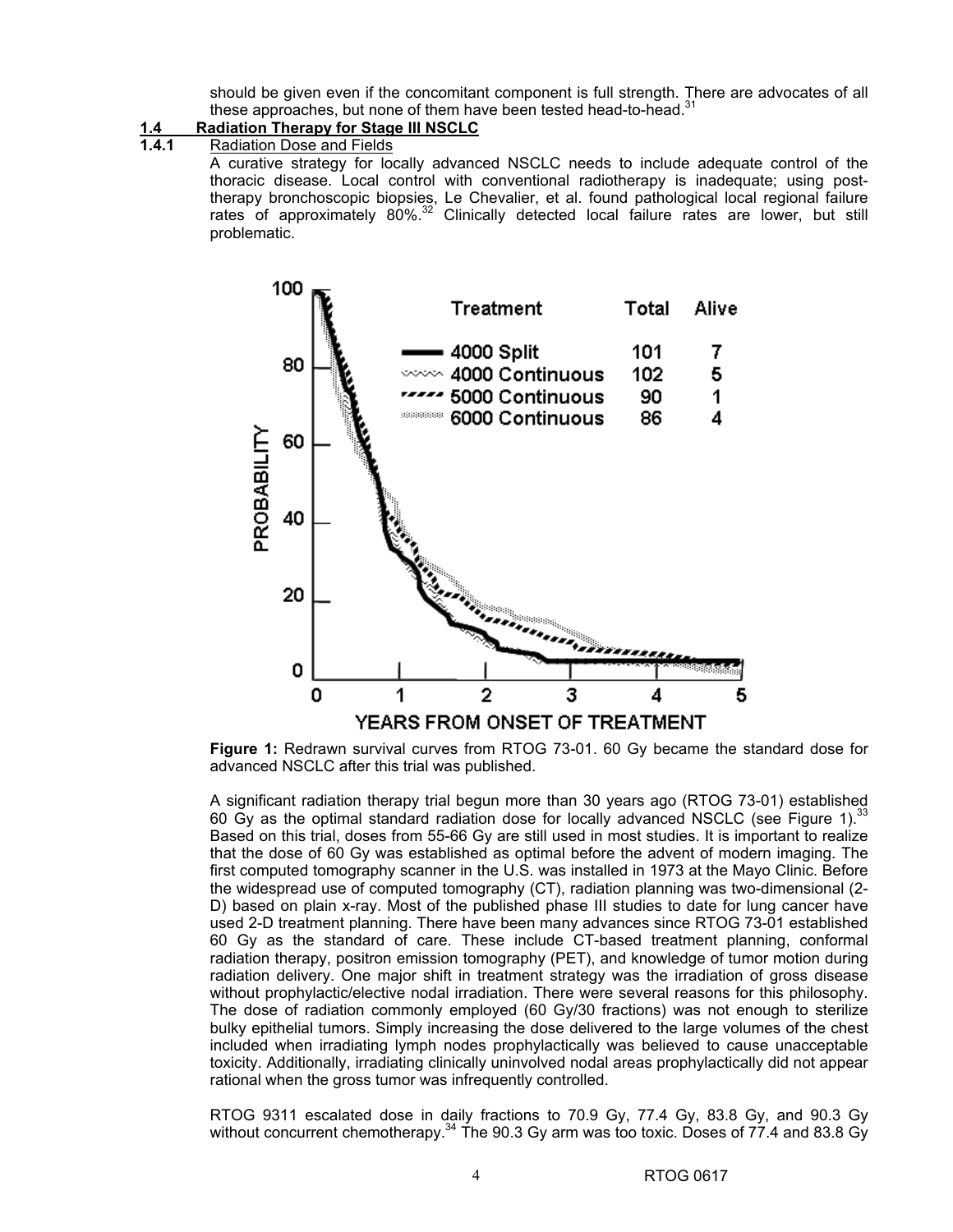appeared safe in patients with  $V_{20}$  values <25% and 25-36%, respectively. University of Michigan investigators performed a dose escalation trial that included 106 patients with stages I-III NSCLC treated with 63-103 Gy in 2.1 Gy fractions using three-dimensional (3-D) conformal radiation therapy.<sup>35</sup> Targets included only the primary tumor and any lymph nodes ≥1 cm. Eighty-one percent of patients received no chemotherapy. The median survival was 19 months. Multivariate analysis revealed weight loss (p=0.011) and radiation dose (p=0.0006) were significant predictors for overall survival. The five-year overall survival was 4%, 22%, and 28% for patients receiving 63-69, 74-84, and 92-103 Gy, respectively. Radiation dose was the only significant predictor when multiple variables were included (p=0.015). They concluded that higher dose radiation is associated with improved outcomes in patients treated within the range of 63-103 Gy.

 Radiographic local control rates with concurrent chemotherapy and radiation therapy appear superior to those of radiation therapy alone or sequential chemotherapy followed by radiation therapy. As referenced previously, the 5 year local control rate on the concurrent QD arm of RTOG 9410 was 65.4%. In RTOG 9801, patients received 69.6 Gy in 1.2 Gy BID fractions and concurrent chemotherapy and were randomized to receive amifostine or not.<sup>36</sup> The 4 year local control rates on this trial were 51 % on the control arm and 49% on the amifostine arm (unpublished RTOG data). Therefore, even with concurrent chemotherapy and radiation therapy, local failure remains a significant problem.

#### **1.4.2** Prospective Phase I/II Data Supporting 74 Gy Dose

 Three groups have separately performed radiation dose escalation trials for this population and reported results supporting the safety of 74 Gy: the RTOG, the NCCTG, and the University of North Carolina. RTOG 0117 is a phase I/II radiation dose escalation protocol in the setting of concurrent chemotherapy.<sup>25</sup> Phase I accrued 17 patients, was completed in January 2004, and was reported at ASCO 2005. The phase II portion of the trial is ongoing. The phase I study began at a dose level of 75.25 Gy in 2.15 Gy daily fractions prescribed to the isocenter. Weekly chemotherapy consisted of carboplatin (AUC = 2) and paclitaxel (50 mg/m<sup>2</sup>). Three of the eight patients treated to 75.25 Gy developed dose-limiting pulmonary toxicity (one grade 5, two grade 3). The patient who experienced the grade 5 event initially developed radiation pneumonitis and was treated with oral prednisone. A few days later the patient developed evidence of an overwhelming fungal pneumonia which resulted in respiratory failure and death. Since this event may have been precipitated by the RP and need for oral prednisone, it was scored as a related event. Upon reviewing the patient's radiation treatment plan, the normal lung dose was within the tolerance of the study (V20 < 35%). The other two patients with grade 3 RP recovered from the events. Nevertheless, because of toxicity concerns, the dose was deescalated to 74 Gy in 2 Gy daily fractions. An additional nine patients were accrued, of whom one developed a grade 3 esophagitis. Thus, the maximum tolerated radiation dose (MTD), in the setting of concurrent chemotherapy, was determined to be 74 Gy. An additional 20 patients have accrued to the phase II portion. The median survival rate of patients treated with 74 Gy (n = 24) is 21.6 months (median follow-up for all patients: 8.9 months; median follow-up for live patients: Though the initial dose level of 75.25 Gy in 2.15 Gy daily fractions resulted in significant toxicity, the latter dose of 74 Gy has not. The reasons for the toxicity difference within this narrow window are unexplained. Other groups have confirmed the relative safety of the 74 Gy dose level.

 The NCCTG reported phase I results of a radiation dose escalation study with concurrent chemotherapy at ASTRO 2005 (NCCTG 0028). $^{37}$  The study accrued 13 patients, who received concurrent weekly carboplatin ( $AUC = 2$ ) and paclitaxel (50 mg/m<sup>2</sup>) and 3-D radiotherapy with no elective nodal radiation. Dose escalation began at a level of 70 Gy and was escalated in 4 Gy increments to determine the MTD. No dose-limiting toxicities (DLTs) were reported for the three patients who received 70 Gy. One DLT occurred in the six patients treated to 74 Gy. Two DLTs occurred in the four patients treated to 78 Gy. There were a total of 3 DLTs observed, Grade 3 pneumonitis (*n=* 2) and 1 Grade 4 pneumonitis. Similar to the findings of RTOG 0117, the MTD of N0028 was determined to be 74 Gy. With a median follow-up of 28 months, the median survival time was 37 months.<sup>3</sup>

 University of North Carolina investigators reported a phase I/II study that escalated radiation dose to 74 Gy from a starting dose of 60 Gy.39 Limited elective nodal radiation was administered, and all patients received induction chemotherapy before concurrent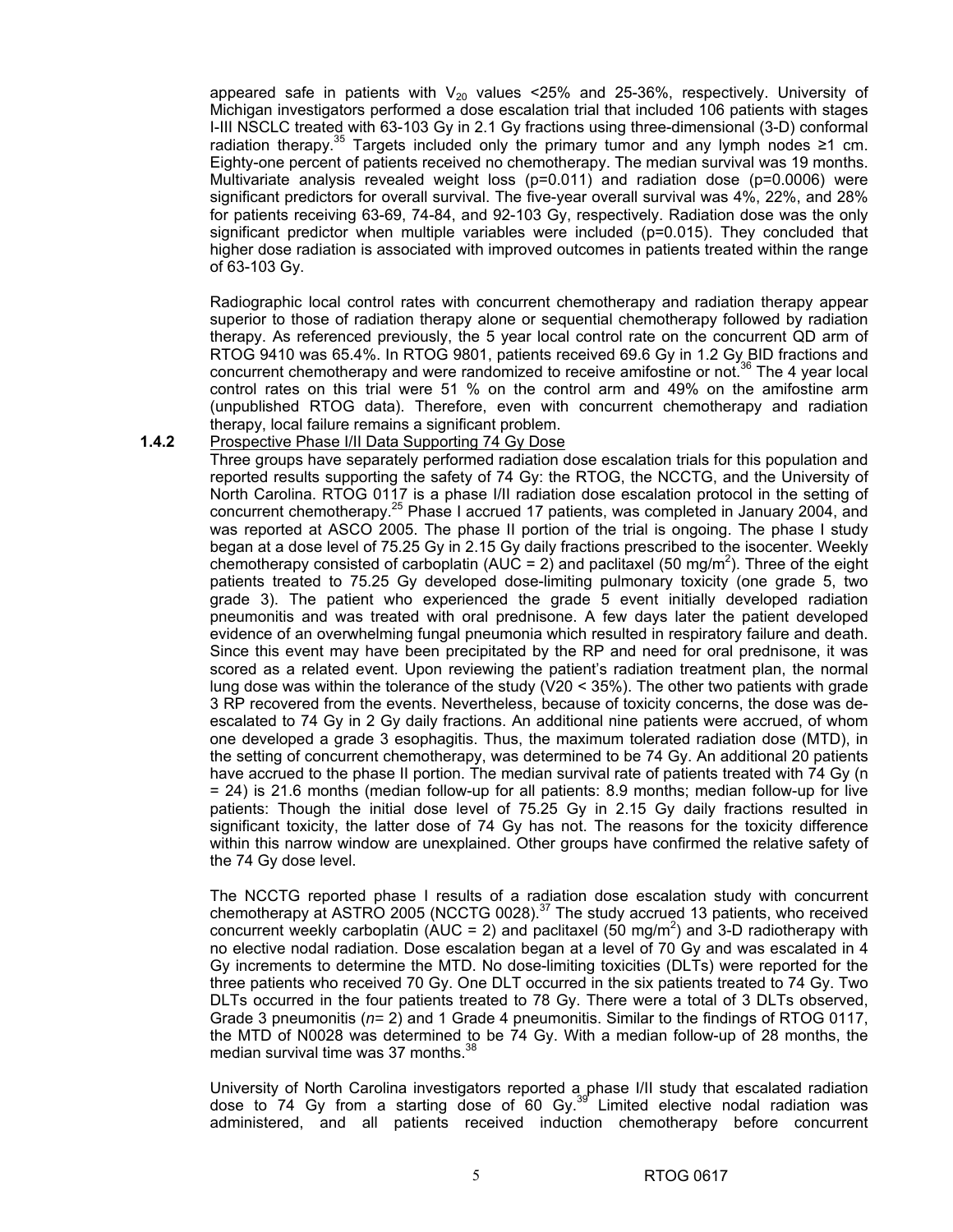chemoradiation therapy. Chemotherapy consisted of induction carboplatin ( $AUC = 6$ ) and paclitaxel (225 mg/m<sup>2</sup>) for two cycles followed by concurrent chemoradiation. During radiation therapy, weekly carboplatin (AUC = 2) and paclitaxel (45 mg/m<sup>2</sup>) were given. Three-dimensional conformal radiation therapy (3DCRT) was delivered in 2 Gy fractions to totals of 60 Gy, 66 Gy, 70 Gy, and 74 Gy. With a median follow-up of 43 months, the median survival was 24 months. The overall survival rate was 50% at two years and 38% at three years. Based on this study, 74 Gy was judged to be safe in the setting of concurrent chemotherapy.

 North Carolina investigators continued to escalate radiation dose in subsequent trials. Socinski, et al. reported results of a phase I study that escalated total radiation dose to 78 Gy, 82 Gy, 86 Gy, and 90 Gy, sequentially.<sup>40</sup> Patients on this study received induction chemotherapy (carboplatin AUC = 5, irinotecan 100 mg/m<sup>2</sup>, and paclitaxel 175 mg/m<sup>2</sup> on days 1 and 22. Concurrent weekly chemotherapy consisted of carboplatin (AUC = 2) and paclitaxel (45 mg/m<sup>2</sup>) beginning with radiation therapy on day 43. These dose levels were achieved without significant DLT. Grade 3 esophagitis occurred in 16%. Three patients developed late esophageal strictures, two developed bronchial stenosis, and two had fatal hemoptysis. The estimated median survival was 24 months.

 North Carolina investigators have reported the results of four sequential prospective phase I/II studies to assess the safety and feasibility of high-dose (74-90 Gy) 3DCRT in the setting of concurrent chemotherapy.<sup>27</sup> One hundred twelve patients have been accrued, with a median follow-up of 4.9 years for surviving patients. The median survival was 24 months (range 18-31 months). The one-, three-, and five-year overall survival rates were 69% (60-77%), 36% (27- 45%), and 24% (16-33%), respectively. The relatively longer follow-up duration of this population provides information about late complication risks. Late complications (defined as grade 3 or greater occurring  $> 90$  days after radiation therapy) occurred in 22% (25/112). Patients with complications appear to have longer survival than the overall group (p=0.007). Late complications included bronchial stenosis (n=3), fatal hemoptysis (n=2), tracheoesophageal fistula (n=1), esophageal stricture (n=7), myocardial infarction (n=5), pericardial disease (n=4), and bone fracture (n=6).

 The CALGB recently reported preliminary results of a 2-arm phase II trial (CALGB 30105) treating Stage III patients with chemoradiotherapy with both arms using  $74$  Gy.<sup>26</sup> Patients received either induction carboplatin (AUC 6) and paclitaxel (225 mg/m<sup>2)</sup> followed by concurrent weekly carboplatin (AUC 2) and paclitaxel (45 mg/m<sup>2</sup>) during radiation versus induction carboplatin (AUC 5) and gemcitabine (1000 mg/m<sup>2</sup>) followed by concurrent gemcitabine twice weekly (35 mg/m<sup>2</sup>) during radiation. The trial enrolled 69 patients and was reported with a median follow up of 16.4 months. Median survival times were 24.2 months for the carboplatin/paclitaxel arm and 17 months for the carboplatin/gemcitabine arm. The median progression-free survival was 15.2 months. The gemcitabine arm was closed early due to 13% grade 5 pulmonary events.

 The median survival of 24 months using 74 Gy appears favorable to the best arms of the phase II and III studies listed in Table 2.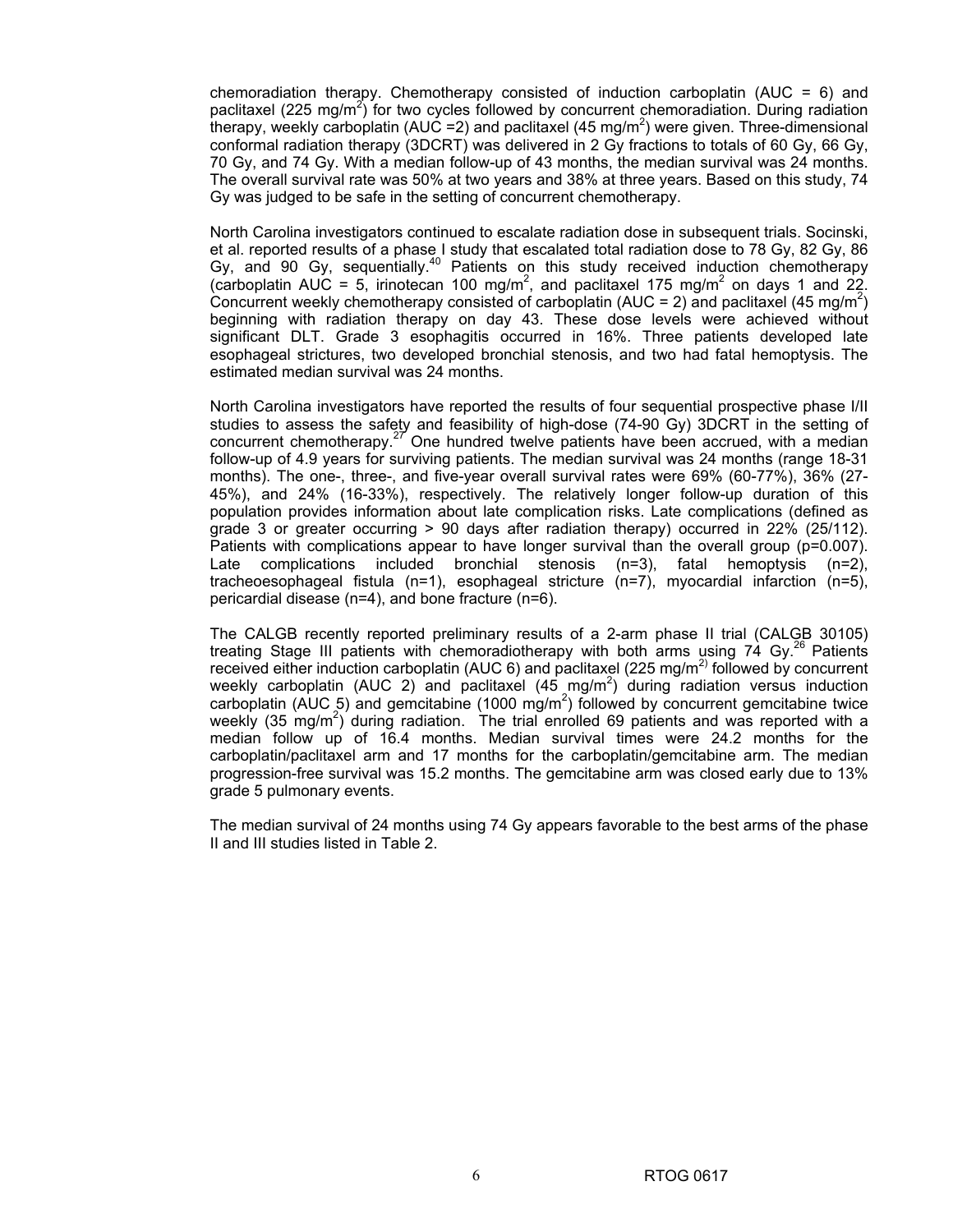| Phase III Trials (60-63 Gy)  | <b>Median</b><br>survival in<br>months | Phase I/II Trials (74 Gy) | <b>Median survival in</b><br>months |
|------------------------------|----------------------------------------|---------------------------|-------------------------------------|
| Furuse <sup>15</sup>         | 16.5                                   | RTOG 0117[20]             | 21.6                                |
| RTOG 9410 <sup>16</sup>      | 17.1                                   | <b>NCCTG N0028 [33])</b>  | 37                                  |
| GLOT <sup>17</sup>           | 15.6                                   | North Carolina[35]        | 24                                  |
| Czech <sup>19</sup>          | 20.6                                   | <b>CALGB</b> [21]         |                                     |
| BROCAT <sup>20</sup>         | 19.0                                   | - T/C/74 Gy               | 24.2                                |
| LAMP <sup>21</sup>           | 17.4                                   | - Gem/C/74 Gy             | 17                                  |
| NCCTG 94 24 52 <sup>41</sup> | 15.0                                   |                           |                                     |

#### **Table 2: Background Phase I/II Trials supporting 74 Gy given with concurrent carboplatin and paclitaxel chemotherapy**

## **1.4.3** Radiation Therapy Technique: Volume, Portals, and Beam Arrangements

 The optimal radiation field design for the treatment of advanced NSCLC is not known. There is general agreement that the radiation fields must cover the gross tumor volume (GTV) and allow for breathing if gating or other synchronization techniques are not used. Most investigators agree that the clinical target volume (CTV) extends beyond the GTV because of microscopic disease spread, but there is disagreement as to the likely magnitude of that spread. Also unknown is whether or not the so-called "uninvolved" mediastinal nodes should be treated. "Radiographically uninvolved" means that the lymph nodes are < 1 cm in short diameter. This does not mean that they do not harbor cancer, just that the rate of false-positive radiographic diagnoses increases sharply when lymph nodes are <1 cm.

 The size and location of the primary tumor, areas of lymphatic drainage in the hilar and mediastinum, histologic type, and the equipment available determine the volume to be treated and the configuration of the radiation portals. Historically, treatment portals have been designed with a 2 cm margin around any gross tumor seen on posteroanterior radiographs and approximately a 1 cm margin around electively treated regional lymph node areas. When traditional portals are designed to cover potential lymphatic drainage, the following guidelines have been suggested:

Traditional Radiation Therapy Volumes:

- If the primary tumor is in an upper lobe, the ipsilateral supraclavicular region should be included in the treatment portal. The inferior margin of the portal should be 5-6 cm below the carina.
- If the primary tumor is located in a middle or lower lobe and no mediastinal lymphadenopathy is present, there is no need to treat the supraclavicular areas.
- If there is a gross upper mediastinal tumor demonstrated on the CT scan or established by mediastinoscopy, inclusion of the ipsilateral supraclavicular area within the treated volume is desired.
- The ipsilateral hilum is typically included and the contralateral hilum is never included in the irradiated volumes.
- Reduced volumes are irradiated to deliver higher doses to the primary tumor or grossly involved lymph nodes.

## **1.4.4** Three-Dimensional Conformal Radiation Therapy

 With the advent of 3DCRT, traditional portals, target volumes, and beam arrangements have been questioned. Because of high local failure rates reported for NSCLC, one goal of 3DCRT is to increase the dose delivered to the gross tumor and/or minimize the dose to normal tissues. 3DCRT has several significant advantages: tumor and normal tissue delineation, image segmentation and display, accurate dose calculation, and the ability to manipulate beam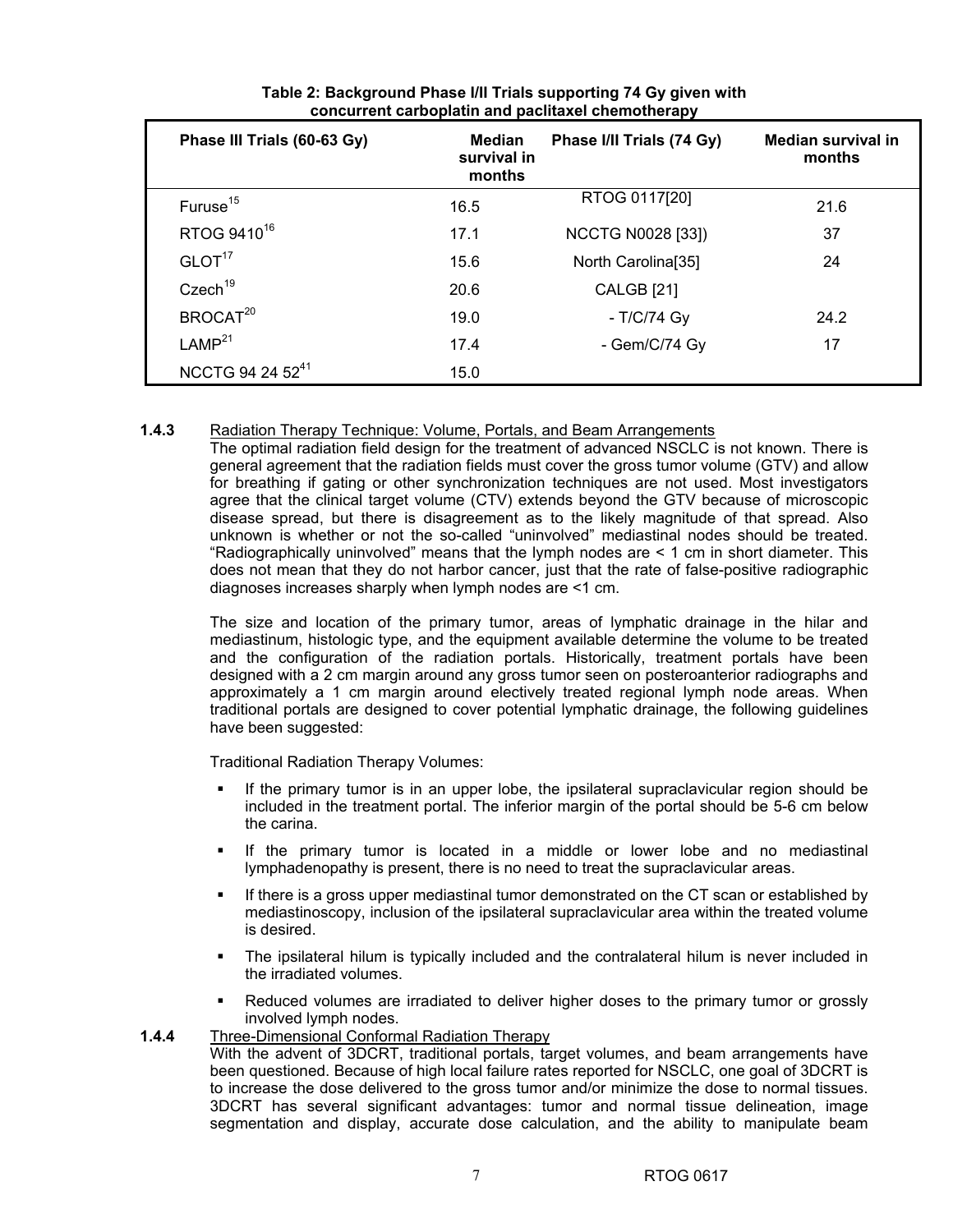geometry and weighting through the forward planning process. The importance of improved target delineation cannot be overemphasized. Once patients are immobilized and CT scanned in the treatment position, the radiation oncologist can delineate the tumor and adjacent tissues in three dimensions, choose beam angles to maximize tumor coverage, and/or minimize normal tissues treated, alter beam weighting, and couch angles for non-coplanar beams. Modern treatment planning systems enable the fusion of complementary imaging modalities, such as PET or single-photon emission computed tomography (SPECT) to better delineate tumor to improve planning. Purdy, et al. have provided an excellent overview of 3DCRT for purposes of reference.<sup>42</sup>

 The International Commission on Radiation Units Report No. 50 guidelines for defining targets has been applied to the treatment of lung cancer.<sup>43</sup> The GTV is the primary tumor and any grossly involved lymph nodes. The CTV is the anatomically defined area thought to harbor micrometastasis (hilar or mediastinal lymph nodes or a margin around the grossly visible disease). The planning target volume (PTV) accounts for physiologic organ motion during treatment and the inaccuracies of daily setup in fractionated therapy. When 3-D planning is implemented with the goals of conformal high-dose delivery to the GTV and minimal dose to surrounding normal organs (especially lungs), unique portals and beam arrangements and beam weights result.

 It is important not to exceed the maximum doses tolerated by normal critical structures such as lung, spinal cord, and heart. However, partial-volume normal tissue tolerances are not well understood. Special care should be exercised to restrict the radiation dose to these structures whenever possible. 3DCRT plan evaluation is more complex than 2-D isodose curve evaluation. Dose-volume histograms (DVHs) for all normal organs in the chest are evaluated for dose and volume of irradiation. DVH analysis is developing, and preliminary results indicate that we can predict the development of complications such as pneumonitis, leading to improved and more objective treatment planning.<sup>44-48</sup> Two commonly employed predictors of radiation pneumonitis are mean lung dose (MLD) and the volume of normal lung exceeding 20 Gy ( $V_{20}$ ). In general, MLD values of  $\leq$  20 Gy and V<sub>20</sub> values of  $\leq$  37% produce acceptable rates of radiation pneumonitis.

#### **1.4.5** Elective Nodal Irradiation

 Before 3DCRT, standard radiation therapy practice in the United States was to deliver 40 to 50 Gy to the electively irradiated regional nodal areas (ipsilateral, contralateral, hilar, mediastinal, and, occasionally, supraclavicular areas) with additional 20 Gy delivered to the primary tumor through reduced fields. This was based on pathologic information regarding the high incidence of hilar and mediastinal node metastases in patients with NSCLC. Perez, et al.<sup>49</sup> in an analysis of protocol compliance in 316 patients in the RTOG 73-01 trial, reported that in patients with radiographically negative lymph nodes, survival was higher in the group with no protocol variations, who had adequate coverage of the hilar/mediastinal lymph nodes. However, the difference was not statistically significant (p=0.35).

 As described previously, elective nodal irradiation has not been generally used in doseescalating studies incorporating modern technology. Two major factors have changed since RTOG 73-01 established standard irradiation doses and volumes: the use of chemotherapy and the advent of 3DCRT based on modern imaging techniques.

 For patients with stage I lung cancers, involved field–only radiation therapy is routine and reported elective nodal failure rates are low. Bradley, et al. reported on the results for 56 patients with stage I lung cancers.<sup>50</sup> The three-year cause-specific survival and local-regional control rates were 63% and 51%, respectively. Only 2 of 33 (6%) patients treated with local radiation fields alone suffered an elective nodal failure.

 Elective nodal failure rates for stage III patients also occurred in <10% who received radiotherapy with elective nodal irradiation. Rosenzweig, et al. published results for a series of 171 patients with stages I-III NSCLC treated definitively with 3DCRT to involved field volumes, without elective nodal irradiation.<sup>51</sup> Only 6.4% of patients suffered elective nodal failures, including 1% ipsilateral supraclavicular, 3% contralateral supraclavicular, 4% ipsilateral inferior mediastinal, and 1% contralateral inferior mediastinal failure rates. The RTOG reported results for RTOG 9311, a prospective radiation dose escalation study, for patients with stages I-III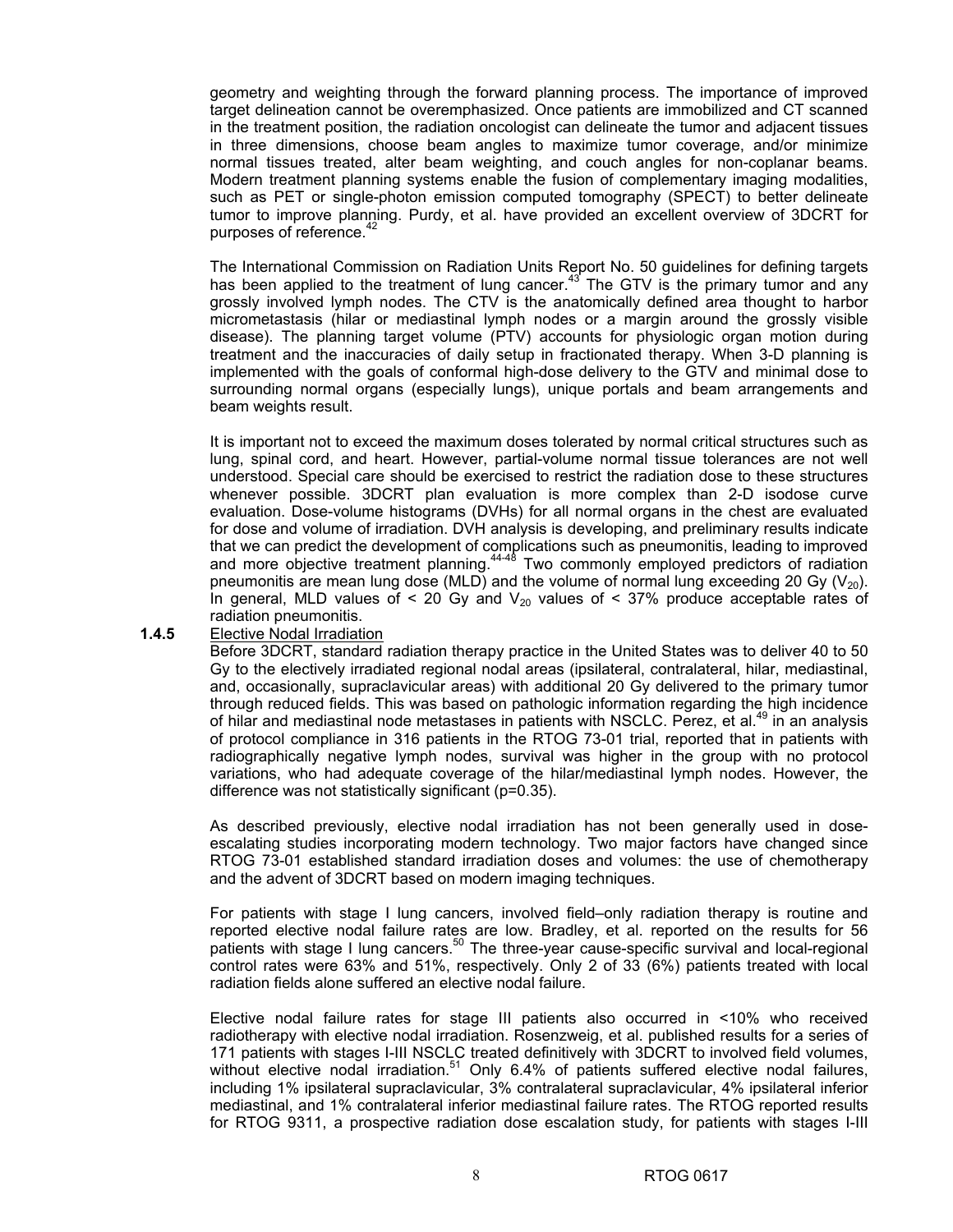NSCLC.<sup>34</sup> This was the first cooperative group study to omit elective nodal regions from the radiation fields. Isolated elective nodal failures occurred in < 8% of patients. Likewise, Senan, et al. reported similar low failure rates in untreated elective nodal areas in stage III patients.<sup>5</sup>

Yuan, et al. recently reported the results of a randomized trial from China.<sup>53</sup> Two-hundred patients with inoperable stage III NSCLC were randomized to involved-field (IFRT) versus elective nodal radiation therapy (ENI) to doses of 68-74 Gy for IFRT or 60-64 Gy for ENI. Two cycles of cisplatin-based chemotherapy were delivered before and after radiation therapy. Radiation pneumonitis occurred more frequently in the ENI group, presumably due to the larger treatment volumes employed (39% vs. 17%, p=0.044). The local failure rates were also higher for the ENI group (49% vs. 41%). Only 7% of patients in the IFRT group developed elective nodal failures in untreated lymph nodes. The overall survival at 1, 2, and 3 years was 59.7%, 25.6%, and 19.2% for ENI group vs. 67.2%, 38.7, and 27.3%for IFRT (*P* = 0.048).

 The explanation for these lower-than-expected elective nodal failure rates is two-fold. Incidental doses to the ipsilateral hilum, paratracheal, and subcarinal nodes approach 40-50 Gy when these regions are not intentionally irradiated.<sup>47</sup> Secondly, lung cancer patients suffer from multiple causes of competing mortality, including their cancer and underlying comorbid illness. Patients may die of local failure, distant failure, or intercurrent illness without detection of elective nodal failures.

 The staging of regional lymph nodes has been greatly enhanced with the help of PET. The addition of PET to clinical mediastinal staging with CT has improved the sensitivity and specificity to the range of 90% in comparison to CT alone. More accurate clinical staging with PET allows the radiation oncologist to include involved hilar and mediastinal nodes that were not appreciated on the CT scan to reduce the probability of elective nodal failures. As the number of facilities with dedicated FDG-PET scanners, especially combined PET/CT units, increases, this technology will enhance accuracy in planning target volumes.<sup>5</sup>

#### **1.4.6** Normal Tissue Complication Probabilities of Intrathoracic Organs

 Less controversial are normal tissue complication probabilities (NTCPs) for several intrathoracic organs. Most investigators agree that the  $V_{20}$  and MLD are the best metrics for determining risk of radiation pneumonitis.



**Figure 2:** Pulmonary toxicity versus mean lung dose.<sup>55</sup>

That is, if the V<sub>20</sub> is kept ≤ 37% or the MLD ≤ 20 Gy, the incidence of serious radiation pneumonitis appears to be low. Graham, et al. reported that the risk of grade 2+ pneumonitis was 0% when the V<sub>20</sub> was <22%, 7% when the V<sub>20</sub> was 22-31%, 13% when the V<sub>20</sub> was 32-40%, and 36% when  $V_{20}$  was >40% in an RT-alone cohort.<sup>48</sup> RTOG 9311 adopted a cut-off point of 37% to identify patients at high risk for radiation pneumonitis.<sup>34</sup> Some authors have suggested that values (i.e.,  $V_{10}$  or  $V_{13}$ ) may be important when using multiple fields.<sup>56-5</sup> Therefore, we will track  $V_{10}$  and  $V_{13}$  values along with  $V_{20}$  and MLD.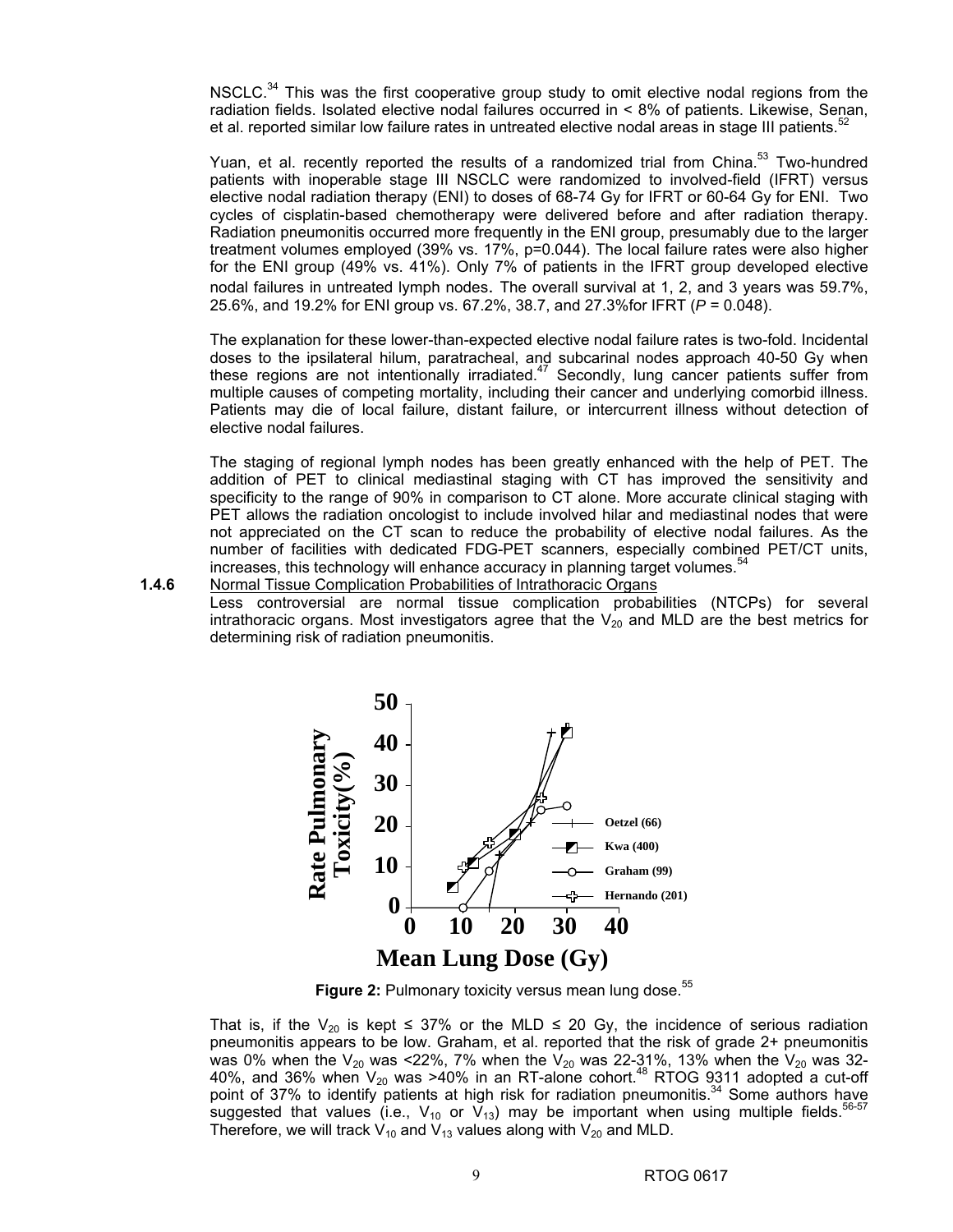Esophageal injury can be reduced by limiting the volume of esophagus in the radiation field or the mean esophageal dose.<sup>58</sup>

| Author (# patients)        | Incidence grade ≥3 |      | <b>Predictive factors</b>                                 |
|----------------------------|--------------------|------|-----------------------------------------------------------|
|                            | Acute              | Late |                                                           |
| Singh <sup>59</sup>        | 5%                 | 6%   | Max/mean dose, for<br>chemo/radiation therapy             |
| Rosenman $11$              | 8%                 | 6%   | Length $40-60$ Gy                                         |
| Maguire <sup>60</sup>      | 11%                | 3%   | Chemotherapy, $L_{50}$ , $V_{50}$ ,<br>circumference >80% |
| Komaki <sup>61</sup>       | 37%                | 16%  | BID, concurrent<br>chemotherapy                           |
| Werner-Wasik <sup>62</sup> | 13%                |      | NOT length, chemotherapy                                  |

## **Table 3: Esophageal injury after high-dose radiation therapy for NSCLC**

Spinal cord doses with 3-D planning have now become problematic. In the past, it was always felt sufficient to keep cord doses less than, say, 45 Gy, but 2-D planning did not include the contribution from scatter from radiation beams that are "off cord." Thus, a distinction needs to be made between "direct" (in-field) dose delivered at high doses/fraction (typically 2 Gy+/fraction) and "scatter" dose delivered at low dose/fraction (typically 0.2 Gy/fraction). At any rate, after the conversion from uncorrected to corrected (for tissue inhomogeneity) dose calculations, doses of 50 Gy or below to the spinal cord appear safe.

 The likelihood of brachial plexus injury certainly increases with increasing dose. Most investigators prefer to keep the brachial plexus under 66 Gy; therefore, patients with Pancoast tumors or supraclavicular node involvement will be excluded from this study.

 "Acceptable" radiation doses to the heart have not been well studied in the setting of the treatment of NSCLC. Typically one does want to limit the dose to all or most of the heart to 40 Gy. We employ the dose limits of Emami, et al. for the heart (60 Gy to  $\leq$ 1/3, 45 Gy to  $\leq$ 2/3, and 40 Gy to  $<$ 100% of the heart).  $63$ 

## 1.4.7 **Radiation Dose Calculations**

 Unfortunately, most clinical trials in NSCLC that use radiation therapy have used "uncorrected" dose calculations that replace all body tissue by a water equivalent. For much of the body, this is a reasonable approximation, but not for the lungs, which are highly air containing. Based on the methodology proposed by Frank, et al. no modifications to the doses are required.<sup>64</sup> Using the authors methodology prescriptions are written such that 95% of the PTV gets 100% of the prescribed dose and the minimum PTV dose is 95% of the prescription dose or as close as possible. The authors also demonstrated that using this methodology there were little to no effects on doses to critical normal tissues. For this trial, prescribing 60 Gy to the PTV using heterogeneity corrections provides a similar dose as was given in RTOG 9410, which prescribed 63 Gy to the isocenter using homogeneous dose calculations.

## **1.5 Epidermal Growth Factor Receptor (6/18/08)**

 The epidermal growth factor receptor (EGFR) is a commonly expressed transmembrane glycoprotein of the tyrosine kinase growth factor receptor family. EGFR is expressed in many normal human tissues, and activation of this proto-oncogene results in overexpression in many types of human tumors. As a transmembrane glycoprotein, the extracellular domain of the EGFR is a ligand-binding site for transforming growth factor alpha ( $TGF\alpha$ ) and epidermal growth factor (EGF). Upon ligand binding, the intracellular domain of EGFR is activated, thereby triggering cellular mechanisms that regulate cell growth.<sup>65</sup>

*In vitro* analysis using cells that express high numbers of EGFR and produce a ligand for these receptors has shown evidence that the EGFR may be activated through an autocrine pathway, thereby leading to the proliferation of cells in culture.<sup>66</sup> In order to inhibit proliferation of EGFRrich cells, antagonists to EGFR have been produced that block the ligand-binding site; in this capacity, monoclonal antibodies to EGFR have been shown to inhibit the proliferation of cells that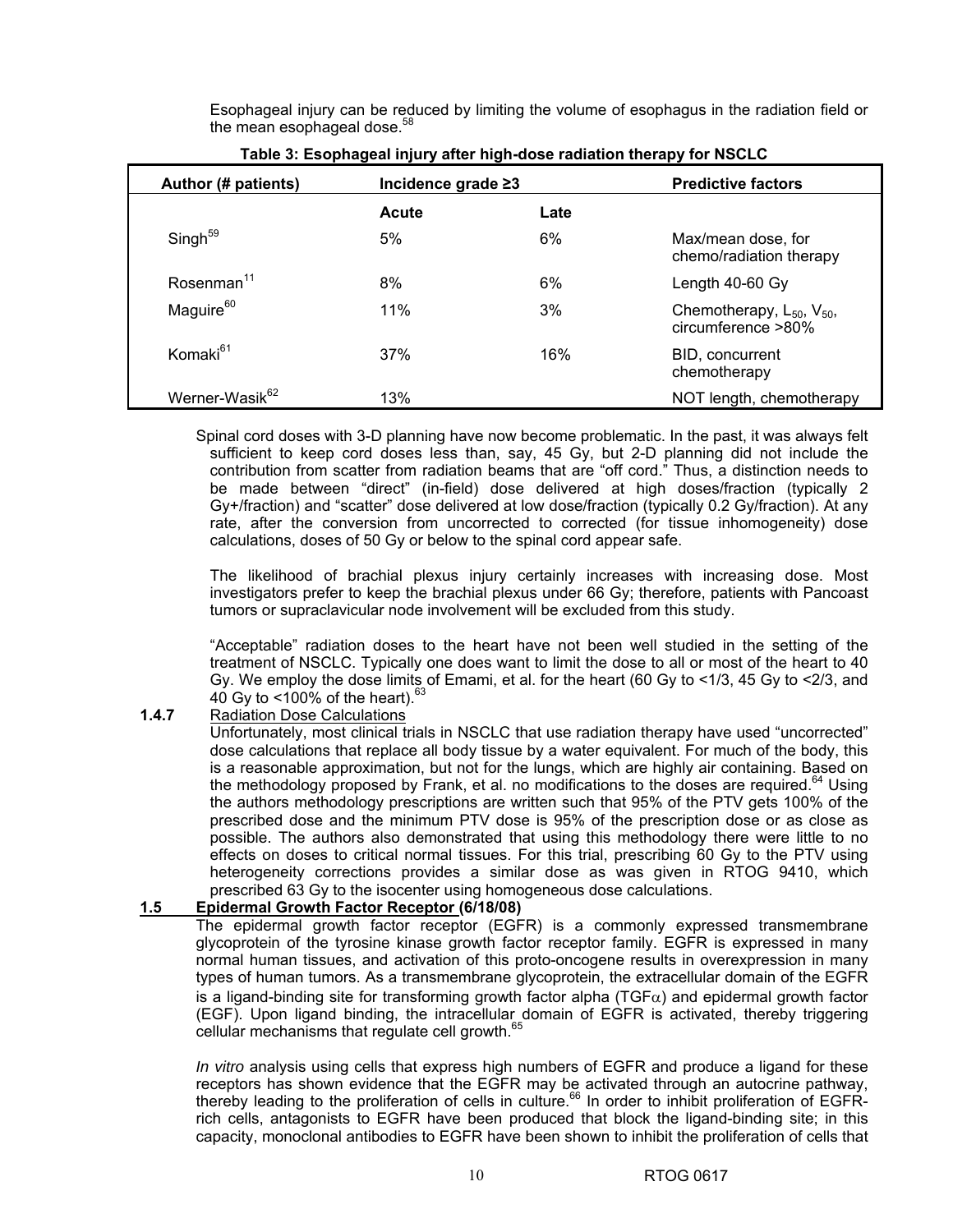produce both TGF $\alpha$  and EGF.<sup>67</sup> An antagonist directed against the ligand-binding site of EGFR offers an interesting approach to the therapy of cancers involving unregulated EGFR-dependent pathways. Among those cancers that overexpress EGFR are some of the most prevalent, including: esophageal 92%, head and neck 90%, colorectal 72%, prostate 65%, bladder 65%, ovarian 60%, cervical 60%, pancreatic 89%, renal cell 50%, and lung 50%.<sup>68-70</sup> Prognosis for many of these malignancies is poor if not diagnosed at an early stage, and therapy for advanced disease is limited.

#### **1.5.1** EGFR Inhibition and the Cell Cycle

 The effects of EGFR blockade on cell cycle progression have been investigated in several human cell types, including DiFi colon adenocarcinoma cells, non-transformed breast epithelial MCF10A cells, A431 squamous epithelial carcinoma cells, and DU145 prostatic cancer cells. These studies suggest that blocking EGFR with monoclonal antibodies such as cetuximab leads to cell cycle arrest in G1 which is accompanied by a decrease in cyclin dependent kinase (CDK) 2 activity, and an increase in the expression of CDK inhibitor  $p27^{KIP1.71-72}$  In addition to inducing G1-phase arrest, EGFR blockade also was shown to lead to cell death via apoptosis in DiFi colon adenocarcinoma cells. $73$ 

#### **1.5.2** Cetuximab

Cetuximab, a chimerized antibody of the  $\lg G_1$  subclass, was originally derived from a mouse myeloma cell line. The chimerization process resulted in an antibody with a relative affinity fivefold greater than the murine monoclonal antibody.<sup>74-76</sup> Cetuximab blocks binding of EGF and TGF $\alpha$  to EGFR and inhibits ligand-induced activation of this tyrosine kinase receptor. Cetuximab also stimulates EGFR internalization, effectively removing the receptor from the cell surface for interaction with ligand.<sup>67</sup> Cetuximab was genetically engineered by cloning the heavy and light chains of M225 and adapting them for expression together with the constant regions of the human kappa light chain and human gamma 1 heavy chain.

 Cetuximab binds specifically to the epidermal growth factor receptor (EGFR, HER1, c-ErbB-1) on both normal and tumor cells, and competitively inhibits the binding of EGF and other ligands, such as TGF $\alpha$ <sup>77</sup> Binding of cetuximab to the EGFR blocks phosphorylation and activation of receptor-associated kinases, resulting in inhibition of cell growth, induction of apoptosis, and decreased matrix metalloproteinase and vascular endothelial growth factor production.

*In vitro* assays and *in vivo* animal studies have shown that cetuximab inhibits the growth and survival of tumor cells that overexpress the EGFR. No antitumor effects of cetuximab were observed in human tumor xenografts lacking EGFR expression. In an *in vitro* study, both cetuximab and M225 inhibited A431 cell growth to a similar extent, i.e., 30% of the control. In addition, *in vivo* studies involving A431 tumor xenografts in nude mice suggested enhanced antitumor activity of cetuximab compared with M225. The enhanced antitumor activity was (postulated to be associated with the increased capacity of cetuximab to compete with ligand compared to M225.<sup>74</sup>

#### **1.5.2.1** *In Vitro Cetuximab Tissue Binding Studies*

 A series of immunohistochemical (IHC) studies performed to characterize the binding of cetuximab to human and animal tissues demonstrated that cetuximab reacted positively and specifically with epithelium of human placenta.<sup>68</sup> Specific staining also was observed in normal epithelia of skin, digestive tract, urogenital system, and tonsillar crypts, and in squamous cell carcinomas and large cell carcinoma of the lung. Specific staining was absent in carcinomas originating from other organs, in melanomas, and in lymphoid tumors. In an interspecies study, human placental control tissues showed positive staining for cetuximab; however, no staining was observed in hepatic tissues of adult Cynomolgus and Rhesus monkeys, baboons, rodents, or canines. Specific details of these studies are available in the Investigator Brochure.<sup>68</sup>

## **1.5.2.2** *Human Pharmacokinetics*

 Cetuximab, administered as monotherapy or in combination with concomitant chemotherapy or radiotherapy, exhibits nonlinear pharmacokinetics. The pharmacokinetics of cetuximab were similar in patients with squamous cell carcinoma of the head and neck (SCCHN) and those with colorectal cancer.<sup>77</sup> The area under the concentration time curve  $(AUC)$ increased in a greater than dose proportional manner as the dose increased from 20 to 400 mg/m<sup>2</sup>. Cetuximab clearance (CL) decreased from 0.08 to 0.02 L/h/m<sup>2</sup> as the dose increased from 20 to 200 mg/m<sup>2</sup>, and at doses > 200 mg/m<sup>2</sup>, it appeared to plateau. The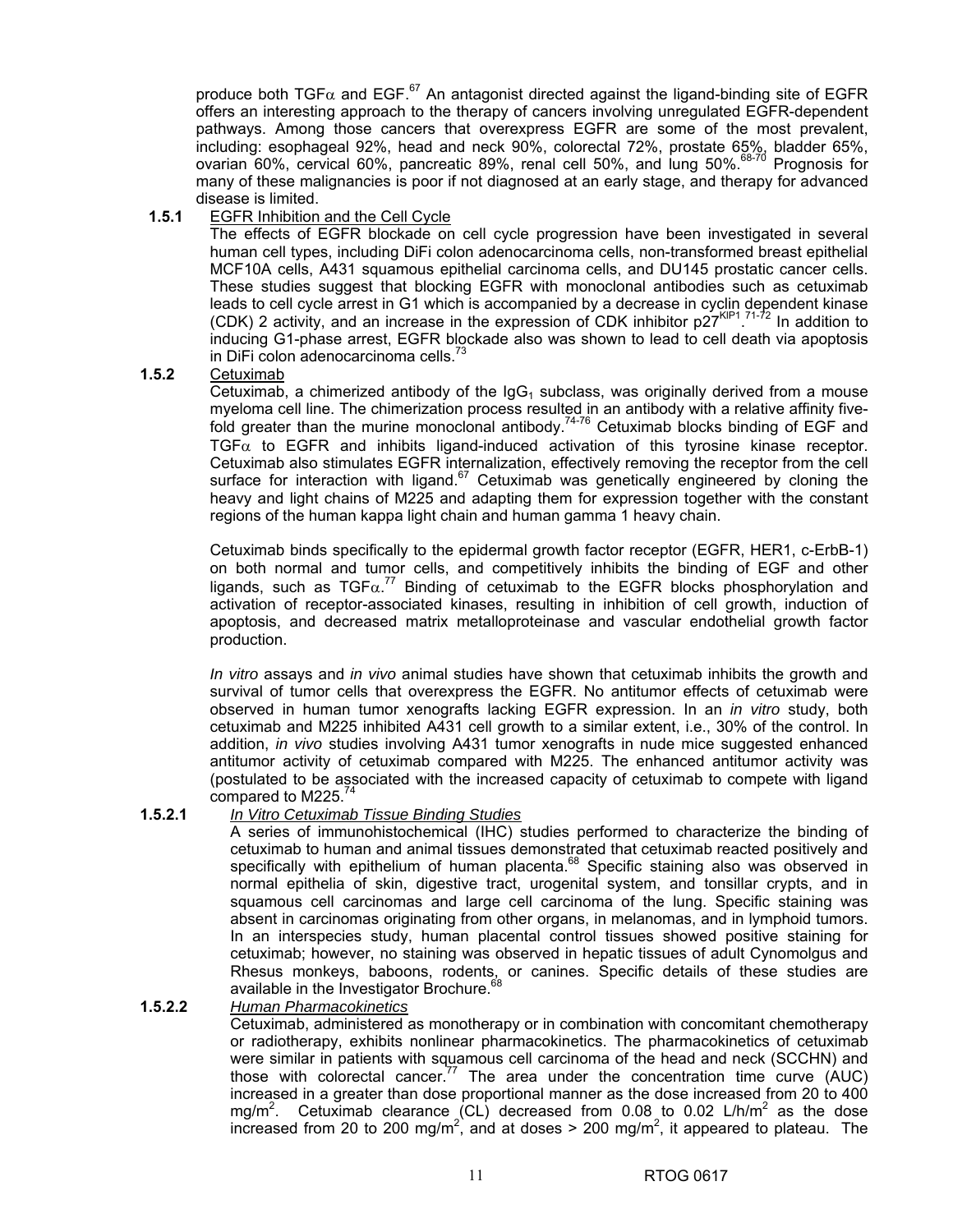volume of distribution (Vd) for cetuximab appeared to be independent of dose and approximated the vascular space of 2-3  $L/m^2$ .

Following a 2-hour infusion of 400 mg/m<sup>2</sup> of cetuximab, the maximum mean serum concentration (Cmax) was 199 μg/mL (range: 70-380 μg/mL) and the mean elimination halflife was 97 hours (range 41-213 hours). A 1-hour infusion of 250 mg/m<sup>2</sup> produced a mean Cmax of 168 μg/mL (range 120-170 μg/mL). Following the recommended dose regimen (400 mg/m<sup>2</sup> initial dose/250 mg/m<sup>2</sup> weekly dose), cetuximab concentrations reached steadystate levels by the third weekly infusion with mean peak and trough concentrations across studies ranging from 168 to 235 and 41 to 85  $\mu$ g/mL, respectively. The mean half-life was 112 hours (range 75-188 hours).

#### **1.5.2.3** *Immunogenicity*

 As with all therapeutic proteins, there is potential for immunogenicity. Potential immunogenic responses to cetuximab were assessed using either a double antigen radiometric assay or an enzyme-linked immunosorbant assay. Due to limitations in assay performance and sampling timing, the incidence of antibody development in patients receiving cetuximab has not been adequately determined. The incidence of antibodies to cetuximab was measured by collecting and analyzing serum pre-study, prior to selected infusions, and during treatment follow up. Patients were considered evaluable if they had a negative pretreatment sample and a post-treatment sample. Non-neutralizing anti-cetuximab antibodies were detected in 5% (49 of 1001) of evaluable patients.<sup>77</sup> In patients positive for anticetuximab antibody, the median time to onset was 44 days (range 8-281 days). Although the number of sero-positive patients is limited, there does not appear to be any relationship between the appearance of antibodies to cetuximab and the safety or antitumor activity of the molecule.

 The observed incidence of anti-cetuximab antibody responses may be influenced by the low sensitivity of available assays, inadequate to reliably detect lower antibody titers. Other factors which might influence the incidence of anti-cetuximab antibody response include sample handling, timing of sample collection, concomitant medications, and underlying disease. For these reasons, comparison of the incidence of antibodies to cetuximab with the incidence of antibodies to other products may be misleading.

#### **1.6 Clinical Studies of Cetuximab in Squamous Cell Carcinoma of the Head and Neck and Colorectal Cancer Efficacy (6/18/08)**

## **1.6.1** Squamous Cell Carcinoma of the Head and Neck

 The efficacy and safety of cetuximab in combination with radiation therapy was studied in a randomized, multicenter, controlled trial of 424 patients with locally or regionally advanced squamous cell carcinoma of the head and neck (SCCHN) of the oropharynx, hypopharynx, or larynx versus radiation therapy alone. In addition, cetuximab alone was studied in a single-arm, multi-center clinical trial in 103 patients with recurrent or metastatic SCCHN with documented progression within 30 days after 2-6 cycles of platinum-based chemotherapy.

#### **1.6.1.1** *Randomized Controlled Trial*

 The efficacy and safety of cetuximab were studied in combination with radiation therapy in a randomized, controlled trial of 424 patients with locally or regionally advanced squamous cell carcinoma of the head and neck versus radiation alone. Four hundred twenty-four patients with Stage III/IV SCCHN of the oropharynx, hypopharynx, or larynx with no prior therapy were randomized (1:1) to receive cetuximab plus radiation therapy (211 patients) or radiation therapy alone (213 patients). Stratification factors were Karnofsky Performance Status (60-80 versus 90-100); nodal stage (N0 versus N+); tumor stage (T1-3 versus T4 using AJCC 1998 staging criteria); and radiation therapy fractionation (concomitant boost versus once-daily versus twice daily). Radiation therapy was administered from 6-7 weeks as once daily, twice daily, or concomitant boost. Starting 1 week before radiation, cetuximab was administered as a 400-mg/m<sup>2</sup> initial dose, followed by 250 mg/m<sup>2</sup> weekly for the duration of radiation therapy (6-7 weeks). Cetuximab was administered 1 hour prior to radiation therapy, beginning week 2.

 Of the 424 randomized patients, 80% were male and 83% were Caucasian. The median age was 57 years (range 34-83). There were 258 patients enrolled in U.S. sites (61%) and 166 patients (39%) in non-U.S. sites. Ninety percent of patients had baseline Karnofsky Performance Status ≥ 80; 60% had oropharyngeal, 25% laryngeal, and 15%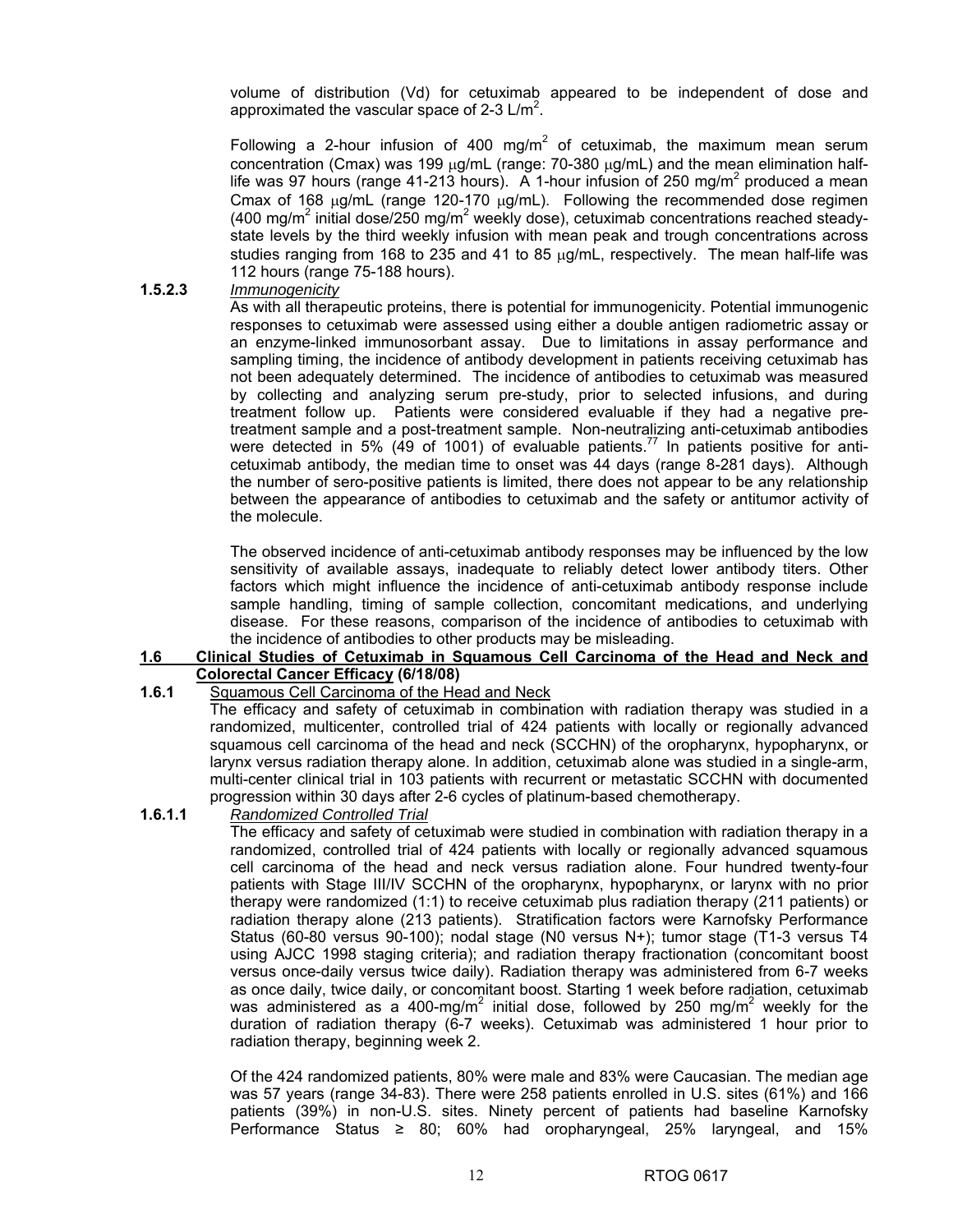hypopharyngeal primary tumors; 28% had AJCC T4 tumor stage. The patient characteristics were similar across the study arms. Fifty-six percent of the patients received radiation therapy with concomitant boost, 26% received once-daily regimen, and 18% twice-daily regimen.

 The main outcome measure of this trial was duration of locoregional control. Overall survival was also assessed. Results are presented below:

|                                                       | Cetuximab +<br>Radiation<br>$(n = 211)$ | Radiation<br>Alone<br>$(n = 213)$ | <b>Hazard Ratio</b><br>$(95\% \, CL^3)$ | Stratified<br>Log-rank<br>p-value |
|-------------------------------------------------------|-----------------------------------------|-----------------------------------|-----------------------------------------|-----------------------------------|
| <b>Locoregional control</b><br><b>Median Duration</b> | $24.4 \text{ mo}$                       | $14.0 \text{ mo}$                 | $0.68 0.52 - 0.89$                      | 0.005                             |
| <b>Overall Survival</b><br>Median duration            | 49.0 mo                                 | $29.3 \text{ mo}$                 | $0.74(0.57-0.97)$                       | 0.03                              |

#### **Clinical Efficacy in LocoRegionally Advanced SCCHN**

a Cl = confidence interval

#### **1.6.1.2** *Single-Arm Trial*

Cetuximab alone was studied in a single-arm, multi-center clinical trial in 103 patients with recurrent or metastatic SCCHN with documented progression within 30 days of a platinumbased chemotherapy regimen. Patients received a 20-mg test dose of cetuximab on Day 1, followed by a 400-mg/m<sup>2</sup> initial dose, and 250 mg/m<sup>2</sup> weekly until disease progression or unacceptable toxicity. The median age was 57 years (range 23-77); 82% were male; 100% Caucasian; and 62% had a Karnofsky performance status of ≥ 80. The objective response rate on the monotherapy phase was 13% (95% confidence interval (7%-21%). Median duration of response was 5.8 months (range 1.2-5.8 months).

## **1.7 Safety of Cetuximab in Clinical Studies (6/18/08)**

### **1.7.1** Anticipated Adverse Events

Because clinical trials are conducted under widely varying conditions, adverse reaction rates observed in the clinical trials of a drug cannot be directly compared to rates in the clinical trials of another drug and may not reflect the rates observed in practice.

 The data below reflect exposure to cetuximab in 1373 patients with colorectal cancer or SCCHN in randomized phase 3 (Studies 1 and 3) or phase 2 (Studies 2 and 4) trials treated at the recommended dose and schedule for a median of 7 to 14 weeks.

**Infusion reactions**: Infusion reactions, which included pyrexia, chills, rigors, dyspnea, bronchospasm, angioedema, urticaria, hypertension, and hypotension occurred in 15–21% of patients across studies. Grades 3 and 4 infusion reactions occurred in 2–5% of patients; infusion reactions were fatal in 1 patient.

 **Infections:** The incidence of infection was variable across studies, ranging from 13–35%. Sepsis occurred in 1–4% of patients.

 **Renal:** Renal failure occurred in 1% of patients with colorectal cancer.

**1.7.1.1** *Squamous Cell Cancer of the Head and Neck*

The data in the table below contains selected adverse events in 420 patients receiving radiation therapy either alone or with cetuximab for locally or regionally advanced SCCHN in Study 1. Cetuximab was administered at the recommended dose and schedule (400 mg/m<sup>2</sup> initial dose, followed by 250 mg/m<sup>2</sup> weekly). Patients received a median of 8 infusions (range 1–11).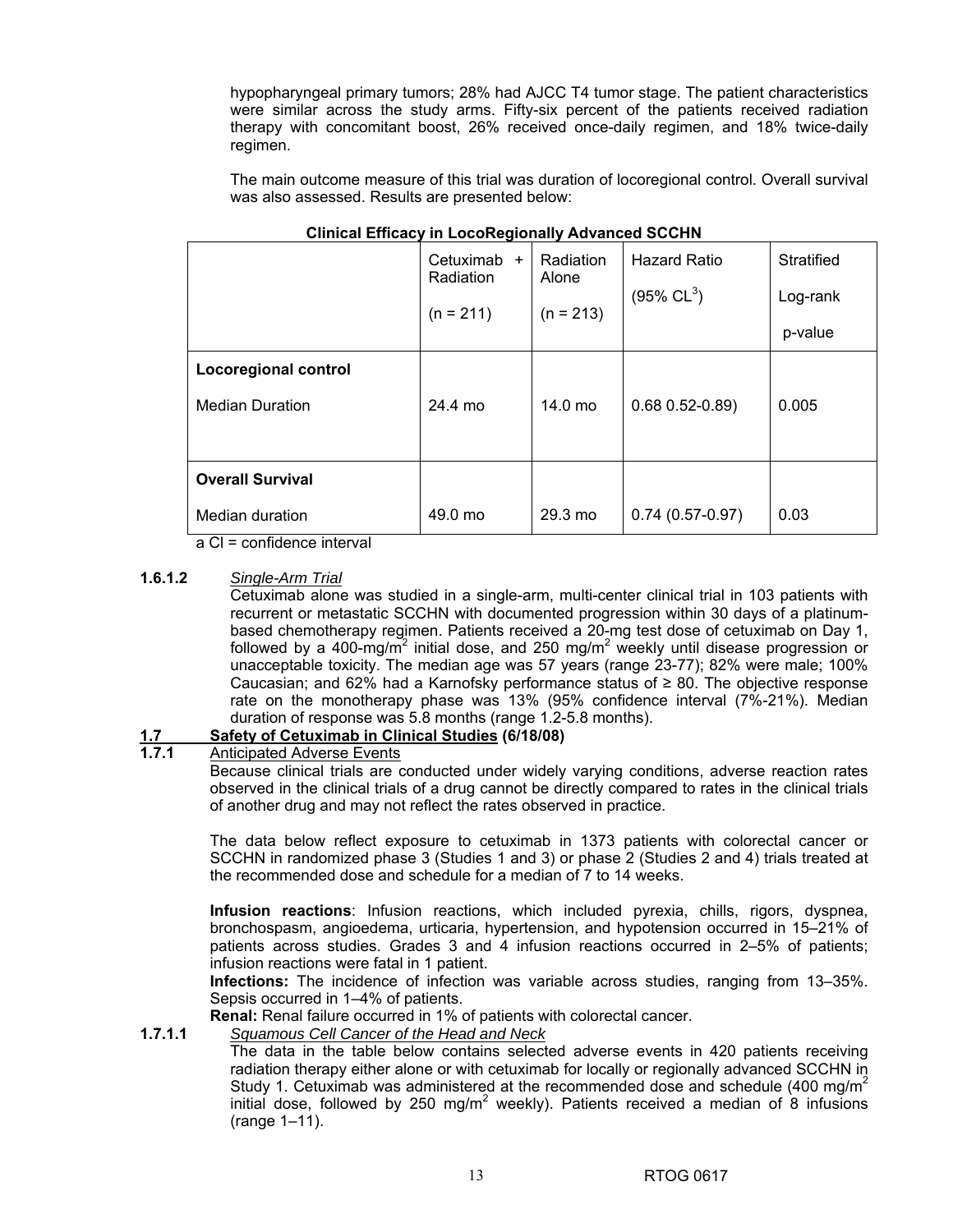|                                  | Cetuximab plus Radiation<br>$(n=208)$ |                |                | Radiation Therapy Alone |
|----------------------------------|---------------------------------------|----------------|----------------|-------------------------|
|                                  |                                       |                |                | $(n=212)$               |
| <b>Body System</b>               | Grades $1 - 4$                        | Grades 3 and 4 | Grades $1 - 4$ | Grades 3 and 4          |
| <b>Preferred Term</b>            |                                       | % of Patients  |                |                         |
| Body as a Whole                  |                                       |                |                |                         |
| Asthenia                         | 56                                    | 4              | 49             | 5                       |
| Fever <sup>1</sup>               | 29                                    |                | 13             |                         |
| Headache                         | 19                                    | $<$ 1          | 8              | <1                      |
| Infusion Reaction <sup>2</sup>   | 15                                    | 3              | $\overline{c}$ | 0                       |
| Infection                        | 13                                    |                | 9              |                         |
| Chills <sup>1</sup>              | 16                                    | 0              | 5              | 0                       |
| <b>Digestive</b>                 |                                       |                |                |                         |
| Nausea                           | 49                                    | 2              | 37             | 2                       |
| <b>Emesis</b>                    | 29                                    | $\overline{2}$ | 23             | 4                       |
| Diarrhea                         | 19                                    | $\overline{2}$ | 13             |                         |
| Dyspepsia                        | 14                                    | $\overline{0}$ | 9              |                         |
| <b>Metabolic/Nutritional</b>     |                                       |                |                |                         |
| <b>Weight Loss</b>               | 84                                    | 11             | 72             | 7                       |
| Dehydration                      | 25                                    | 6              | 19             | 8                       |
| <b>Respiratory</b>               |                                       |                |                |                         |
| Pharyngitis                      | 26                                    | 3              | 19             | 4                       |
| <b>Skin/Appendages</b>           |                                       |                |                |                         |
| Acneform Rash <sup>3</sup>       | 87                                    | 17             | 10             |                         |
| <b>Radiation Dermatitis</b>      | 86                                    | 23             | 90             | 18                      |
| <b>Application Site Reaction</b> | 18                                    | 0              | 12             |                         |
| Pruritus                         | 16                                    | 0              | 4              | 0                       |

## **Incidence of Selected Adverse Events (**≥**10%) in Patients with Locoregionally Advanced SCCHN**

1 Includes cases also reported as infusion reaction.

2 Infusion reaction is defined as any event described at any time during the clinical study as "allergic reaction" or "anaphylactoid reaction", or any event occurring on the first day of dosing described as "allergic reaction", "anaphylactoid reaction", "fever", "chills", "chills and fever", or "dyspnea". 3

 Acneform rash is defined as any event described as "acne", "rash", "maculopapular rash", "pustular rash", "dry skin", or "exfoliative dermatitis".

> The incidence and severity of mucositis, stomatitis, and xerostomia were similar in both arms of the study.

**1.7.1.2** *Late Radiation Toxicity*

 The overall incidence of late radiation toxicities (any grade) was higher in cetuximab in combination with radiation therapy compared with radiation therapy alone. The following sites were affected: salivary glands (65% versus 56%), larynx (52% versus 36%), subcutaneous tissue (49% versus 45%), mucous membrane (48% versus 39%), esophagus (44% versus 35%), skin (42% versus 33%), brain (11% versus 9%), lung (11% versus 8%), spinal cord (4% versus 3%), and bone (4% versus 5%). The incidence of Grade 3 or 4 late radiation toxicities were generally similar between the radiation therapy alone and the cetuximab plus radiation treatment groups.

**1.7.1.3** *Colorectal Cancer* The following table contains selected adverse events in 562 patients receiving best supportive care (BSC) alone or with cetuximab monotherapy for metastatic colorectal cancer.<sup>77</sup> Cetuximab was administered at the recommended dose and schedule (400 mg/m<sup>2</sup> initial dose, followed by 250 mg/m<sup>2</sup> weekly).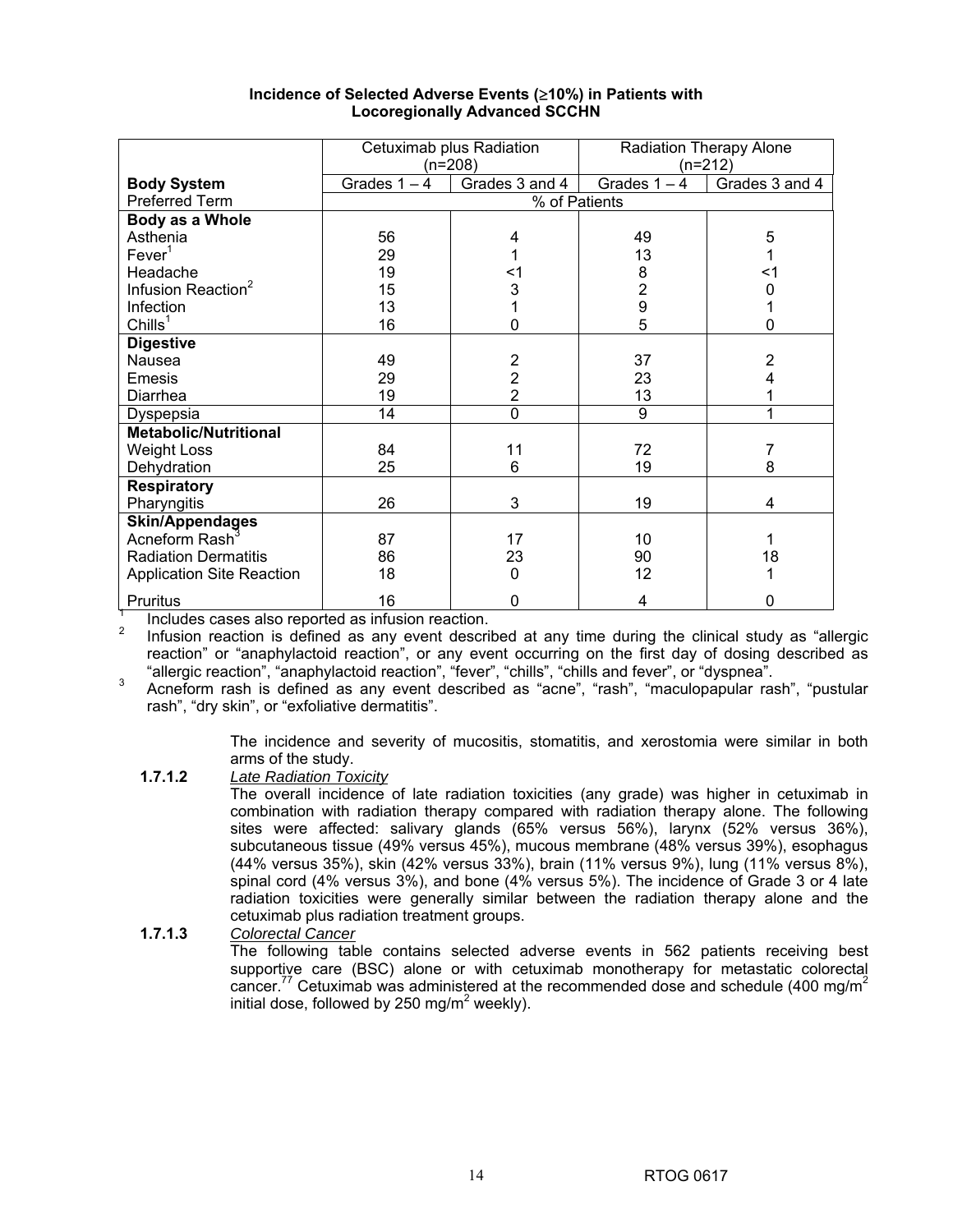| Incidence of Selected Adverse Events Occurring in ≥10% of Patients with Advanced<br>Colorectal Carcinoma <sup>1</sup> Treated with Cetuximab Monotherapy |                    |                         |                         |                |  |
|----------------------------------------------------------------------------------------------------------------------------------------------------------|--------------------|-------------------------|-------------------------|----------------|--|
|                                                                                                                                                          | cetuximab plus BSC |                         | <b>BSC</b> alone        |                |  |
|                                                                                                                                                          | $(n=288)$          |                         |                         | $(n=274)$      |  |
|                                                                                                                                                          | Any                | <b>Grades</b>           | Any                     | <b>Grades</b>  |  |
| <b>Body System</b>                                                                                                                                       | Grades $2$         | 3 and 4                 | <b>Grades</b>           | $3$ and $4$    |  |
| <b>Preferred Term</b>                                                                                                                                    |                    |                         | % of Patients           |                |  |
| Dermatology                                                                                                                                              |                    |                         |                         |                |  |
| Rash/Desquamation                                                                                                                                        | 89                 | 12                      | 16                      | $<$ 1          |  |
| Dry Skin                                                                                                                                                 | 49                 | $\mathbf 0$             | 11                      | 0              |  |
| Pruritus                                                                                                                                                 | 40                 | $\overline{2}$          | 8                       | $\mathbf 0$    |  |
| Other-Dermatology                                                                                                                                        | 27                 | 1                       | 6                       | 1              |  |
| Nail Changes                                                                                                                                             | 21                 | $\mathbf 0$             | 4                       | $\mathbf 0$    |  |
| Body as a Whole                                                                                                                                          |                    |                         |                         |                |  |
| Fatigue                                                                                                                                                  | 89                 | 33                      | 76                      | 26             |  |
| Fever                                                                                                                                                    | 30                 | 1                       | 18                      | $<$ 1          |  |
| Infusion Reactions <sup>3</sup>                                                                                                                          | 20                 | 5                       |                         |                |  |
| Rigors, Chills                                                                                                                                           | 13                 | $<$ 1                   | $\overline{\mathbf{4}}$ | $\mathbf 0$    |  |
| Pain                                                                                                                                                     |                    |                         |                         |                |  |
| <b>Abdominal Pain</b>                                                                                                                                    | 59                 | 14                      | 52                      | 16             |  |
| Pain-Other                                                                                                                                               | 51                 | 16                      | 34                      | $\overline{7}$ |  |
| Headache                                                                                                                                                 | 33                 | 4                       | 11                      | $\mathbf 0$    |  |
| <b>Bone Pain</b>                                                                                                                                         | 15                 | 3                       | $\overline{7}$          | $\overline{2}$ |  |
| <b>Pulmonary</b>                                                                                                                                         |                    |                         |                         |                |  |
| Dyspnea                                                                                                                                                  | 48                 | 16                      | 43                      | 12             |  |
| Cough                                                                                                                                                    | 29                 | $\overline{2}$          | 19                      | 1              |  |
| Gastrointestinal                                                                                                                                         |                    |                         |                         |                |  |
| Constipation                                                                                                                                             | 46                 | 4                       | 38                      | 5              |  |
| Diarrhea                                                                                                                                                 | 39                 | $\overline{\mathbf{c}}$ | 20                      | $\overline{c}$ |  |
| Vomiting                                                                                                                                                 | 37                 | 6                       | 29                      | 6              |  |
| <b>Stomatitis</b>                                                                                                                                        | 25                 | 1                       | 10                      | $\leq$ 1       |  |
| Other-Gastrointestinal                                                                                                                                   | 23                 | 10                      | 18                      | 8              |  |
| <b>Mouth Dryness</b>                                                                                                                                     | 11                 | $\mathbf 0$             | 4                       | $\mathbf 0$    |  |
| Infection                                                                                                                                                |                    |                         |                         |                |  |
| Infection without<br>neutropenia                                                                                                                         | 35                 | 13                      | 17                      | 6              |  |
| Neurology                                                                                                                                                |                    |                         |                         |                |  |
| Insomnia                                                                                                                                                 | 30                 | $\mathbf 1$             | 15                      | 1              |  |
| Confusion                                                                                                                                                | 15                 | $6\phantom{1}$          | 9                       | $\overline{2}$ |  |
| Anxiety                                                                                                                                                  | 14                 | $\overline{2}$          | 8                       | 1              |  |
| Depression                                                                                                                                               | 13                 | $\mathbf{1}$            | 6                       | $<$ 1          |  |

1  $^{\text{1}}$  Adverse reactions occurring more frequently in cetuximab treated patients compared with controls.<br><sup>2</sup> Adverse events were graded using the NCI CTC, V 2.0.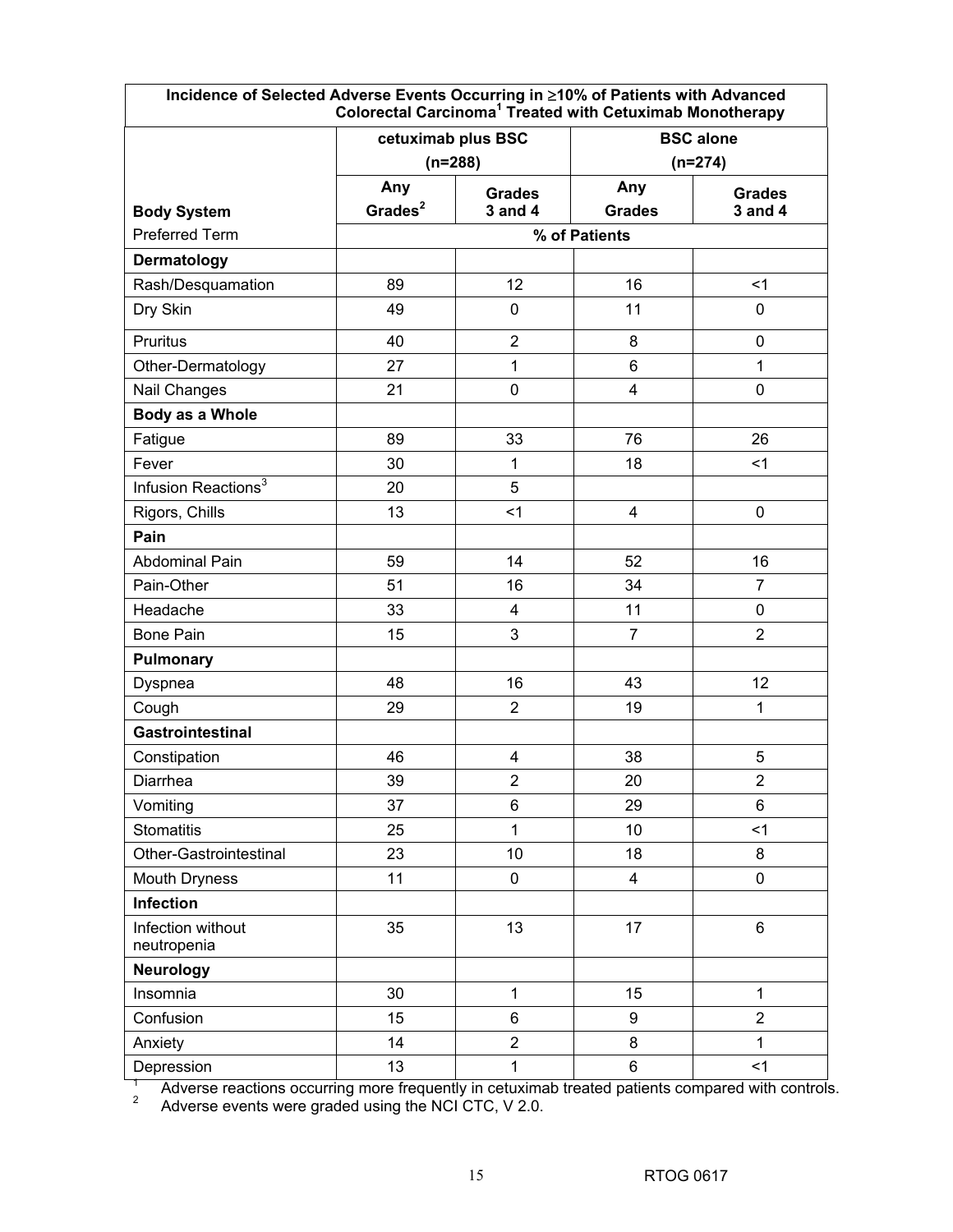- 3 Infusion reaction is defined as any event (chills, rigors, dyspnea, tachycardia, bronchospasm, chest tightness, swelling, urticaria, hypotension, flushing, rash, hypertension, nausea, angioedema, pain, pruritus, sweating, tremors, shaking, cough, visual disturbances, or other) recorded by the investigator as infusion related.
- BSC = best supportive care

The most frequently reported adverse events in 354 patients treated with cetuximab plus irinotecan in clinical trials were acneform rash (88%), asthenia/malaise (73%), diarrhea (72%), and nausea (55%). The most common Grade 3/4 adverse events included diarrhea (22%), leukopenia (17%), asthenia/malaise (16%), and acneform rash (14%).

 Additional safety information in patients with colorectal cancer is available in the Investigators Brochure.<sup>68</sup>

**1.7.2** Infusion Reactions

 Serious infusion reactions, requiring medical intervention and immediate, permanent discontinuation of cetuximab included rapid onset of airway obstruction (bronchospasm, stridor, hoarseness), hypotension, and/or cardiac arrest.<sup>77</sup> Severe (NCI CTC Grade 3 and 4) infusion reactions occurred in 2–5% of 1373 patients in clinical trials, with fatal outcome in 1 patient.

 Approximately 90% of severe infusion reactions occurred with the first infusion despite premedication with antihistamines.

 Monitor patients for 1 hour following cetuximab infusions in a setting with resuscitation equipment and other agents necessary to treat anaphylaxis (e.g., epinephrine, corticosteroids, intravenous antihistamines, bronchodilators, and oxygen). Monitor longer to confirm resolution of the event in patients requiring treatment for infusion reactions.

Immediately and permanently discontinue cetuximab in patients with serious infusion reactions.

#### **1.7.3** Pulmonary Toxicity

 Interstitial lung disease (ILD), including 1 fatality, occurred in 4 of 1570 (<0.5%) patients receiving cetuximab in clinical trials.<sup>77</sup> Interrupt cetuximab for acute onset or worsening of pulmonary symptoms. Permanently discontinue cetuximab for confirmed ILD.

**1.7.4** Dermatologic Toxicity

 Dermatologic toxicities, including acneform rash, skin drying and fissuring, paronychial inflammation, and infectious sequelae (for example, *S. aureus* sepsis, abscess formation, cellulitis, blepharitis, cheilitis) occurred in patients receiving cetuximab therapy. Acneform rash occurred in 76–88% of 1373 patients receiving cetuximab in clinical trials.<sup>77</sup> Severe acneform rash occurred in 1–17 % of patients.

 Acneform rash usually developed within the first two weeks of therapy and resolved in a majority of the patients after cessation of treatment, although in nearly half, the event continued beyond 28 days. Monitor patients receiving cetuximab for dermatologic toxicities and infectious sequelae. Instruct patients to limit sun exposure during cetuximab.

## **1.7.5** Cetuximab Use in Combination with Radiation and Cisplatin

 The safety of cetuximab in combination with radiation therapy and cisplatin has not been established. Death and serious cardiotoxicity were observed in a single-arm trial with cetuximab, radiation therapy, and cisplatin (100 mg/m2) in patients with locally advanced SCCHN.<sup>77</sup> Two of 21 patients died, one as a result of pneumonia and one of an unknown cause. Four patients discontinued treatment due to adverse events. Two of these discontinuations were due to cardiac events.

#### **1.7.6** Hypomagnesemia and Electrolyte Abnormalities

 In patients evaluated during clinical trials, hypomagnesemia occurred in 55% of patients (199/365) receiving cetuximab and was severe (NCI-CTC Grade 3 and 4) in  $6-17\%$ .<sup>77</sup> The onset of hypomagnesemia and accompanying electrolyte abnormalities occurred days to months after initiation of cetuximab. Periodically monitor patients for hypomagnesemia, hypocalcemia, and hypokalemia, during and for at least 8 weeks following the completion of cetuximab. Replete electrolytes as necessary.

#### **1.7.7** Cardiopulmonary Arrest

 Cardiopulmonary arrest and/or sudden death occurred in 4 (2%) of 208 patients treated with radiation therapy and cetuximab as compared to none of 212 patients treated with radiation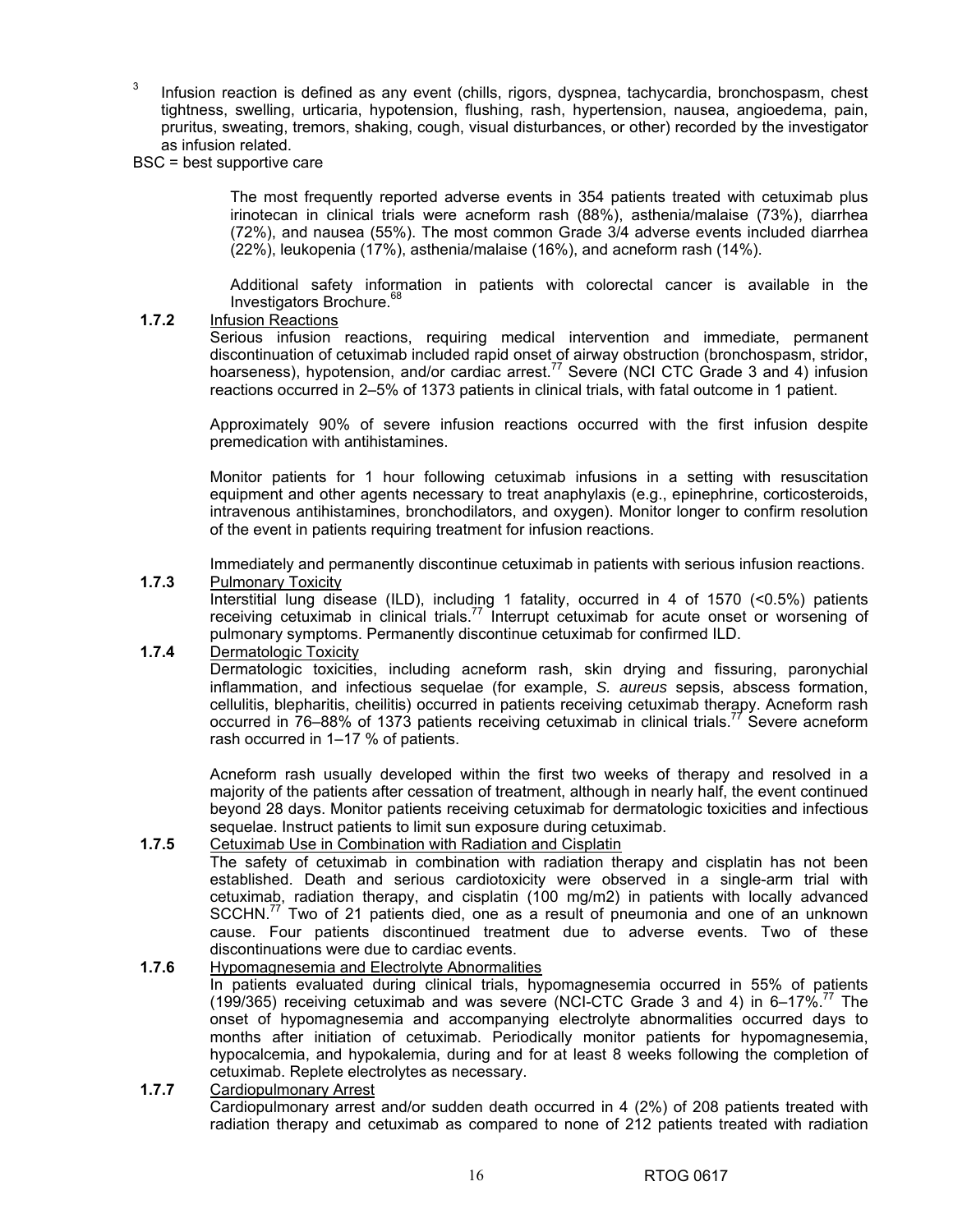therapy alone in a randomized, controlled trial in patients with SCCHN. Three patients with prior history of coronary artery disease died at home, with myocardial infarction as the presumed cause of death. One of these patients had arrhythmia and one had congestive heart failure. Death occurred 27, 32, and 43 days after the last dose of cetuximab. One patient with no prior history of coronary artery disease died one day after the last dose of cetuximab. Carefully consider use of cetuximab in combination with radiation therapy in head and neck cancer patients with a history of coronary artery disease, congestive heart failure, or arrhythmias in light of these risks. Closely monitor serum electrolytes, including serum magnesium, potassium, and calcium, during and after cetuximab.

#### **1.8 Rationale for the Addition of Cetuximab to Concurrent Chemoradiation (6/18/08)**

 Several agents designed to block the effects of the EGFR have undergone clinical testing in patients with NSCLC. At the 2001 ASCO meeting, the results of a phase II trial utilizing the oral EGFR tyrosine kinase inhibitor OSI-774 were reported.<sup>78</sup> In that trial of patients with recurrent NSCLC, 19% of patients had received > 3 prior chemotherapy regimens. Overall, 1.8% of patients achieved a CR, 10.5% PR, and 26.3% SD with OSI-774. Importantly, the duration of PR's lasted 17-36 weeks. Subsequently, the results of a phase I study with OSI-774 in combination with docetaxel were reported at the 2002 ASCO annual meeting.<sup>79</sup> This study included patients with NSCLC and, as of the time of the report, minor response and stable disease had been observed in NSCLC patients.

 Also, at the 2002 ASCO annual meeting, several studies of another EGFR tyrosine kinase inhibitor, ZD 1839, were reported.<sup>80-82</sup> Two of the trials, designated IDEAL 1 (n=210) and IDEAL (n=216), evaluated the activity of oral, single agent ZD 1839 in patients with NSCLC2. $^{82}$  Patients on the IDEAL 1 trial had failed one or two prior regimens, at least one containing a platinum compound while patients on IDEAL 2 had failed two or more previous regimens containing platinum and docetaxel. Response rates for the IDEAL 1 trial were 18.4% with a dose of 250 mg/day and 19% with a dose of 500 mg/day. In terms of second and third line treatment, response rates were similar at 17.9% and 19.8%, respectively. Toxicity was milder with the 250 mg/day dose, primarily rash, diarrhea, pruritus, and dry skin. The conclusion from the IDEAL 1 trial was that ZD 1839 demonstrated clinically significant antitumor activity and a favorable safety profile. Response rates obtained with the IDEAL 2 trial were 11.8% (250 mg/day) and 8.8% (500 mg/day). The duration of tumor response ranged from 3 to 7+ months, and median survival was 6.1 months for the 250 mg/day group and 6.0 months for the 500 mg/day group. As with IDEAL 1, toxicity was mild in IDEAL 2, consisting mostly of diarrhea and skin rash. The results of IDEAL 2 indicated that ZD 1839 also had clinically significant antitumor activity in heavily pretreated patients with NSCLC. Additional evidence for the efficacy of single agent ZD 1839 in NSCLC came from a compassionate use study, in which potential benefit (partial response + minor response  $+$  stable disease) was observed in 26.6% of the patients enrolled.<sup>81</sup>

 The question of whether overexpression of EGFR correlates with response to EGFR inhibiting therapies also has been examined. An exploratory analysis using tumor biopsies taken prior to treatment from patients enrolled in two phase II studies of gefitinib in advanced NSCLC did not reveal any evidence of a correlation between the levels of membrane EGFR expression as measured and tumor response.<sup>83</sup>

 Clearly the precedent has been set for the use of anti-EGFR therapy in NSCLC with the oral tyrosine kinase inhibitor compounds OSI-74 and ZD 1839, and it is a logical step to evaluate the activity of cetuximab in this disease. Baselga, et al. have reported on three phase I cetuximab studies in which a total of eight patients with NSCLC were given cetuximab, two as single agent therapy and six in combination with cisplatin.<sup>84</sup> Although results were not reported by disease state, patients in all three studies experienced disease stabilization and cetuximab-associated toxicity was minimal.

 At the 2003 ASCO annual meeting, the results of several phase II studies were reported regarding the combination of cetuximab with chemotherapy.<sup>85</sup> In a phase I/II study in untreated metastatic NSCLC combining cetuximab with paclitaxel and carboplatin (cetuximab loading dose of 400 mg/m2 then weekly 250 mg/m<sup>2</sup> maintenance; paclitaxel 225 mg/m<sup>2</sup> q 3 weeks; carboplatin AUC 6), 31 patients were accrued. The overall response rate (ORR) was 29% (9 patients), time to progression was 5.4 months, and the median survival was 15.7 months. The most common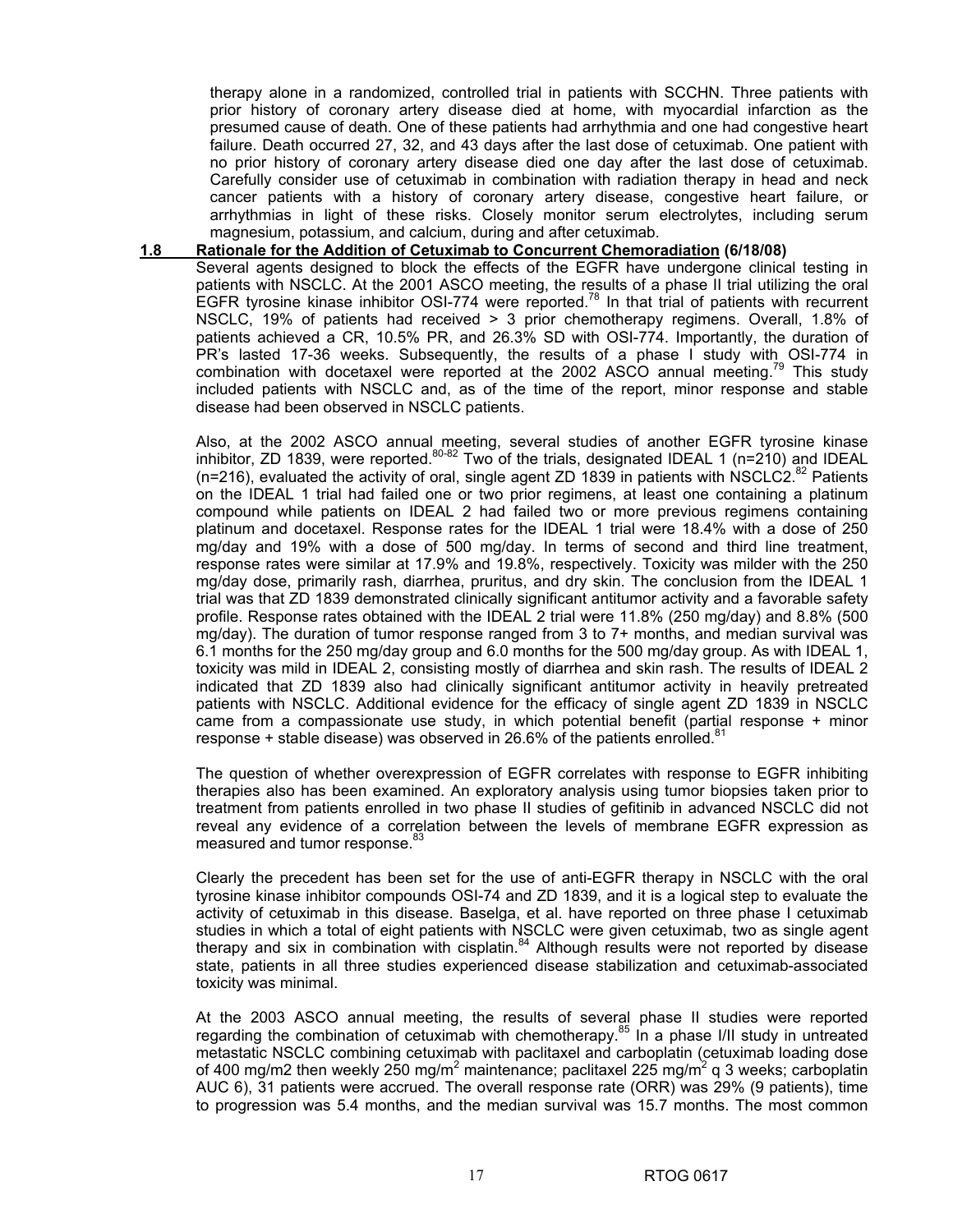toxicity was rash, with 9.7% (3 patients) having a grade 3/4 acne-like rash. The most common grade 3 toxicity was fatigue at 19.4% (6 patients).

 A phase I/II study in untreated metastatic NSCLC combining cetuximab with gemcitabine and carboplatin accrued 35 patients and reported an ORR of 28.6% (10 patients); time to progression was 5.5 months, and median survival was 10.3 months.<sup>86</sup> The most common toxicity was rash at 80% (28 patients), with 20% (7 patients) experiencing a grade 3 acne-like rash. These studies demonstrated the feasibility of combining cetuximab with systemic chemotherapy in NSCLC. Both regimens had acceptable safety profiles, and encouraging clinical activity.

 At ASCO 2005 a randomized phase II study comparing concurrent and sequential approaches in untreated metastatic NSCLC combining cetuximab with paclitaxel and carboplatin accrued a total of 225 patients, 106 in the concurrent arm and 119 in the sequential arm. The reported ORR (37% vs. 25%) and disease stabilization rates (75% vs. 69%) though not statistically significant favored the concurrent arm over the sequential arm. While the progression free survival (PFS) was identical between the two arms at 4 months there was a nonstatistically significant trend in MS favoring the concurrent arm (10 vs. 9 months).<sup>87</sup> The most common toxicity was a grade 3 acne-like rash at 12% and 10% for the concurrent and sequential arms respectively.<sup>87</sup>

 A randomized phase III trial, BMS-99, comparing the doublet of a taxane and carboplatin to that of the triplet of a taxane, carboplatin, and cetuximab in patients with chemo-naïve stage IIIIB with malignant pleural effusion or stage IV NSCLC was presented at the 12th World Lung Conference in 2007.<sup>88</sup> This study accrued a total of 676 patients, 338 per arm, and was powered for PFS, not for survival. The primary endpoint was PFS and favored the experimental arm (4.4 months) over the standard arm (4.24 months) although this was not statistically significant. However, the difference in response rate was statistically significant favoring the experimental arm (25.7% vs. 17.2%). The addition of cetuximab to cytotoxic chemotherapy proved to be well tolerated. Survival data is not yet available.

 In the Spring of 2008 the preliminary results of the FLEX trial were reported demonstrating a statistically significant survival benefit with the addition of cetuximab to chemotherapy versus chemotherapy alone (press release). The FLEX trial is a randomized phase III study that compared vinorelbine and cisplatin to the experimental arm of vinorelbine, cisplatin, and cetuximab in patients with untreated metastatic NSCLC. Approximately 1100 patients were accrued to this study. This is the first randomized trial to demonstrate a survival benefit in the metastatic setting from the addition of cetuximab to cytotoxic chemotherapy. A unique aspect of this trial was that all patients had to demonstrate immunohistochemistry evidence of EGFR expression in order to be eligible for enrollment on to the study. The results are to be presented at ASCO 2008.

 The preliminary results of RTOG 0324, a phase II trial that evaluated the addition of cetuximab to chemoradiation (CRT) in patients with locally advanced NSCLC, were presented ASCO 2007. A total of 87 patients were evaluable for toxicity and RTOG 0324 demonstrated that cetuximab could safely be added to concurrent chemoradiation.<sup>7</sup> The toxicity seen with the RTOG 0324 regimen is comparable to that seen with standard CRT with a 63% grade > 3 non-hematologic adverse event rate (see Table 1). The grade > 3 esophagitis and pneumonitis rates were 8% and 9% versus 28% and 16% for LAMP/ACR 427.<sup>21</sup> Additionally, there have been phase I trials of chemotherapy, RT, and gefitinib (Iressa™) that have not had undue toxicities (Gefitinib is a small molecule inhibitor of EGFR, the same target affected by cetuximab.)<sup>89</sup>

 In an unselected patient population, with a historical median survival of 16 months, the median survival for patients enrolled on RTOG 0324 was 22.7 months with a 2-year survival of 49%. This median survival is the best survival data that has been seen in this patient population with the exception of the SWOG 9504, with a median survival of 25 months and 2-year survival of 54%. The median survival achieved on this study also compares very favorably with the RTOG historical median survival and the precursor study to RTOG 0324, the locally advanced multimodality protocol (ACR 427), which with the same chemotherapy and radiation regimen as RTOG 0324 achieved a median survival of 16.3 months and a 2-year overall survival of 31%. Based on the promising data from RTOG 0324, further evaluation of the combination of cetuximab with chemoradiation is warranted.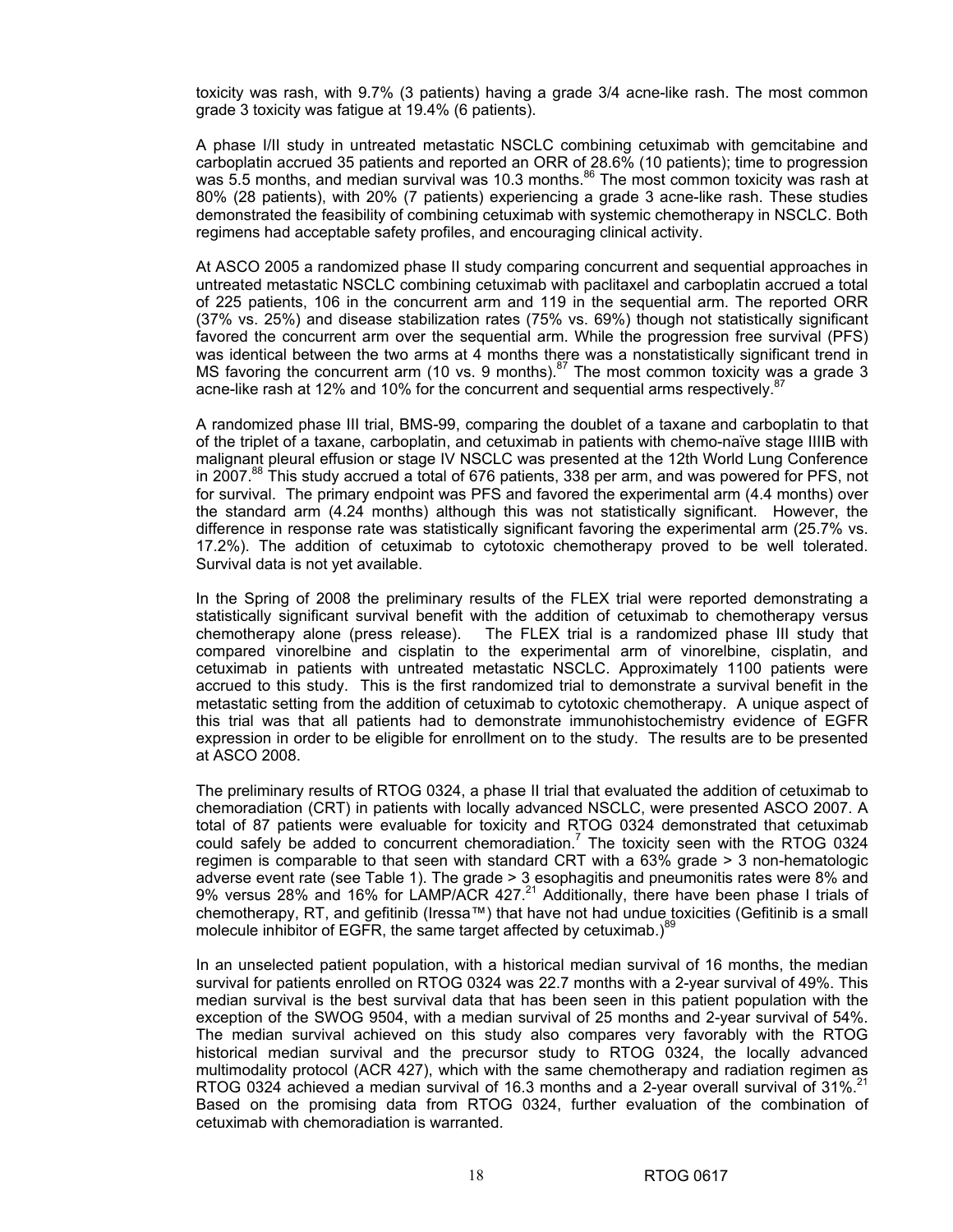| Grade 3-5 non-hematologic<br>toxicities         | <b>ACR 427</b> |     | <b>RTOG 0324</b> |     |
|-------------------------------------------------|----------------|-----|------------------|-----|
|                                                 | No.of pts      | (%) | No.of pts        | (%) |
| Cardiac                                         |                | 8   |                  | 4   |
| Gastrointestinal                                | 32             | 35  | 14               | 15  |
| Pulmonary/upper respiratory                     | 15             | 16  | 17               | 18  |
| Neurology                                       | 10             | 11  | 8                | 8.6 |
| <b>Total Adverse Event Rate (All</b><br>Events) | 60%            |     | 63%              |     |

## **Comparison of Grade >3 Non-Hematologic Events Between Two RTOG Studies**

## **1.8.1** CALGB Phase II Study with Cetuximab

 The CALGB recently completed a phase II randomized study, CALGB 30407, comparing concurrent pemetrexed and carboplatin with and without cetuximab with higher doses of radiation therapy (70 Gy). Though the toxicity data are preliminary, the results have been submitted for ASCO 2008 and are available to support the addition of cetuximab to concurrent chemotherapy and 74 Gy arm of the proposed trial. CALGB's study enrolled 106 patients (54 in arm A and 52 in arm B) from September 2005 to December 2007. The preliminary toxicity data (percentage of ≥ grade 3 adverse events) by arms (arm A/arm B) are as follows: neutropenia 36/37; febrile neutropenia 5/7, thrombocytopenia 30/34, nausea/vomiting 10/12, esophagitis 35/22, skin rash 3/23 and fatigue 22/18.90 One patient died of fatal hemoptysis. Thus, the addition of cetuximab to 70 Gy thoracic irradiation with concurrent chemotherapy (pemetrexed and carboplatin) does not appear to increase toxicity compared to the same regimen without cetuximab.

## **1.9 Health-Related Quality of Life (HRQOL)**

 The main toxicities from concurrent chemoradiation for lung cancer are esophagitis and pneumonitis. Both of these toxicities have been shown to be both volume and dose dependent. For example, McGuire, et al. found that the rate of severe esophagitis was related to the volume of esophagus receiving >50 Gy (V50).<sup>60</sup> Similarly, the volume of lung receiving >20 Gy (V20) or the median lung dose (MLD) are the best indices for determining the risk of radiation pneumonitis .[43] While increasing the radiation dose on the experimental arm of this randomized trial will hopefully improve local control and/or survival, it may also increase the treatment related toxicity, thereby decreasing HRQOL and limiting the ultimate benefit.

 Why is it important to collect prospective HRQOL data? Why not simply collect the NCI-CTC toxicity information? More and more, studies are demonstrating a "disconnect" between physician and patient reported outcome (PROs). This was evident from RTOG 98-01, a phase III trial of amifostine, a radioprotector, in patients with stage III NSCLC receiving concurrent chemotherapy and hyperfractionated radiation. Movsas et. al. reported that amifostine did not significantly reduce severe esophagitis (≥ grade 3) as per the NCI-CTC criteria.36 However, based on the prospective HRQOL instrument (EORTC-QLQ), there was a significant difference in the pain subscale by treatment arm (p=.015), favoring amifostine. Moreover, compared to controls, patients on the amifostine arm had less weight loss (p=.05) and reported significantly less difficulty swallowing during treatment per the patients swallowing diaries ( $p=04$ ), using an area under the curve (AUC) analysis. Importantly, patient related difficulty swallowing was significantly related to changes in the HRQOL dysphagia score (p=.03). Overall, RTOG 9801 demonstrated that the patient's evaluation of difficulty swallowing and pain provides critical information that is distinct from physician-related assessments. This "disconnect" illustrates the critical role of patient reported outcomes (PRO) in this setting. RTOG 9801 also demonstrated that the patient's swallowing diary was useful and a sensitive PRO.

 There is another important reason to collect PRO data on this randomized trial. In a recent analysis based on data from 1450 patients treated on 9 prospective RTOG non-operative NSCLC studies activated during the 1990s, Movsas, et. al. reported that sociodemographic factors, even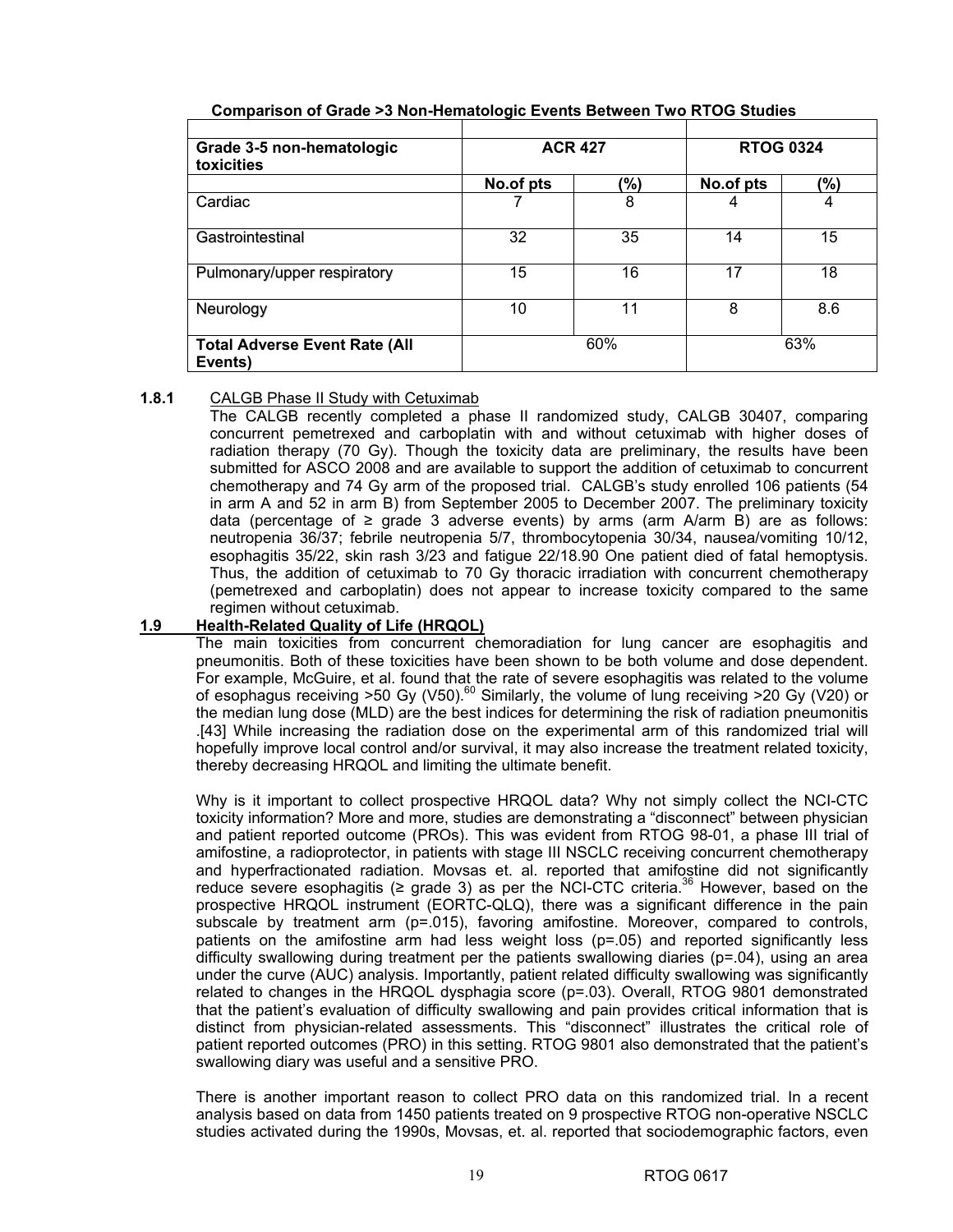more than treatment variables, were significant predictors of grade ≥3 pneumonitis and esophagitis.<sup>91</sup> For example, on multivariate analysis, significant predictors for severe pneumonitis included having a married/live-in relationship (p=0.0074) or the presence of family/friends with cancer (p=0.028). One could hypothesize that, rather than being more prevalent, severe pneumonitis is more readily reported/diagnosed in those patients that have a stronger "voice" (for example, married/live-in, having family/friends). Similarly, White patients had higher rates of severe esophagitis. Incorporating patient reported outcomes (e.g. HRQOL) will prospectively capture this information directly from the patient perspective and thereby help avoid underreporting of symptoms or toxicities.

 In addition to collecting prospective HRQOL data, this study will incorporate a method to measure utilities for calculation of Quality-Adjusted Life Years (QALY). Utilities are the numerical judgments of the desirability of a set of outcomes and range from a value of 0 (representing death) to 1 (representing perfect health). Utilities can be measured by a variety of techniques, including the EQ-5D, which will be utilized in this study. QALYs are then calculated by multiplying the utility for a specific time period by the time period to arrive at the quality-adjusted survival. The ability to analyze quality adjusted survival will be critical in this study, particularly if, as predicted, the more intensive arm yields a better treatment outcome at the expense of increased toxicity and inferior quality of life.

 The primary QOL hypothesis for this randomized trial is that patients on the more intensive chemoradiation arm (the higher radiation dose arm) will have clinically meaningfully lower QOL as measured by the lung cancer (LCS) subscale of the FACT-Trials Outcome Index (FACT-TOI) instrument. The primary time point for the analysis will be three months post completion of the concurrent chemoradiation, Moreover, beyond this subacute effect, it is expected that, due to the increased chronic effects of the more intensive dose arm, the lower QOL (as measured by LCS) will be maintained at longer follow-up time points as well (e.g., 1 and 2 years).

#### **2.0 OBJECTIVES (6/18/08)**

#### **2.1 Primary objective:**

- **2.1.1** To compare the overall survival of patients treated with high-dose versus standard-dose conformal radiation therapy in the setting of concurrent chemotherapy;
- **2.1.2** To compare the overall survival of patients treated with cetuximab versus without cetuximab in the setting of concurrent chemotherapy.

#### **2.2 Secondary objectives:**

- **2.2.1** To compare progression-free survival (PFS) and local-regional tumor control between highdose versus standard-dose radiation therapy and between concurrent cetuximab versus no cetuximab;
- **2.2.2** To compare the toxicity of high-dose versus standard-dose conformal radiation therapy in the setting of concurrent chemotherapy with or without cetuximab;
- **2.2.3** To investigate the prognostic and predictive effects of gross tumor volume on overall survival;
- **2.2.4** To assess quality of life (QOL) between high-dose versus standard-dose conformal radiation therapy;
- **2.2.5** To correlate outcomes (survival, toxicity, QOL) with biological parameters;
- **2.2.6** To analyze the predictive value of pre-treatment SUV of PET scan in predicting survival, distant metastasis, and local-regional control in patients with stage III NSCLC treated with concurrent chemoradiotherapy with conventional radiation dose of 60 Gy and escalated dose of 74 Gy;
- **2.2.7** To explore biological markers to predict clinical outcome including survival, distant metastasis, local-regional control, quality of life including toxicity in patients with stage III NSCLC treated with conventional dose (60 Gy) and high dose (74 Gy) radiation therapy in the setting of concurrent chemotherapy with or without cetuximab;.
- **2.2.8** To prospectively collect and bank tissue specimen, blood and urine samples for future biomarker analyses in predicting clinical outcome including survival, distant metastasis, local regional control, and quality of life in patients with stage III NSCLC treated with conventional dose (60) Gy and high dose (74 Gy) radiation therapy in the setting of concurrent chemotherapy with or without cetuximab;
- **2.2.9** To investigate associations between EGFR expression and toxicity, response, overall survival, and progression-free survival.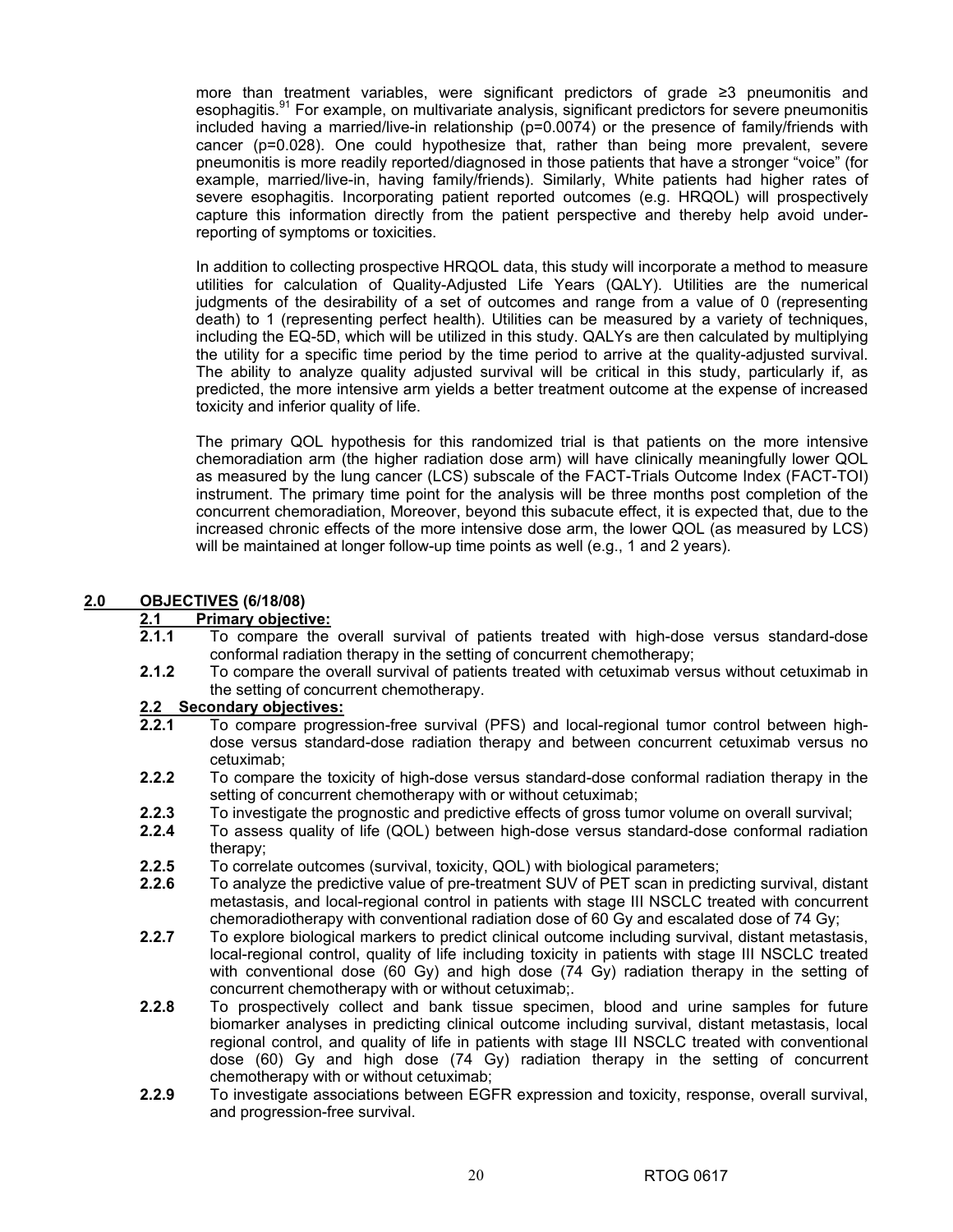## **3.0 PATIENT SELECTION**

## **NOTE: PER NCI GUIDELINES, EXCEPTIONS TO ELIGIBILITY ARE NOT PERMITTED**

## **3.1 Conditions for Patient Eligibility (10/29/10)**

- **3.1.1** Pathologically proven (either histologic or cytologic) diagnosis of Stage IIIA or IIIB non-small cell lung cancer (NSCLC); excluding patients with N3 disease based on supraclavicular or contralateral hilar adenopathy, [according to AJCC Staging,  $6<sup>th</sup>$  edition; see appendix III] within 12 weeks of registration; patients who present with N2 or N3 disease and an undetectable NSCLC primary tumor also are eligible.
- **3.1.2** Patients must be considered unresectable or inoperable; **Note**: Patients who have had a nodal recurrence after surgery for an early-stage NSCLC are eligible if the following criteria are met:
	- Nodal recurrence must be N1 or N2; N3 is not eligible.
	- The initial primary must have been staged as T1-2, N0, M0.
	- The node must be biopsied within 12 weeks of registration.
	- The node must be measurable.
	- The patient must not have received prior chemotherapy or radiation for this lung cancer.
	- Prior curative surgery must have been at least 6 months prior to the nodal recurrence.
	- The exception to a prior invasive malignancy (Section 3.2.7) does not apply to the initial lung primary.
- **3.1.3** Stage III A or B disease, including no distant metastases, based upon the following minimum diagnostic workup are acceptable:
- **3.1.3.1** History/physical examination, including documentation of height, weight, BSA, and vital signs within 8 weeks prior to registration;
- **3.1.3.2** Computed tomographic (CT)/MRI imaging of the lung and upper abdomen through the adrenal glands within 6 weeks prior to registration;
- **3.1.3.3** An MRI of the brain with contrast (or CT with contrast if MRI is medically contraindicated) within 6 weeks prior to registration; Note: The use of intravenous contrast is required for the MRI or CT. An MRI without contrast is only permitted if the patient has a contrast allergy.
- **3.1.3.4** Whole-body FDG-PET or PET/CT or if no PET is available, a bone scan is required within 6 weeks prior to registration; **Note**: If a PET is done that shows clear adrenals and lungs, then a CT scan of chest only is permitted.
- **3.1.4** If a pleural effusion is present, the following criteria must be met to exclude malignant involvement (incurable T4 disease):
- **3.1.4.1** When pleural fluid is visible on both the CT scan and on a chest x-ray, a pleuracentesis is required to confirm that the pleural fluid is cytologically negative.
- **3.1.4.2** Exudative pleural effusions are excluded, regardless of cytology;
- **3.1.4.3** Effusions that are minimal (i.e. not visible on chest x-ray) that are too small to safely tap are eligible.
- **3.1.5** Patients must have measurable or evaluable disease.
- **3.1.6** Patients with post-obstructive pneumonia are eligible.
- **3.1.7** Patients must be at least 3 weeks from prior thoracotomy (if performed).
- **3.1.8** Zubrod Performance Status 0-1;
- **3.1.9** Age ≥ 18;<br>**3.1.10** PFTs inclu
- **3.1.10** PFTs including FEV1 within 12 weeks prior to registration; for FEV1, the best value obtained pre- or post bronchodilator must be ≥ 1.2 liters/second or ≥ 50% predicted.
- **3.1.11** CBC/differential obtained within 2 weeks prior to registration on study, with adequate bone marrow function defined as follows:
- **3.1.11.1** Absolute neutrophil count  $(ANC) \ge 1,800$  cells/mm<sup>3</sup>;
- **3.1.11.2** Platelets ≥ 100,000 cells/mm<sup>3</sup>;
- **3.1.11.3** Hemoglobin ≥ 10.0 g/dl (Note: The use of transfusion or other intervention to achieve Hgb ≥ 10.0 g/dl is acceptable.)
- **3.1.12** Serum creatinine within normal institutional limits or creatinine clearance ≥60 ml/min;
- **3.1.13** Bilirubin must be within or below normal institutional limits;
- **3.1.14** AST and ALT < 2.5 x the IULN;
- **3.1.15** Patient must sign study specific informed consent prior to study entry.

## **3.2 Conditions for Patient Ineligibility (8/29/08)**

**3.2.1** N3 supraclavicular disease;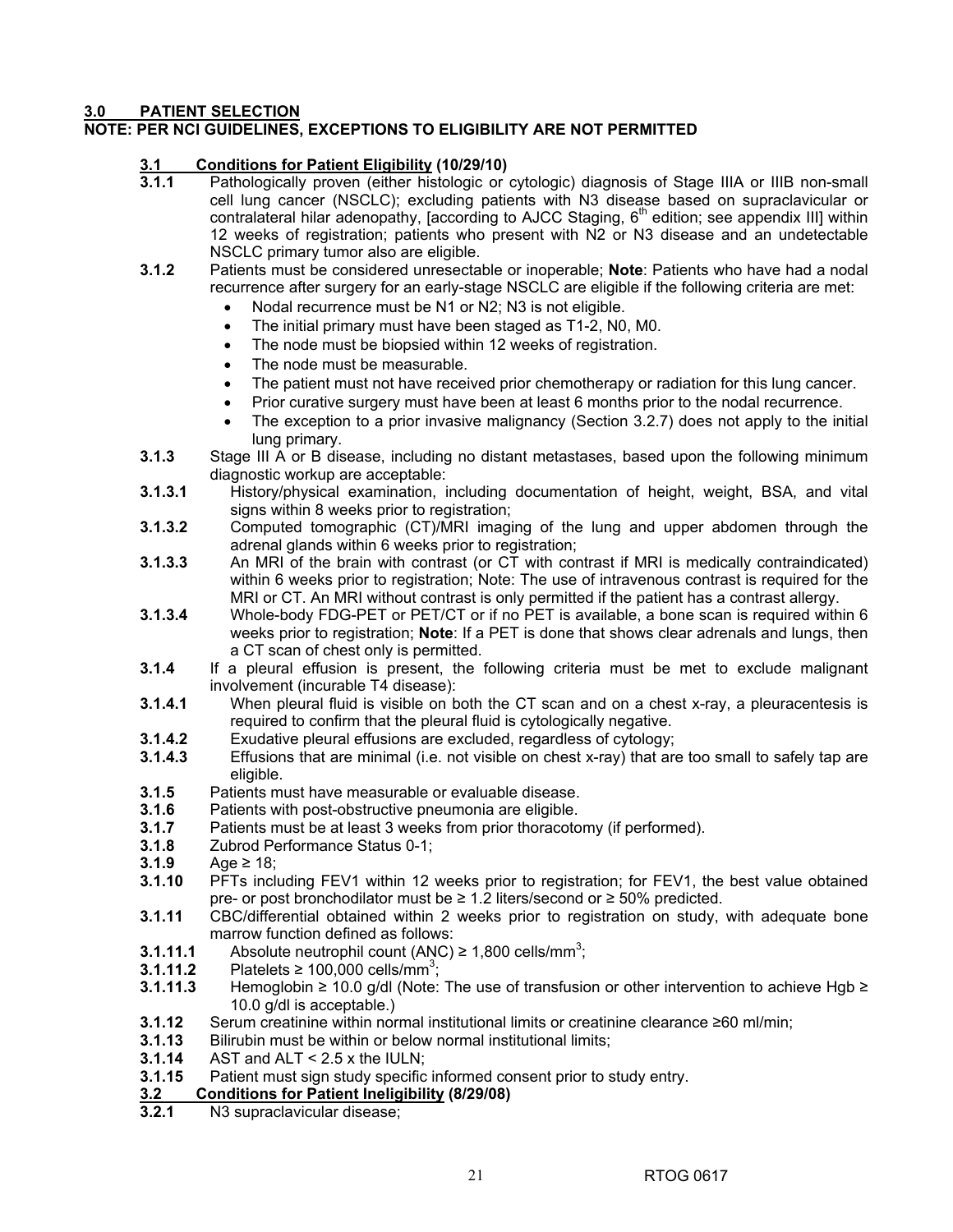- **3.2.2** Patients for whom treatment is planned with a maximum dose of ≥ 66 Gy to the ipsilateral brachial plexus;
- **3.2.3** Greater than minimal, exudative, or cytologically positive pleural effusions;<br>**3.2.4** Pancoast tumors:
- **3.2.4** Pancoast tumors;
- **3.2.5** Involved contralateral hilar nodes (i.e. greater than 1.5 cm on short axis or positive on PET scan);
- **3.2.6** ≥ 10% weight loss within the past month;
- **3.2.7** Prior invasive malignancy (except non-melanomatous skin cancer) unless disease free for a minimum of 3 years; non-invasive conditions such as carcinoma in situ of the breast, oral cavity, or cervix are all permissible.
- **3.2.8** Prior systemic chemotherapy for the study cancer; note that prior chemotherapy for a different cancer is allowable.
- **3.2.9** Prior radiotherapy to the region of the study cancer that would result in overlap of radiation therapy fields;
- **3.2.10** Prior therapy that specifically and directly targets the EGFR pathway;<br>**3.2.11** Prior severe infusion reaction to a monoclonal antibody:
- Prior severe infusion reaction to a monoclonal antibody;
- **3.2.12** Severe, active co-morbidity, defined as follows:
- **3.2.12.1** Significant history of uncontrolled cardiac disease; i.e., uncontrolled hypertension, unstable angina, myocardial infarction within the last 6 months, uncontrolled congestive heart failure, and cardiomyopathy with decreased ejection fraction.
- **3.2.12.2** Transmural myocardial infarction within the last 6 months;
- **3.2.12.3** Acute bacterial or fungal infection requiring intravenous antibiotics at the time of registration;
- **3.2.12.4** Chronic Obstructive Pulmonary Disease exacerbation or other respiratory illness requiring hospitalization or precluding study therapy within 30 days before registration;
- **3.2.12.5** Hepatic insufficiency resulting in clinical jaundice and/or coagulation defects;
- **3.2.12.6** Acquired Immune Deficiency Syndrome (AIDS) based upon current CDC definition; note, however, that HIV testing is not required for entry into this protocol. The need to exclude patients with AIDS from this protocol is necessary because the treatments involved in this protocol may be significantly immunosuppressive. Protocol-specific requirements may also exclude immuno-compromised patients.
- **3.2.13** Pregnancy or women of childbearing potential and men who are sexually active and not willing/able to use medically acceptable forms of contraception; this exclusion is necessary because the treatment involved in this study may be significantly teratogenic.
- **3.2.14** Any history of allergic reaction to paclitaxel or other taxanes, or to carboplatin;
- **3.2.15** Uncontrolled neuropathy grade 2 or greater regardless of cause.

## **4.0 PRETREATMENT EVALUATIONS/MANAGEMENT**

#### **Note: This section lists baseline evaluations needed before the initiation of protocol treatment that do not affect eligibility.**

**4.1 Required Evaluations/Management (6/18/08)** 

See Appendix II; note that failure to perform one or more of these tests may result in assessment of a protocol violation.

- **4.1.1** The patient must be evaluated by a Radiation Oncologist and Medical Oncologist and must be approved to proceed prior to initiation of study treatment.
- **4.1.2** Women of childbearing potential must have a negative urine or serum pregnancy test within 72 hours prior to initiation of treatment.

**4.2 Highly Recommended Evaluations/Management (9/22/09)**  Note that these evaluations/interventions are highly recommended as part of good clinical care of patients on this trial but are not required.

- **4.2.1** An EKG within 4 weeks prior to registration;
- **4.2.2** It is recommended that baseline alk phos and glucose are collected and results documented.
- **4.2.3** Formal nutritional assessment by a nutritionist;
- **4.2.4** FDG-PET evaluations are not required for study entry, but are generally recommended for staging purposes.
- **4.2.5** For endotracheal or endobronchial lesions, bronchoscopy is recommended.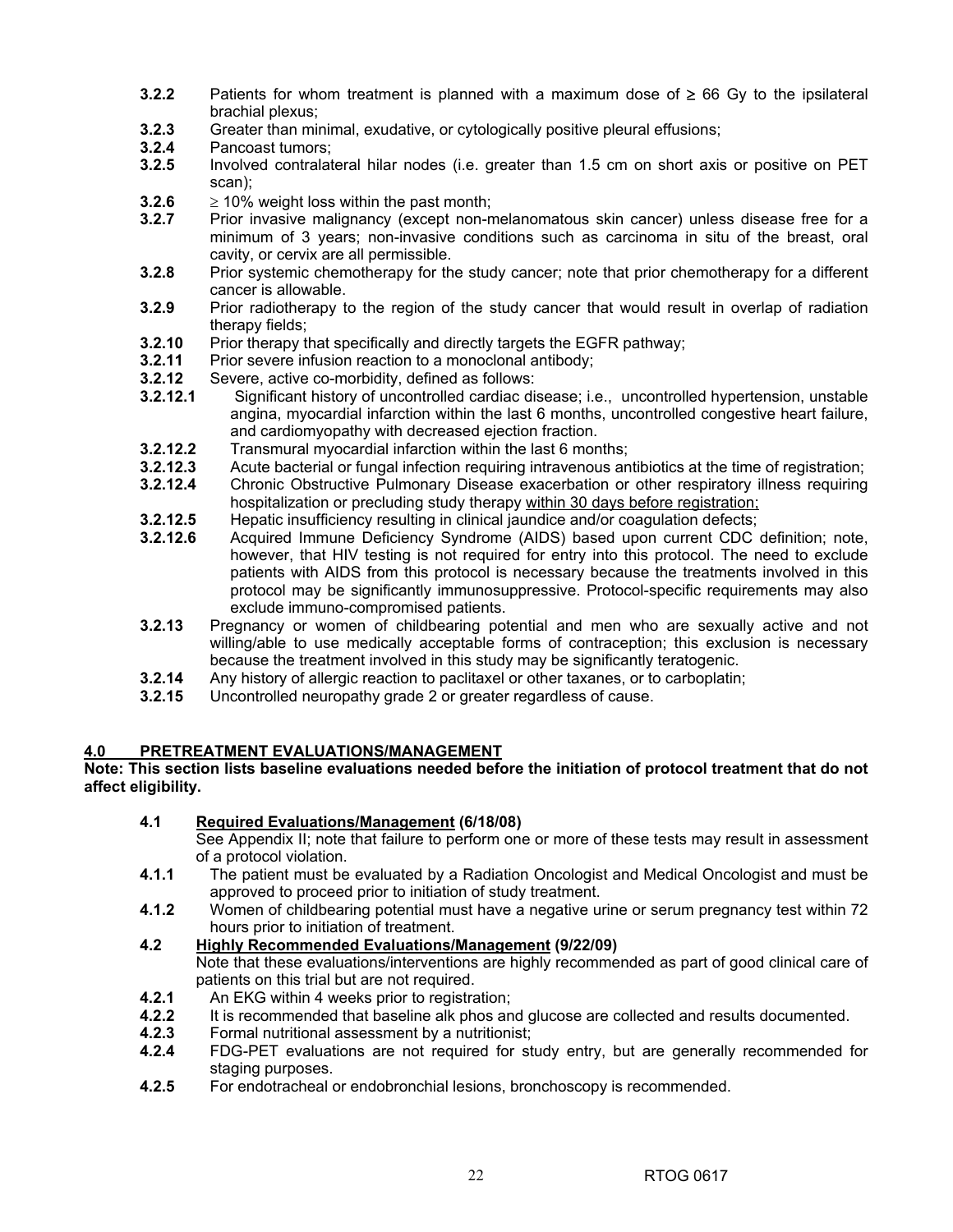- **4.2.6** Specimens for Translational Research (see Section 10 for details)*:* tissue from pre-treatment biopsy, blood, and urine samples.
- **4.2.7** Patient-Reported Outcomes*:* Trial Outcome Index of the Functional Assessment of Cancer Therapy-Lung FACT-TOI and EQ-5D and Patient Swallowing Diary.

#### **5.0 REGISTRATION PROCEDURES**

- **5.1 Preregistration Requirements (3/4/10) NOTE: THE SITE MUST COMPLETE RT PRE-PLANNING OF THE PATIENT PRIOR TO REGISTERING THE PATIENT TO DETERMINE IF 74 GY CAN BE DELIVERED WITHIN PROTOCOL SPECIFICATIONS.**
- **5.1.1** *Pre-Registration Requirements for IMRT Treatment Approach* **(9/22/09)**  In order to utilize IMRT on this study, the institution must have met specific technology requirements and have provided baseline physics information. Instructions for completing these requirements or determining if they already have been met are available on the Radiological Physics Center (RPC) web site. Visit [http://rpc.mdanderson.org/rpc an](http://rpc.mdanderson.org/rpc)d select "Credentialing" and "Credentialing Status Inquiry".

An IMRT phantom study with the RPC must be successfully completed (if the institution has not previously met this IMRT credentialing requirement). Instructions for requesting and irradiating the phantom are available on the RPC web site at <http://rpc.mdanderson.org/rpc>/; select "Credentialing" and "RTOG". Upon review and successful completion of the phantom irradiation, the RPC will notify both the registering institution and RTOG Headquarters that the institution has completed this requirement. Subsequently, RTOG Headquarters will notify the institution that the site can enroll patients on the study

- **5.1.1.2** The institution or investigator must complete a new IMRT Facility Questionnaire, send it to RTOG for review prior to entering any cases, and/or set up a secure FTP account for digital data submission, both of which are available on the Image-Guided Center (ITC) web site at [http://atc.wustl.edu.](http://atc.wustl.edu) Upon review and successful completion of the "Dry-Run" test, the ITC will notify both the registering institution and RTOG Headquarters that the institution has completed this requirement. RTOG Headquarters will notify the institution when all requirements have been met and the institution is eligible to enter patients on the study.
- **5.1.2** *Pre-Registration Requirements for 3DCRT Treatment Approach* **(3/9/09)**  Only institutions that have met the technology requirements and that have provided the baseline physics information that are described in 3DCRT Quality Assurance Guidelines may enter patients on to this study.

The new Facility Questionnaire (one per institution, available on the ATC web site at [http://atc.wustl.edu\)](http://atc.wustl.edu) is to be sent to RTOG for review prior to entering any cases. Upon review and successful completion of a "Dry-Run" QA test, the ITC will notify both the registering institution and RTOG Headquarters that the institution has successfully completed this requirement. RTOG Headquarters will notify the institution when all requirements have been met and the institution is eligible to enter patients onto this study. Institutions that have previously enrolled patients on 3DCRT trials of this same disease site may enroll patients on this study without further credentialing.

## **5.2 Regulatory Pre-Registration Requirements (9/22/09)**

- **5.2.1 U.S. and Canadian institutions** must fax copies of the documentation below to the CTSU Regulatory Office (215-569-0206), along with the completed CTSU-IRB/REB Certification Form, [http://www.rtog.org/pdf\\_file2.html?pdf\\_document=CTSU-IRBCertifForm.pdf,](http://www.rtog.org/pdf_file2.html?pdf_document=CTSU-IRBCertifForm.pdf) prior to registration of the institution's first case:
	- IRB/REB approval letter;
	- **IRB/REB approved consent (English and native language versions\*)** \*Note: Institutions must provide certification of consent translation to RTOG Headquarters.
	- IRB/REB assurance number
- **5.2.2** *Pre-Registration Requirements FOR CANADIAN INSTITUTIONS*
- **5.2.2.1** Prior to clinical trial commencement, Canadian institutions must complete and fax to the CTSU Regulatory Office (215-569-0206) Health Canada's Therapeutic Products Directorates' Clinical Trial Site Information Form, Qualified Investigator Undertaking Form, and Research Ethics Board Attestation Form.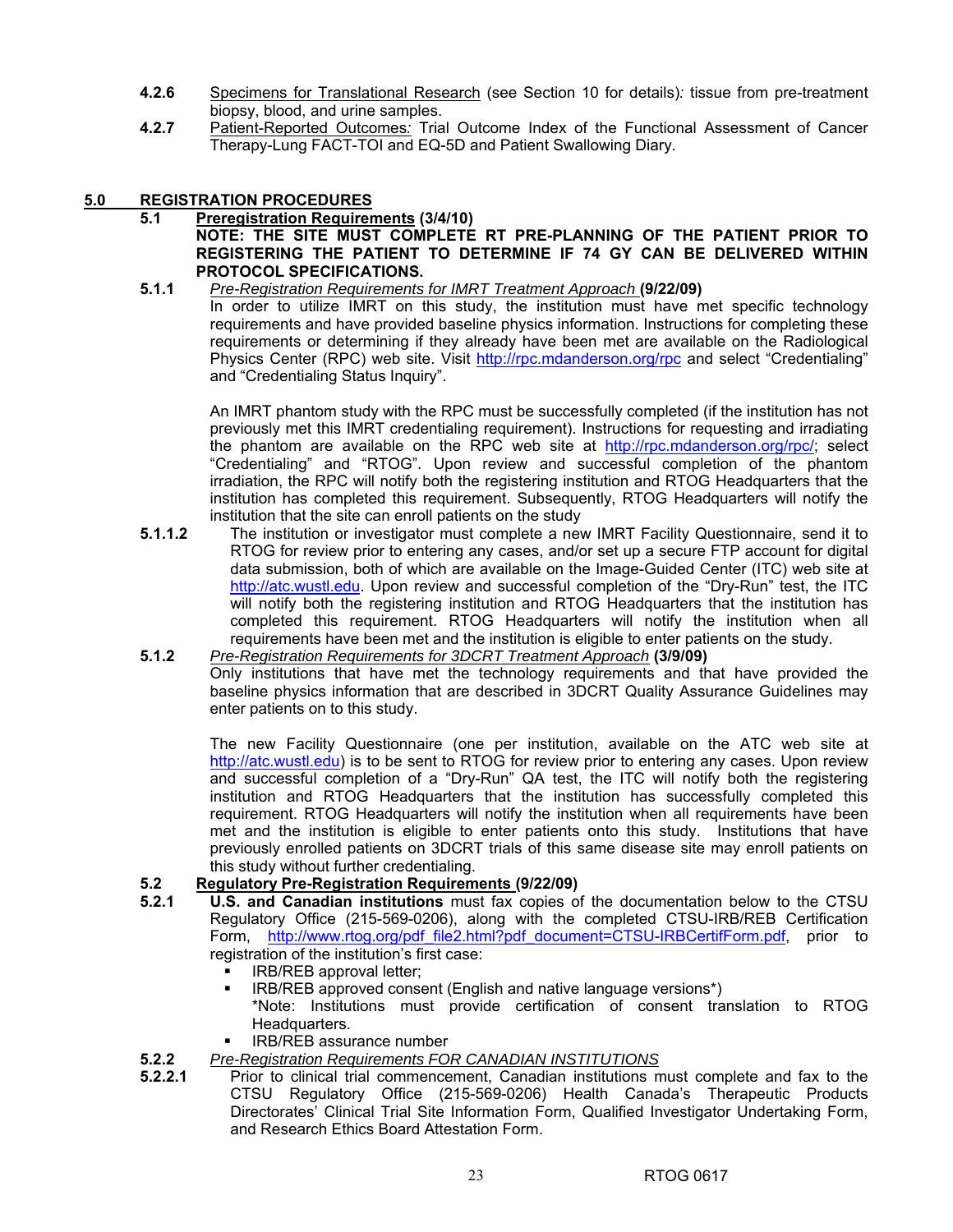- **5.2.3** *Pre-Registration Requirements FOR NON-CANADIAN INTERNATIONAL INSTITUTIONS*
- **5.2.3.1 For institutions that do not have an approved LOI for this protocol:** International sites must receive written approval of submitted LOI forms from RTOG Headquarters prior to submitting documents to their local ethics committee for approval. See [http://www.rtog.org/pdf\\_forms.html?members/forms=Intl\\_LOI\\_Form.doc](http://www.rtog.org/pdf_forms.html?members/forms=Intl_LOI_Form.doc)
- **5.2.3.2 For institutions that have an approved LOI for this protocol:** All requirements indicated in your LOI Approval Notification must be fulfilled prior to enrolling patients to this study.
- **5.2.4** *Pre-Registration Requirements for Shipment of Cetuximab and for Canadian Sites, Shipment of Paclitaxel* **(10/9/08)**
- **5.2.4.1 U.S. and Canadian Institutions**: All pre-registration requirements must be met before calling to register the first case. Institutions must electronically complete (versus hand write) a Study Agent Shipment Form (SASF) available on the RTOG web site, [www.rtog.org](http://www.rtog.org) (next to the protocol). U.S. and Canadian institutions must fax the SASF to the CTSU Regulatory Office (Fax 215-569-0206) as soon as the individual responsible for the study agent has been identified.
- **5.2.4.2 (9/22/09) Non-Canadian International Institutions:** Please refer to your LOI Approval Notification.

 Your institution will be responsible for acquiring any drug noted in the protocol as commercially available and not provided for the study. Before drug can be provided your institution must comply with all pre-registration requirements and certifications and provide all necessary documentation listed in your LOI Approval Notification document. After receipt of written approval of submitted LOI forms from RTOG Headquarters, Non-Canadian International institutions must electronically complete (versus hand write) a Study Agent Shipment Form (SASF available on the RTOG web site, [www.rtog.org \(n](http://www.rtog.org)ext to the protocol) and must submit the SASF and documentation of IRB approval to RTOG Headquarters (Fax 215-574-0300).This must be done prior to registration of the institution's first case.

#### **5.3 Registration**

#### **5.3.1** Online Registration **(6/18/08)**

Patients can be registered only after eligibility criteria are met.

Each individual user must have an RTOG user name and password to register patients on the RTOG web site. To get a user name and password:

- The investigator and research staff must have completed Human Subjects Training and been issued a certificate (Training is available via <http://cme.cancer.gov/clinicaltrials/learning/humanparticipant-protections.asp>).
- A representative from the institution must complete the Password Authorization Form at [www.rtog.org/members/webreg.html \(b](http://www.rtog.org/members/webreg.html)ottom right corner of the screen), and fax it to 215-923-1737. RTOG Headquarters requires 3-4 days to process requests and issue user names/passwords to institutions.

An institution can register the patient by logging onto the RTOG web site (http://www.rtog.org), going to "Data Center Login" and selecting the link for new patient registrations. The system triggers a program to verify that all regulatory requirements (OHRP assurance, IRB approval) have been met by the institution. The registration screens begin by asking for the date on which the eligibility checklist was completed, the identification of the person who completed the checklist, whether the patient was found to be eligible on the basis of the checklist, and the date the study-specific informed consent form was signed.

Once the system has verified that the patient is eligible and that the institution has met regulatory requirements, it assigns a patient-specific case number. The system then moves to a screen that confirms that the patient has been successfully enrolled. This screen can be printed so that the registering site will have a copy of the registration for the patient's record. Two e-mails are generated and sent to the registering site: the Confirmation of Eligibility and the patient-specific calendar. The system creates a case file in the study's database at the DMC (Data Management Center) and generates a data submission calendar listing all data forms, images, and reports and the dates on which they are due.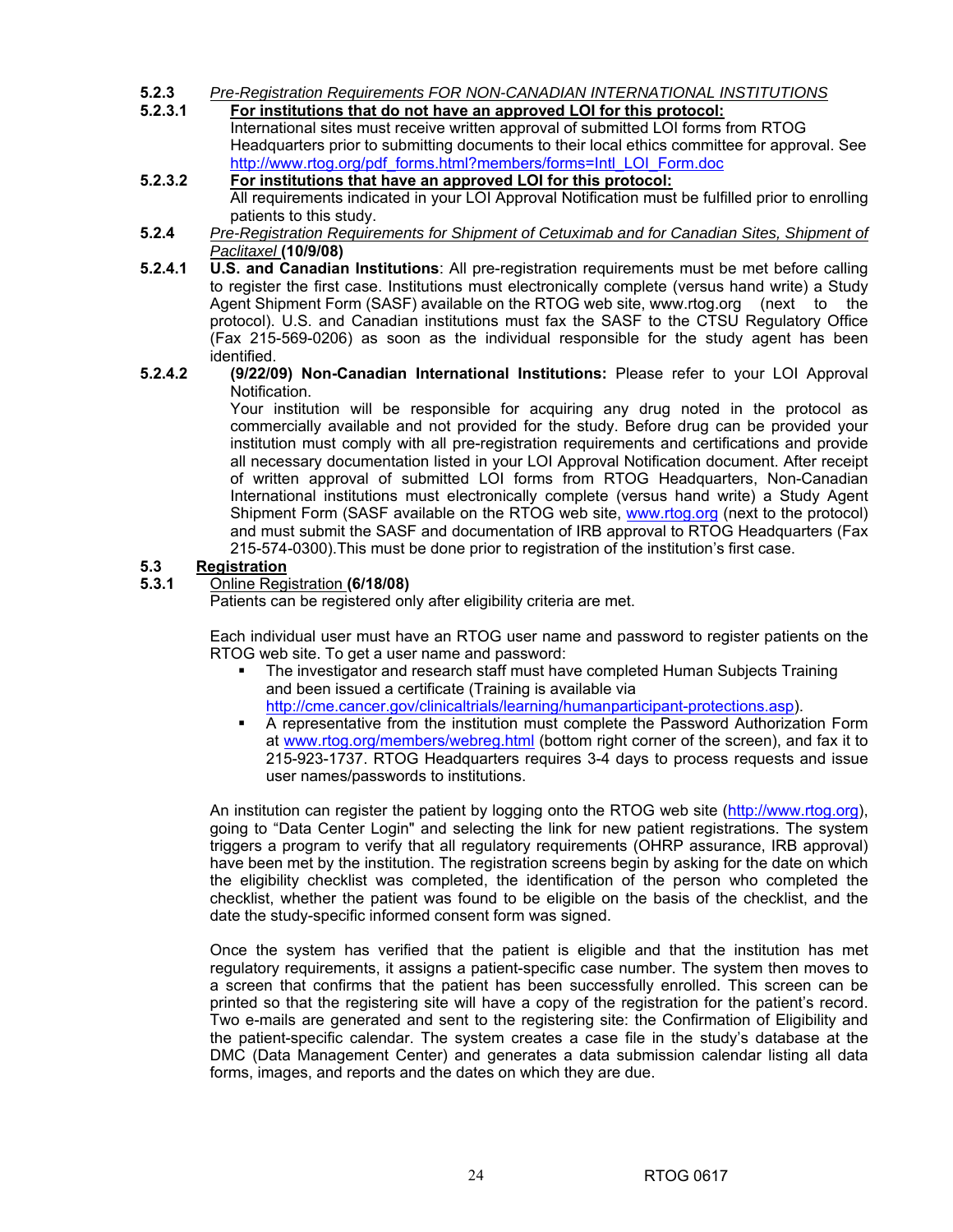If the patient is ineligible or the institution has not met regulatory requirements, the system switches to a screen that includes a brief explanation for the failure to register the patient. This screen can be printed.

**(9/22/09)** Institutions can contact RTOG web support for assistance with web registration: [websupport@acr-arrs.org.](mailto:websupport@acr-arrs.org) 

In the event that the RTOG web registration site is not accessible, participating sites can register a patient by calling RTOG Headquarters, at (215) 574-3191, Monday through Friday, 8:30 a.m. to 5:00 p.m. ET. The registrar will ask for the site's user name and password. This information is required to assure that mechanisms usually triggered by web registration (e.g., drug shipment, confirmation of registration, and patient-specific calendar) will occur.

#### **6.0 RADIATION THERAPY (3/4/10)**

#### **NOTE: THE SITE MUST COMPLETE RT PRE-PLANNING OF THE PATIENT PRIOR TO REGISTERING THE PATIENT TO DETERMINE IF 74 GY CAN BE DELIVERED WITHIN PROTOCOL SPECIFICATIONS.**

Questions regarding Radiation Therapy should be directed to Dr. Bradley, Dr. Schild, Dr. Bogart, or Dr. Dobelbower (preferably by e-mail or alternatively by phone).

#### **Protocol treatment must begin within 4 weeks after patient registration to the trial.**

#### **6.1 Dose Specifications (3/4/10)**

 **Note:** See Section 7.0 for details of concurrent chemotherapy and cetuximab.

- **6.1.1** Patients on **Arm A** will receive treatment 5 days per week, in once daily fractions, 2 Gy per fraction. **The total dose will be 60 Gy in 30 fractions**. There are no field reductions. All fields must be treated daily and the entire PTV must be treated daily. On days when chemotherapy is given concurrently with RT, chemotherapy should be administered prior to RT.
- **6.1.2** Patients on **Arm B** will receive treatment 5 days per week, in once daily fractions, 2 Gy per fraction. **The total dose will be 74 Gy in 37 fractions.** There are no field reductions. All fields must be treated daily and the entire PTV must be treated daily. On days when chemotherapy is given concurrently with RT, chemotherapy should be administered prior to RT.
- **6.1.3** Patients on **Arm C** will receive treatment 5 days per week, in once daily fractions, 2 Gy per fraction. **The total dose will be 60 Gy in 30 fractions.** There are no field reductions. All fields must be treated daily and the entire PTV must be treated daily. On days when chemotherapy is given concurrently with RT, chemotherapy should be administered prior to RT. Patients on Arm C will also receive concurrent cetuximab.
- **6.1.4** Patients on **Arm D** will receive treatment 5 days per week, in once daily fractions, 2 Gy per fraction. **The total dose will be 74 Gy in 37 fractions.** There are no field reductions. All fields must be treated daily and the entire PTV must be treated daily. On days when chemotherapy is given concurrently with RT, chemotherapy should be administered prior to RT. Patients on Arm D will also receive concurrent cetuximab.
- **6.1.5** Normalization of the treatment plan will cover 95% of the PTV with the prescription dose. The minimum PTV dose must not fall below 95% of the prescription dose. All radiation doses will be calculated with inhomogeneity corrections that take into account the density differences within the irradiated volume (i.e., air in the lung and bone). The MTD will be quoted as the PTV minimum target dose. This dose will be for a point that is at least 0.03 cc (approximately 3x3x3 mm) in size. The maximum and minimum point doses (within the PTV) will be reported for points that have a volume of 0.03 cc. The maximum dose must not exceed a value that is 120% of the prescribed dose.
- **6.1.6** Variations of dose prescription: See Section 6.7.
- **6.1.7** Heterogeneous dose calculations: For purposes of this protocol, superposition/convolution dose calculation algorithms demonstrate agreement between planned versus delivered dose. Institutions with treatment planning software utilizing superposition/convolution dose calculation algorithms will need to complete a questionnaire and submit a digital "dry-run" test to the ITC. Institutions using alternative algorithms (i.e. Clarkson or pencil beam) will need to credential their treatment planning system by irradiating the Radiation Physics Center (RPC) lung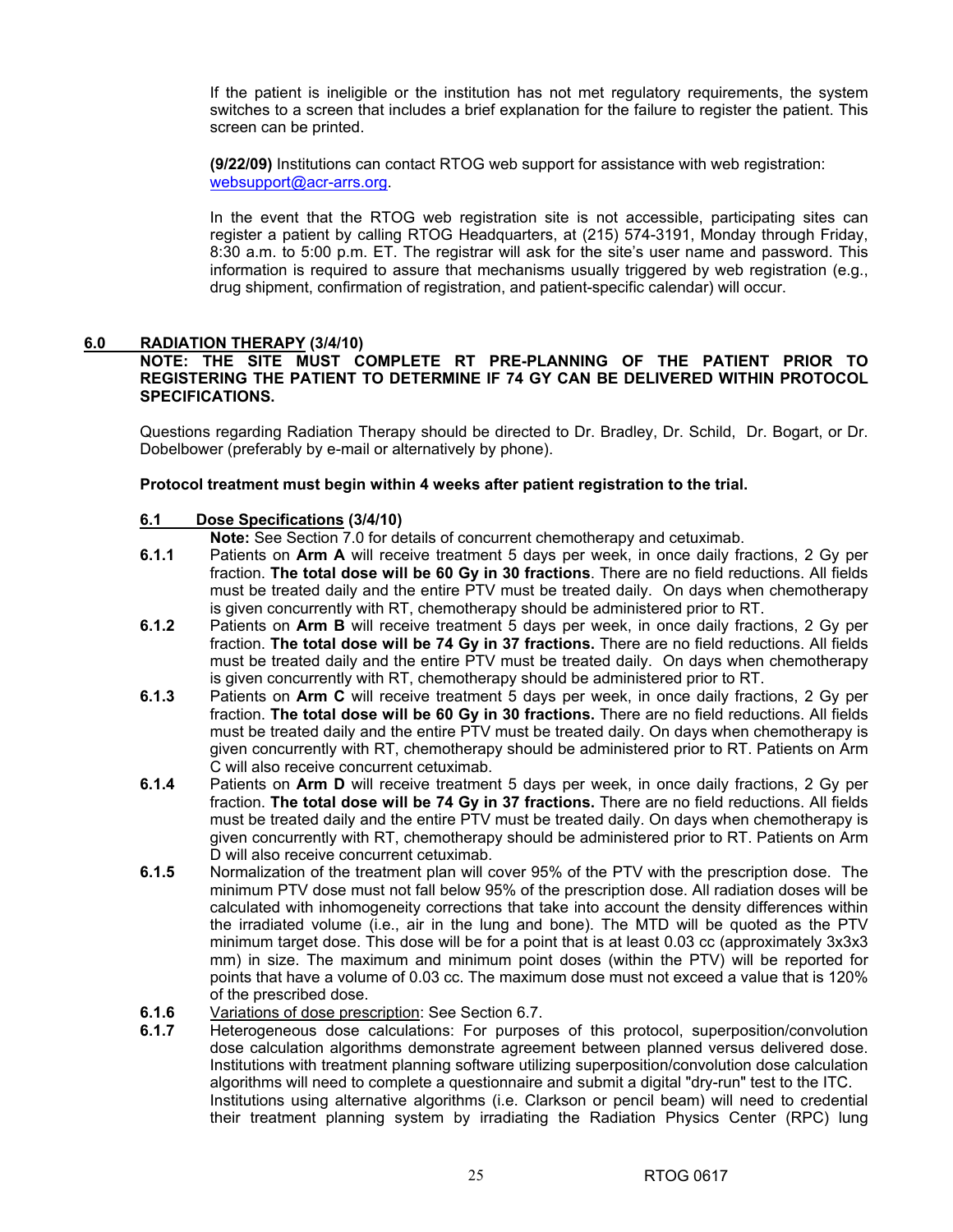phantom. Doses falling within criteria established by the Medical Physics Committee will be deemed acceptable.

## **6.2 Technical Factors**

- **6.2.1** Beam Energy: 6 18 MV are to be used.
- **6.2.2** Beam Shaping: Multi-leaf collimation (MLC) or individually-shaped custom blocks should be used to protect normal tissues outside of the target volume.
- **6.3 Localization, Simulation, and Immobilization**
- **6.3.1** A volumetric treatment planning CT study will be required to define gross tumor volume *(GTV)*, clinical target volume *(CTV)*, and planning target volume *(PTV)*(see definitions below). Each patient will be positioned in an immobilization device in the treatment position on a flat table. Contiguous CT slices, having 3 mm thickness through the regions harboring gross tumor and grossly enlarged lymph nodes and 8-10 mm thickness of the remaining regions are to be obtained starting from the level of the cricoid cartilage and extending inferiorly through the entire liver volume. The GTV, CTV, and PTV and normal organs will be outlined on all appropriate CT slices.
- **6.3.2** A treatment planning FDG PET/CT scan (or FDG-PET alone) with the patient in the treatment position is encouraged for treatment planning. In the case where the PET/CT is obtained in the treatment position, the CT from this study may be used as the planning CT scan.
- **6.3.3** Intravenous (*i.v*.) contrast during the planning CT is optional provided a diagnostic chest CT was done with contrast to delineate the major blood vessels. If not, i.v. contrast should be given during the planning CT. If contrast is used, the densities can be over-ridden or the contrast scan must be registered to a non-contrast scan for planning purposes. Optimal immobilization is critical for this protocol. Immobilization to assure reproducibility of the set up is necessary.
- **6.3.4** The use of four-dimensional radiation treatment planning is highly encouraged. Acceptable methods of accounting for tumor motion include: design of the PTV to cover the excursion of the lung primary cancer and nodes during breathing such as an ITV approach, a maximum intensity projection (MIP) approach, automatic breath-hold (i.e., Eleckta ABC device) or a gating approach (e.g., Varian RPM system)

#### **6.4 Treatment Planning/Target Volumes**

- **6.4.1** Target Volumes*:* The definitions of volumes will be in accordance with the 1993 ICRU Report  $#62.3$
- **6.4.1.1** *Definition of the GTV*: The primary tumor and clinically positive lymph nodes seen either on the planning CT (> 1 cm short axis diameter) or pretreatment PET scan (SUV > 3) will constitute the GTV. This volume(s) may be disjointed. In the event of a collapsed lobe or lung segment, the use of PET to distinguish tumor from fluid/atelectasis is encouraged. The ITV includes the envelope that encompasses the tumor motion for a complete respiratory cycle.
- **6.4.1.2** *Definition of the CTV*: The CTV is defined to be the GTV plus a 0.5 cm to 1 cm margin as appropriate to account for microscopic tumor extension. If an ITV approach is used then the ITV plus 0.5 cm to 1 cm is added to the ITV to form the CTV. Elective treatment of the mediastinum and supraclavicular fossae will not be done.

#### **6.4.1.3** *Definition of the PTV*:

 Free-breathing non-ITV approach (i.e. standard CT simulation without 4DCT or fusion of inhalation and exhalation scans):

 There are two components to the PTV expansion. the internal motion (IM margin) which should be at least 1 cm in the inferior-superior direction, and 0.5 cm in the axial plane and an additional set-up margin (SU margin) of 0.5 cm. Thus, the total PTV includes the CTV plus a total margin of at least 1.5 cm to the superior-inferior dimensions and at least 1.0 cm in the axial plane.

#### Breath-hold or gating non-ITV approach:

For breath-hold or gating approaches, the PTV margin should be at least 1 cm in the inferior-superior direction and 0.5 cm in the axial plane. It is expected that daily imaging will be used for both breath-hold and gating techniques.

#### ITV approach: **(10/29/10)**

If the ITV approach is used, then the PTV margin should account for setup uncertainties and may be individualized but should not be less than 1.0 cm. If daily imaging is used to align the vertebral bodies, then the margins for setup margins may be reduced to 0.5 cm.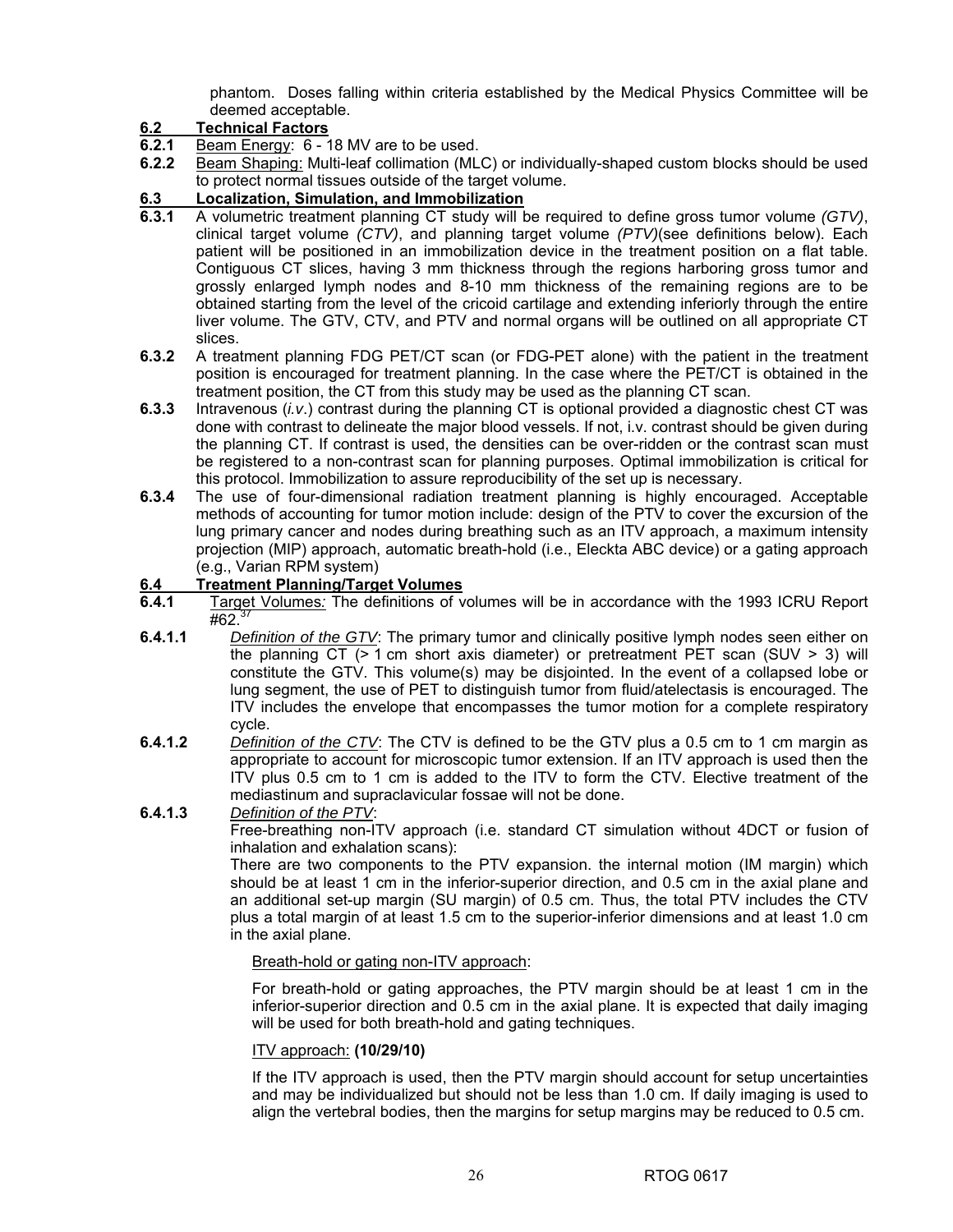For institutions not using 4DCT, the use of fluoroscopy to determine the margin for motion in the inferior superior direction is encouraged.

For institutions with gating technology, the use of respiratory gating is encouraged.

There are 2 components to the PTV expansion. the internal motion (IM margin) which should be at least 1 cm in the inferior-superior direction, and 0.5 cm in the axial plane and an additional set-up margin (SU margin) of 0.5 cm. Thus, the total PTV includes the CTV plus a total margin of at least 1.5 cm to the superior-inferior dimensions and at least 1.0 cm in the axial plane. In cases in which the PTV expansion extends outside of the skin, towards the spinal cord, or into the spinal canal, it can be assumed that tumor motion will not occur in this direction, and the PTV margin in this direction can be limited. PTV margin can be limited to 0.5 cm towards this particular dimension (skin or spinal canal).

**6.4.1.4** Normal anatomy to be identified: The normal anatomy to be outlined on each CT image will include the lungs (right and left done separately), heart, skin, esophagus and spinal cord. The heart should be contoured from its base to apex, beginning at the CT slice where the ascending aorta originates. The esophagus should be contoured from the bottom of the cricoid to the gastroesophageal junction. The skin and spinal cord should be contoured on each CT slice.

#### **6.4.2** Treatment Planning

- **6.4.2.1** *3D Conformal Therapy*: The PTV is to be treated with any combination of coplanar or noncoplanar 3-dimensional conformal fields shaped to deliver the specified dose while restricting the dose to the normal tissues. Field arrangements will be determined by 3D planning to produce the optimal conformal plan in accordance with volume definitions. The treatment plan used for each patient will be based on an analysis of the volumetric dose including DVH analyses of the PTV and critical normal structures. Each field is to be treated daily.
- **6.4.2.2** *Intensity Modulated Radiation Therapy (IMRT*): IMRT is allowed as long as the participating institution is credentialed by the RTOG for intra-thoracic IMRT treatments. The NCI Guidelines for the Use of IMRT can be found on the RTOG home page, [http://www.rtog.org/.](http://www.rtog.org)  The credentialing process consists of two parts. Part 1 is the irradiation of the RPC phantom. Part 2 is a report from the institution to the RTOG which documents the institution's ability to control respiratory motion to a maximum excursion of 1.0 cm. Acceptable approaches include abdominal compression, breath-hold using the ABC device or other computer controlled spirometry, or gating, or other technologies. Each institution will be asked to document how they intend to limit motion and document the efficacy of their approach.

#### **6.5 Critical Structures**

Normal tissue constraints shall be prioritized in the following order for treatment planning: 1=spinal cord, 2=lungs, 3=esophagus, 4=brachial plexus, and 5=heart

- **6.5.1** Spinal Cord: The spinal cord dose limitation is the highest priority dose constraint and thus must be met irrespective of other constraints. Total "direct" plus "scatter" dose to the spinal cord must not exceed 50.5 Gy.
- **6.5.2** Lungs: The dose-volume constraint to the lungs is the second highest priority and must be met, except if it conflicts with the cord dose constraints. The volume of *both* lungs that receive more than 20 Gy (the  $V_{20}$ ) should not exceed 37% of the total. Alternatively, the mean lung dose should optimally be  $\leq$  20 Gy. (By total lung volume we mean the total lung minus the CTV).
- **6.5.2.1** If either of these constraints is exceeded, several solutions can be entertained. First, one might increase the weighting of AP / PA treatments by one and reduce the obliques. This can be done as long as the cord dose (above), which takes precedence, is not exceeded. Second, one can reduce the CTV to the minimum range suggested above.

Third, one can try to reduce the PTV by using respiratory gating techniques.

If after all attempts to decrease the  $V_{20}$  to below 37%, the  $V_{20}$  value still exceeds this limit, the patient should be treated to the dose on the arm to which they were randomized.

- **6.5.3** Brachial Plexus: Brachial plexus doses should be kept <66 Gy. In principle, this means that patients with Pancoast tumors, supraclavicular adenopathy, or other lung cancers wherein the GTV is close to or overlies the brachial plexus should not be entered into this trial.
- **6.5.4** Esophagus: The mean dose to the esophagus is optimally kept below 34 Gy.[47] This is not an absolute requirement, but is strongly recommended unless other, more critical constraints force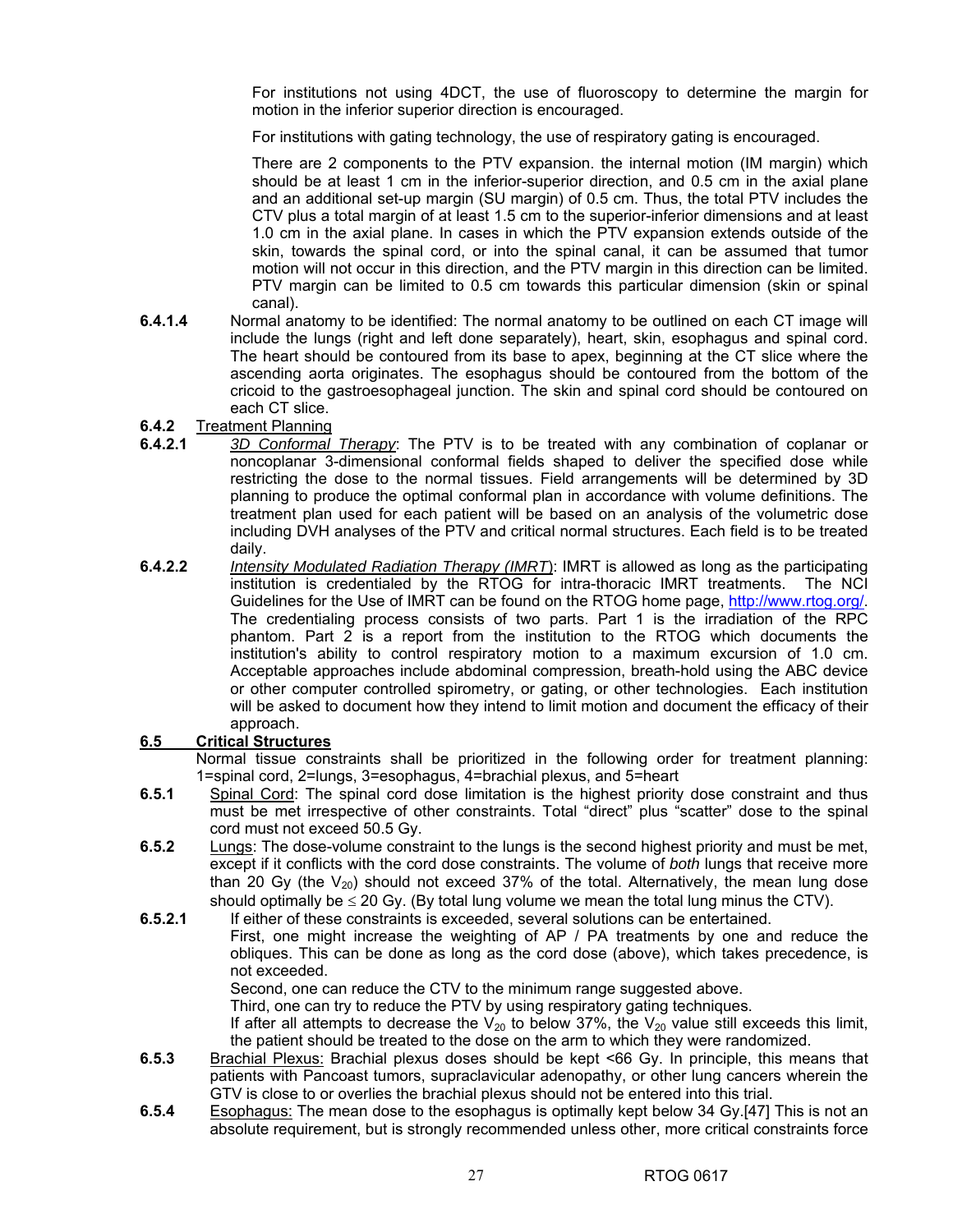the situation. The V60 (% volume of esophagus exceeding 60 Gy) should be calculated for each patient.

**6.5.5** Heart: The following limits are recommended: 60Gy to <1/3, 45 Gy to <2/3, and 40 Gy to <100% of the heart.

## **6.6 Documentation Requirements**

- **6.6.1** Portal image of each field of 3-D radiotherapy or orthogonal images that localize the isocenter placement of IMRT must be obtained on the first day of therapy but should not be submitted.
- **6.6.2** Weekly verification or orthogonal images are required to be taken, but not submitted. This verification information also can be gathered with cone-beam CT or other CT devices that are present in the treatment room.
- **6.6.3** Isodose plans for 3-D radiotherapy and IMRT and DVHs of GTV, CTVs, and critical normal structures for IMRT.

## **6.7 Compliance Criteria (3/4/10)**

- **6.7.1** Per Protocol: See Section 6.1.5
- **6.7.2** Variation Acceptable: Deviations of this magnitude are not desirable, but are acceptable for treatment situations in which the target to critical structure geometry is challenging. The prescribed dose can cover as little as 90% of the PTV as still be a Variation Acceptable. The minimum dose within the PTV can fall to 93% of the prescribed dose. The max dose can exceed 102% of the prescribed dose, but it cannot go above 125% of that dose.
- **6.7.3** Deviation Unacceptable: Dose distributions falling in this region are not acceptable, and plan modifications should be attempted to improve results. A Deviation Unacceptable occurs if any of the Variation Acceptable dose limits stated above are exceeded. Additionally, a Deviation Unacceptable is assigned if more than 1 cm<sup>3</sup> of tissue outside the PTV receives  $\geq 120\%$  of the prescribed dose.

## **6.8 R.T. Quality Assurance Reviews (6/18/08)**

The Radiation Oncology Principal Investigators, Jeffrey Bradley, M.D. Steven Schild, M.D. Jeffrey Bogart, M.D., and/or M. Christian Dobelbower, M.D., Ph.D. will perform an RT Quality Assurance remote review after complete data for the first 20 cases enrolled have been received at the ITC. Dr. Bradley will perform the next remote review after complete data for the next 20 cases enrolled have been received at the ITC. The final cases will be reviewed within 3 months after this study has reached the target accrual or as soon as complete data for all cases enrolled have been received at ITC, whichever occurs first.

## **6.9 Radiation Therapy Adverse Events (3/9/09)**

**6.9.1** Reversible or permanent alopecia, bone marrow toxicity, skin pigmentation, and esophagitis are expected side effects of radiation therapy. Radiation induced myocarditis or transverse myelitis rarely occur at doses lower than 50 Gy. Radiographic evidence of radiation change and subsequent fibrosis of the lung will occur within lung volume receiving≥20 Gy, usually within the first six months after initiation of treatment. It is essential to spare as much normal lung as possible in order to avoid symptomatic lung injury.

#### **6.9.2** Cetuximab in Combination with Radiation Therapy **(6/18/08)**

Cetuximab in combination with radiation therapy should be used with caution in patients with a history of coronary artery disease, congestive heart failure, and arrhythmias. Although the etiology of these events is unknown, close monitoring of serum electrolytes, including serum magnesium, potassium, and calcium, during and after cetuximab therapy is recommended.

#### **6.9.3** Esophagitis

 Esophageal complaints are common with combined modality therapy. Esophagitis does not constitute a reason to interrupt or delay radiotherapy or chemotherapy provided oral intake is sufficient to maintain hydration. Patients should be advised to avoid alcoholic, acidic, or spicy foods or beverages. Viscous Xylocaine, Carafate, or other medications should be used for symptomatic relief. Occasionally, narcotics may be required.

 It is not necessary to biopsy acute esophagitis in the first 2 weeks of combined therapy since it is rarely due to underlying viral or fungal disease. Acute esophagitis may persist for 4-6 weeks. If Grade 4 esophagitis occurs, and a treatment interruption is being considered, every effort should be made to limit it to 3 treatment days or less. Patients requiring hospitalization because of esophagitis may have their treatment interrupted. In this event, please notify Dr. Bradley or Dr. Masters.

Esophagitis should be graded according to the CTCAE v.3.0.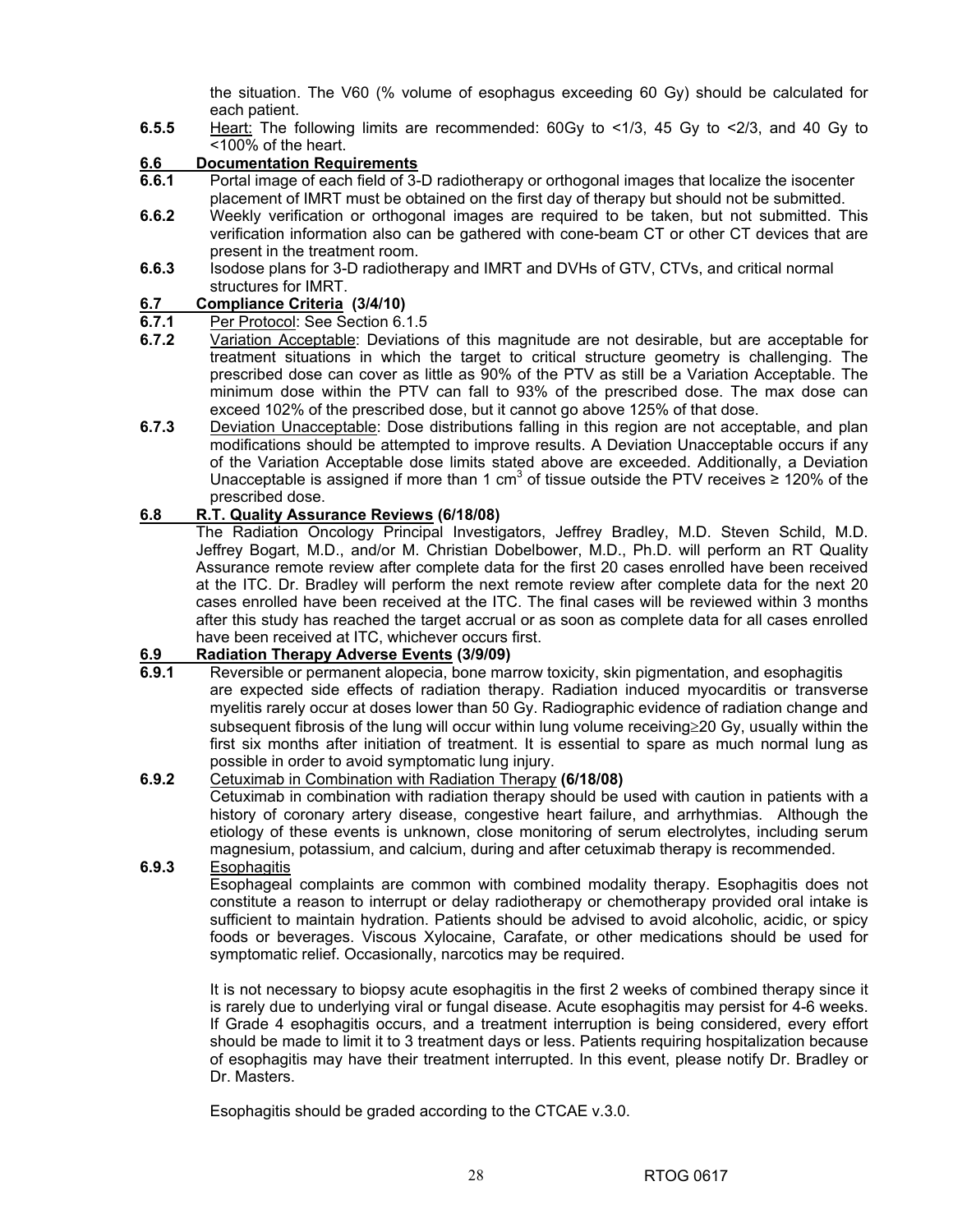| Grade | <b>Clinical Scenario</b>                                                                                                                                  |
|-------|-----------------------------------------------------------------------------------------------------------------------------------------------------------|
|       | Asymptomatic pathologic, radiographic, or endoscopic findings only                                                                                        |
|       | Symptomatic; altered eating/swallowing (e.g., altered dietary habits, oral<br>supplements), IV fluids indicated <24 hrs                                   |
| 3     | Symptomatic and severely altered eating/swallowing (e.g., inadequate oral<br>caloric or fluid intake), IV fluids, tube feedings, or TPN indicated >24 hrs |
| 4     | Life-threatening consequences                                                                                                                             |
| 5     | Death                                                                                                                                                     |

# **Table 4: Esophagitis Grading System**

 Treatment should be interrupted for grade 4 or greater dysphagia or odynophagia. Acute esophageal toxicity, which typically can occur within two weeks of the initiation of treatment and manifests as dysphagia, odynophagia, reflux symptoms, etc. should be pharmacologically managed with the following approach and should be initiated at the first signs or symptoms of esophageal toxicity. Recommended treatments are in Table 5.

# **Table 5: Suggestions for Management of Radiation Esophagitis**

- 1) Ketoconazole 200 mg PO q day **OR**
- 2) Fluconazole 100 mg PO q day until the completion of radiation
- 3) Mixture of: 2% viscous lidocaine: 60 cc Mylanta: 30 cc sucralfate (1 gm/cc): 10 cc Take 15-30 cc PO q3-4 hrs prn. (*Contraindications: pts on Dilantin, Cipro, Digoxin*)
- 4) Ranitidine 150 mg PO BID (or other H2 blocker or a proton pump inhibitor such as omeprazole) until the completion of radiation
- 5) Grade 4 esophagitis: hold RT + chemotherapy until grade 2 or less. We expect a significant portion of patients will experience grade 3 esophagitis.

# **6.10 Functional Imaging**

FDG-PET functional imaging is not a required component of this protocol, but is strongly encouraged for cancer staging.

**6.10.1** Adverse Events Adverse events from FDG-PET are exceedingly rare. If an adverse event from functional imaging is to occur, it would most likely be related to the intravenous catheter infusion site, consisting of erythema and discomfort from the i.v. An allergic reaction to the FDG is possible as well.

# **6.11 Radiation Adverse Event Reporting**

See Section 7.0 for Adverse Event Reporting.

# **7.0 DRUG THERAPY**

**Institutional participation in chemotherapy studies must be in accordance with the Medical Oncology Quality Control guidelines stated in the RTOG Procedures Manual.** 

# **7.1 Treatment Plan (3/4/10)**

- **Concurrent Chemotherapy for Arms A & B:** The doses of chemotherapy to be given **concurrently with conformal radiotherapy** will be paclitaxel (45 mg/m2/wk) and carboplatin (AUC=2/wk), respectively. Drug therapy can be administered on any day of each week. Patients will receive the paclitaxel and carboplatin on the following days of conformal radiotherapy:
	- Arm A (60 Gy): Days 1, 8, 15, 22, 29, and 36;
	- Arm B (74 Gy): Days 1, 8, 15, 22, 29, 36 and 43;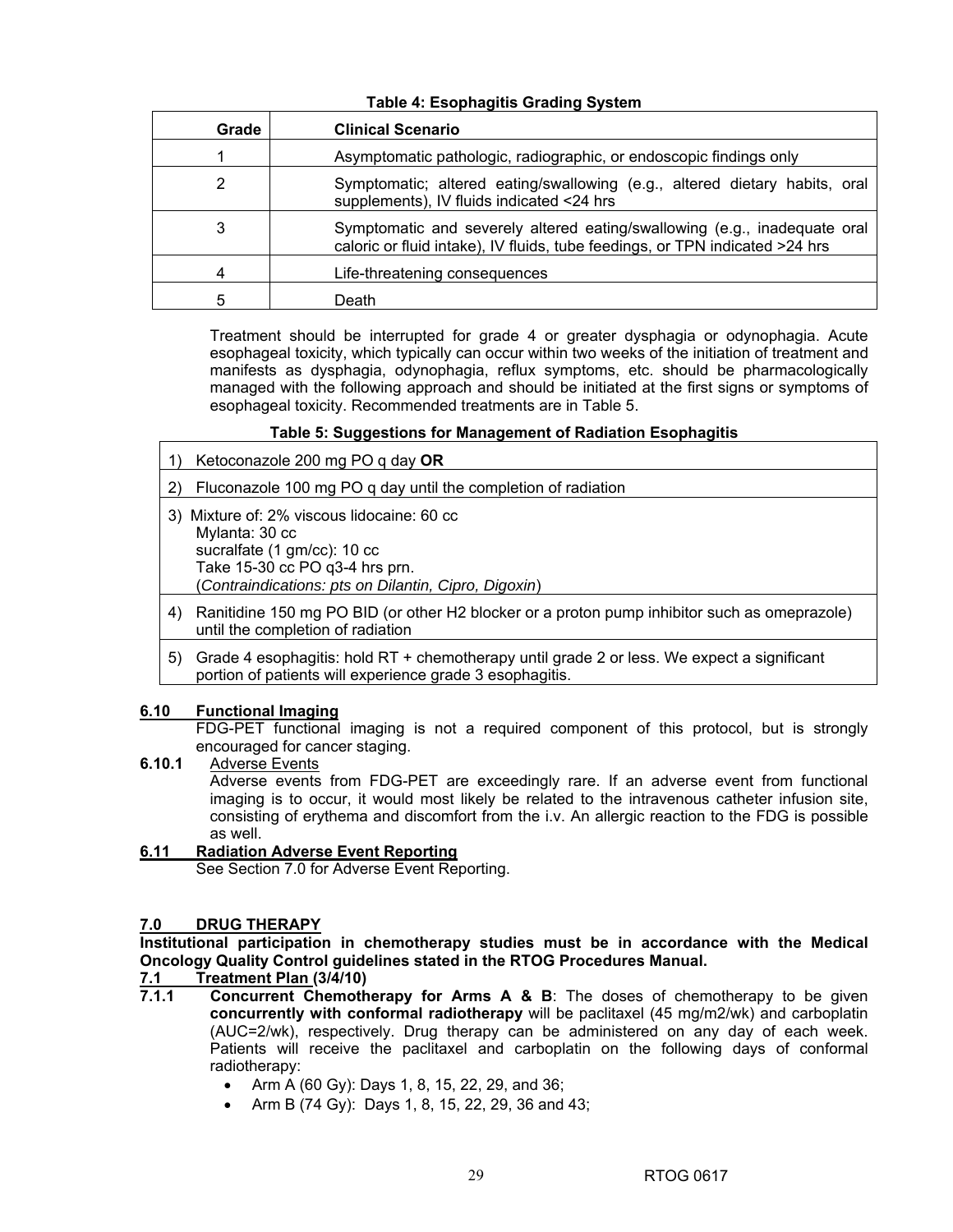**Concurrent Cetuximab and Chemotherapy for Arms C & D**: The patients randomized to Arms C and D will have cetuximab added to their treatment regimen. For Arms C and D, cetuximab will be administered on day 1, week 1 with chemoradiation to begin on day 8. The doses of chemotherapy to be given **concurrently with conformal radiotherapy** will be paclitaxel (45 mg/m<sup>2</sup>/wk) and carboplatin (AUC=2/wk), respectively. Patients will receive the paclitaxel and carboplatin on the following days of conformal radiotherapy:

- Arm C (60 Gy): Days 8, 15, 22, 29, 36, 43;
- Arm D (74 Gy): Days 8, 15, 22, 29, 36, 43, and 50.
- **7.2 Cetuximab Loading Dose for Arms C and D** (Week 1, Day 1) **[6/18/08]**

 Patients on Arms C and D will receive a loading dose of cetuximab, 400 mg/m², intravenously (*IV)* over 120 minutes on Day 1. No chemotherapy or radiation therapy will be given this day or week. **All patients will be premedicated with diphenhydramine hydrochloride 50 mg (or equivalent antihistamine) by** *IV* **30-60 minutes prior to the first dose of cetuximab**  Premedication may be administered prior to subsequent doses, but at the Investigator's discretion, the dose of diphenhydramine (or a similar agent) may be reduced.

The initial dose of cetuximab is 400 mg/m<sup>2</sup> intravenously administered over 120 minutes, followed by weekly infusions at 250 mg/m<sup>2</sup> *IV* over 60 minutes. **The infusion rate of cetuximab must never exceed 5 mL/min.** Patients must be continuously observed during the infusion for signs of anaphylaxis.

 A 1-hour observation period is recommended after the cetuximab infusion. Longer observation periods may be required in patients who experience infusion reactions.

 The medical staff must closely observe patients for signs of anaphylaxis or any other potential adverse events. Vital signs (blood pressure, heart rate, respiratory rate, and temperature) should be checked and recorded prior to the administration of cetuximab, midway through the infusion, at the completion of the infusion, and 60 minutes post the infusion in an area with resuscitation equipment and other agents (epinephrine, prednisone equivalents, etc.) available. A nurse must be present in the immediate treatment area throughout the infusion and observation period. A physician must be in close proximity to the patient treatment area. In the event that a patient experiences an allergic/hypersensitivity **or cytokine release reaction, see Section 7.5.3.1** for proper management. **Patients should be instructed to report any delayed reactions to the investigator immediately.** 

# **7.3 Concurrent Cetuximab and Chemoradiation for Arms C and D** (Weeks 2-8) **[3/4/10]**

 Beginning Day 8, patients will receive weekly treatment with cetuximab 250 mg/m² *IV* over 60 minutes before administration of chemotherapy and radiation therapy for 6 or 7 weeks (see Section 7.6.4 for details of administration). Patients will receive the cetuximab on the following days of conformal radiotherapy:

- Arm C (60 Gy): Days 8, 15, 22, 29, 36, 43;
- Arm D (74 Gy): Days 8, 15, 22, 29, 36, 43, and 50.

**All patients will be premedicated with diphenhydramine hydrochloride 50 mg (or equivalent antihistamine) by** *IV* **30-60 minutes prior to the first dose of cetuximab in an effort to prevent an allergic/hypersensitivity or cytokine release reaction.** Premedication may be administered prior to subsequent doses, but at the Investigator's discretion, the dose of diphenhydramine (or a similar agent) may be reduced.

 Following a 30-60 minute observation period after the delivery of cetuximab, patients will receive paclitaxel 45 mg/m² over 60 minutes and carboplatin AUC=2 over 30 minutes administered weekly for 6 or 7 weeks during concurrent RT. If patients have been pre-medicated with diphenhydramine hydrochloride for cetuximab administration, there is no need to pre-medicate patients again prior to paclitaxel infusion. Drug therapy can be administered on any day of each week.

# **7.4 Chemotherapy for All Arms (10/29/10)**

**7.4.1** Carboplatin dose should be calculated using the Calvert formula [(Total carboplatin dose mg)  $=$  (target AUC) x (CrCl + 25)].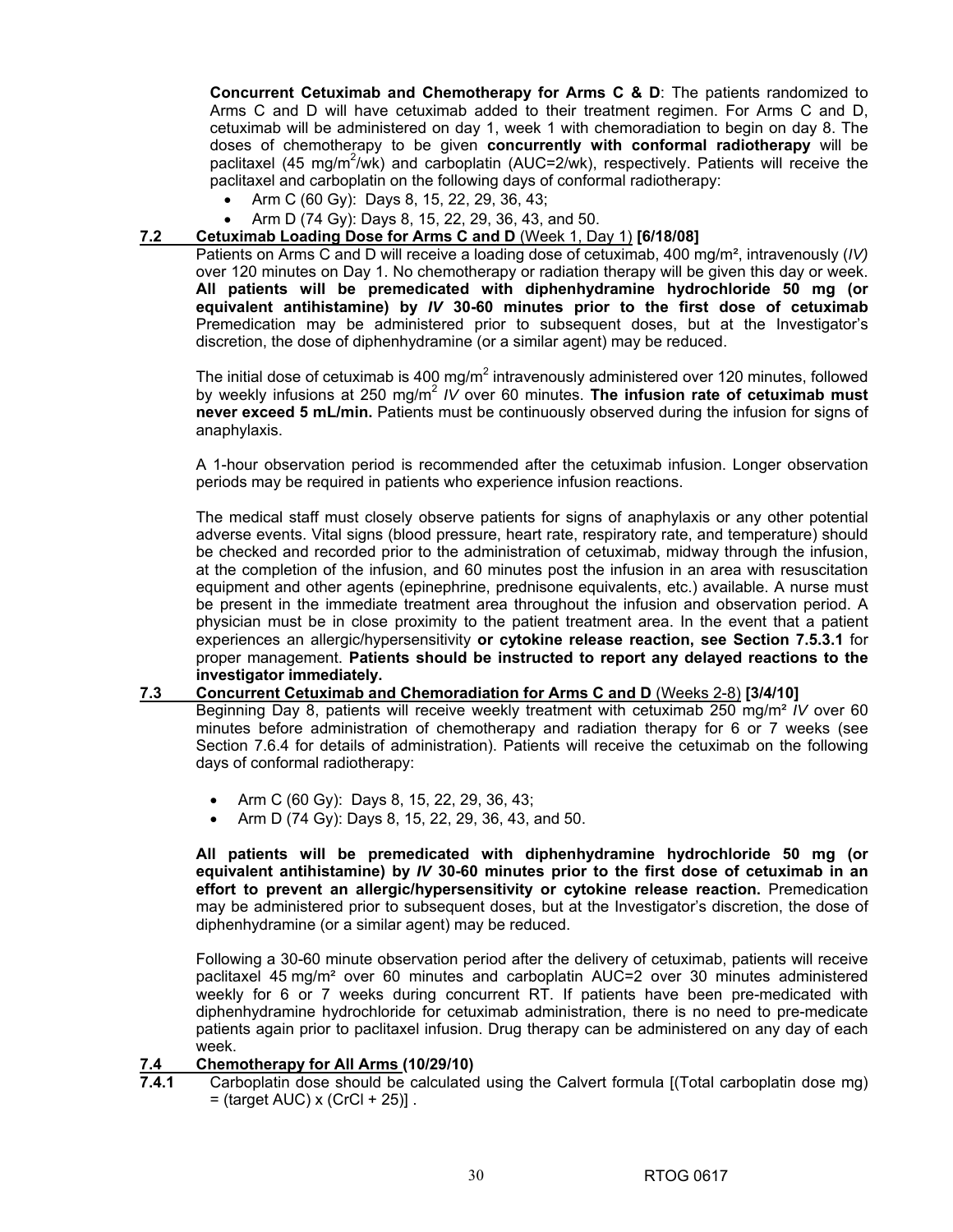The Cr Cl should be calculated using the Cockroft-Gault equation (below) and should not exceed 125 mL/min.:

 CrCl (ml/min) = (140-age) (Actual weight in kg) x 0.85 (females only) 72 x serum Creatinine (mg/dl)

**Maximum carboplatin dose (mg)=target AUC(mg x mg/mL) x 150 mL/min.** Therefore, the maximum carboplatin dose should not exceed target AUC (mg x min/mL) x 150 mL/min, but it may be less.

A measured CrCl from a 24 hour urine collection may also be used.

 Note: For subsequent weekly doses, a >10% change in the serum creatinine, based on weekly calculated creatinine clearance, will warrant a recalculation of the carboplatin dose

- **7.4.2** All drugs will be administered intravenously by intravenous drip. The paclitaxel will be given over 1 hour with standard premedication consisting of diphenhydramine 25-50 mg, an H2 blocker, and dexamethasone (oral or intravenous is acceptable according to local custom) at least 30 minutes prior to paclitaxel. The carboplatin will be given after the paclitaxel over 30 minutes with standard antiemetics.
- **7.4.3 (9/22/09)** The chemotherapy should be delivered prior to the radiation therapy on the day of treatment. If the day of chemotherapy falls on a holiday, chemotherapy should be administered on the next full working day following the holiday (i.e., if the day 8 dose falls on Labor Day, the next chemotherapy dose would be given the following Tuesday). Doses that are missed during the weekly schedule concurrent with radiation therapy will not be made up but will be documented. If treatment breaks are required for longer than 15 days, protocol treatment should be discontinued. Follow up and data collection will continue as specified in the protocol. Further treatment off protocol is at the discretion of the treating physician.

| Arm A       |                                 |                                            |  |
|-------------|---------------------------------|--------------------------------------------|--|
|             | Dose                            | Schedule                                   |  |
| Paclitaxel  | $45$ mg/m <sup>2</sup>          | Days 1, 8, 15, 22, 29, and 36              |  |
| Carboplatin | $AUC=2$                         | Days 1, 8, 15, 22, 29, and 36              |  |
| Radiation   | 60 Gy, 5 X per week for 6 weeks | Days 1-5, 8-12, 15-19, 22-26, 29-33, 36-38 |  |

| Arm B       |                                   |                                                                 |  |
|-------------|-----------------------------------|-----------------------------------------------------------------|--|
|             | Dose                              | Schedule                                                        |  |
| Paclitaxel  | $45$ mg/m <sup>2</sup>            | Days 1, 8, 15, 22, 29, 36, and 43                               |  |
| Carboplatin | $AUC=2$                           | Days 1, 8, 15, 22, 29, 36, and 43                               |  |
| Radiation   | 74 Gy, 5 X per week for 7.5 weeks | Days 1-5, 8-12, 15-19, 22-26, 29-33, 36-38,<br>43-47, and 50-51 |  |

| Arm C       |                                 |                                                   |  |
|-------------|---------------------------------|---------------------------------------------------|--|
|             | Dose                            | Schedule                                          |  |
| Cetuximab   | $400$ mg/m                      | Dav 1                                             |  |
| Cetuximab   | 250 mg/m <sup>2</sup>           | Days 8, 15, 22, 29, 36, and 43                    |  |
| Paclitaxel  | $45$ mg/m <sup>2</sup>          | Days 8, 15, 22, 29, 36, and 43                    |  |
| Carboplatin | $AUC=2$                         | Days 8, 15, 22, 29, 36, and 43                    |  |
| Radiation   | 60 Gy, 5 X per week for 6 weeks | Days 8-12, 15-19, 22-26, 29-33, 36-38, 43-<br>47. |  |

|             | Arm v                         |                                           |  |  |  |
|-------------|-------------------------------|-------------------------------------------|--|--|--|
|             | Dose                          | Schedule                                  |  |  |  |
| Cetuximab   | 400 mg/m <sup>2</sup>         | Dav 1                                     |  |  |  |
| Cetuximab   | 250 mg/m <sup>2</sup>         | Day 8, 15, 22, 29, 36, 43, and 50         |  |  |  |
| Paclitaxel  | $45$ mg/m <sup>2</sup>        | Day 8, 15, 22, 29, 36, 43 and 50          |  |  |  |
| Carboplatin | $AUC=2$                       | Day 8, 15, 22, 29, 36, 43 and 50          |  |  |  |
| Radiation   | 74 Gy, 5 X week for 7.5 weeks | Day 8-12, 15-19, 22-26, 29-33, 36-38, 43- |  |  |  |
|             |                               | 47, 50-54, 57-59.                         |  |  |  |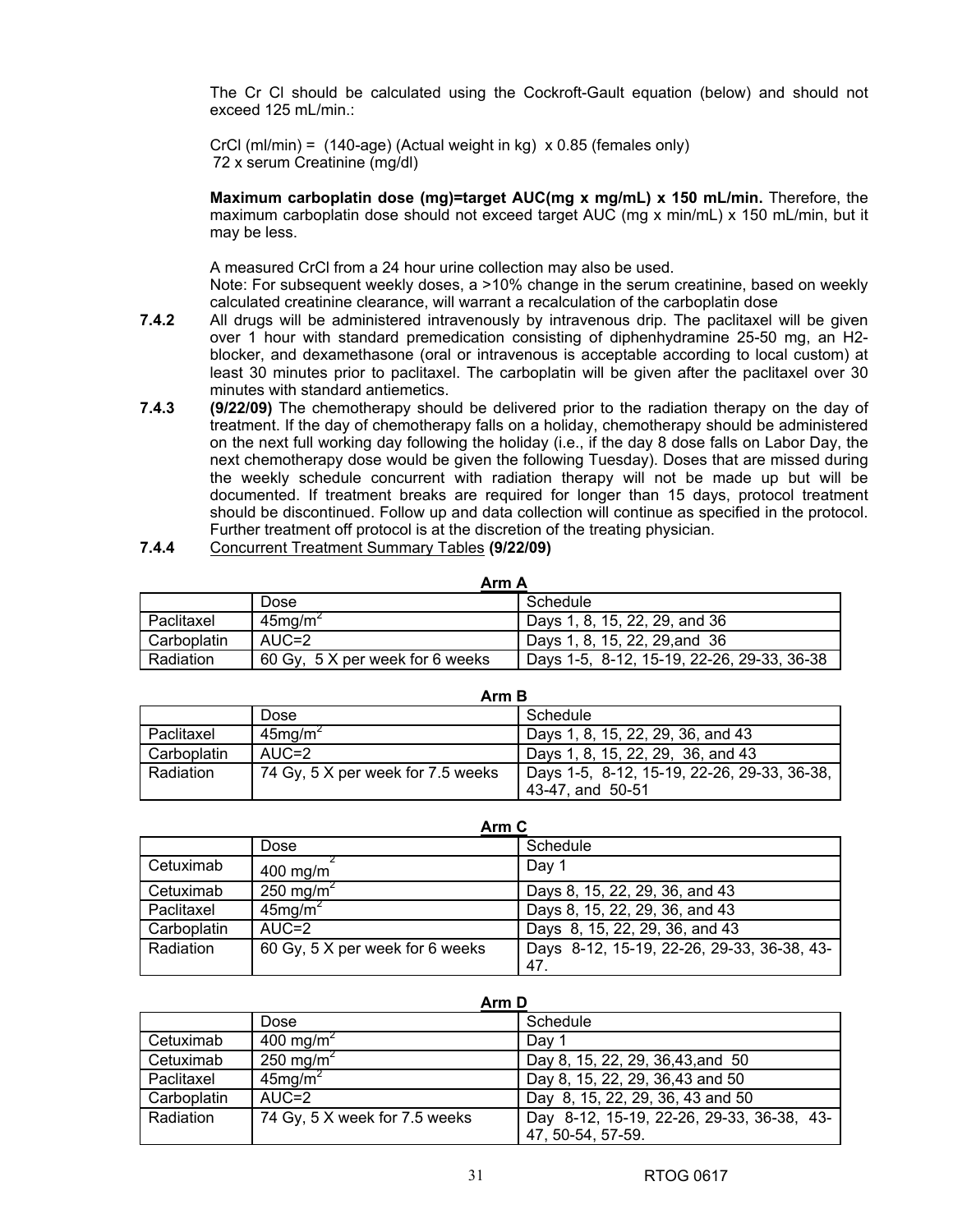**Note**: Patient receives Cetuximab on day 57. Patient does not receive paclitaxel and carboplatin on day 57. (First day of week 8)

# **7.5 Consolidation Treatment (6/18/08)**

# **7.5.1 Consolidation Chemotherapy for Arms A and B**:

Two additional cycles of chemotherapy will be administered after the completion of combined chemotherapy and radiation. The doses will be paclitaxel 200 mg/m<sup>2</sup> and carboplatin AUC=6, respectively.

- Patients in Arm A will receive the paclitaxel and carboplatin on days 64 and 85.
- Patients in Arm B will receive the paclitaxel and carboplatin on days 71 and 92.

 To begin consolidation chemotherapy, all previous toxicities including neuropathy must have resolved to CTCAE, v. 3.0 < grade 2.

 The paclitaxel will be given over 3 hours with standard premedication consisting of diphenhydramine 25-50 mg, an H2-blocker, and dexamethasone (oral or intravenous is acceptable according to local custom) at least 30 minutes prior to paclitaxel. The carboplatin will be given over 30 minutes with standard anti-emetics after the paclitaxel. If the patient is unable to initiate chemotherapy at the specified time point following radiation therapy, the chemotherapy may be delayed up to an additional 4 weeks. If the chemotherapy cannot be given during this time interval, the patient will be considered off protocol treatment; however, the patient will remain on study and will still be followed.

# **7.5.2 Consolidation Treatment for Arms C and D**:

- Arm C: Following the completion of concurrent cetuximab and chemoradiation, patients will receive cetuximab on days 50, 57, 64, 71, 78, 85, 92, 99, and 106.
- Arm D: Following the completion of concurrent cetuximab and chemoradiation, patients will receive cetuximab on days 57, 64, 71, 78, 85, 92, 99, 106, and 113.

The cetuximab will be given 250 mg/m² *IV* over 60 minutes.

To begin consolidation chemotherapy, all previous toxicities including neuropathy must have resolved to CTCAE, v. 3.0 < grade 2.

- Patients on Arm C will receive the paclitaxel and carboplatin on days 71 and 92. (Cetuximab will be given 30-60 minutes prior to paclitaxel and carboplatin on these days.)
- Patients on Arm D will receive the paclitaxel and carboplatin on days 78 and 99. (Cetuximab will be given 30-60 minutes prior to paclitaxel and carboplatin on these days.)

# **7.5.2.1** *Cetuximab Administration*

Premedication may be administered prior to subsequent doses, but at the Investigator's discretion, the dose of diphenhydramine (or a similar agent) may be reduced. After a 30-60 minute observation period, paclitaxel will be administered at 200 mg/m² over 3 hours and carboplatin at AUC=6 *IV* over 30 minutes.

- Patients on Arm C will receive the paclitaxel and carboplatin on days 71 and 92, corresponding to the beginning of weeks 4 and 7 of consolidation treatment.
- Patients on Arm D will receive the paclitaxel and carboplatin on days 78 and 99, corresponding to the beginning of weeks 4 and 7 of consolidation treatment.

 If patients have been pre-medicated with diphenhydramine hydrochloride for cetuximab administration, there is no need to pre-medicate patients again prior to paclitaxel infusion.

 **CAUTION:** Allergic/hypersensitivity or cytokine release reactions may occur during or following cetuximab administration. **Most allergic/hypersensitivity or cytokine release reactions occur with the first infusion of cetuximab, but some patients' first allergic/hypersensitivity or cytokine release reactions have been reported following subsequent doses (a severe reaction occurred in one patient following the 8th dose). The allergic/hypersensitivity or cytokine release reaction may occur during the infusion or be delayed until any time after the infusion.** 

**7.5.2.2** *Paclitaxel and Carboplatin Administration*

The paclitaxel will be given over 3 hours with standard premedication consisting of diphenhydramine 25-50 mg, an H2-blocker, and dexamethasone (oral or intravenous is acceptable according to local custom) at least 30 minutes prior to paclitaxel. The carboplatin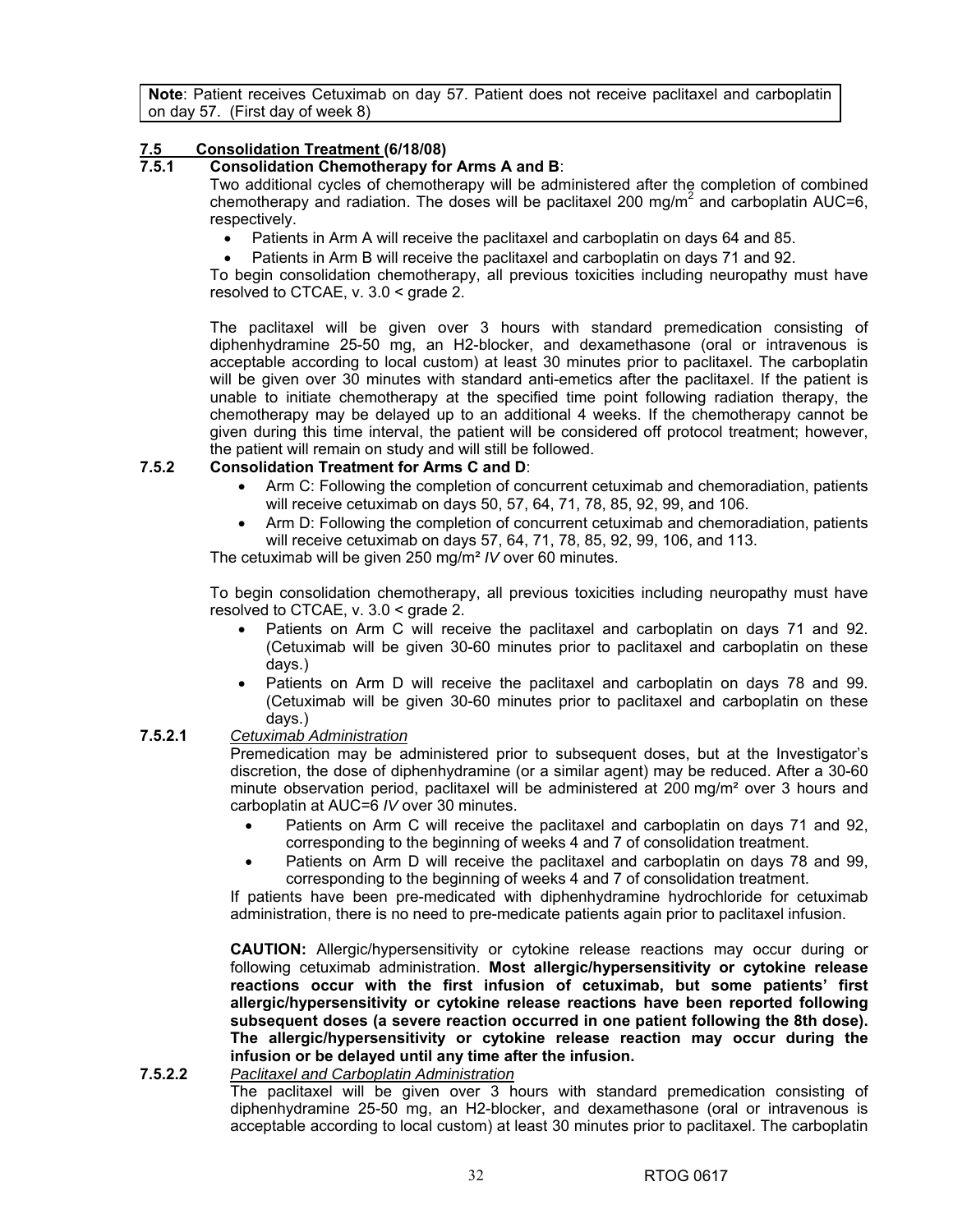will be given over 30 minutes with standard anti-emetics after the paclitaxel. If the patient is unable to initiate chemotherapy at the specified time point following radiation therapy, the chemotherapy may be delayed up to an additional 4 weeks. If the chemotherapy cannot be given during this time interval, the patient will be considered off protocol treatment; however, the patient will remain on study and will still be followed.

# **7.5.3** Consolidation Treatment Summary Tables

| Arm A              |                         |                |  |
|--------------------|-------------------------|----------------|--|
| Agent              | Dose                    | Schedule       |  |
| Paclitaxel         | $200$ mg/m <sup>2</sup> | Days 64 and 85 |  |
| <b>Carboplatin</b> | AUC=6                   | Days 64 and 85 |  |

| Arm B       |                         |                |  |
|-------------|-------------------------|----------------|--|
| Agent       | Dose                    | Schedule       |  |
| Paclitaxel  | $200$ mg/m <sup>2</sup> | Days 71 and 92 |  |
| Carboplatin | AUC=6                   | Days 71 and 92 |  |

| Arm C       |                         |                                  |  |
|-------------|-------------------------|----------------------------------|--|
| Agent       | Dose                    | Schedule                         |  |
| Cetuximab   | 250 mg/m <sup>2</sup>   | Days 50,5764,71,78, 85,92,99,106 |  |
| Paclitaxel  | $200$ mg/m <sup>2</sup> | Days 71 and 92                   |  |
| Carboplatin | $AUC = 6$               | Days 71 and 92                   |  |

| Arm D       |                         |                                            |  |
|-------------|-------------------------|--------------------------------------------|--|
| Agent       | Dose                    | Schedule                                   |  |
| Cetuximab   | 250 mg/m <sup>2</sup>   | Days 57,64,71,78, 85,92,99,106, and<br>113 |  |
| Paclitaxel  | $200$ mg/m <sup>2</sup> | Days 78 and 99                             |  |
| Carboplatin | $AUC=6$                 | Days 78 and 99                             |  |

# **7.6 Cetuximab (10/9/08) IND #103444**

 Refer to package insert and investigator brochure for additional information. The investigator brochure is available on the RTOG web site at [http://www.rtog.org/investbrochure.html.](http://www.rtog.org/investbrochure.html) 

# **7.6.1** Formulation **(10/9/08)**

Cetuximab is an anti-EGFR human-to-murine chimeric monoclonal antibody. Cetuximab is expressed in SP2/0 myeloma cell line, grown in large-scale cell culture bioreactors, and purified to a high-level purity using several purification steps, including protein A chromatography, ion exchange chromatography, low pH treatment, and nanofiltration. Cetuximab is not known to be a vesicant.

# **7.6.2** Supply

 BMS will supply cetuximab free of charge to patients on study. The product is a sterile, clear, colorless liquid of pH 7.0 to 7.4, which may contain a small amount of easily visible, white, amorphous cetuximab particulates. Each single-use 50-mL vial contains 100 mg of cetuximab at a concentration of 2 mg/mL and is formulated in a preservative-free solution containing 8.48 mg/mL sodium chloride, 1.88 mg/mL sodium phosphate dibasic heptahydrate, 0.42 mg/mL sodium phosphate monobasic monohydrate, and water for injection, USP. Cetuximab for injection will be supplied by BMS in single-use, ready-to-use 50 or 100-mL vials containing 2 mg/mL of product.

**7.6.3** Safety Precautions

 Appropriate mask, protective clothing, eye protection, gloves, and Class II vertical-laminarairflow safety cabinets are recommended during preparation and handling. Cetuximab therapy should be used with caution in patients with known hypersensitivity to cetuximab, murine proteins, or any component of this product. It is recommended that patients wear sunscreen and hats and limit sun exposure while receiving cetuximab as sunlight can exacerbate any skin reactions that may occur.

# **7.6.4** Preparation and Administration

Cetuximab must not be administered as an *IV* push or bolus.

 Cetuximab must be administered with the use of a low protein binding 0.22-micrometer in-line filter.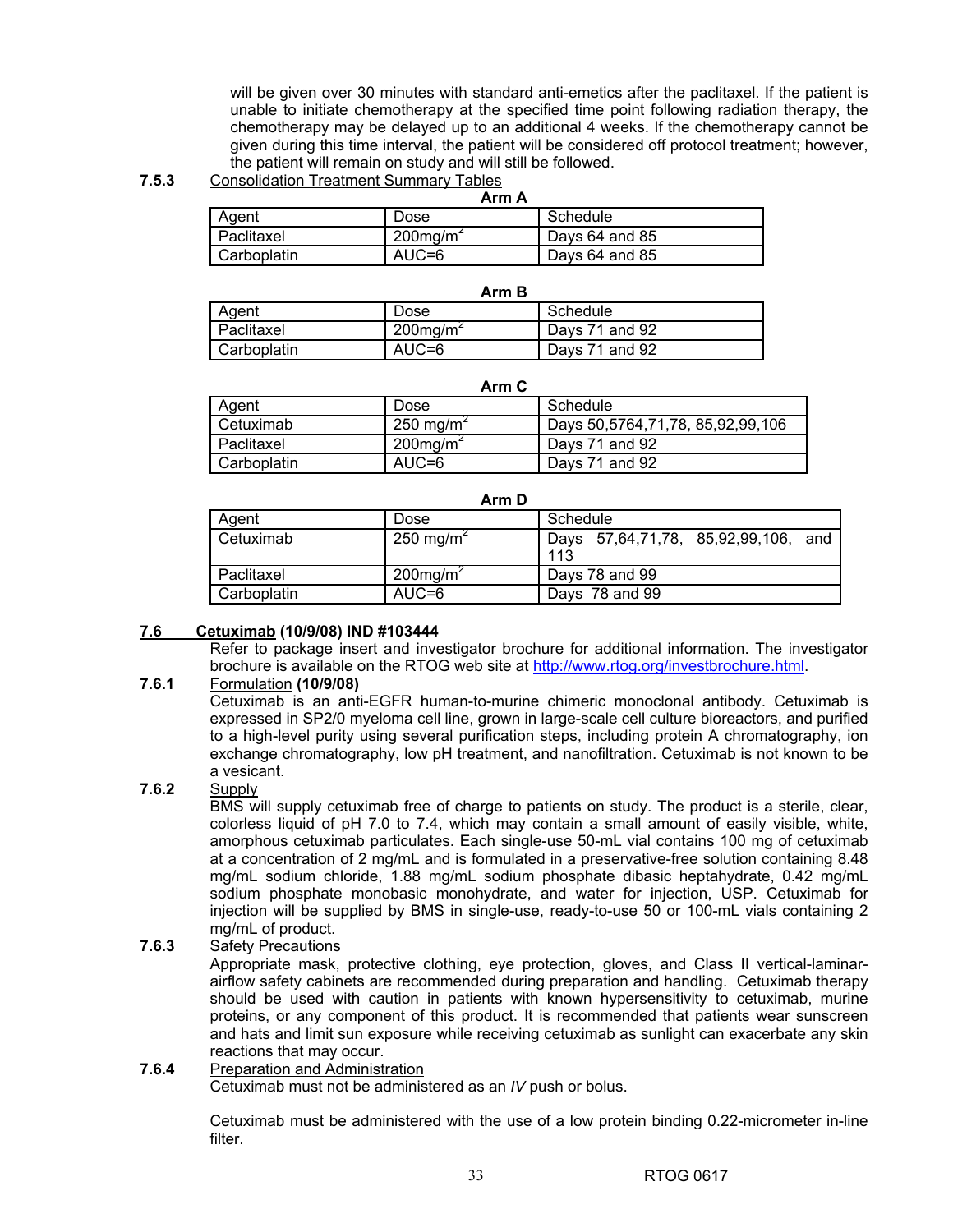Cetuximab is supplied as a 50-mL, single-use vial containing 100 mg of cetuximab at a concentration of 2 mg/mL in phosphate buffered saline. The solution should be clear and colorless and may contain a small amount of easily visible white amorphous cetuximab particulates. **DO NOT SHAKE OR DILUTE.** 

Cetuximab can be administered via infusion pump or syringe pump.

Infusion Pump:

- Draw up the volume of a vial using a sterile syringe attached to an appropriate needle (a vented spike or other appropriate transfer device may be used).
- Fill cetuximab into a sterile evacuated container or bag such as glass containers, polyolefin bags (e.g., Baxter Intravia), ethylene vinyl acetate bags (e.g., Baxter Clintec), DEHP plasticized PVC bags (e.g., Abbott Lifecare), or PVC bags.
- Repeat procedure until the calculated volume has been put in to the container. Use a new needle for each vial.
- Administer through a low protein binding 0.22-micrometer in-line filter (placed as proximal to the patient as practical).
- Affix the infusion line and prime it with cetuximab before starting the infusion.
- Maximum infusion rate should not exceed 5 mL/min.
- Use 0.9% saline solution to flush line at the end of infusion.

Syringe Pump:

- Draw up the volume of a vial using a sterile syringe attached to an appropriate needle (a vented spike may be used).
- Place the syringe into the syringe driver of a syringe pump and set the rate.
- Administer through a low protein binding 0.22-micrometer in-line filter rated for syringe pump use (placed as proximal to the patient as practical).
- Connect up the infusion line and start the infusion after priming the line with cetuximab.
- Repeat procedure until the calculated volume has been infused.
- Use a new needle and filter for each vial.
- **Maximum infusion rate should not exceed 5 mL/min.**
- Use 0.9% saline solution to flush line at the end of infusion.

Cetuximab should be piggybacked to the patient's infusion line.

Following the cetuximab infusion, a 1-hour observation period is recommended.<br>7.6.5 Storage Requirements/Stability

#### **7.6.5** Storage Requirements/Stability

 Store vials under refrigeration at 2° C to 8° C (36° F to 46° F). **DO NOT FREEZE.** Increased particulate formation may occur at temperatures at or below 0° C. This product contains no preservatives. Preparations of cetuximab in infusion containers are chemically and physically stable for up to 12 hours at 2° C to 8° C (36° F to 46° F) or up to 8 hours at controlled room temperature (20° C to 25° C; 68° F to 77° F). Discard any remaining solution in the infusion container after 8 hours at controlled room temperature or after 12 hours at 2° to 8° C. Discard any unused portion of the vial.

**7.6.6** Adverse Events **(6/9/10)** 

#### **Comprehensive Adverse Events and Potential Risks list (CAEPR) for Cetuximab (NSC 714692)**

The Comprehensive Adverse Event and Potential Risks list (CAEPR) provides a single list of reported and/or potential adverse events (AE) associated with an agent using a uniform presentation of events by body system. In addition to the comprehensive list, a subset, the Agent Specific Adverse Event List (ASAEL), appears in a separate column and is identified with *bold* and *italicized* text. This subset of AEs (ASAEL) contains events that are considered 'expected' for expedited reporting purposes only. Refer to the 'CTEP, NCI Guidelines: Adverse Event Reporting Requirements' [http://ctep.info.nih.gov/protocolDevelopment/default.htm#adverse\\_events\\_adeers](http://ctep.info.nih.gov/protocolDevelopment/default.htm#adverse_events_adeers)  for further clarification. *Frequency is provided based on 2282 patients.* Below is the CAEPR for Cetuximab.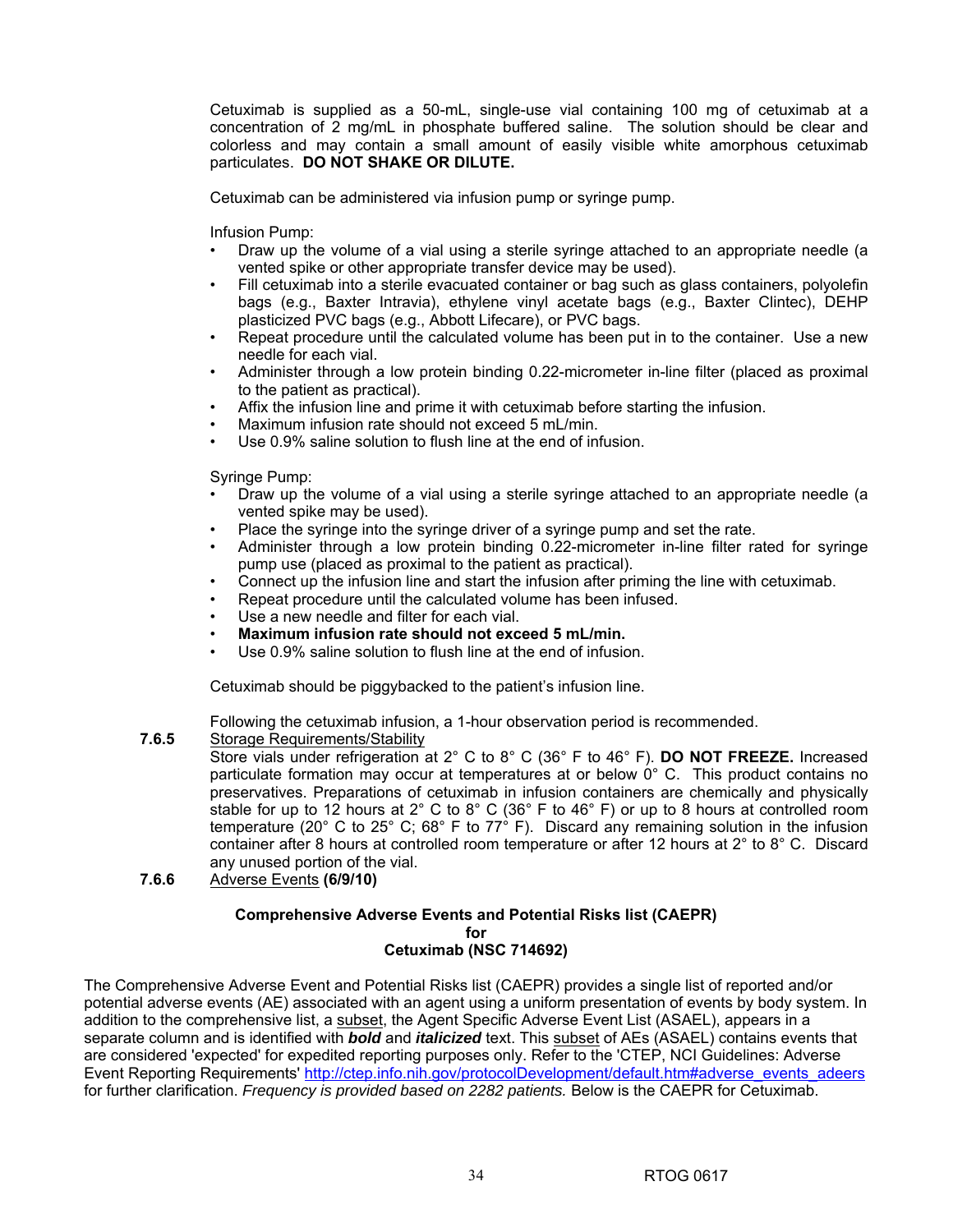|                                                                                                            |                                                      |                               | Version 2.1, March 31, 2010 <sup>1</sup>                                                                            |
|------------------------------------------------------------------------------------------------------------|------------------------------------------------------|-------------------------------|---------------------------------------------------------------------------------------------------------------------|
| <b>Adverse Events with Possible</b><br><b>Relationship to Cetuximab</b><br>(CTCAE 4.0 Term)<br>$[n= 2282]$ |                                                      |                               | <b>EXPECTED AES FOR</b><br><b>ADEERS REPORTING</b><br><b>Agent Specific Adverse</b><br><b>Event List</b><br>(ASAEL) |
|                                                                                                            |                                                      | Rare but Serious (<3%)        | <b>Expected</b>                                                                                                     |
| <b>BLOOD AND LYMPHATIC SYSTEM DISORDERS</b>                                                                |                                                      |                               |                                                                                                                     |
|                                                                                                            | Anemia                                               |                               |                                                                                                                     |
| EAR AND LABYRINTH DISORDERS                                                                                |                                                      |                               |                                                                                                                     |
|                                                                                                            | External ear inflammation                            |                               |                                                                                                                     |
|                                                                                                            | Tinnitus                                             |                               |                                                                                                                     |
| <b>EYE DISORDERS</b>                                                                                       |                                                      |                               |                                                                                                                     |
|                                                                                                            | Conjunctivitis                                       |                               | <b>Conjunctivitis</b>                                                                                               |
|                                                                                                            | Dry eye                                              |                               | Dry eye                                                                                                             |
|                                                                                                            | <b>Uveitis</b>                                       |                               | <b>Uveitis</b>                                                                                                      |
| <b>GASTROINTESTINAL DISORDERS</b>                                                                          | Watering eyes                                        |                               | <b>Watering eyes</b>                                                                                                |
|                                                                                                            | Abdominal pain                                       |                               | <b>Abdominal pain</b>                                                                                               |
|                                                                                                            | Cheilitis                                            |                               | <b>Cheilitis</b>                                                                                                    |
|                                                                                                            | Constipation                                         |                               | <b>Constipation</b>                                                                                                 |
| Diarrhea                                                                                                   |                                                      |                               | <b>Diarrhea</b>                                                                                                     |
|                                                                                                            | Dry mouth                                            |                               | <b>Dry mouth</b>                                                                                                    |
|                                                                                                            | Dyspepsia                                            |                               | <b>Dyspepsia</b>                                                                                                    |
|                                                                                                            | Mucositis oral                                       |                               | <b>Mucositis oral</b>                                                                                               |
| Nausea                                                                                                     |                                                      |                               | <b>Nausea</b>                                                                                                       |
|                                                                                                            | Vomiting                                             |                               | <b>Vomiting</b>                                                                                                     |
|                                                                                                            | GENERAL DISORDERS AND ADMINISTRATION SITE CONDITIONS |                               |                                                                                                                     |
|                                                                                                            | Chills                                               |                               | <b>Chills</b>                                                                                                       |
|                                                                                                            | Edema limbs                                          |                               |                                                                                                                     |
| Fatigue                                                                                                    |                                                      |                               | <b>Fatigue</b>                                                                                                      |
| Fever                                                                                                      |                                                      |                               | Fever                                                                                                               |
|                                                                                                            | Flu like symptoms                                    |                               | <b>Flu like symptoms</b>                                                                                            |
|                                                                                                            | Infusion related reaction                            |                               | <b>Infusion related reaction</b>                                                                                    |
|                                                                                                            | Non-cardiac chest pain                               |                               |                                                                                                                     |
| <b>IMMUNE SYSTEM DISORDERS</b>                                                                             |                                                      |                               |                                                                                                                     |
|                                                                                                            | Allergic reaction                                    |                               | <b>Allergic reaction</b>                                                                                            |
|                                                                                                            |                                                      | Anaphylaxis                   |                                                                                                                     |
| <b>INFECTIONS AND INFESTATIONS</b>                                                                         |                                                      |                               |                                                                                                                     |
|                                                                                                            | Infection $2$                                        |                               |                                                                                                                     |
|                                                                                                            |                                                      | Infections and infestations - |                                                                                                                     |
|                                                                                                            |                                                      | Other (aseptic meningitis)    |                                                                                                                     |
| <b>INVESTIGATIONS</b>                                                                                      |                                                      |                               |                                                                                                                     |
|                                                                                                            | Neutrophil count decreased                           |                               |                                                                                                                     |
|                                                                                                            | Weight loss                                          |                               | <b>Weight loss</b>                                                                                                  |
|                                                                                                            | White blood cell decreased                           |                               | White blood cell decreased                                                                                          |
| METABOLISM AND NUTRITION DISORDERS                                                                         |                                                      |                               |                                                                                                                     |
|                                                                                                            | Anorexia                                             |                               | <b>Anorexia</b>                                                                                                     |
|                                                                                                            | Dehydration                                          |                               | <b>Dehydration</b>                                                                                                  |
|                                                                                                            | Hypocalcemia                                         |                               |                                                                                                                     |
|                                                                                                            | Hypomagnesemia                                       |                               | <b>Hypomagnesemia</b>                                                                                               |
|                                                                                                            | MUSCULOSKELETAL AND CONNECTIVE TISSUE DISORDERS      |                               |                                                                                                                     |
|                                                                                                            | Arthralgia                                           |                               | <b>Arthralgia</b>                                                                                                   |
|                                                                                                            | Back pain                                            |                               | <b>Back pain</b>                                                                                                    |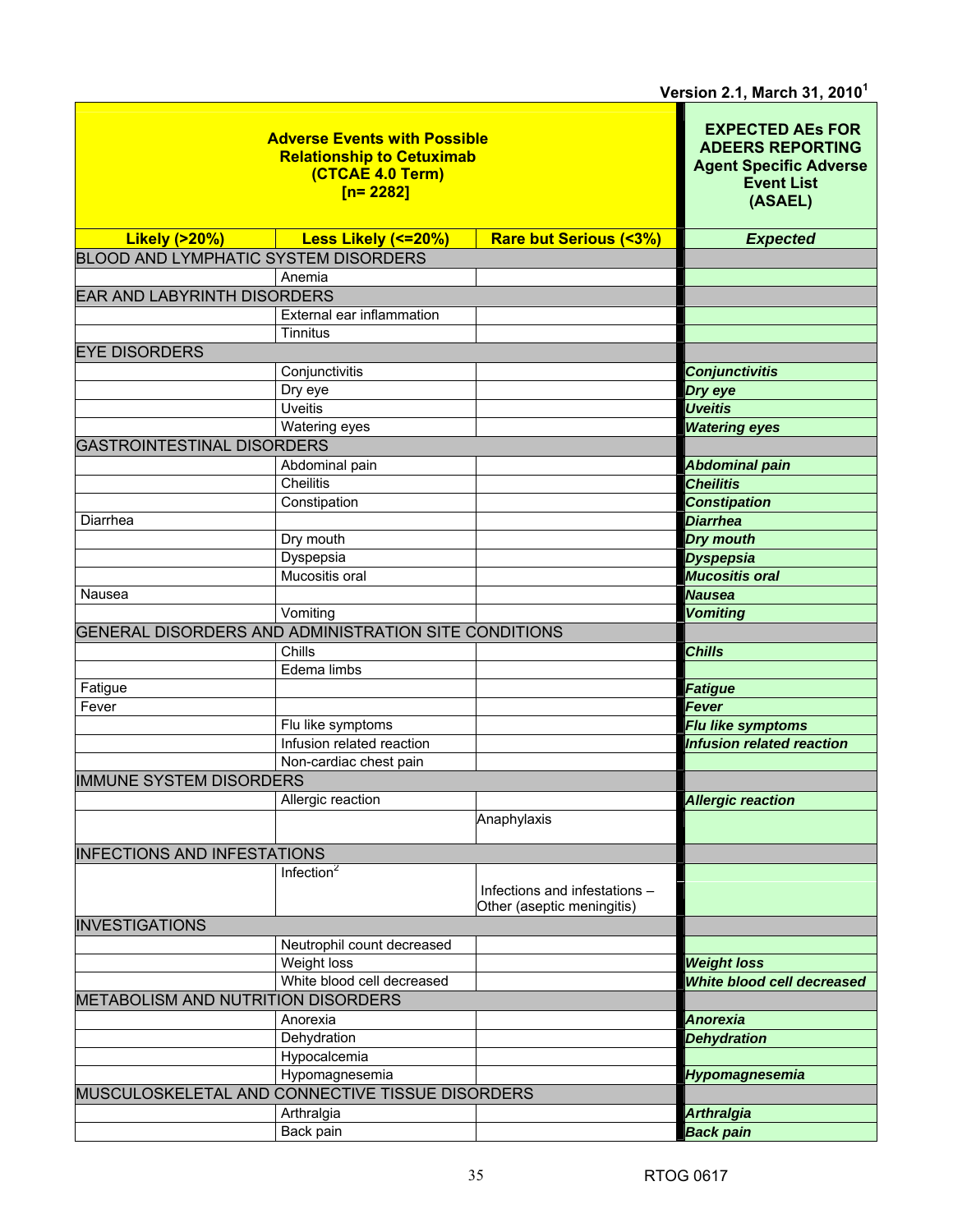|                                        | Myalgia                                         |                                                                                                     | <b>Myalgia</b>              |
|----------------------------------------|-------------------------------------------------|-----------------------------------------------------------------------------------------------------|-----------------------------|
| <b>NERVOUS SYSTEM DISORDERS</b>        |                                                 |                                                                                                     |                             |
| Headache                               |                                                 |                                                                                                     | Headache                    |
|                                        | Syncope                                         |                                                                                                     |                             |
|                                        | RESPIRATORY, THORACIC AND MEDIASTINAL DISORDERS |                                                                                                     |                             |
|                                        | Allergic rhinitis                               |                                                                                                     | <b>Allergic rhinitis</b>    |
|                                        | Bronchospasm                                    |                                                                                                     |                             |
|                                        | Cough                                           |                                                                                                     | Cough                       |
|                                        | Dyspnea                                         |                                                                                                     | <b>Dyspnea</b>              |
|                                        | Hoarseness                                      |                                                                                                     | <b>Hoarseness</b>           |
|                                        |                                                 | Pneumonitis                                                                                         |                             |
|                                        |                                                 | Respiratory, thoracic, and<br>mediastinal disorders - Other<br>(non-cardiogenic pulmonary<br>edema) |                             |
| SKIN AND SUBCUTANEOUS TISSUE DISORDERS |                                                 |                                                                                                     |                             |
|                                        | Alopecia                                        |                                                                                                     | <b>Alopecia</b>             |
| Dry skin                               |                                                 |                                                                                                     | <b>Dry skin</b>             |
|                                        | Nail loss                                       |                                                                                                     | <b>Nail loss</b>            |
|                                        |                                                 | Palmar-plantar<br>erythrodysesthesia syndrome                                                       |                             |
|                                        | Photosensitivity                                |                                                                                                     | <b>Photosensitivity</b>     |
|                                        | Pruritus                                        |                                                                                                     | <b>Pruritus</b>             |
|                                        | Purpura                                         |                                                                                                     |                             |
| Rash acneiform                         |                                                 |                                                                                                     | <b>Rash acneiform</b>       |
| Rash maculo-papular                    |                                                 |                                                                                                     | Rash maculo-papular         |
|                                        | Skin ulceration                                 |                                                                                                     |                             |
|                                        | Urticaria                                       |                                                                                                     | <b>Urticaria</b>            |
| <b>VASCULAR DISORDERS</b>              |                                                 |                                                                                                     |                             |
|                                        | Hypotension                                     |                                                                                                     | <b>Hypotension</b>          |
|                                        | Thromboembolic event                            |                                                                                                     | <b>Thromboembolic event</b> |

<sup>1</sup>This table will be updated as the toxicity profile of the agent is revised. Updates will be distributed to all Principal Investigators at the time of revision. The current version can be obtained by contacting [PIO@CTEP.NCI.NIH.GOV.](mailto:PIO@CTEP.NCI.NIH.GOV) Your name, the name of the investigator, the protocol and the agent should be included in the e-mail.

<sup>2</sup>Infection could include all 75 sites of infections under the INFECTIONS AND INFESTATIONS SOC. **Also reported on cetuximab trials but with the relationship to cetuximab still undetermined:** 

**BLOOD AND LYMPHATIC SYSTEM DISORDERS** - Disseminated intravascular coagulation; Hemolysis **CARDIAC DISORDERS** - Atrial fibrillation; Atrial flutter; Chest pain - cardiac; Left ventricular systolic dysfunction; Myocardial infarction; Paroxysmal atrial tachycardia; Pericardial effusion; Sinus bradycardia; Sinus tachycardia; Supraventricular tachycardia

**EAR AND LABYRINTH DISORDERS** - Hearing impaired

**EYE DISORDERS** - Blurred vision; Extraocular muscle paresis; Eyelid function disorder; Keratitis; Photophobia; Vitreous hemorrhage

**GASTROINTESTINAL DISORDERS** - Colitis; Dysphagia; Esophagitis; Gastritis; Gastrointestinal disorders - Other (diverticulitis); Gastrointestinal hemorrhage (including Colonic or Gastric hemorrhage or hemorrhage in other sites under the GASTROINTESTINAL DISORDERS SOC); Gastrointestinal perforation (Colonic perforation, Duodenal perforation, or perforation in other sites under the GASTROINTESTINAL DISORDERS SOC); Gastrointestinal ulcer (ulcer includes Duodenal ulcer, Rectal ulcer, or ulcer in other sites under the GASTROINTESTINAL DISORDERS SOC); Ileus; Pancreatitis; Rectal fistula

**GENERAL DISORDERS AND ADMINISTRATION SITE CONDITIONS** - Edema face; Sudden death NOS **HEPATOBILIARY DISORDERS** - Cholecystitis; Hepatic failure

**INJURY, POISONING AND PROCEDURAL COMPLICATIONS** - Bruising; Wound dehiscence **INVESTIGATIONS** - Alanine aminotransferase increased; Alkaline phosphatase increased; Aspartate aminotransferase increased; Blood bilirubin increased; Creatinine increased; Platelet count decreased; Serum amylase increased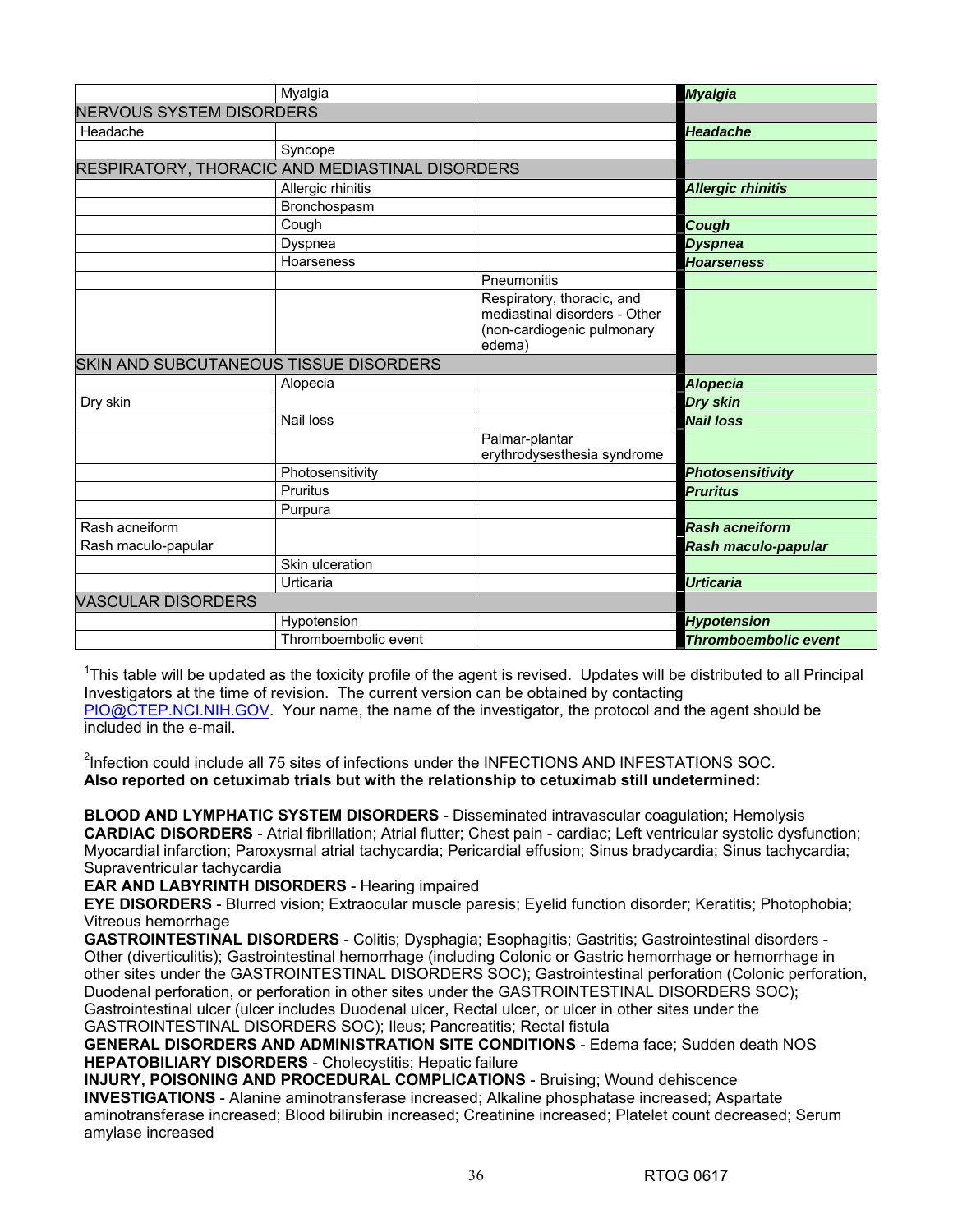**METABOLISM AND NUTRITION DISORDERS** - Hyperkalemia; Hyperuricemia; Hypokalemia; Hyponatremia; Hypophosphatemia

**MUSCULOSKELETAL AND CONNECTIVE TISSUE DISORDERS** - Generalized muscle weakness; Musculoskeletal and connective tissue disorder - Other (myasthenia); Musculoskeletal and connective tissue disorder - Other (Sudeck's Atrophy)

**NERVOUS SYSTEM DISORDERS** - Ataxia; Dizziness; Dysgeusia; Extrapyramidal disorder; Intracranial hemorrhage; Nervous system disorders - Other (cholinergic syndrome); Neuralgia; Peripheral motor neuropathy; Peripheral sensory neuropathy; Seizure; Tremor

**PSYCHIATRIC DISORDERS** - Agitation; Depression

**RENAL AND URINARY DISORDERS** - Hematuria; Renal and urinary disorders - Other (acute renal failure) **REPRODUCTIVE SYSTEM AND BREAST DISORDERS** - Reproductive system and breast disorders - Other (balanitis); Vaginal inflammation

**RESPIRATORY, THORACIC AND MEDIASTINAL DISORDERS** - Adult respiratory distress syndrome; Atelectasis; Bronchopulmonary hemorrhage; Epistaxis; Pleural effusion; Respiratory, thoracic and mediastinal disorders - Other (bronchiolitis obliterans-organized pneumonia [BOOP])

**SKIN AND SUBCUTANEOUS TISSUE DISORDERS** - Hirsutism; Skin hypopigmentation; Skin and subcutaneous tissue disorders - Other (skin fissures)

**VASCULAR DISORDERS** - Flushing; Hypertension; Lymphedema; Vasculitis

**Note**: Cetuximab in combination with other agents could cause an exacerbation of any adverse event currently known to be caused by the other agent, or the combination may result in events never previously associated with either agent.

**7.6.7** Drug Ordering and Accountability **(10/9/08)**

Bristol-Myers Squibb (BMS) will supply cetuximab free of charge to patients on study. The drug will be distributed by a vendor, Biologics, Inc., under contract to RTOG.

All pre-registration requirements must be met before calling to register the first case. Institutions must electronically complete (versus hand write) a Study Agent Shipment Form (SASF) available on the RTOG web site, [www.rtog.org \(n](http://www.rtog.org)ext to the protocol). U.S. and Canadian institutions must fax the SASF to the CTSU Regulatory Office (Fax 215-569-0206) as soon as the individual responsible for the study agent has been identified. After receipt of written approval of submitted LOI forms from RTOG Headquarters, International institutions must submit the SASF and documentation of IRB approval to RTOG Headquarters (Fax 215- 574-0300).This must be done prior to registration of the institution's first case.

 Biologics will ship a patient-specific supply of cetuximab with enough quantity to complete protocol treatment for a 200-pound individual (83 vials) once the site has registered the patient. Since doses are dependent on the patient's BSA, sites can obtain additional per-patient supply for individuals over 200 pound by contacting Biologics. It is possible that sites will have more than one cetuximab clinical study ongoing at the same time. **It is imperative that only product designated for RTOG 0617 be utilized for this study**. RTOG 0617 product must be segregated from other investigational or marketed product.

 Cetuximab will be placed in a temperature controlled cooler with 6 pounds of gel packs. U.S. shipments will be sent via FedEx for Priority Overnight delivery and via FedEx International for Canadian sites. Biologics will ship the order "same day" for all orders received before 4 p.m. EST, Monday through Thursday. Orders received after 4 p.m. EST, Monday through Thursday and any time on Friday will be processed and shipped the next business morning. Drug deliveries are restricted during weekends and holidays. Biologics observes the following holidays: New Years Eve, New Years Day, Memorial Day, July 4th, Labor Day, Thanksgiving Day and the Friday following Thanksgiving Day, Christmas Eve, and Christmas Day. Sites should plan ahead to accommodate patients being treated during restricted times.

 Inside each shipping container will be a disposable electronic unit (TagAlert™) to ensure the product has remained at the appropriate temperature during shipping. This unit will be attached to an information card. The LCD display will show OK (indicating no alarm has been triggered) or a black bar and the number(s) 1-4 (indicating an alarm/alarms have been triggered). Should an alarm be triggered, follow the instructions on the attached information card. Display results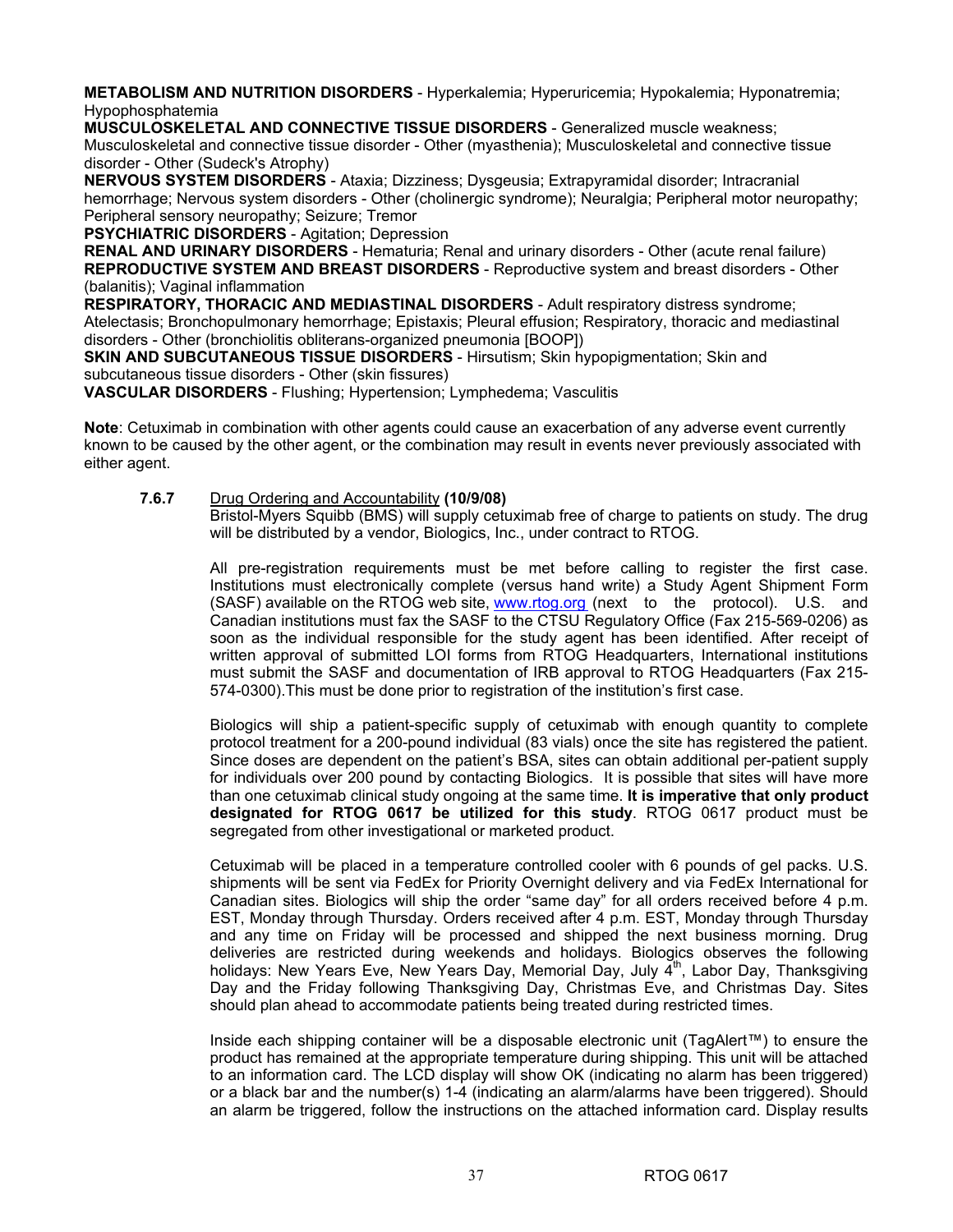should be recorded on the packing list. For questions regarding drug requisitioning, contact Biologics.

 Upon notification of a new patient enrollment, Biologics will place an outbound call to the site contact to confirm that the site's shipment is being processed. Biologics' distribution team will monitor packages throughout the duration of transit via the FedEx web site and FedEx One Call Solution (live support). Real-time monitoring enables Biologics to mitigate potential delivery delays.

**(9/22/09)** Questions about supply and delivery should be directed to:

#### **Karl Buer, Clinical Trials Manager Biologics, Inc. 120 Westin Oaks Court Cary, NC 27513-2256 (800) 693-4906 FAX (919) 256-0794 [dbuer@biologicstoday.com](mailto:dbuer@biologicstoday.com)**

# **7.6.7.1 Non-Canadian International Institutions (3/9/09)**

Please refer to your LOI Approval Notification. Your institution will be responsible for acquiring any drug noted in the protocol as commercially available and not provided for the study. Before drug can be provided your institution must comply with all pre-registration requirements and certifications and provide all necessary documentation listed in your LOI Approval Notification document.

# **7.6.8** Handling and Dispensing of Investigational Product **(10/9/08)**

Investigational product should be stored in a secure area according to local regulations. It is the responsibility of the Investigator to ensure that investigational product is only dispensed to study patients. The investigational product must be dispensed only from official study sites by authorized personnel according to local regulations.

### **7.6.9** Drug Destruction **(10/9/08)**

Opened vials must be disposed of at the site as chemotherapy or biohazardous waste, provided documented procedures for destruction are in place. At the completion of the study, all unused drugs will be destroyed at the site according to the institution's policy for drug destruction. It is the responsibility of the Investigator to ensure that a current record of investigational product disposition is maintained at each study site where investigational product is inventoried and disposed, including dates and quantities. If approved procedures for destruction are not in place and/or for questions regarding cetuximab destruction, please contact Biologics at 800-850-4306.

# **7.7 Paclitaxel (6/18/08)**

# **7.7.1** Formulation

 Paclitaxel is a poorly soluble plant product from the Pacific yew, *Taxus brevifolia*. Improved solubility requires a mixed solvent system with further dilutions of either 0.9% sodium chloride or 5% dextrose in water. Vials will be labeled with shelf life. All solutions of paclitaxel exhibit a slight haziness directly proportional to the concentration of drug and the time elapsed after preparation, although when prepared as described above, solutions of paclitaxel (0.3-1.2 mg/ml) are physically and chemically stable for 27 hours.

#### **7.7.2** Preparation

A sterile solution concentrate, 6 mg/ml in 5 ml vials (30 mg/vial) in polyoxyethylated castor oil (Cremophor EL) 50% and dehydrated alcohol, USP, 50%. The contents of the vial must be diluted just prior to clinical use. Paclitaxel for injection must be diluted before administration with 5% dextrose USP, 0.9% sodium chloride USP, or 5% dextrose in Ringer's injection to a final concentration of 0.3 to 1.2 milligrams/milliliter. This solution is stable for 27 hours under ambient temperature (25 degrees Celsius) and room lighting (Prod Info Taxol®, *1997)*. Use 5% polyolefin containers due to leaching of diethylhexphthalate (DEHP) plasticizer from polyvinyl chloride (PVC) bags and intravenous tubing by the Cremophor vehicle in which paclitaxel is solubilized. Each bag/bottle should be prepared immediately before administration. NOTE: Formation of a small number of fibers in solution has been observed after preparation of paclitaxel (NOTE: acceptable limits established by the USP Particular Matter Test for LVP's). Therefore, in-line filtration is necessary for administration of paclitaxel solutions. In-line filtration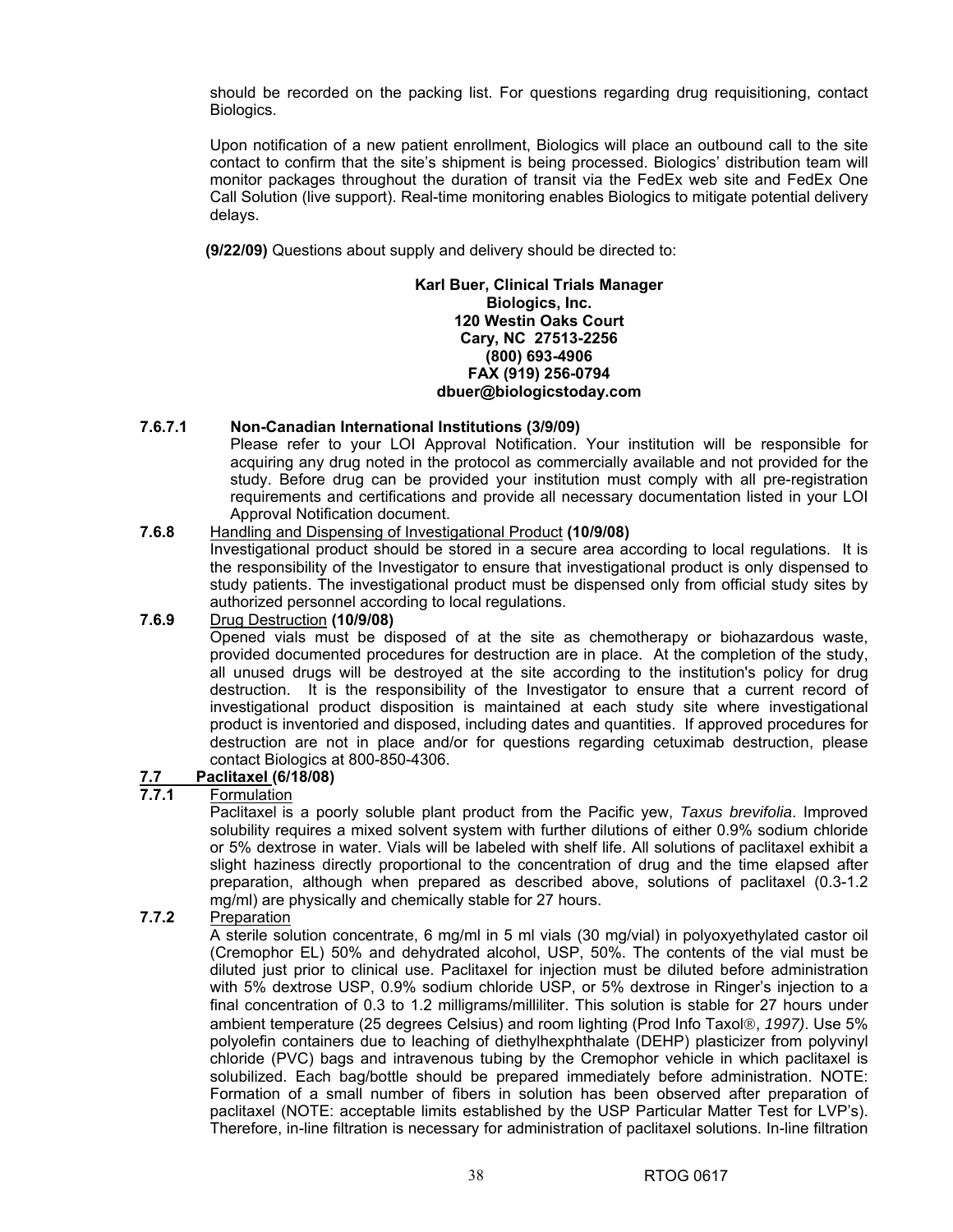should be accomplished by incorporating a hydrophilic, microporous filter of pore size not greater than 0.22 microns (e.g.: Millex-GV Millipore Products) into the *IV* fluid pathway distal to the infusion pump. Although particulate formation does not indicate loss of drug potency, solutions exhibiting excessive particulate matter formation should not be used.

# **7.7.3** Administration **(12/16/08)**

See Section 7.3 for administration of paclitaxel concurrently with cetuximab and radiation.

See Sections 7.5.1 and 7.5.2.2 for administration of paclitaxel in consolidation treatment.<br>7.7.4 Storage **7.7.4** Storage

Paclitaxel vials should be stored between 2°-25°C (36°-77°F).

- **7.7.5** Adverse Effects:
	- Hematologic: Myelosuppression
	- Gastrointestinal: Nausea and vomiting; diarrhea, stomatitis, mucositis, pharyngitis, typhlitis, ischemic colitis, neutropenic enterocolitis, increased liver function tests (SGOT, SGPT, bilirubin, alkaline phosphatase*)*; hepatic failure, hepatic necrosis
	- Heart: Arrhythmias, heart block, ventricular tachycardia, myocardial infarction (MI), bradycardia, atrial arrhythmia, hypotension, hypertension, lightheadedness
	- Neurological: Sensory (taste), peripheral neuropathy, seizures, mood swings, hepatic encephalopathy, encephalopathy, sensation of flashing lights; blurred vision, scintillating scotoma
	- Allergy: Anaphylactoid and urticarial reactions (acute); Stevens-Johnson Syndrome; flushing, rash, pruritus
	- Other: Alopecia, fatigue, arthralgia, myopathy, myalgia, infiltration (erythema, induration, tenderness, rarely ulceration); radiation recall reaction.

#### **7.7.6** Supply **(10/9/08)**

 Paclitaxel is commercially available in the U.S. and will be provided free of charge to Canadian sites.

#### **7.7.6.1** *Canadian Sites* **(10/9/08)**

 Paclitaxel will be distributed by a vendor, Biologics, Inc., under contract to RTOG. Biologics will place the paclitaxel in a Biologics logo box for easy identification at the site. Biologics will ship a patient-specific supply of paclitaxel with enough quantity to complete protocol treatment for a 200-pound individual (27 vials) once the site has registered the patient. Since doses are dependent on the patient's BSA, sites can obtain additional per-patient supply for individuals over 200 pounds by contacting Biologics.

 All pre-registration requirements must be met before calling to register the first case. Institutions must electronically complete (versus hand write) a Study Agent Shipment Form (SASF) available on the RTOG web site, [www.rtog.org \(n](http://www.rtog.org)ext to the protocol). Canadian institutions must fax the SASF to the CTSU Regulatory Office (Fax 215-569-0206) as soon as the individual responsible for the study agent has been identified.

 Biologics will ship the order "same day" for all orders received before 4 p.m. EST, Monday through Thursday via FedEx International. Orders received after 4 p.m. EST, Monday through Thursday and any time on Friday will be processed and shipped the next business morning. Drug deliveries are restricted during weekends and holidays. Biologics observes the following holidays: New Years Eve, New Years Day, Memorial Day, July 4th, Labor Day, Thanksgiving Day and the Friday following Thanksgiving Day, Christmas Eve, and Christmas Day. Sites should plan ahead to accommodate patients being treated during restricted times.

 Upon notification of a new patient enrollment, Biologics will place an outbound call to the site contact to confirm that the site's shipment is being processed. Biologics' distribution team will monitor packages throughout the duration of transit via the FedEx web site and FedEx One Call Solution (live support). Real-time monitoring enables Biologics to mitigate potential delivery delays.

**(9/22/09)** Questions about supply and delivery should be directed to: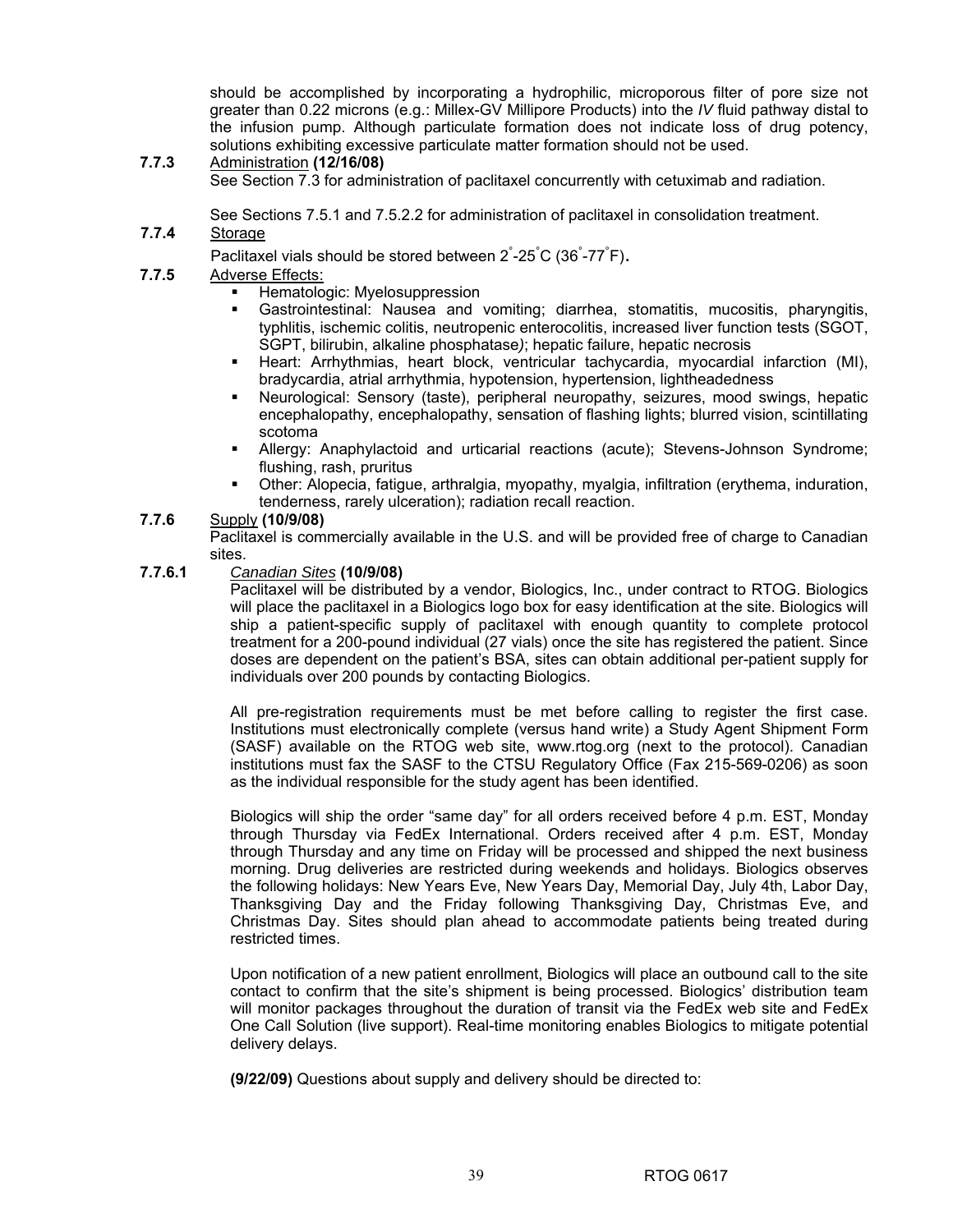#### **Karl Buer, Clinical Trials Manager Biologics, Inc. 120 Westin Oaks Court Cary, NC 27513-2256 (800) 693-4906 FAX (919) 256-0794 [dbuer@biologicstoday.com](mailto:dbuer@biologicstoday.com)**

# **7.8 Carboplatin (6/18/08)**

#### **7.8.1** Formulation

Carboplatin is supplied as a sterile lyophilized powder available in a single-dose vial containing 50 mg, 150 mg, and 450 mg of carboplatin for administration by intravenous infusion. Each vial contains equal parts by weight of carboplatin and mannitol.

#### **7.8.2** Preparation

Immediately before use, the content of each vial must be reconstituted with either sterile water for injection, USP, 5% dextrose in water, or 0.9% sodium chloride injection, USP, according to the following schedule:

| Vial Strength | Diluent Volume  |
|---------------|-----------------|
| 50 mg         | 5 <sub>ml</sub> |
| 150 mg        | 15 ml           |
| 450 mg        | 45 ml           |

 These dilutions all produce a carboplatin concentration of 10 mg/ml. When prepared as directed, Paraplatin solutions are stable for eight hours at room temperature; since no antibacterial preservative is contained in the formulation, it is recommended that Paraplatin solutions be discarded eight hours after dilution.

### **7.8.3** Administration **(10/29/10)**

 Carboplatin will be administered after paclitaxel as an *IV* infusion over 30 minutes. The dose will be calculated based on the patient's actual body weight at each treatment visit and the AUC (area under curve) dosing. **Note**: For subsequent weekly doses, a >10% change in the serum creatinine, based on weekly calculated creatinine clearance, will warrant a recalculation of the carboplatin dose.

The dose of carboplatin is calculated (in mg, not mg/m<sup>2</sup>) as follows, using the modified Calvert formula based on creatinine clearance: (MAXIMUM CREATINE CLEARANCE ALLOWED WILL BE 125 ml/min)

AUC dose = Target AUC\* x (Creatinine clearance + 25)

 The \*Target AUC for carboplatin treatment is AUC=2 (concurrent therapy) or AUC=6 (consolidation therapy).

 The creatinine clearance used to calculate the carboplatin dose will be estimated, based on serum creatinine, using the Cockroft-Gault formula:

For males:

(140-age) x (weight in kg)  $CrCl$  (mL/min) =  $\frac{72 \times \text{serum creationine in}}{72 \times \text{serum creationine}}$ mg/dL

For females:

(140-age) x (weight in kg)

CrCl (mL/min) =  $0.85 x - 72 x$  serum creatinine in mg/dL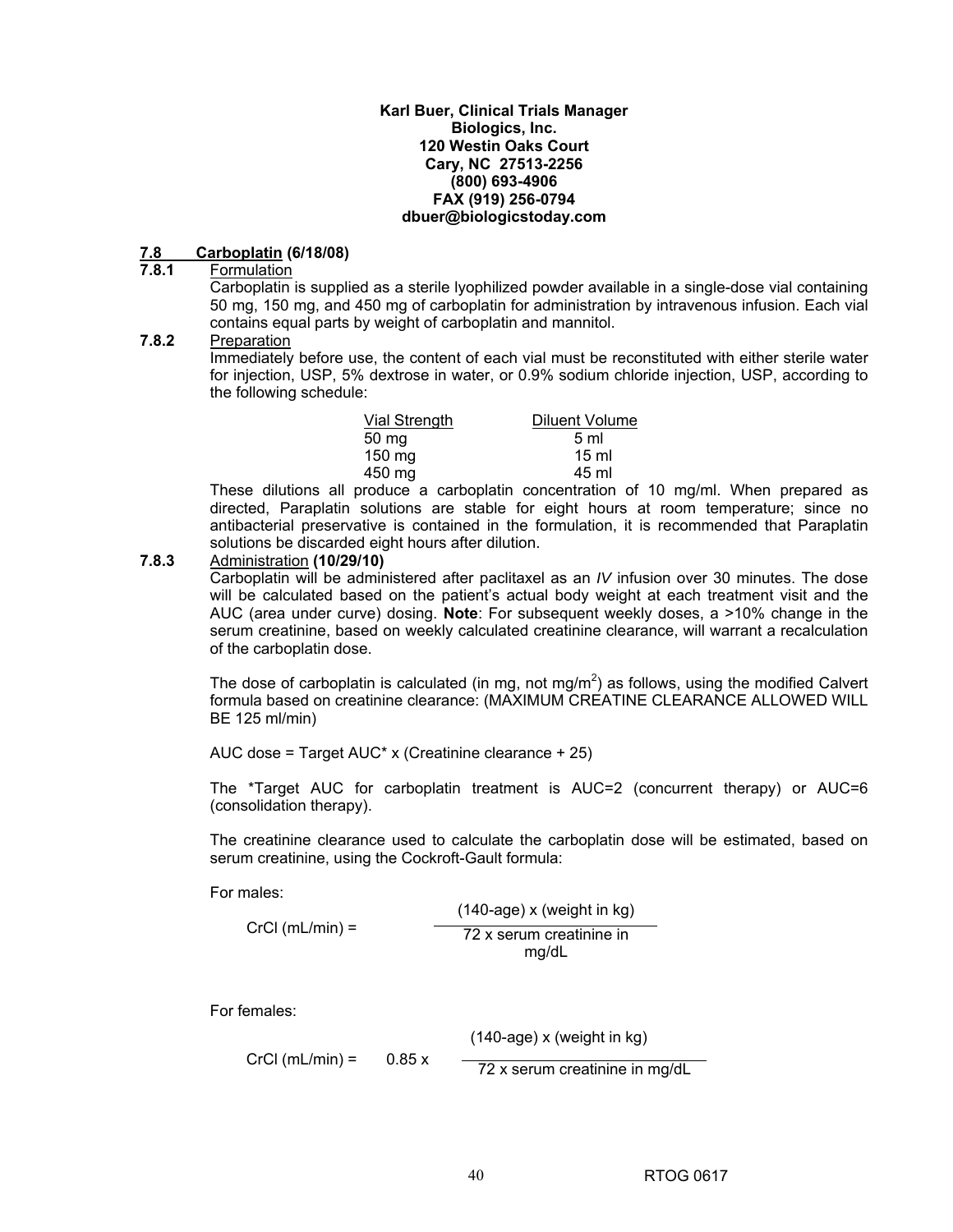## **7.8.4** Storage

Unopened vials of Paraplatin are stable for the life indicated on the package when stored at controlled room temperature and protected from light.

### **7.8.5** Adverse Events

- **-** Hematologic: Myelosuppression
- Gastrointestinal: Nausea and vomiting; hepatic toxicity; electrolyte imbalance; hypomagnesemia; hypercalcemia
- Neurological: Peripheral neuropathy, ocular changes
- Other: Ototoxicity, myalgia, fatigue, allergic reaction

# **7.8.6** Supply

Carboplatin is commercially available.

# **7.9 Dose Modifications (6/18/08)**

Paclitaxel and carboplatin infusions will not be concurrently withheld if cetuximab is withheld. Likewise, if paclitaxel, carboplatin, or RT are delayed or withheld, cetuximab will not be concurrently delayed or withheld, unless required by parameters described in Sections 6 and/or 7.5.2.1.

# **7.9.2** Dose Levels

Patients will be treated at the following dose levels:

| Dose Levels of Paclitaxel, Carboplatin, and Cetuximab                                                                                                                                                    |                                           |                                                                      |                       |
|----------------------------------------------------------------------------------------------------------------------------------------------------------------------------------------------------------|-------------------------------------------|----------------------------------------------------------------------|-----------------------|
|                                                                                                                                                                                                          | <b>Starting Dose</b>                      | Dose Level -1                                                        | Dose Level -2         |
|                                                                                                                                                                                                          |                                           |                                                                      |                       |
| Concurrent Therapy <sup>a</sup>                                                                                                                                                                          |                                           |                                                                      |                       |
| Paclitaxel $45 \text{ mg/m}^2$                                                                                                                                                                           |                                           | NA.                                                                  | <b>NA</b>             |
| Carboplatin                                                                                                                                                                                              | $AUC=2$                                   | NA.                                                                  | NA.                   |
| <b>Consolidation Therapy</b> <sup>b</sup>                                                                                                                                                                |                                           |                                                                      |                       |
| Paclitaxel                                                                                                                                                                                               | 200 mg/m <sup>2</sup>                     | 150 mg/m <sup>2</sup>                                                | <b>NA</b>             |
| Carboplatin                                                                                                                                                                                              | $AUC = 6$                                 | $AUC=4.5$                                                            | NA.                   |
|                                                                                                                                                                                                          | Cetuximab Dose Levels (post loading dose) |                                                                      |                       |
| Cetuximab                                                                                                                                                                                                | 250 mg/m <sup>2</sup>                     | 200 mg/m <sup>2</sup>                                                | 150 mg/m <sup>2</sup> |
| adjusted.                                                                                                                                                                                                |                                           | For concurrent therapy, paclitaxel and carboplatin doses will not be |                       |
| b For consolidation therapy, dose reductions of paclitaxel and carboplatin below<br>the -1 dose level will not be allowed. Dose reductions for cetuximab will not be<br>allowed below the -2 dose level. |                                           |                                                                      |                       |

# **7.9.3** Cetuximab Dose Modifications

As stated in Section 7.5.2, cetuximab dose reductions below the –2 dose level will not be allowed. All dose reductions are permanent; that is, there will not be any re-escalation of cetuximab dose. If cetuximab is omitted for more than 4 consecutive infusions for toxicity due to cetuximab or for an intercurrent illness (e.g., infection) requiring interruption of therapy, the patient should be discontinued from further cetuximab therapy. If toxicities prevent the administration of cetuximab, the patient may continue to receive paclitaxel, carboplatin, and RT without cetuximab.

 It is recommended that patients be closely monitored for treatment-related adverse events, especially infusion reactions, during the infusion and the post-infusion observation hour. For the initial cetuximab infusion, vital signs should be monitored pre-infusion, 1/2 hour into the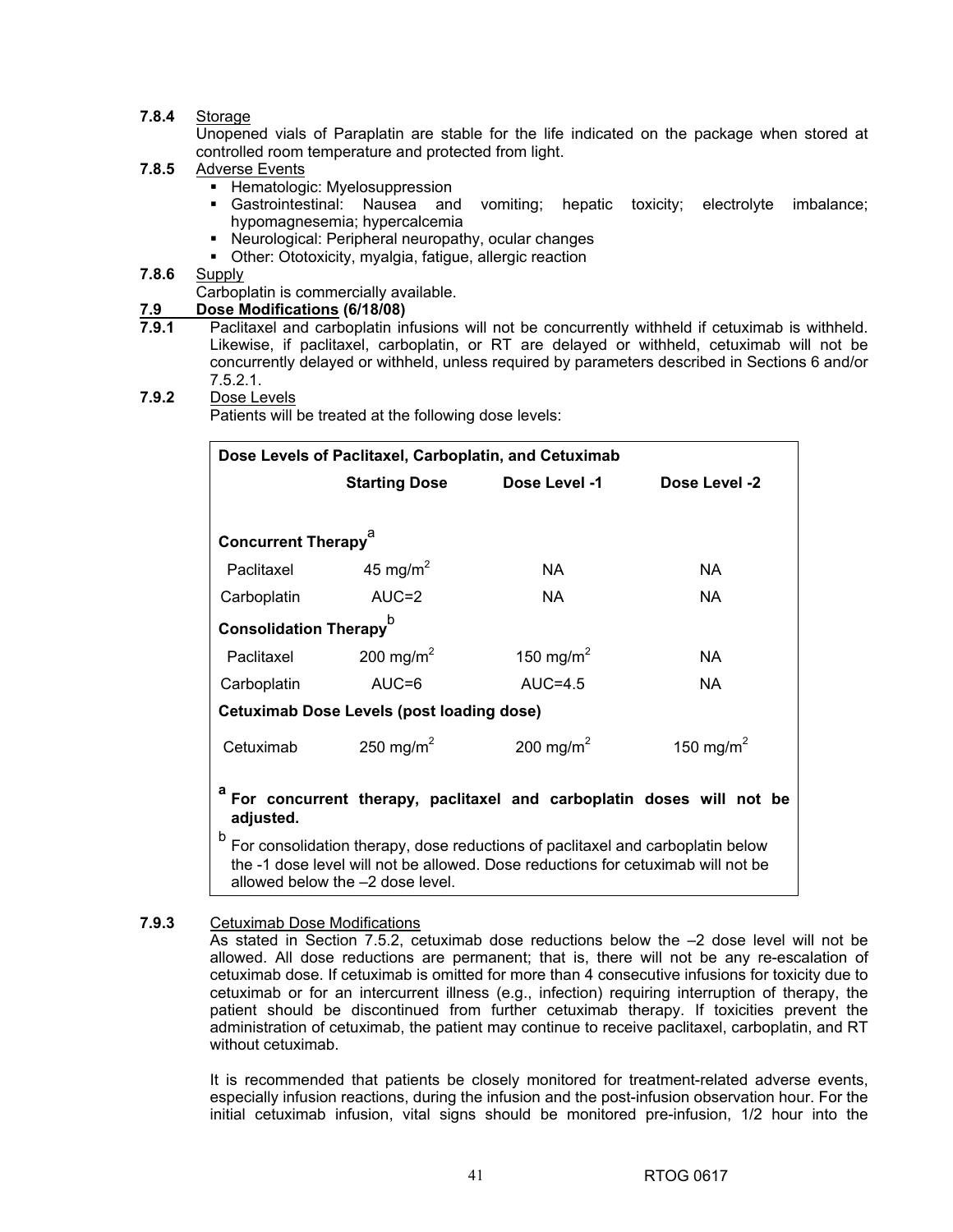infusion, at the end of the infusion and 1 hour post-infusion. For subsequent infusions, vital signs should be taken pre- and post-infusion.

# **7.9.3.1** *Treatment of Cetuximab Infusion Reactions*

Cytokine release syndromes/acute infusion reactions are different from allergic/hypersensitivity reactions, although some of the manifestations are common to both adverse events. Cytokine release syndrome/acute infusion reactions may occur with an agent that causes cytokine release, e.g., with a monoclonal antibody such as cetuximab. Signs and symptoms usually develop during or shortly after drug infusion and generally resolve completely within 24 hours of completion of infusion. Signs/symptoms are similar to those of allergic reaction/hypersensitivity: arthralgia, bronchospasm, cough, dizziness, dyspnea, fatigue, fever, headache, hypertension, hypotension, myalgia, nausea, pruritus/itching, rash/desquamation, rigors/chills, sweating, tachycardia, tumor pain, urticaria, and vomiting.

 Severe infusion reactions require the immediate interruption of cetuximab therapy and permanent discontinuation from further treatment. Appropriate medical therapy including epinephrine, corticosteroids, intravenous antihistamines, bronchodilators, and oxygen should be available for use in the treatment of such reactions. Patients should be carefully observed until the complete resolution of all signs and symptoms.

 In previous clinical trials, mild to moderate infusion reactions were managed by slowing the infusion rate of cetuximab and by continued use of antihistamine pre-medications (e.g., diphenhydramine) in subsequent doses. If the patient experiences a mild or moderate (Grade 1 or 2) infusion reaction, the infusion rate should be permanently reduced by 50%. For grade 1 or 2 reactions manifesting only as delayed drug fever, see paragraph below. Cetuximab should be immediately and permanently discontinued in patients who experience severe (Grade 3 or 4) infusion reactions.

# **7.9.3.2** *Treatment of Isolated Drug Fever*

 In the event of isolated drug fever, the investigator must use clinical judgment to determine if the fever is related to the study drug or to an infectious etiology. If a patient experiences isolated drug fever, for the next dose, pretreat with acetaminophen or non-steroidal antiinflammatory agent (investigator discretion), repeat antipyretic dose 6 and 12 hours after cetuximab infusion. The infusion rate will remain unchanged for future doses.

If a patient experiences recurrent isolated drug fever following premedication and postdosing with an appropriate antipyretic, the infusion rate for subsequent dosing should be 50% of previous rate. If fever recurs following infusion rate change, the investigator should assess the patient's level of discomfort with the event and use clinical judgment to determine if the patient should receive further cetuximab.

#### **7.9.3.3** *Management of Pulmonary Toxicity*

In the event of acute onset (grade  $\geq$  2) or worsening pulmonary symptoms which are not thought to be related to underlying cancer, cetuximab therapy should be interrupted and a prompt investigation of these symptoms should occur. Cetuximab retreatment should not occur until these symptoms have resolved to grade 1. If interstitial lung disease is confirmed, cetuximab should be discontinued and the patient should be treated appropriately.

#### **7.9.3.4** *Management of Dermatologic Toxicity*

 Patients developing dermatologic toxicities while receiving cetuximab should be monitored for the development of inflammatory or infectious sequelae, and appropriate treatment of these symptoms initiated. Dose modifications of any future cetuximab infusions should be instituted in case of severe (grade 3) acneform rash. Treatment with topical and/or oral antibiotics should be considered; topical corticosteroids are not recommended.

 If a patient experiences severe acneform rash, cetuximab treatment adjustments should be made according to the following table. In patients with mild and moderate skin toxicity, treatment should continue without dose modification.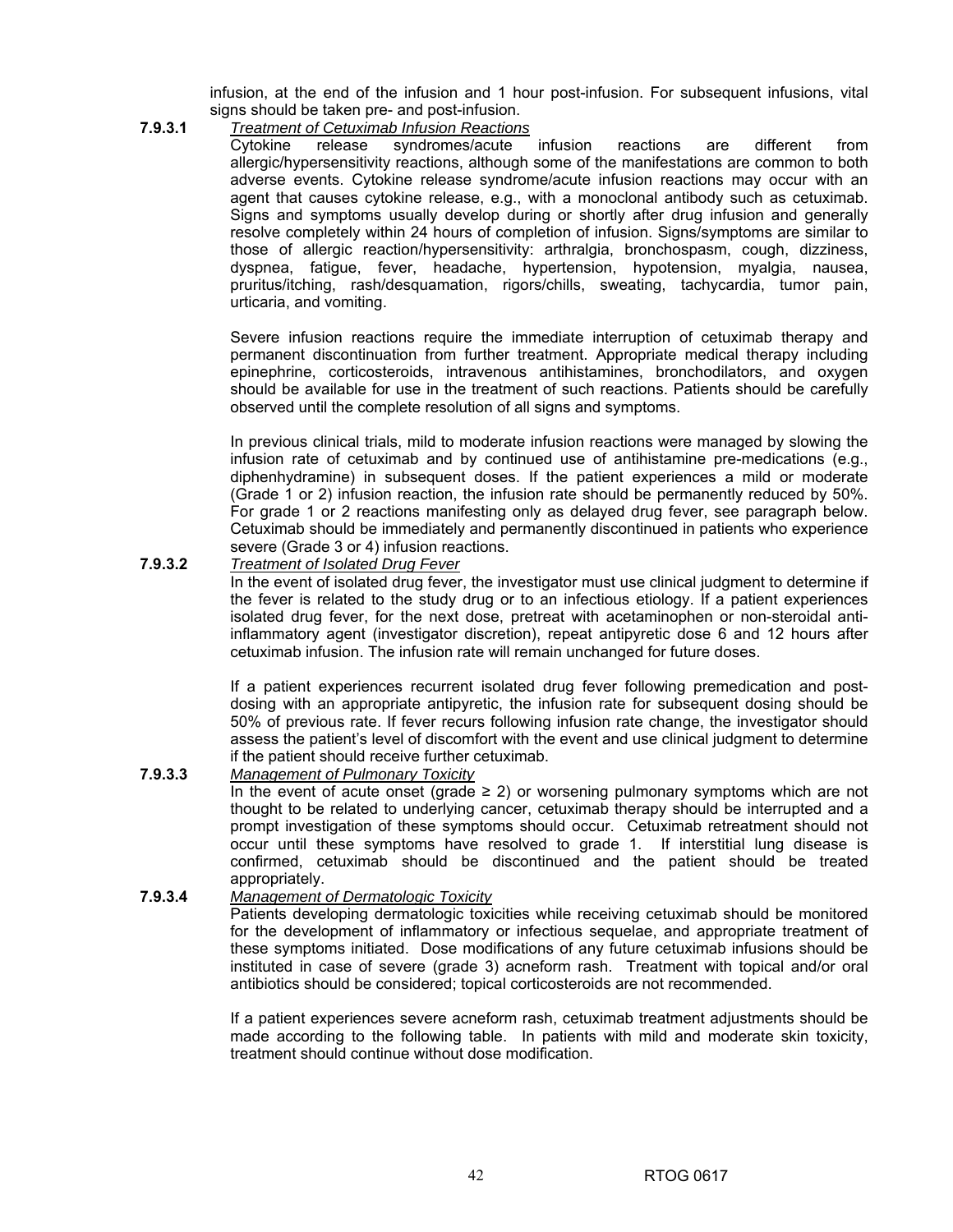| <b>Cetuximab Dose Modification Guidelines for Dermatologic Toxicity</b>                  |                        |                |                                   |
|------------------------------------------------------------------------------------------|------------------------|----------------|-----------------------------------|
| <b>Cetuximab Dose Mod</b><br><b>Grade 3 Acneform Rash</b><br><b>Outcome</b><br>Cetuximab |                        |                |                                   |
|                                                                                          |                        |                |                                   |
| 1 <sup>st</sup><br>occurrence                                                            | Delay infusion 1-2 wks | Improvement    | Continue at 250 mg/m <sup>2</sup> |
|                                                                                          |                        | No improvement | Discontinue cetuximab             |
|                                                                                          |                        |                |                                   |
| $2^{na}$<br>occurrence                                                                   | Delay infusion 1-2 wks | Improvement    | Reduce *Dose Level -1             |
|                                                                                          |                        | No improvement | Discontinue cetuximab             |
|                                                                                          |                        |                |                                   |
| 3 <sup>rd</sup><br>occurrence                                                            | Delay infusion 1-2 wks | Improvement    | Reduce *Dose Level -2             |
|                                                                                          |                        | No improvement | Discontinue cetuximab             |
|                                                                                          |                        |                |                                   |
| occurrence                                                                               | Discontinue cetuximab  |                |                                   |

\*See Section 7.9.2 for cetuximab dose levels

#### **7.9.3.5** *Management of Hypomagnesemia and Electrolyte Abnormalities*

 Hypomagnesemia has been reported with cetuximab when administered as a single agent and in combination with multiple different chemotherapeutic regimens. The incidence of hypomagnesemia (both overall and severe [NCI CTC grades 3 & 4]) is increased in patients receiving chemotherapy and cetuximab as compared with those receiving chemotherapy alone based on controlled clinical trials. Patients receiving cetuximab therapy (Arms C & D) should be monitored for hypomagnesemia, hypocalcemia, and hypokalemia, weekly during concurrent and consolidation treatment and for at least 8 weeks following the completion of cetuximab. Replete electrolytes as necessary.

**7.9.3.6** Based on previous experience with cetuximab reactions, the following treatment guidelines may be applicable:

# **CTCAE, v 3.0**

**Grade 1 Allergic reaction/hypersensitivity** (including drug fever): Transient flushing or rash; drug fever <  $38^{\circ}$  C (<  $100.4^{\circ}$  F)

or **Grade 1 Cytokine release syndrome/infusion reaction**: Mild reaction; infusion interruption not indicated; intervention not indicated

**Treatment:** Decrease the cetuximab infusion rate by 50%, and monitor closely for any worsening.

**Grade 2 Allergic reaction/hypersensitivity** (including drug fever): Rash, flushing, urticaria; dyspnea; drug fever ≥ 38° C ( ≥ 100.4° F)

or **Grade 2 Cytokine release syndrome/infusion reaction**: Requires therapy or infusion interruption but responds promptly to treatment (e.g., antihistamines, NSAIDS, narcotics, *IV* fluids); prophylactic medications indicated for ≤ 24 hours

 **Treatment:** Stop cetuximab infusion; administer bronchodilators, oxygen, etc. as medically indicated. Resume infusion at 50% of previous rate once allergic/hypersensitivity reaction has resolved or has decreased to Grade 1 in severity, and monitor closely for any worsening.

**Isolated drug fever (Grade 1 or 2 Allergic reaction/hypersensitivity or Cytokine release syndrome/infusion reaction)**:

**Treatment:** Pre-treat for next dose with acetaminophen or NSAID (Investigator's discretion). Repeat antipyretic dose 6 and 12 hours after cetuximab infusion. The infusion rate will remain unchanged. See Section 7.5.3.2 for dose modification of subsequent courses.

#### **Grade 3 or Grade 4 Allergic reaction/hypersensitivity** (including drug fever):

Grade 3: Symptomatic bronchospasm, with or without urticaria; parenteral medication(s) indicated; allergy-related edema/angioedema; hypotension

Grade 4: Anaphylaxis

# or **Grade 3 or Grade 4 Cytokine release syndrome/infusion reaction**:

Grade 3: Prolonged (i.e., not rapidly responsive to symptomatic medication and/or brief interruption of infusion); recurrence of symptoms following initial improvement; hospitalization indicated for other clinical sequelae (e.g., renal impairment, pulmonary infiltrates)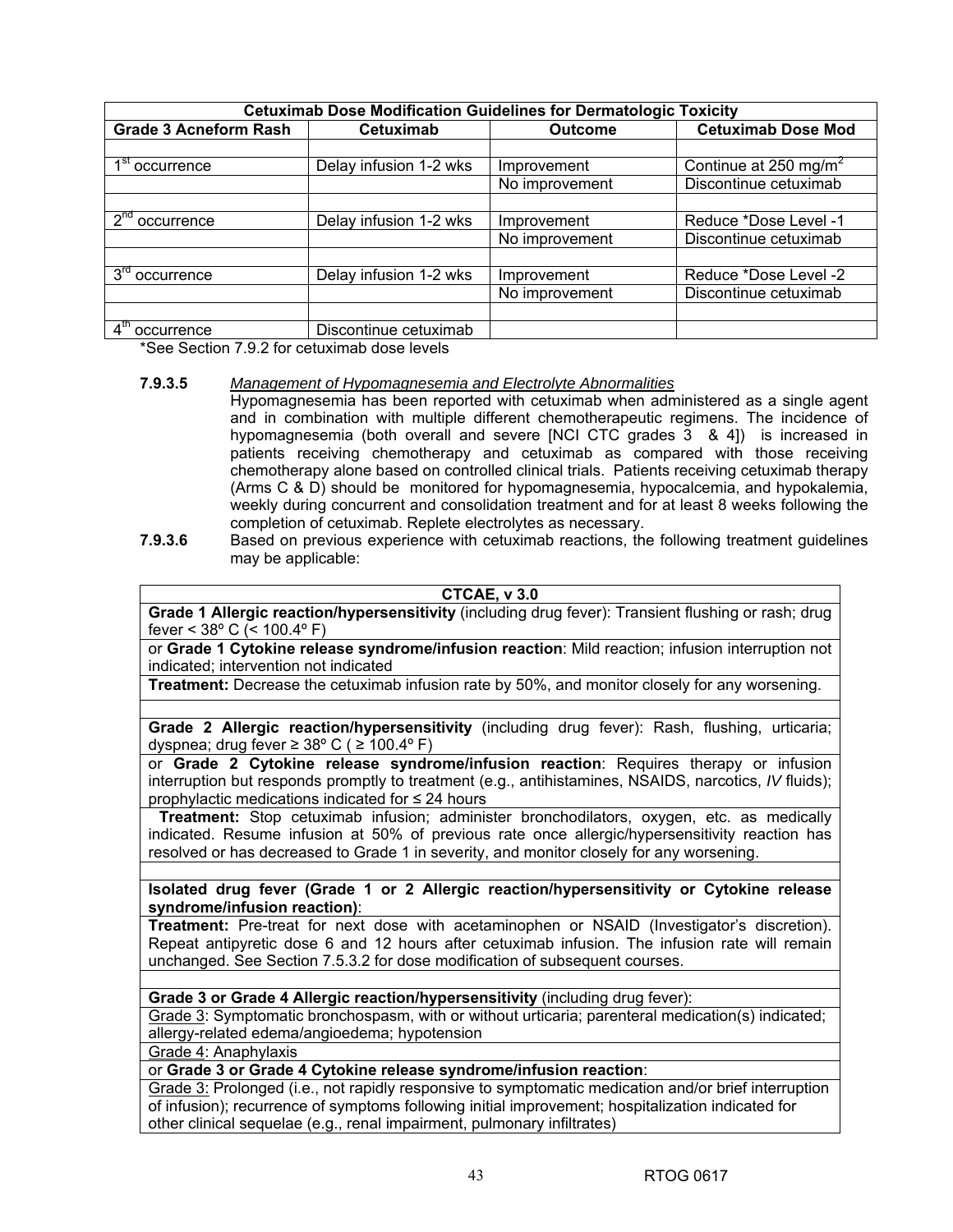Grade 4: Life-threatening; pressor or ventilatory support indicated

**Treatment:** Stop the cetuximab infusion immediately, and disconnect infusion tubing from the patient; administer epinephrine, bronchodilators, antihistamines, glucocorticoids,

intravenous fluids, vasopressor agents, oxygen, etc., as medically indicated. Report as a serious adverse event (see Section 7.14).

**For a CTCAE Grade 3 or 4 reaction, the patient is to receive no further cetuximab treatment.** 

**7.9.3.7** *Retreatment with Cetuximab Following Allergic/Hypersensitivity or Cytokine Release Reactions* **(12/16/08)** 

**Once a cetuximab infusion rate has been decreased due to an allergic/hypersensitivity or cytokine release reaction, it will remain decreased for all subsequent infusions. If the patient has a second allergic/hypersensitivity or cytokine release reaction with the slower infusion rate, the infusion should be stopped, and the patient should receive no further cetuximab treatment. If a patient experiences a Grade 3 or 4 allergic/hypersensitivity or cytokine release reaction at any time, the patient should receive no further cetuximab treatment.** If there is any question as to whether an observed reaction is an allergic/hypersensitivity or cytokine release reaction of Grades 1 – 4, the Study Chair should be contacted immediately to discuss the reaction.

**If the patient experiences recurrent isolated drug fever following pre-medication and post-dosing with an appropriate antipyretic, the infusion rate for subsequent dosing should be 50% of the previous rate. If fever recurs following infusion rate changes, the Investigator should assess the patient's level of discomfort with the event and use clinical judgment to determine if the patient should receive further cetuximab therapy.** 

The first time a patient experiences a grade 3 acne/acneiform rash associated with pain, disfigurement, ulceration, or desquamation, cetuximab therapy is to be held for up to four consecutive infusions with no change in the dose level. The Investigator also can consider concomitant treatment with topical and/or oral antibiotics; topical corticosteroids are not recommended. If the toxicity resolves to Grade 2 or less by the following treatment period, treatment may resume. With subsequent occurrences of a Grade 3 acne/acneiform rash, cetuximab therapy again may be omitted for up to four consecutive weeks. Treatment may resume with reduced dose of cetuximab if skin toxicity has resolved to Grade 2 or less. **Cetuximab dose reductions are permanent**. Cetuximab will be discontinued if there are more than 4 consecutive infusions held or if there is a subsequent occurrence of a fourth episode of Grade 3 acne-like rash (rash/desquamation). The patient should be followed weekly until resolution of the rash.

If cetuximab is omitted for more than four consecutive infusions for toxicity due to cetuximab, patients should be discontinued from further cetuximab.

# **7.10 Dose Modifications During Concurrent Therapy (3/4/10)**

| 7.10.1 | Paclitaxel/Carboplatin/Cetuximab Dose Modifications for Hematologic Toxicity |  |
|--------|------------------------------------------------------------------------------|--|
|        |                                                                              |  |

| <b>Toxicity</b><br><b>NCI CTCAE Grade</b><br>(CTCAE v3.0) | <b>Paclitaxel Dose</b><br>At Start of<br><b>Subsequent Cycles</b><br>of Therapy <sup>a</sup> | <b>Carboplatin Dose at</b><br><b>Start of Subsequent</b><br>Cycles of Therapy <sup>a</sup> | <b>Cetuximab Dose at</b><br><b>Start of Subsequent</b><br>Cycles of Therapy <sup>a</sup> |
|-----------------------------------------------------------|----------------------------------------------------------------------------------------------|--------------------------------------------------------------------------------------------|------------------------------------------------------------------------------------------|
| Neutropenia                                               |                                                                                              |                                                                                            |                                                                                          |
| $1(1500-1999/mm^3)$                                       | Maintain dose level                                                                          | Maintain dose level                                                                        | Maintain dose level                                                                      |
| 2 (1000-1499/mm <sup>3</sup> )                            | Maintain dose level                                                                          | Maintain dose level                                                                        | Maintain dose level                                                                      |
| $3(500-999/mm^3)$                                         | Hold therapy <sup>B</sup>                                                                    | Hold therapy <sup>B</sup>                                                                  | Hold therapy <sup>B</sup>                                                                |
| 4 (< 500/mm <sup>3</sup> )                                | Hold therapy <sup>B</sup>                                                                    | Hold therapy <sup>B</sup>                                                                  | Hold therapy <sup>B</sup>                                                                |
| <b>Neutropenic fever</b>                                  | Hold therapy <sup>B</sup>                                                                    | Hold therapy <sup>B</sup>                                                                  | Hold therapy <sup>B</sup>                                                                |
| Thrombocytopenia                                          |                                                                                              |                                                                                            |                                                                                          |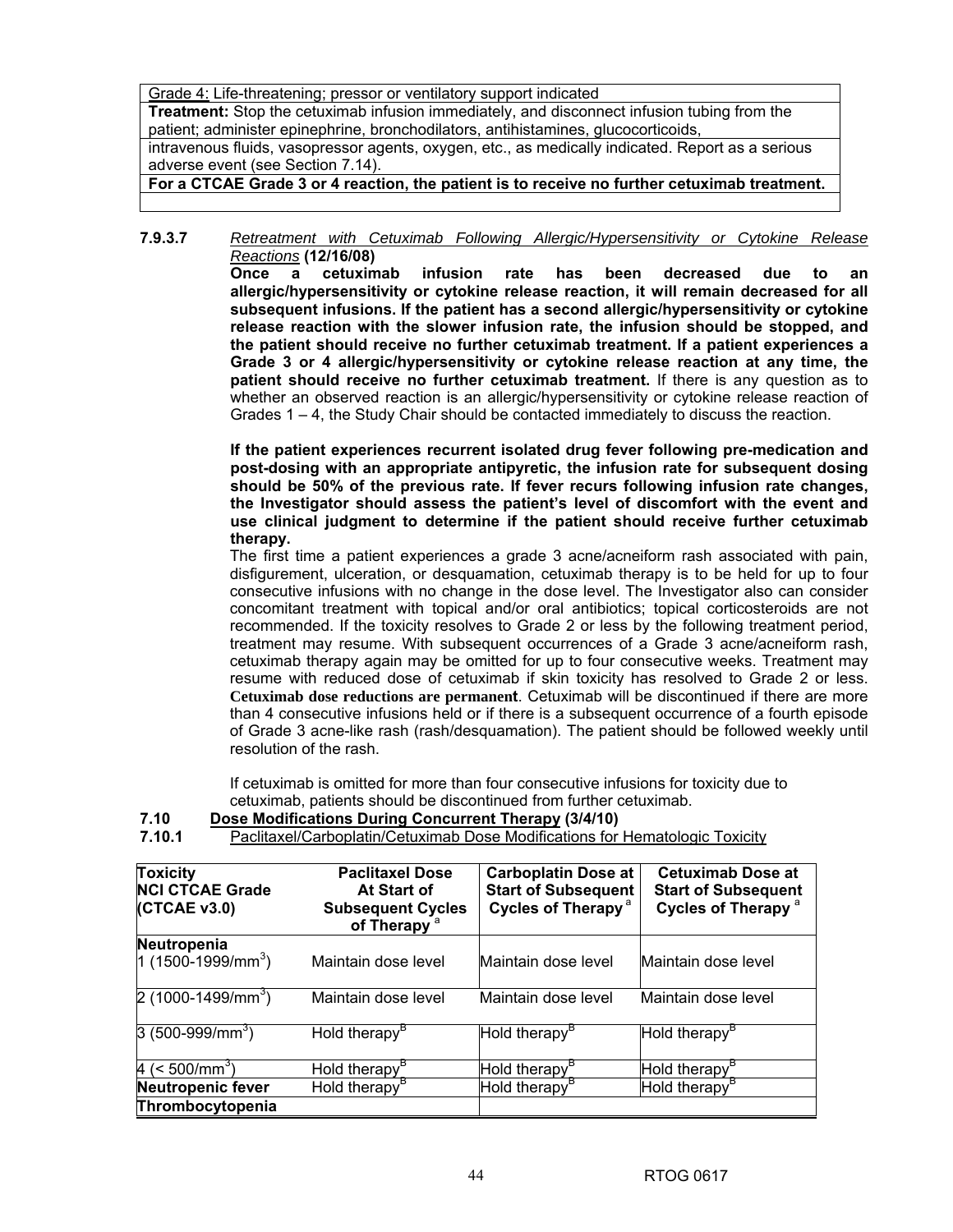| $1$ (< LLN-75,000/mm $^3$ )                                                                                    | Maintain dose level                                              | Maintain dose level       | Maintain dose level       |
|----------------------------------------------------------------------------------------------------------------|------------------------------------------------------------------|---------------------------|---------------------------|
| 2 (50,000- 74,999/mm <sup>3</sup> ) Hold therapy <sup>B</sup>                                                  |                                                                  | Hold therapy <sup>B</sup> | Maintain dose level       |
| $3(25,000 - 49,999/mm3)$                                                                                       | Hold therapy <sup>B</sup>                                        | Hold therapy <sup>B</sup> | Maintain dose level       |
| 4 (< 25,000/mm $^3)$                                                                                           | Hold therapy <sup>B</sup>                                        | Hold therapy <sup>B</sup> | Hold therapy <sup>B</sup> |
| <b>Other Hematologic</b>                                                                                       | There will be no dose modifications for changes in leukopenia or |                           |                           |
| toxicities                                                                                                     | lymphopenia.                                                     |                           |                           |
| <sup>a</sup> Dose levels are relative to the starting dose in the previous cycle. Dose reductions of cetuximab |                                                                  |                           |                           |

below the –2 dose level will not be allowed. For concurrent therapy, paclitaxel and carboplatin doses will not be adjusted.

<sup>B</sup>Repeat lab work weekly and resume chemotherapy based on this table.

Doses that are missed during weekly schedule concurrent with radiation will not be made up but will be documented.

Radiation therapy will be held for grade 4 toxicities hematologic described in the table above.

| 7.10.2 | If paclitaxel and/or carboplatin doses must be withheld for greater than two consecutive |
|--------|------------------------------------------------------------------------------------------|
|        | weeks, the drug(s) will be held permanently for the duration of concurrent therapy.      |

**7.10.3** Paclitaxel/Carboplatin/Cetuximab Dose Modifications for Non-Hematologic Toxicity During Concurrent Therapy

| <b>Worst Toxicity</b><br><b>NCI CTCAE Grade</b> | <b>Paclitaxel Dose</b><br>At Start of                | <b>Carboplatin Dose</b><br>At Start of | <b>Cetuximab Dose At</b><br><b>Start of Subsequent</b> |
|-------------------------------------------------|------------------------------------------------------|----------------------------------------|--------------------------------------------------------|
| (CTCAE v3.0) $^{a, d}$                          | <b>Subsequent Cycles</b>                             | <b>Subsequent Cycles</b>               | <b>Cycles of Therapy</b>                               |
|                                                 | of Therapy                                           | of Therapy                             | b,c                                                    |
| Nail changes (paronychia)                       |                                                      |                                        |                                                        |
| Grade 2                                         | Maintain dose level                                  | Maintain dose level                    | Decrease by 1 dose<br>level                            |
| Neuropathy                                      |                                                      |                                        |                                                        |
| l≤ Grade 1                                      | Maintain dose level                                  | Maintain dose level                    | Maintain dose level                                    |
| Grade 2                                         | Hold therapy until                                   | Maintain dose level                    | Maintain dose level                                    |
|                                                 | Grade $\leq$ 1; restart at<br>full dose <sup>e</sup> |                                        |                                                        |
| Grade 3                                         | Discontinue therapy                                  | Maintain dose level                    | Maintain dose level                                    |
| Other non-hematologic                           |                                                      |                                        |                                                        |
| toxicities <sup>c</sup>                         |                                                      |                                        |                                                        |
| $\geq$ Grade 3                                  | Hold treatment until<br>$\leq$ Grade 2               | Hold treatment until<br>≤ Grade 2      | Hold treatment until<br>≤ Grade 2                      |

a. For ≤ CTCAE Grade 2 non-hematologic toxicity not described above, excluding neuropathy, maintain dose level of all study. For neuropathy, follow the guidelines listed above.

- b. Dose levels are relative to the starting dose in the previous cycle. Dose reductions of cetuximab below the – 2 dose level will not be allowed. For concurrent therapy, paclitaxel and carboplatin doses will not be adjusted.
- c. With the exception of allergic/hypersensitivity or cytokine release reaction (see Sections 7.9.3.6 & 7.9.3.7), acne-like rash (rash/desquamation) [see Section 7.9.3.4], anorexia, and viral infections. See Section 7.9.3.4 for treatment modifications for and skin toxicity management.
- d. Radiation therapy should continued to be delivered for ≤ Grade 3 non-hematologic toxicities in or outside the radiation treatment field. RT should be held for all Grade 4 non-hematologic toxicity in or outside the treatment field and resumed only when toxicity is  $\leq$  Grade 2.

 In any case of cetuximab treatment delay, there will be no reloading infusion, and all subsequent treatments will be at the current dose level.

**7.10.4** Carboplatin Dose Modifications for Renal Toxicity **(9/22/09)**  A > 10% change in the serum creatinine, based on weekly calculated creatinine clearance, will warrant a recalculation of the carboplatin dose (see Section 7.11.3)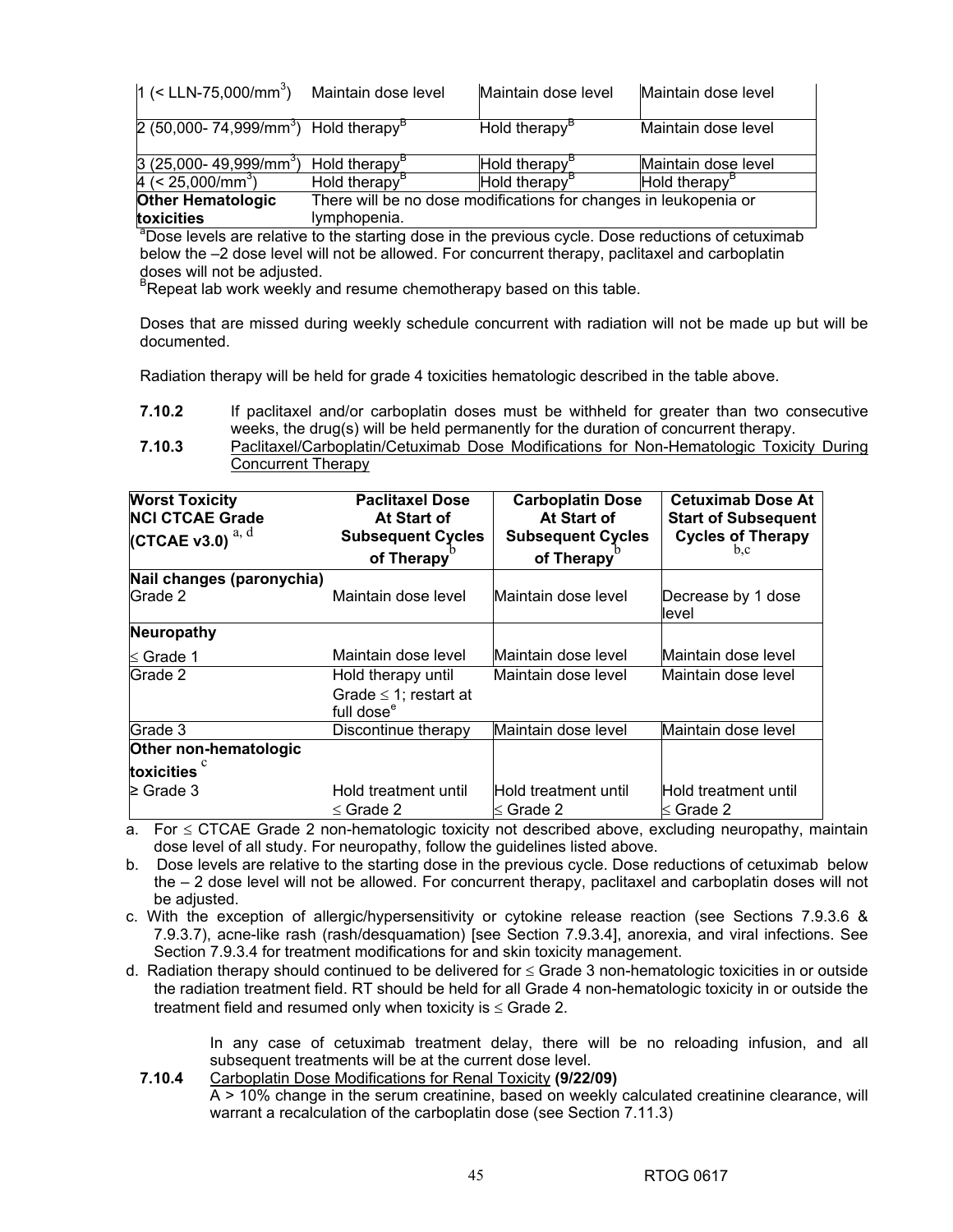# **7.10.5** Paclitaxel for Neuropathy

 If paclitaxel doses must be withheld for greater than two consecutive weeks, the drug will be held permanently for the duration of concurrent therapy (see Section 7.11.4).

- **7.10.6** If there is a decline in Zubrod performance status to  $\geq 2$  for greater than 2 weeks while under treatment, radiotherapy should be held with no further chemotherapy administered. Reevaluate patient after one week for resumption of radiotherapy.
- **7.10.7** Paclitaxel/Carboplatin/RT Dose Modifications for In RT Field, Non-Hematologic Toxicity During Concurrent Therapy

| <b>Treatment Modification for In-field Non-Hematologic Toxicity</b> |                                   |                                                                |                                        |                                        |                                            |
|---------------------------------------------------------------------|-----------------------------------|----------------------------------------------------------------|----------------------------------------|----------------------------------------|--------------------------------------------|
| In-field                                                            | <b>CTCAE</b><br>Toxicity<br>Grade | <b>XRT</b>                                                     | <b>Paclitaxel</b>                      | Carboplatin                            | Cetuximab                                  |
| Esophagus/pharynx                                                   | 4                                 | Hold treatment                                                 | Hold treatment                         | Hold treatment                         | Hold treatment                             |
| (on day of XRT)                                                     |                                   | until $\leq$ Grade 2                                           | until $\leq$ Grade 2                   | until $\leq$ Grade 2                   | until $\leq$ Grade 2                       |
| Esophagus/pharynx                                                   | 3                                 | No change or                                                   | Hold treatment<br>until $\leq$ Grade 2 | Hold treatment<br>until $\leq$ Grade 2 | Hold treatment<br>until $\leq$ Grade 2     |
| (on day of chemo)                                                   |                                   | hold $\leq$ 5 days<br>(See Sections<br>7.10.4.9 &<br>7.10.4.11 |                                        |                                        |                                            |
| Esophagus/pharynx                                                   | 2                                 | No change                                                      | No change                              | No change                              | No change                                  |
| (on day of chemo)                                                   |                                   |                                                                |                                        |                                        |                                            |
| Pulmonary                                                           | 4                                 | <b>Discontinue</b>                                             | Hold treatment<br>until $\leq$ Grade 2 | Hold treatment<br>until $\leq$ Grade 2 | Discontinue<br>cetuximab                   |
| Pulmonary                                                           | 3                                 | Hold treatment<br>until $\leq$ Grade 2                         | Hold treatment<br>until $\leq$ Grade 2 | Hold treatment<br>until $\leq$ Grade 2 | Discontinue<br>cetuximab                   |
| Skin                                                                | 4                                 | Hold treatment<br>until $\leq$ Grade 2                         | Hold treatment<br>until $\leq$ Grade 2 | Hold treatment<br>until $\leq$ Grade 2 | Follow<br>guidelines in<br>Section 7.9.3.4 |
| Skin                                                                | 3                                 | No change                                                      | No change                              | No change                              | Follow<br>quidelines in<br>Section 7.9.3.4 |

- **7.10.8 (12/16/08)** For infield esophagitis, see the table in Section 7.10.7. Re-evaluate patient weekly.
- **7.10.9 (12/16/08)** For dermatitis or other in-field radiotherapy-related toxicity, see the table in Section 7.10.7. On day of chemotherapy administration during any treatment week, omit paclitaxel and carboplatin until toxicity resolves to grade  $\leq 2$  as detailed in the table above. For cetuximab skin toxicity management, follow the guidelines in Section 7.9.3.4.
- **7.10.10 (9/22/09)** Radiotherapy should be interrupted for Grade 4 toxicity, including Grade 4 esophagitis or pulmonary toxicity and resumed according to the table in Section 7.10.7. If treatment is interrupted for > 2 weeks, protocol treatment should be discontinued. Follow up and data collection will continue as specified in the protocol. Further treatment off protocol is at the discretion of the treating physician. If the patient experiences esophagitis so that *IV* fluid support is needed, insertion of a feeding tube should be considered.

# **7.11 Dose Modifications During Consolidation Therapy (3/4/10)**

**7.11.1** Paclitaxel/Carboplatin/Cetuximab Dose Modifications for Hematologic Toxicity

| <b>Toxicity</b><br><b>NCI CTCAE Grade</b><br>(CTCAE <sub>V3.0</sub> ) | <b>Paclitaxel Dose</b><br><b>At Start of Subsequent</b><br><b>Cycles</b><br>of Therapy $a, c$ | <b>Carboplatin Dose at</b><br><b>Start of Subsequent</b><br>Cycles of Therapy <sup>a, c</sup> | <b>Cetuximab Dose at</b><br><b>Start of Subsequent</b><br>Cycles of Therapy <sup>a</sup> |
|-----------------------------------------------------------------------|-----------------------------------------------------------------------------------------------|-----------------------------------------------------------------------------------------------|------------------------------------------------------------------------------------------|
| <b>Neutropenia</b>                                                    |                                                                                               |                                                                                               |                                                                                          |
| $1(1500-1999/mm^3)$                                                   | Maintain dose level                                                                           | Maintain dose level                                                                           | Maintain dose level                                                                      |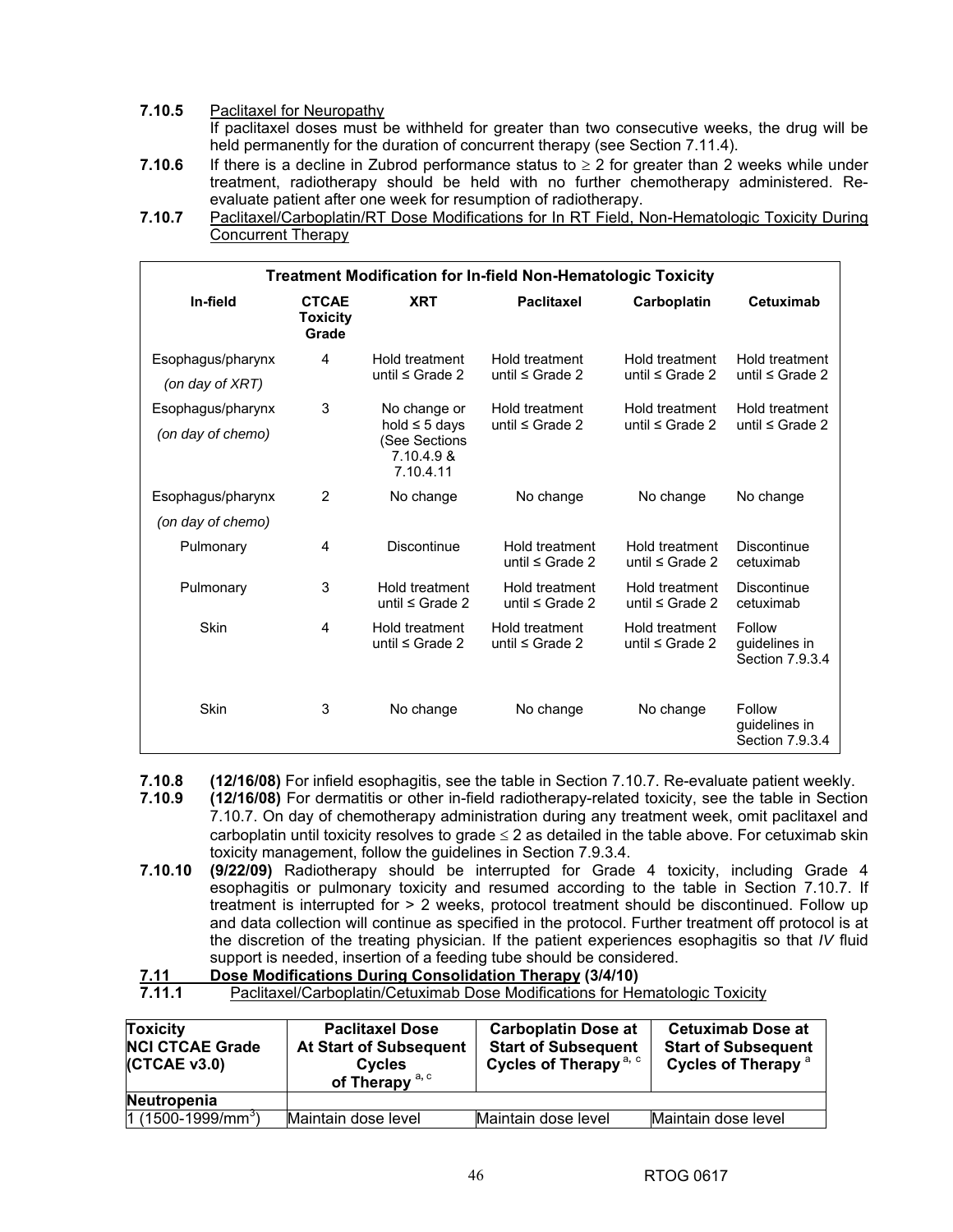| 2 (1000-1499/mm <sup>3</sup> )      | Hold therapy <sup>b</sup> . Maintain                             | Hold therapy <sup>b</sup> . Maintain                                                | Maintain dose level                                                                                                                |
|-------------------------------------|------------------------------------------------------------------|-------------------------------------------------------------------------------------|------------------------------------------------------------------------------------------------------------------------------------|
|                                     | dose level if fully recovered dose level if fully                |                                                                                     |                                                                                                                                    |
|                                     | in 1 week. If not, decrease                                      | recovered in 1 week. If                                                             |                                                                                                                                    |
|                                     | by 1 dose level when $\geq$                                      | not, decrease by 1 dose                                                             |                                                                                                                                    |
|                                     | 1,500 mm <sup>3</sup>                                            | level when $\geq$ 1,500 mm $^{3}$                                                   |                                                                                                                                    |
| 3 (500-999/mm <sup>3</sup> )        | Hold therapy <sup>b</sup> . Maintain                             | Hold therapy <sup>b</sup> . Maintain                                                | Maintain dose level,                                                                                                               |
|                                     | dose level if fully recovered dose level if fully                |                                                                                     | unless reoccurs after                                                                                                              |
|                                     | in 1 week. If not, decrease                                      | recovered in 1 week. If                                                             | discontinuation of                                                                                                                 |
|                                     | by 1 dose level when $\geq$                                      | not, decrease by 1 dose                                                             | paclitaxel and                                                                                                                     |
|                                     | 1,500 mm <sup>3</sup>                                            | level when $\geq$ 1,500 mm <sup>3</sup>                                             | carboplatin, then                                                                                                                  |
| 4 (< 500/mm <sup>3</sup> )          |                                                                  | Hold therapy <sup>b</sup> and                                                       | decrease by 1 dose level<br>Maintain dose level                                                                                    |
|                                     | Hold therapy <sup>b</sup> and<br>decrease by 1 dose level        |                                                                                     |                                                                                                                                    |
|                                     | when $\geq$ 1,500 mm <sup>3</sup>                                | decrease by 1 dose level unless reoccurs after<br>when $\geq 1,500$ mm <sup>3</sup> | discontinuation of                                                                                                                 |
|                                     |                                                                  |                                                                                     | paclitaxel and                                                                                                                     |
|                                     |                                                                  |                                                                                     | carboplatin, then                                                                                                                  |
|                                     |                                                                  |                                                                                     | decrease by 1 dose level                                                                                                           |
| Neutropenic fever                   | Hold therapy <sup>b</sup> and                                    | Hold therapy <sup>b</sup> and                                                       | Maintain dose level                                                                                                                |
|                                     | decrease by 1 dose level                                         | decrease by 1 dose level unless reoccurs after                                      |                                                                                                                                    |
|                                     | when $\geq$ 1,500 mm $^{3}$                                      | when $\geq 1,500$ mm <sup>3</sup>                                                   | discontinuation of                                                                                                                 |
|                                     |                                                                  |                                                                                     | paclitaxel and                                                                                                                     |
|                                     |                                                                  |                                                                                     | carboplatin, then                                                                                                                  |
|                                     |                                                                  |                                                                                     | decrease by 1 dose level                                                                                                           |
| Thrombocytopenia                    |                                                                  |                                                                                     |                                                                                                                                    |
| 1 ( $\geq$ 75,000/mm <sup>3</sup> ) | Maintain dose level                                              | Maintain dose level                                                                 | Maintain dose level                                                                                                                |
| 2 (50,000 - 74,999/                 | Hold therapy <sup>b</sup> . Maintain                             | Hold therapy <sup>b</sup> . Maintain                                                | Maintain dose level                                                                                                                |
| $mm3$ )                             | dose level if fully recovered dose level if fully                |                                                                                     |                                                                                                                                    |
|                                     | in 1 week. If not, decrease                                      | recovered in 1 week. If                                                             |                                                                                                                                    |
|                                     | by 1 dose level when $\geq$                                      | not, decrease by 1 dose                                                             |                                                                                                                                    |
|                                     | $75,000$ mm <sup>3</sup>                                         | level when $\geq 75,000$<br>mm <sup>3</sup>                                         |                                                                                                                                    |
| 3 (25,000-49,999/                   | Hold therapy <sup>b</sup> . Maintain                             | Hold therapy <sup>b</sup> . Maintain                                                | Maintain dose level                                                                                                                |
| $mm3$ )                             | dose level if fully recovered dose level if fully                |                                                                                     | unless reoccurs after                                                                                                              |
|                                     | in 1 week. If not, decrease                                      | recovered in 1 week. If                                                             | discontinuation of                                                                                                                 |
|                                     | by 1 dose level when $\geq$                                      | not, decrease by 1 dose                                                             | paclitaxel and                                                                                                                     |
|                                     | $75,000$ mm <sup>3</sup>                                         | level when $\geq 75,000$                                                            | carboplatin, then                                                                                                                  |
|                                     |                                                                  | $\mathsf{mm}^3$                                                                     | decrease by 1 dose level                                                                                                           |
| 4 (< 25,000/mm <sup>3</sup> )       | Hold therapy <sup>b</sup> and                                    | Hold therapy <sup>b</sup> and                                                       | Maintain dose level                                                                                                                |
|                                     | decrease by 1 dose level                                         | decrease by 1 dose level unless reoccurs after                                      |                                                                                                                                    |
|                                     | when $\geq 75,000$ mm <sup>3</sup>                               | when $\geq$ 75,000 mm <sup>3</sup>                                                  | discontinuation of                                                                                                                 |
|                                     |                                                                  |                                                                                     | paclitaxel and                                                                                                                     |
|                                     |                                                                  |                                                                                     | carboplatin, then<br>decrease by 1 dose level                                                                                      |
| <b>Other Hematologic</b>            | There will be no dose modifications for changes in leukopenia or |                                                                                     |                                                                                                                                    |
| toxicities                          | lymphopenia.                                                     |                                                                                     |                                                                                                                                    |
|                                     |                                                                  |                                                                                     | <sup>a</sup> Dose levels are relative to the worst toxicities in the previous cycle. For consolidation therapy, dose reductions of |

paclitaxel and carboplatin below the –1 dose level will not be allowed. Dose reductions of cetuximab will not be allowed below the –2 dose level.

<sup>b</sup>Repeat lab work weekly and resume chemotherapy based on this table.<br><sup>c</sup>Dose delays greater than 2 weeks will warrant discontinuation of chemotherapy for the consolidation cycles.

#### **7.11.2** Paclitaxel/Carboplatin/Cetuximab Dose Modifications for Non-Hematologic Toxicity During Consolidation Therapy

| <b>Worst Toxicity</b>            | <b>Paclitaxel Dose</b>   | <b>Carboplatin Dose</b>                | <b>Cetuximab Dose At</b>   |
|----------------------------------|--------------------------|----------------------------------------|----------------------------|
| <b>NCI CTCAE Grade</b>           | At Start of Subsequent   | At Start of                            | <b>Start of Subsequent</b> |
| (CTCAE <sub>v3.0</sub> )<br>a, d | <b>Cycles of Therapy</b> | <b>Subsequent Cycles</b><br>of Therapy | <b>Cycles of Therapy</b>   |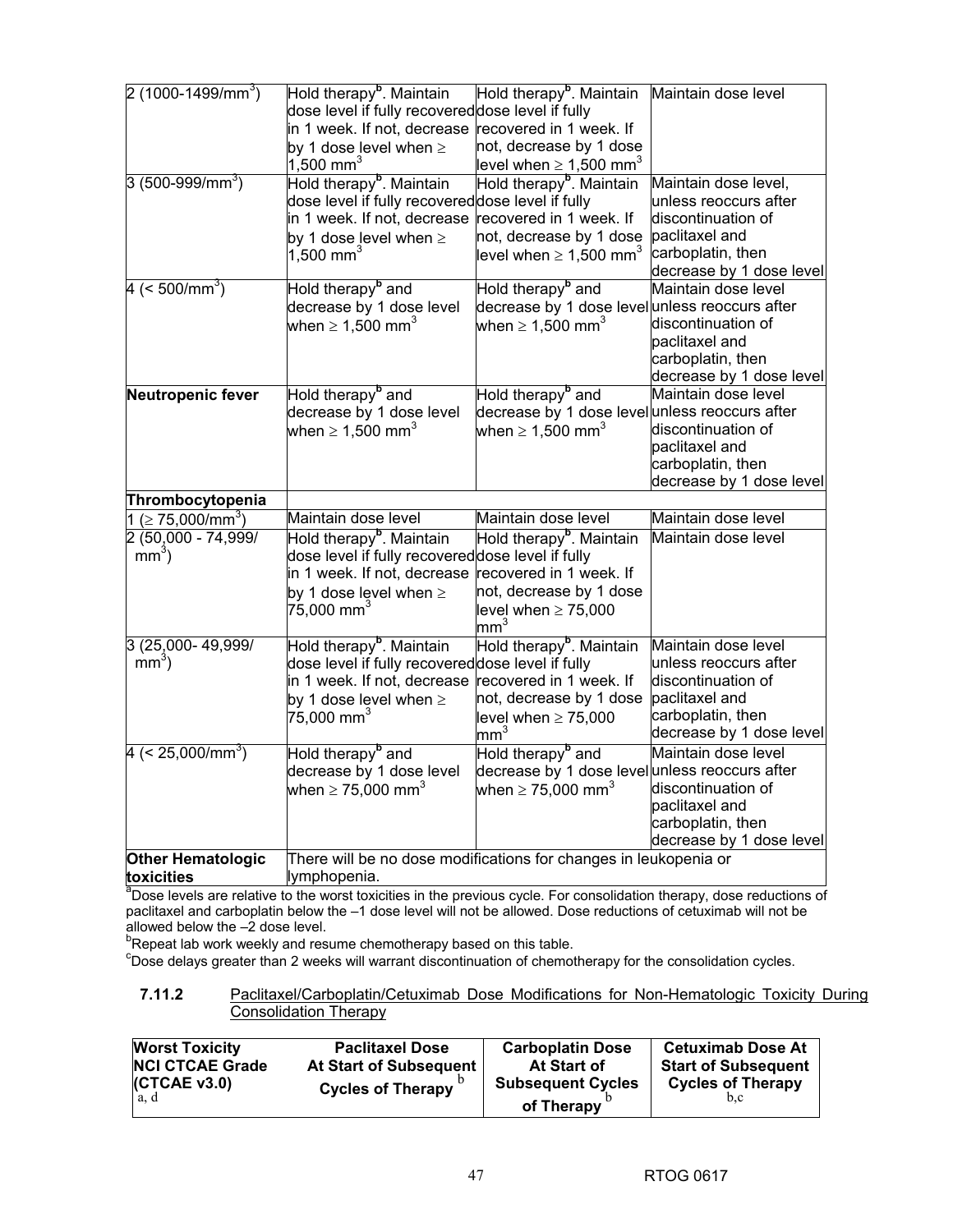| <b>Worst Toxicity</b><br><b>NCI CTCAE Grade</b><br>(CTCAE v3.0)<br>a, d | <b>Paclitaxel Dose</b><br><b>At Start of Subsequent</b><br><b>Cycles of Therapy</b> |                                         | <b>Cetuximab Dose At</b><br><b>Start of Subsequent</b><br><b>Cycles of Therapy</b><br>b,c |  |
|-------------------------------------------------------------------------|-------------------------------------------------------------------------------------|-----------------------------------------|-------------------------------------------------------------------------------------------|--|
| <b>Nail changes</b><br>(paronychia)                                     |                                                                                     |                                         |                                                                                           |  |
| Grade 2                                                                 | Maintain dose level                                                                 | Maintain dose level                     | Decrease by 1 dose<br>level                                                               |  |
| <b>Neuropathy</b>                                                       |                                                                                     |                                         |                                                                                           |  |
| $\le$ Grade 1                                                           | Maintain dose level                                                                 |                                         | Maintain dose level                                                                       |  |
| Grade 2                                                                 | Hold therapy until Grade<br>$\leq$ 1; restart at full dose                          |                                         | Maintain dose level                                                                       |  |
| Grade 3<br>Discontinue therapy                                          |                                                                                     | Maintain dose level                     | Maintain dose level                                                                       |  |
| Other non-<br>hematologic<br><b>toxicities</b>                          |                                                                                     |                                         |                                                                                           |  |
| Grade 3                                                                 | Hold treatment until $\leq$<br>Grade 2                                              | Hold treatment until $\leq$<br>lGrade 2 | Hold treatment until $\leq$<br>Grade 2                                                    |  |

a. For ≤ CTCAE Grade 2 non-hematologic toxicity not described above, excluding neuropathy, maintain dose level of all study drugs. For neuropathy, follow the guidelines above.

b. Dose levels are relative to the worst toxicities in the previous cycle. Dose reductions of cetuximab below the -2 dose level will not be allowed. For concurrent therapy, paclitaxel and carboplatin doses will not be adjusted.

c. With the exception of allergic/hypersensitivity reaction (see Sections 7.9.3.6 & 7.9.3.7), acne-like rash (rash/desquamation) [see Section 7.9.3.4], anorexia, and viral infections. See Section 7.9.3.4 for treatment modifications for skin toxicity management.

> When a chemotherapy dose reduction is required during the consolidation course of therapy, re-escalation of the chemotherapy dose will not be allowed for subsequent doses during that specific course.

> In any case of cetuximab treatment delay, there will be no reloading infusion, and all subsequent treatments will be at the current level.

# **7.11.3** Carboplatin Dose Modifications for Renal Toxicity **(9/22/09)**

 A > 10% change in the serum creatinine, based on weekly calculated creatinine clearance, will warrant a recalculation of the carboplatin dose.

#### **7.11.4** Paclitaxel Dose Modifications for Neuropathy

 **If paclitaxel doses must be withheld for greater than two consecutive weeks, the drug will be held permanently for the duration of consolidation therapy.** 

- A delay in protocol treatment of greater than 15 days during the concurrent phase and more than 4 weeks in the consolidation phase.
- If protocol treatment is discontinued for any reason, follow up and data collection will continue as specified in the protocol

 The reason(s) for discontinuation from protocol treatment should be documented in the patient's medical record and Case Report Form (CRF). All patients should be followed as specified in Sections 11, 12, and Appendix II.

# **7.12 Criteria for Discontinuation of Protocol Treatment (6/18/08)**

- Protocol treatment may be discontinued for any of the following reasons:
	- **Progression of disease (Further treatment will be at the discretion of the treating physician);**
	- Pregnancy;
	- Any clinical adverse event, laboratory abnormality, or intercurrent illness that, in the opinion of the Investigator, indicates that continued treatment with all study therapy is not in the best interest of the patient;
	- A delay in protocol treatment of greater than 15 days during the concurrent phase and more than 4 weeks in the consolidation chemotherapy phase.
	- If protocol treatment is discontinued for any reason, follow up and data collection will continue as specified in the protocol.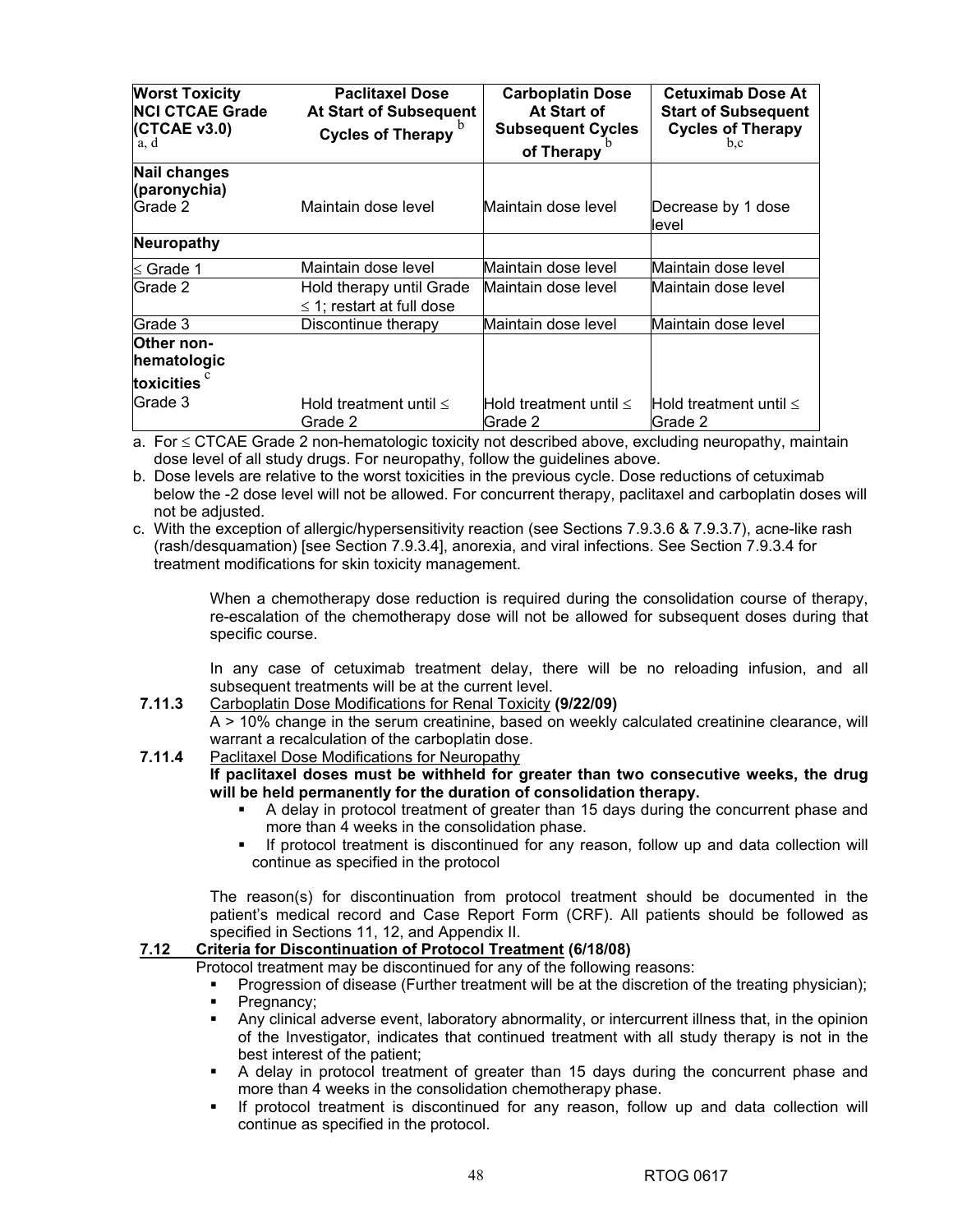#### **7.13 Modality Review (6/18/08)**

The Medical Oncology Co-Chairs, Gregory Masters, M.D., George Blumenschein, M.D., Alex Adjei, M.D., Ph.D., Mark Socinski, M.D., and Tien Hoang, M.D., will perform a Chemotherapy Assurance Review of all patients who receive or are to receive chemotherapy in this trial. The goal of the review is to evaluate protocol compliance. The review process is contingent on timely submission of chemotherapy treatment data as specified in Section 12.1. The scoring mechanism is: **Per Protocol/Acceptable Variation, Not Per Protocol, and Not Evaluable.** A report is sent to each institution once per year to notify the institution about compliance for each case reviewed in that year.

The Medical Oncology Co-Chairs, Gregory Masters, M.D., George Blumenschein, M.D., Alex Adjei, M.D., Ph.D., Mark Socinski, M.D., and Tien Hoang, M.D., will perform a Quality Assurance Review after complete data for the first 20 cases enrolled has been received at RTOG Headquarters. Dr. Masters will perform the next review after complete data for the next 20 cases enrolled has been received at RTOG Headquarters. The final cases will be reviewed within 3 months after this study has reached the target accrual or as soon as complete data for all cases enrolled has been received at RTOG Headquarters, whichever occurs first.

# **7.14 Adverse Events (11/27/07)**

This study will utilize the Common Terminology Criteria for Adverse Events (CTCAE) version 3.0, MedDRA version 9 for grading of all adverse events. A copy of the CTCAE v3.0 can be downloaded from the CTEP home page ([http://ctep.cancer.gov\). Th](http://ctep.cancer.gov)e CTEP home page also can be accessed from the RTOG web page at [http://www.rtog.org/regulatory/regs.html.](http://www.rtog.org/regulatory/regs.html) All appropriate treatment areas should have access to a copy of the CTCAE, v 3.0.

All adverse events (AEs) as defined in the tables below will be reported via the AdEERS (Adverse Event Expedited Reporting System) application accessed via the CTEP web site (https://webapps.ctep.nci.nih.gov/openapps/plsql/gadeers\_main\$.startup).

Serious adverse events (SAEs) as defined in the tables below will be reported via AdEERS. Sites also can access the RTOG web site ([http://www.rtog.org/members/toxicity/main.html\)](http://www.rtog.org/members/toxicity/main.html) for this information.

**In order to ensure consistent data capture, serious adverse events reported on AdEERs reports also must be reported on an RTOG case report form (CRF).** In addition, sites must submit CRFs in a timely manner after AdEERs submissions.

# **7.14.1 Adverse Events (AEs)**

**Definition of an AE:** Any unfavorable and unintended sign (including an abnormal laboratory finding), symptom, or disease temporally associated with the use of a medical treatment or procedure regardless of whether it is considered related to the medical treatment or procedure (attribution of unrelated, unlikely, possible, probable, or definite). [*CTEP, NCI Guidelines: Expedited Adverse Event Reporting Requirements*. December 2004.]

**(6/18/08)** The following guidelines for reporting adverse events (AEs) apply to **all** NCI/RTOG research protocols. AEs, as defined above, experienced by patients accrued to this protocol should be reported on the AE section of the appropriate case report form (see Section 12.1). **Note: AEs indicated in the AdEERS Expedited Reporting Requirements in text and/or table in Section 7.15 also must be reported via AdEERS.** 

**NOTE: If the event is a Serious Adverse Event (SAE) [see next section], further reporting may be required. Reporting AEs only fulfills Data Management reporting requirements.** 

**7.14.2 Serious Adverse Events (SAEs) — All SAEs that fit any one of the criteria in the SAE definition below must be reported via AdEERS. Contact the AdEERS Help Desk if assistance is required.** 

Certain SAEs as outlined below will require the use of the 24 Hour AdEERS Notification:

- **Phase II & III Studies: All unexpected potentially related SAEs**
- **Phase I Studies: All unexpected hospitalizations and all grade 4 and 5 SAEs regardless of relationship**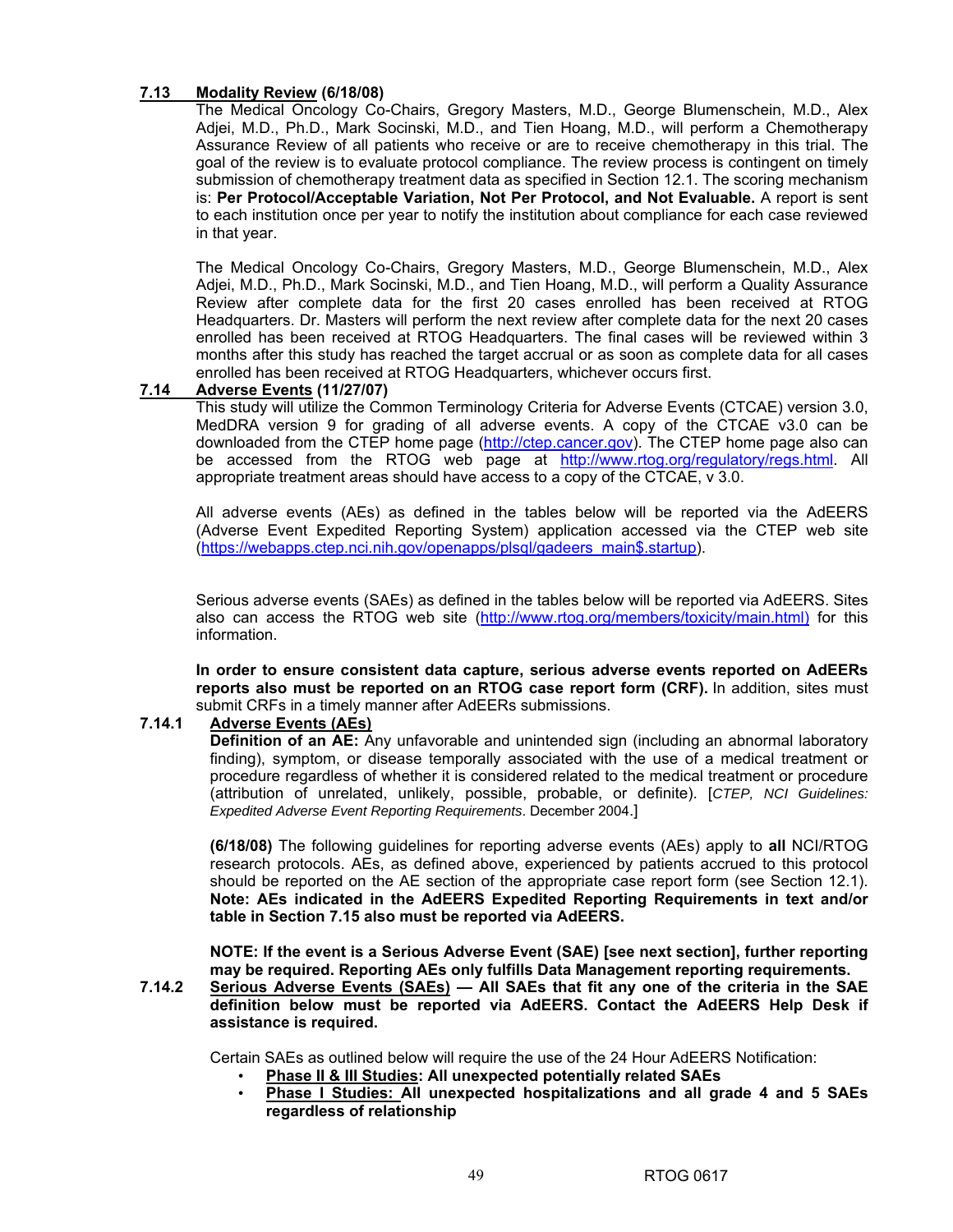**Definition of an SAE:** Any adverse drug experience occurring at any dose that results in any of the following outcomes:

- Death:
- A life-threatening adverse drug experience;
- Inpatient hospitalization or prolongation of existing hospitalization;
- A persistent or significant disability/incapacity;
- A congenital anomaly/birth defect.

 Important medical events that may not result in death, be life threatening, or require hospitalization may be considered an SAE drug experience, when, based upon medical judgment, they may jeopardize the patient and may require medical or surgical intervention to prevent one of the outcomes listed in the definition. Any pregnancy occurring on study must be reported via AdEERS as a medically significant event.

Any late death (more than 30 days after last treatment) attributed to the protocol treatment (possible, probable or definite) should be reported via AdEERS within 24 hours of discovery. An expedited report, if applicable, will be required within 5 or 10 calendar days.

**All supporting source documentation, if applicable or if being faxed to NCI, must be properly labeled with the study/case numbers and the date of the adverse event and must be faxed to the RTOG dedicated SAE FAX, 215-717-0990, before the five or tencalendar-day deadline to allow RTOG to comply with the reporting requirements of the pharmaceutical company/companies supporting the RTOG trial**. **All forms** (and supporting source documentation) **submitted to RTOG Headquarters must include the RTOG study/ case numbers**; non-RTOG intergroup study and case numbers must be included, when applicable. Submitted AdEERS Reports are forwarded to RTOG electronically via the AdEERS system. Use the patient's case number as the patient ID when reporting via AdEERS.

**SAE reporting is safety related and separate and in addition to the Data Management reporting** requirements as outlined in the previous AE reporting section. **Any event that meets the above outlined criteria for an SAE but is assessed by the AdEERS System as "expedited reporting NOT required" must still be reported for safety reasons and to fulfill the obligations of RTOG to the pharmaceutical company/companies supporting the RTOG trial. Sites must bypass the "NOT Required" assessment and complete and submit the report. The AdEERS System allows submission of all reports regardless of the results of the assessment. Note:** Sites must print the AdEERS report and fax it to the FDA, FAX 1-800-332-0178.

#### **7.14.3 Acute myeloid leukemia (AML) or myelodysplastic syndrome (MDS) [11/9/10]**

AML or MDS that is diagnosed during or subsequent to treatment in patients on NCI/CTEPsponsored clinical trials must be reported via the AdEERS system and **must be mailed to RTOG Headquarters (address below) within 30 days of AML/MDS diagnosis.**

| <b>RTOG Headquarters</b>       |
|--------------------------------|
| <b>AML/MDS Report</b>          |
| 1818 Market Street, Suite 1600 |
| Philadelphia, PA 19103         |

**7.15 Phase 2 and 3 Trials Utilizing an Agent under a non-CTEP IND: AdEERS Expedited Reporting Requirements for Adverse Events that Occur within 30 Days<sup>1</sup> of the Last Dose of the Agents in this Study** 

|                              | Grade 1                              | Grade 2           | Grade 2         | Grade 3                                    |                                 |                              | Grade 3                                            | <b>Grades</b><br>$4 & 5^2$ | <b>Grades</b><br>$4 & 5^2$ |
|------------------------------|--------------------------------------|-------------------|-----------------|--------------------------------------------|---------------------------------|------------------------------|----------------------------------------------------|----------------------------|----------------------------|
|                              | Unexpected<br>and<br><b>Expected</b> | <b>Unexpected</b> | <b>Expected</b> | Unexpected<br>with<br>Hospitali-<br>zation | without<br>Hospitali-<br>zation | with<br>Hospitali-<br>zation | <b>Expected</b><br>without<br>Hospitali-<br>zation | Unex-<br>pected            | <b>Expected</b>            |
| <b>Unrelated</b><br>Unlikely | Not<br>Required                      | Not<br>Required   | Not<br>Required | 10 Calendar<br>Days                        | Not<br>Required                 | 10<br>Calendar<br>Days       | Not<br>Required                                    | 10<br>Calendar<br>Days     | 10<br>Calendar<br>Days     |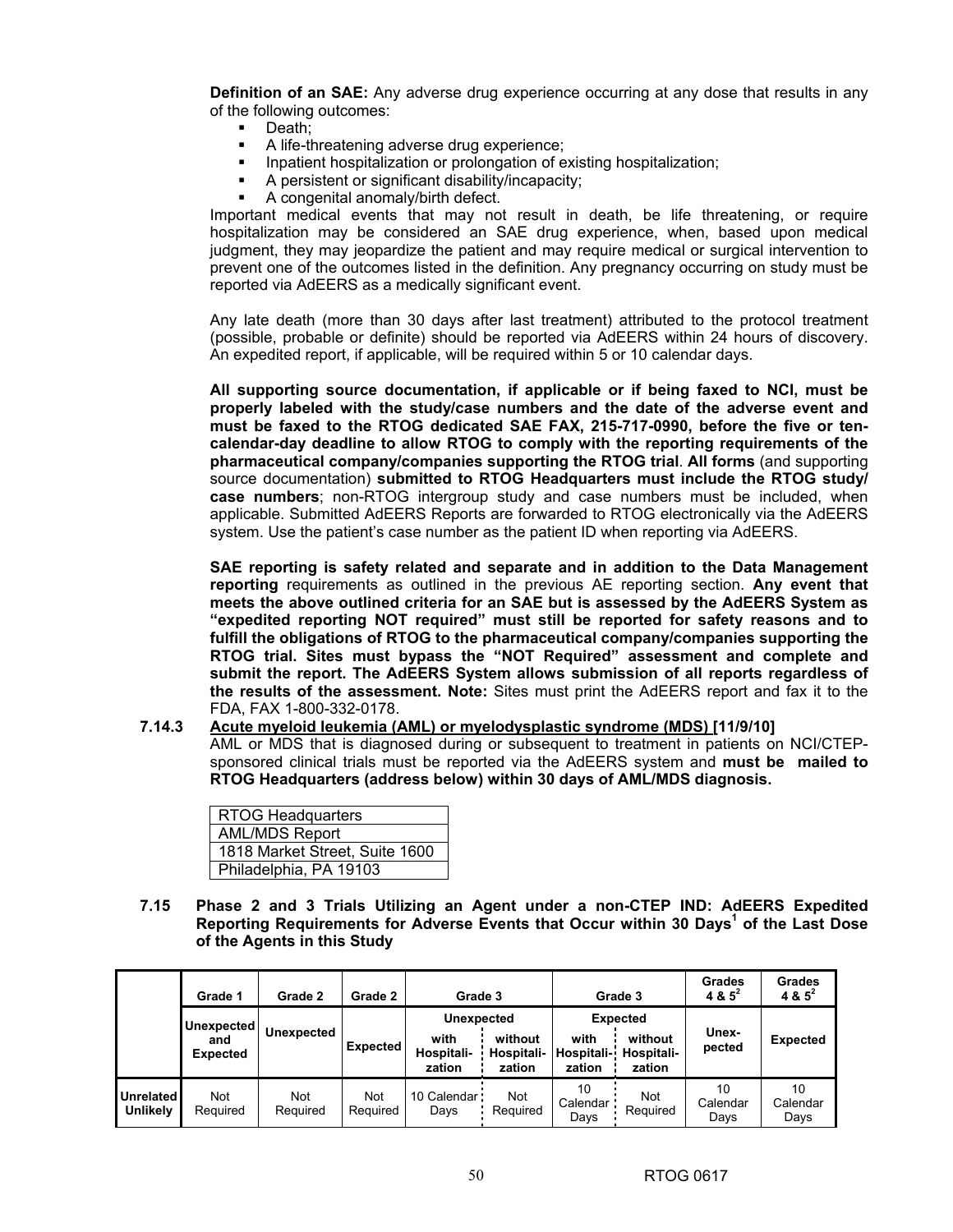| <b>Possible</b>             | Not                                                         | 10 Calendar                                                                                                                                                                                                                                                                                                                                                                                                                                                                                                                                                                                    | Not      | 10 Calendar | 10               | 10               | Not      | 24-Hour;           | 10                                                                                                                                                                                                                                                                                                 |
|-----------------------------|-------------------------------------------------------------|------------------------------------------------------------------------------------------------------------------------------------------------------------------------------------------------------------------------------------------------------------------------------------------------------------------------------------------------------------------------------------------------------------------------------------------------------------------------------------------------------------------------------------------------------------------------------------------------|----------|-------------|------------------|------------------|----------|--------------------|----------------------------------------------------------------------------------------------------------------------------------------------------------------------------------------------------------------------------------------------------------------------------------------------------|
| Probable<br><b>Definite</b> | Required                                                    | Days                                                                                                                                                                                                                                                                                                                                                                                                                                                                                                                                                                                           | Required | Days        | Calendar<br>Days | Calendar<br>Days | Required | 5 Calendar<br>Days | Calendar<br>Days                                                                                                                                                                                                                                                                                   |
| $\bullet$                   | AdEERS 10 calendar day report:<br>as outlined in the table. | Adverse events with attribution of possible, probable, or definite that occur greater than 30 days after the last dose of<br>treatment with an agent under a non-CTEP IND require reporting as follows:<br>AdEERS 24-hour notification followed by complete report within 5 calendar days for:<br>Grade 4 and Grade 5 unexpected events<br>Grade 3 unexpected events with hospitalization or prolongation of hospitalization<br>Grade 5 expected events<br>Although an AdEERS 24-hour notification is not required for death clearly related to progressive disease, a full report is required |          |             |                  |                  |          |                    |                                                                                                                                                                                                                                                                                                    |
|                             |                                                             | Please see exceptions below under section entitled "Additional Instructions or Exceptions."                                                                                                                                                                                                                                                                                                                                                                                                                                                                                                    |          |             |                  |                  |          |                    | March 2005                                                                                                                                                                                                                                                                                         |
|                             |                                                             |                                                                                                                                                                                                                                                                                                                                                                                                                                                                                                                                                                                                |          |             |                  |                  |          |                    | Note: All deaths on study require both routine and expedited reporting regardless of causality.<br>Attribution to treatment or other cause must be provided. "On study" is defined as during                                                                                                       |
|                             |                                                             | or within 30 days of completing protocol treatment.                                                                                                                                                                                                                                                                                                                                                                                                                                                                                                                                            |          |             |                  |                  |          |                    |                                                                                                                                                                                                                                                                                                    |
|                             |                                                             | Expedited AE reporting timelines defined:                                                                                                                                                                                                                                                                                                                                                                                                                                                                                                                                                      |          |             |                  |                  |          |                    | ≻ "24 hours; 5 calendar days" – The investigator must initially report the AE via AdEERS within 24<br>hours of learning of the event followed by a complete AdEERS report within 5 calendar days                                                                                                   |
|                             |                                                             | of the initial 24-hour report.<br>days of the investigator learning of the event.                                                                                                                                                                                                                                                                                                                                                                                                                                                                                                              |          |             |                  |                  |          |                    | ≻ "10 calendar days" - A complete AdEERS report on the AE must be submitted within 10 calendar                                                                                                                                                                                                     |
|                             |                                                             |                                                                                                                                                                                                                                                                                                                                                                                                                                                                                                                                                                                                |          |             |                  |                  |          |                    | Any medical event equivalent to CTCAE grade 3, 4, or 5 that precipitates hospitalization (or<br>prolongation of existing hospitalization) must be reported regardless of attribution and designation<br>as expected or unexpected with the exception of any events identified as protocol-specific |
| $\bullet$                   | under a CTEP IND.                                           | expedited adverse event reporting exclusions.                                                                                                                                                                                                                                                                                                                                                                                                                                                                                                                                                  |          |             |                  |                  |          |                    | Any event that results in persistent or significant disabilities/incapacities, congenital anomalies, or<br>birth defects must be reported via AdEERS if the event occurs following treatment with an agent                                                                                         |
| $\bullet$                   | on all reports.                                             |                                                                                                                                                                                                                                                                                                                                                                                                                                                                                                                                                                                                |          |             |                  |                  |          |                    | Use the NCI protocol number and the protocol-specific patient ID assigned during trial registration                                                                                                                                                                                                |
|                             |                                                             | Phase 2 and 3 Trials Utilizing Agents under a non CTEP-IND: Not applicable.                                                                                                                                                                                                                                                                                                                                                                                                                                                                                                                    |          |             |                  |                  |          |                    | Additional Instructions or Exceptions to AdEERS Expedited Reporting Requirements for                                                                                                                                                                                                               |
| <b>SURGERY</b>              |                                                             |                                                                                                                                                                                                                                                                                                                                                                                                                                                                                                                                                                                                |          |             |                  |                  |          |                    |                                                                                                                                                                                                                                                                                                    |
|                             | Not applicable                                              |                                                                                                                                                                                                                                                                                                                                                                                                                                                                                                                                                                                                |          |             |                  |                  |          |                    |                                                                                                                                                                                                                                                                                                    |
|                             | <b>OTHER THERAPY</b>                                        |                                                                                                                                                                                                                                                                                                                                                                                                                                                                                                                                                                                                |          |             |                  |                  |          |                    |                                                                                                                                                                                                                                                                                                    |
| 9.1                         |                                                             | <b>Permitted Supportive Therapy</b>                                                                                                                                                                                                                                                                                                                                                                                                                                                                                                                                                            |          |             |                  |                  |          |                    | All supportive therapy for optimal medical care will be given during the study period at the<br>discretion of the attending physician(s) within the parameters of the protocol and documented on                                                                                                   |
| 9.1.1                       |                                                             | each site's source documents as concomitant medication.<br>Anti-emetics (6/18/08)<br>See Section 7.5.2.2.                                                                                                                                                                                                                                                                                                                                                                                                                                                                                      |          |             |                  |                  |          |                    |                                                                                                                                                                                                                                                                                                    |
| 9.1.2                       |                                                             | Hematopoietic Growth Factors                                                                                                                                                                                                                                                                                                                                                                                                                                                                                                                                                                   |          |             |                  |                  |          |                    | WBC growth factors (G-CSF/GM-CSF) will not be permitted during radiation. If a patient receives                                                                                                                                                                                                    |

WBC growth factors during radiation, this constitutes a major protocol violation. WBC growth factors may be used during consolidation chemotherapy in accordance with ASCO guidelines, but should not be given prophylactically.

Erythropoietin may be given at the treating physician's discretion in accordance with accepted guidelines.

# **10.0 TISSUE/SPECIMEN SUBMISSION**

**(6/18/08)** For patients who have consented to participate in the tissue/blood component of the study (See Appendix I)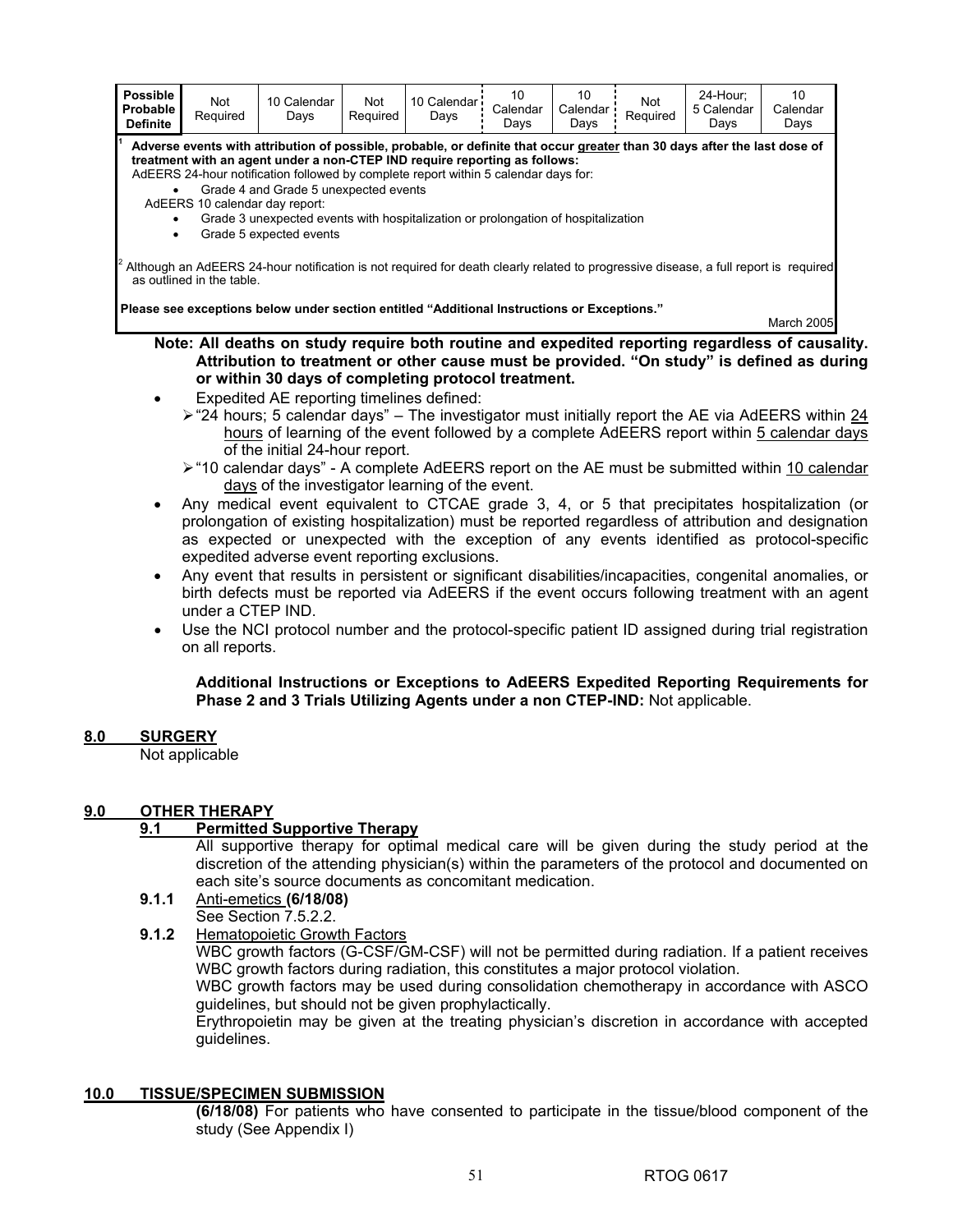**(3/9/09) Note: Patients must be offered the opportunity to participate in the correlative components of the study.** If the patient consents to participate in the tissue/specimen component of the study, the site is required to submit the patient's specimens as specified below. **Sites are not permitted to delete the tissue/specimen component from the protocol or sample consent.** 

### **10.1 Tissue/Specimen Submission (5/22/08)**

The RTOG Biospecimen Resource at the University of California San Francisco acquires and maintains high quality specimens from RTOG trials. Specimens are preserved through careful storage and processing. The RTOG encourages participants in protocol studies to consent to the banking of their tissue. The RTOG Biospecimen Resource provides tissue specimens to investigators for planned and future translational research studies. Translational research studies integrate the newest research findings into current protocols to investigate important biologic questions.

In this study, it is strongly encouraged that tumor tissue, blood (serum/plasma/lymphocytes), and urine be submitted to the RTOG Biospecimen Resource for the purpose of tissue banking and translational research.

# **10.2 Specimen Collection for Tissue Banking (6/18/08)**

- The following must be provided in order for the case to be evaluable for the Biospecimen Resource:
- **10.2.1** One H&E stained slide
- **10.2.2 (10/29/10)** A paraffin-embedded tissue block of the tumor or a 2 mm diameter core of tissue punched from the tissue block containing the tumor with a punch tool and submitted in a plastic tube labeled with the surgical pathology number. NOTE: A kit with the punch, tube, instructions, and a shipping label can be obtained free of charge from the RTOG Biospecimen Resource (contact information provided in Section 10.2.6). Block or core must be clearly labeled with the pathology identification number that corresponds to the Pathology Report.
- **10.2.3** A Pathology Report documenting that the submitted block or core contains tumor. The report must include the RTOG protocol number and patient's case number. The patient's name and/or other identifying information should be removed from the report. The surgical pathology numbers and information must NOT be removed from the report.
- **10.2.4** A Specimen Transmittal Form clearly stating that tissue is being submitted for the RTOG Biospecimen Resource; if for translational research, this should be stated on the form. The form must include the RTOG protocol number and patient's case number.
- **10.2.5 (10/29/10)** When serum/plasma/lymphocytes/urine are collected: The following materials must be provided to the RTOG Biospecimen Resource: A Specimen Transmittal Form documenting the date of collection of the serum; the RTOG protocol number, the patient's case number, collection time point, and method of storage, (e.g., stored at -80° C), must be included (see Appendices V & VI). Sites can access the form (no password required) at <http://www.rtog.org/members/forms/list.html>(under "Pathology").
- **10.2.5.1** *Storage/Shipment of Blood Specimens* **(10/29/09)**  Store all frozen biospecimens at  $-80^{\circ}$ C (-70 $^{\circ}$ C to -90 $^{\circ}$ C) until ready to ship. If a -80 $^{\circ}$ C Freezer is not available:
	- Samples can be stored short term in a -20°C freezer (non-frost free preferred) for up to one week (please ship out Monday-Wednesday only).

**OR**:

• Samples can be stored in plenty of dry ice for up to one week, replenishing daily (ship out Monday-Wednesday only).

**OR**:

- Samples can be stored in liquid nitrogen vapor phase (ship out Monday-Wednesday only).
- **10.2.6 (10/29/10)** Submit materials for Tissue Banking and Translational Research as follows:

**U.S. Postal Service Mailing Address: For Non-frozen Specimens Only RTOG Biospecimen Resource University of California San Francisco Campus Box 1800 1657 Scott Street, Room 223 San Francisco, CA 94143-1800**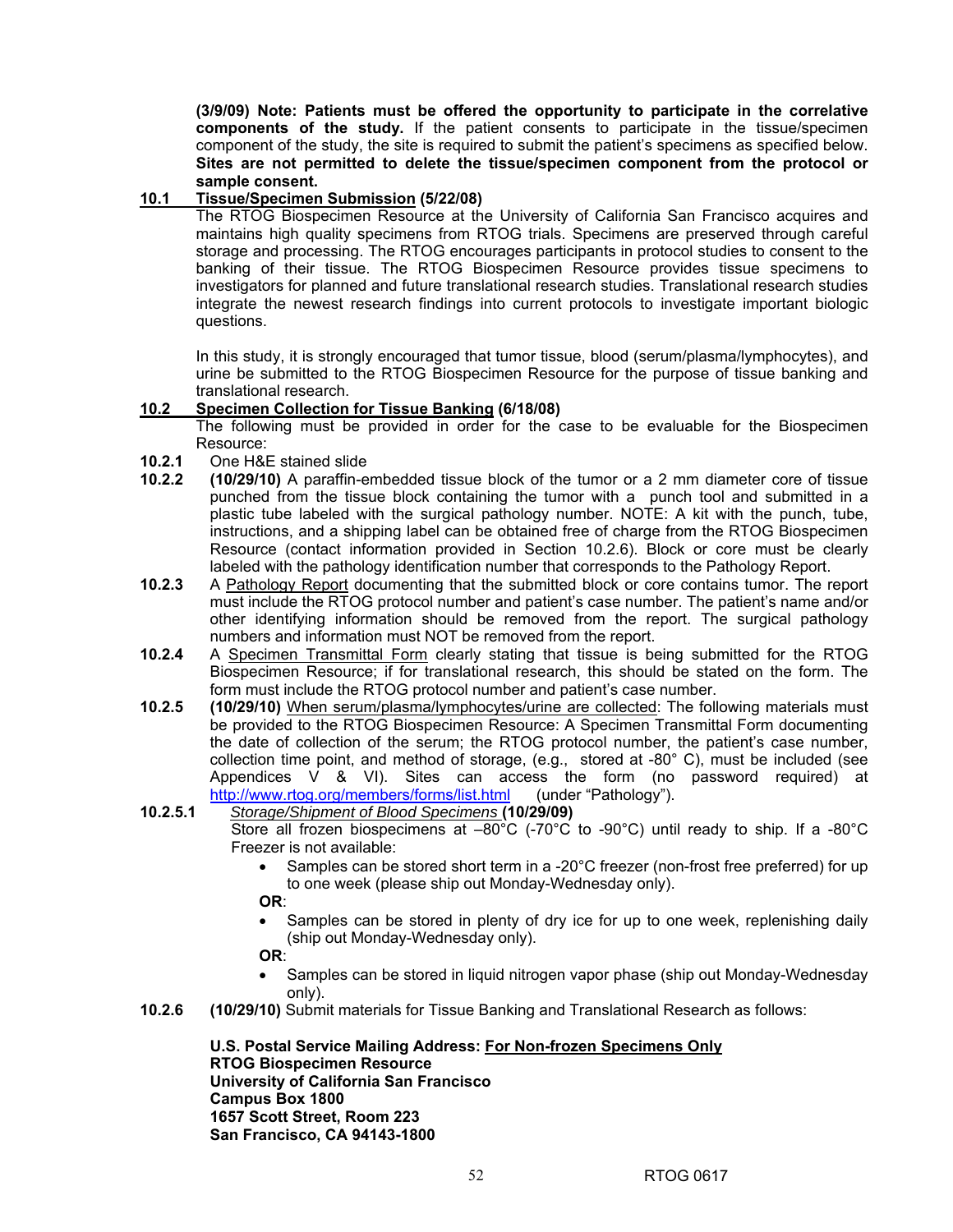**Courier Address (FedEx, UPS, etc.): For Frozen Specimens RTOG Biospecimen Resource University of California San Francisco 1657 Scott Street, Room 223 San Francisco, CA 94115**

**For questions and requesting tissue/blood kits: e-mail: [RTOG@ucsf.edu,](mailto:RTOG@ucsf.edu) call 415-476- RTOG (7864) or fax 415-476-5271** 

### **10.3 Reimbursement (10/29/10)**

 RTOG will reimburse institutions for submission of protocol specified biospecimen materials sent to the Biospecimen Resource at the University of California San Francisco and other protocolspecified collection repositories/laboratories. After confirmation from the RTOG Biospecimen Resource or other designated repository/laboratory that appropriate materials have been received, RTOG Clinical Trials Administration will authorize payment according to the schedule posted with the Reimbursement and Case Credit Schedule found on the RTOG web site [\(http://www.rtog.org/pdf\\_document/RTOG\\_STUDY\\_LIST.pdf\). B](http://www.rtog.org/pdf_document/RTOG_STUDY_LIST.pdf)iospecimen payments will be processed quarterly and will appear on the institution's summary report with the institution's regular case reimbursement.

# **10.4 Confidentiality/Storage (5/22/08)**

(See the RTOG Patient Tissue Consent Frequently Asked Questions, http://www.rtog.org/biospecimen/tissuefag.html for further details.)

- **10.4.1** Upon receipt, the specimen is labeled with the RTOG protocol number and the patient's case number only. The RTOG Biospecimen Resource database only includes the following information: the number of specimens received, the date the specimens were received, documentation of material sent to a qualified investigator, type of material sent, and the date the specimens were sent to the investigator. No clinical information is kept in the database.
- **10.4.2** Specimens for tissue banking will be stored for an indefinite period of time. Specimens for the translational research component of this protocol will be retained until the study is terminated, unless the patient has consented to storage for future studies. If at any time the patient withdraws consent to store and use specimens, the material will be returned to the institution that submitted it.

#### **10.5 Translational Research (Highly recommended but not required)**

# **10.5.1** Rationale **(6/18/08)**

 The RTOG has been collecting pretreatment diagnostic tissue from lung cancer protocols. A number of histological, cell kinetic/proliferation, and molecular markers are under investigation, with several showing promise for the stratification of patients in future trials. This large randomized study presents an excellent opportunity for the collection of diagnostic biopsy specimens, serum/plasma, lymphocytes, and urine that will be assayed for various biological markers. Correlating these findings with clinical outcome in a group of patients treated with conventional radiation dose (60 Gy) or dose escalated radiation therapy (74 Gy) with concurrent chemotherapy with and without cetuximab may help increase our understanding of radiation sensitivity or resistance for both tumor and normal tissues and predict efficacy of molecular targeting therapy.

# **10.5.2** Research design **(10/29/10)**

 Our initial goal for the current protocol is to collect and bank tissue specimen, blood and urine samples for all enrolled patients. To make sure the quality and quantity of samples collected will be appropriate for the future proposed studies, we describe a generic samples collection procedure below.

 Although we cannot make a final decision about which markers will be analyzed and what the prioritization will be, we have listed the study strategy and a broad range of potential molecular markers that are considered state of art at this time for the purpose of sample collection/storage and preparation for the future analysis.

 We propose using a two-stage design for determining the potential role of gene polymorphism, RNA expression, cytokines and growth factors in two tissue types (i.e., serum/plasma and WBC) obtained from individuals in the clinical trial. The selection of the two tissue types is based on the assumptions that serum proteins reflect compounded changes in both airways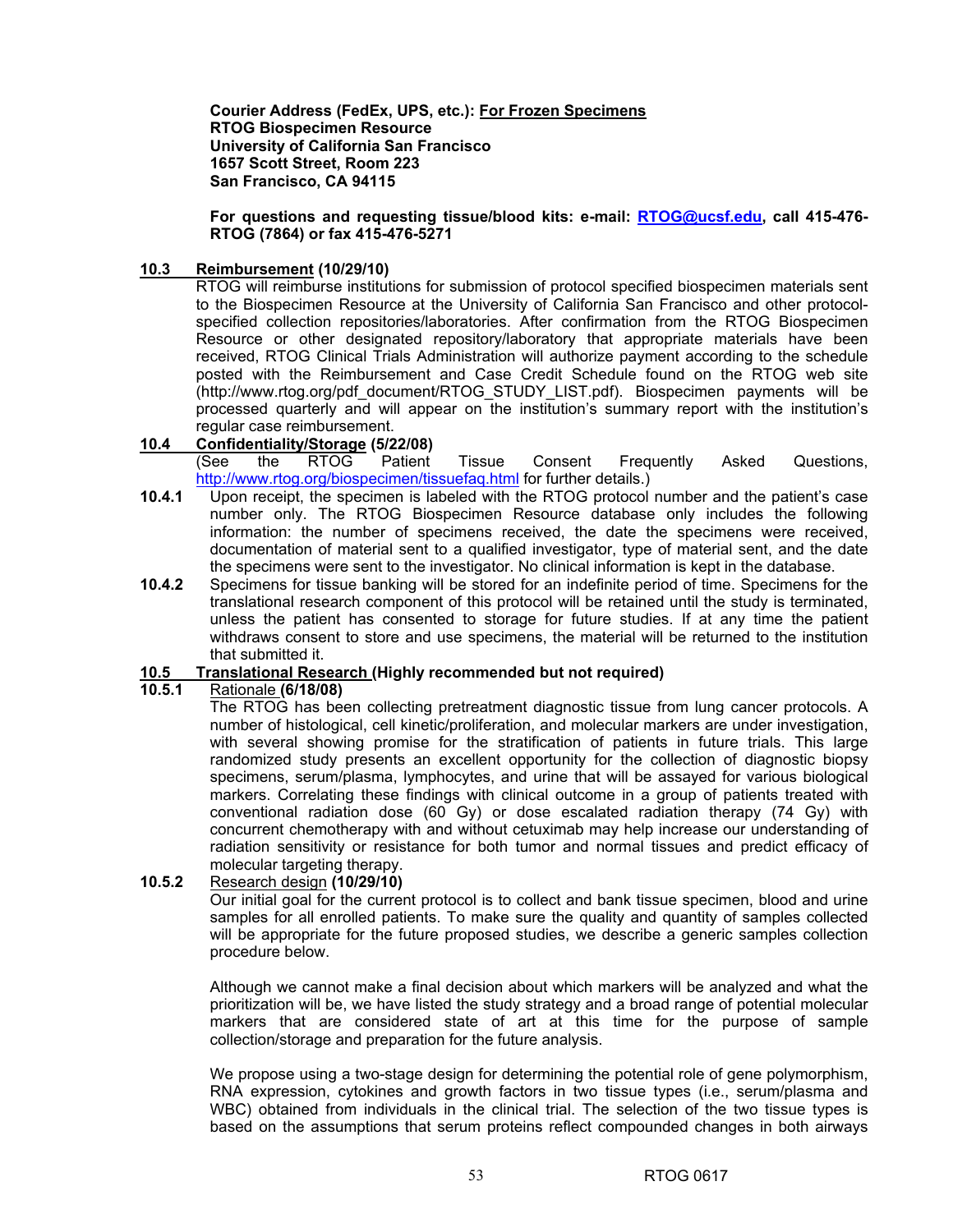and other organ systems and that RNA expression and protein levels in WBC more closely reflect the effects of the chemoradiation therapy at cellular levels whereas DNA polymorphism reflects the inherited genetic background. 30 ml peripheral blood will be taken from each individual before treatment, 20 ml at four weeks after initiation of treatment and at the first follow up after completion of concurrent chemoradiotherapy in order to determine baseline and short-term and long-term responses after concurrent chemoradiotherapy. 10-20 ml urine will also be collected in the morning of each day when blood is collected for potential biomarker related study.

 Our current plan is to subject the samples to DNA polymorphism analysis using restriction fragment length polymorphism-polymerase chain reaction, global gene expression profiling and cytokine microarray analysis (RayBio human cytokine array; RayBiotech) that measures levels of 174 cytokines, and growth factors, implicated in human diseases. A newly available phosphor-protein antibody array (73 proteins) will also be used for WBC samples. Although the assays are relative quantification, it is adequate for initial comparative analysis because we will be comparing two groups of patients and samples from the same individuals before and after treatment

 It is quite possible that any or all of these assays could be outdated by the time accrual to the study is complete and the data are analyzable with respect to clinical outcome. Therefore, if other methods are 'state of the art' at that time, they will be substituted.

 The tissue submitted will be IHC tested for evidence of EGFR expression. EGFR represents one of the most promising biomarkers studied to date with regard to clinical outcome in cancer. The results of current studies will expand and refine investigation of EGFR relationship to clinical outcome and may lead to identification of promising similar or new biomarkers with the goals of 1) identifying factors predictive of outcome such that patients may be better stratified in future trials, and 2) developing novel treatment strategies which target the molecular abnormalities identified. In this particular trial, we will gain specific information regarding any correlation between various forms of the EGFR (along with several downstream markers, such as phosphorylated MAPK, AKT, and Stat-3) and clinical outcome in patients who receive an EGFR inhibitory agent.

 We propose to select patients from the first half of the participants for screening DNA polymorphism, gene and proteins expression profiles or their changes during and after treatment and correlate with the clinical recurrence patterns and quality of life including toxicity. The profiles correlated with the clinical outcome based on the initial screening will be validated.

 Once candidate DNA polymorphism, gene and proteins expression signatures are selected, our second step is to study the selected DNA polymorphism and measure the RNA, and protein levels in both the sera and/or WBC samples from the remaining clinical trial participants at the time points selected based on our first step results using the high-throughput reserve protein array analysis. Data obtained will be analyzed with treatment outcome including survivals, tumor responses, local control, regional lymph node control, distant metastasis and quality of life including toxicity. Because we have selected candidate markers to be tested in the second step, this stage should be considered as a validation step, which will give us sufficient confidence about potential utility of the markers should positive results be obtained.

We understand that the following list of potential biomarkers is subject to change based on information that is unknown at this time. However, at this time we propose:

- 1. DNA repairing gene polymorphism such as p53, XPD, XRCC1, ERCC1
- 2. Radiation-induced symptom related cytokines such as IL-1, IL-6 and growth factors such as TGF-beta, EGF
- 3. DNA repair related proteins: ERCC-1, XPA, XPC, XPD, XPF, XPG, SF-2, SNPs related to DNA repair gene
- 4. Apoptosis related RNA expression such as TRAIL, caspases, BCL-2, EGF receptor.
- 5. Radiation treatment related hypoxia markers such as osteopontin.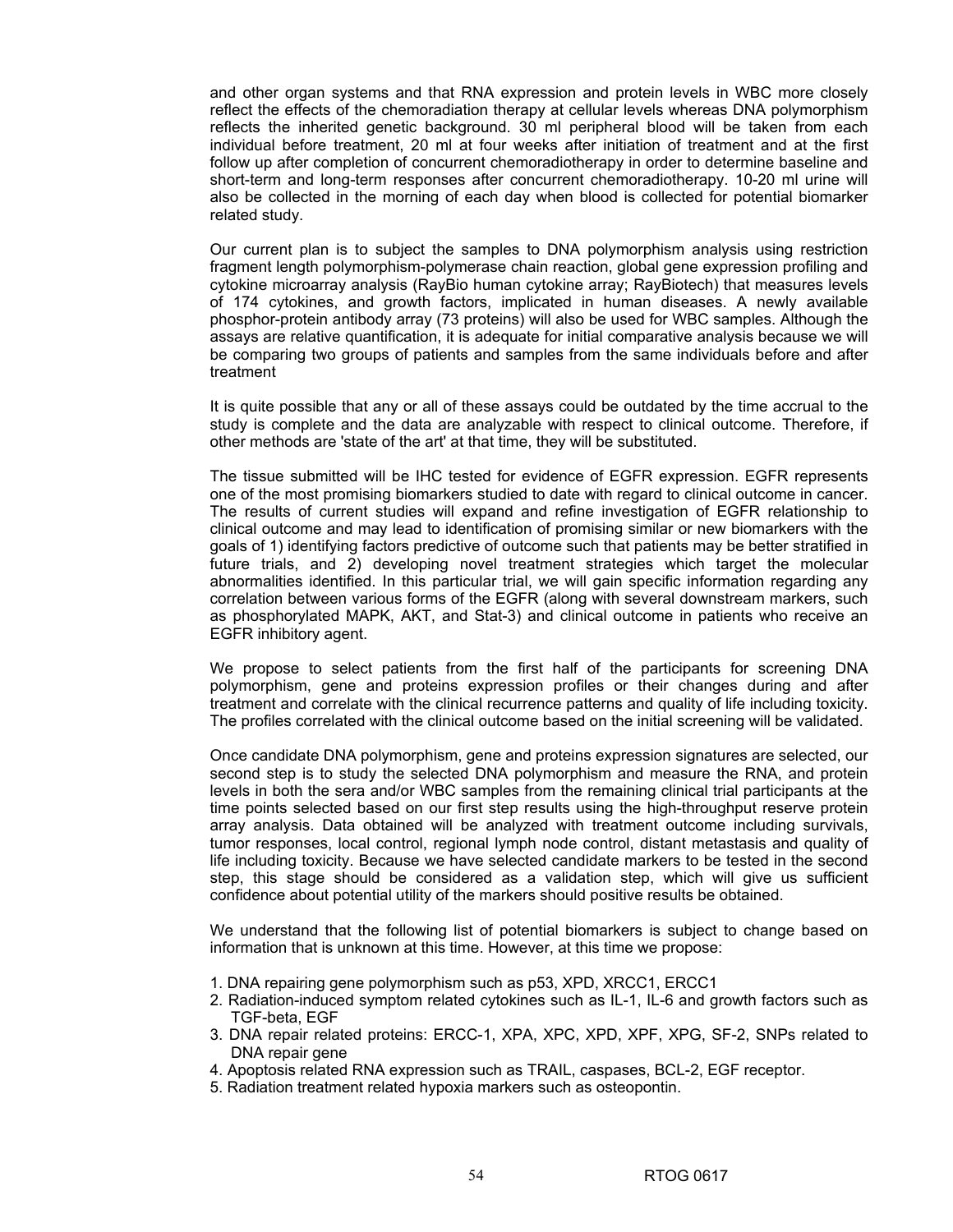# **10.5.3 Hypotheses**

 Gene polymorphism in peripheral lymphocytes, levels of apoptosis related RNA gene expression and cytokines, growth factors, core DNA repair proteins, hypoxia markers in serum and/or white blood cells (possibly in urine) as well as the changes of the levels after chemoradiation therapy reflect the individual's intrinsic genomic background and response to the tumor/disease status. Therefore, either the baseline levels of the RNA, proteins and/or changes of the levels after chemoradiation therapy may be used as biomarkers to predict clinical outcome including survival, local regional recurrence, distant metastasis, and treatment related toxicity. These markers may help us in the future to classify patients for their probability to benefit from the therapeutic regimens, particularly dose escalated radiotherapy.

 One of the critical issues in studying biomarkers is the availability of biological materials. For patients with advanced stage NSCLC, repeated biopsies from tumors are difficult and cannot be performed routinely. Serum circulating in the body and carrying proteins or peptides from tumors and their surrounding environment may be a candidate surrogate tissue that provides important information about the individual's intrinsic genetic background and its response to the disease in the lungs,. It may be informative in assessing response and toxicity following treatment. Furthermore, an individual's serum is relatively stable in volume, and therefore more reliable for quantitative analyses. A major advantage of using serum is its accessibility as it can be obtained easily without invasive procedures, particularly if only a small volume is required. In fact, associations between levels of certain serum proteins and responses to chemotherapeutic regimens have been reported. Blood lymphocytes are cellular components easily accessible from patients. Although they are not cancer cells, their response to treatment may reflect their genomic background. Information obtained from these cells might provide additional information about treatment response and toxicity if the genomic background indeed plays a role.

# **10.5.4** Specimen Collection for Translational Research **(6/18/08)**

See Section 10.2 for specimen collection requirements for tissue banking.

- **10.5.4.1** *Lung cancer tissue specimen*: **(10/29/10)** 
	- The following must be provided:
		- 1. One H&E stained slide.
		- 2. A paraffin-embedded tissue block of the tumor or a 2 mm diameter core of tissue, punched from the tissue block with a n punch tool, containing the tumor , and submitted in a plastic tube is recommended. Block or core must be clearly labeled with the pathology identification number that corresponds to the Pathology Report.
		- 3. A Pathology Report documenting that the submitted block or core contains tumor. The report must include the RTOG protocol number and patient's case number. The patient's name and/or other identifying information should be removed from the report. The surgical pathology numbers and information must not be removed from the report.
		- 4. A Specimen Transmittal Form clearly stating that tissue is being submitted for the RTOG Biospecimen Resource; if for translational research, this should be stated on the form. The form must include the RTOG protocol number and patient's case number.

#### **10.5.4.2** *Serum, lymphocytes and plasma collection* **(10/29/10)**

(See Appendix V for kit contents and detailed collection instructions)

Blood sample preparation

 30 ml peripheral blood (two 10 ml EDTA tubes and one 10ml Red-top tube) will be taken from each individual before treatment, 20 ml peripheral blood (one 10 ml EDTA tube and one 10 ml red-top tube) also will be taken at four weeks after initiation of treatment, and the first follow-up visit after completion of concurrent chemoradiotherapy. **Note**: If a site missed collecting the pre-treatment whole blood samples for lymphocytes, this sample can be collected at any other collection time point or at any follow-up appointment. Use sterile techniques to avoid contamination.

# **10.5.4.3** *Frozen Plasma Samples for Biomarker Analysis* **(10/29/10)**

a. Collect one 10 ml tube of blood using one EDTA (purple top) tube.

b. Invert six to seven times to ensure adequate mixing with anticoagulant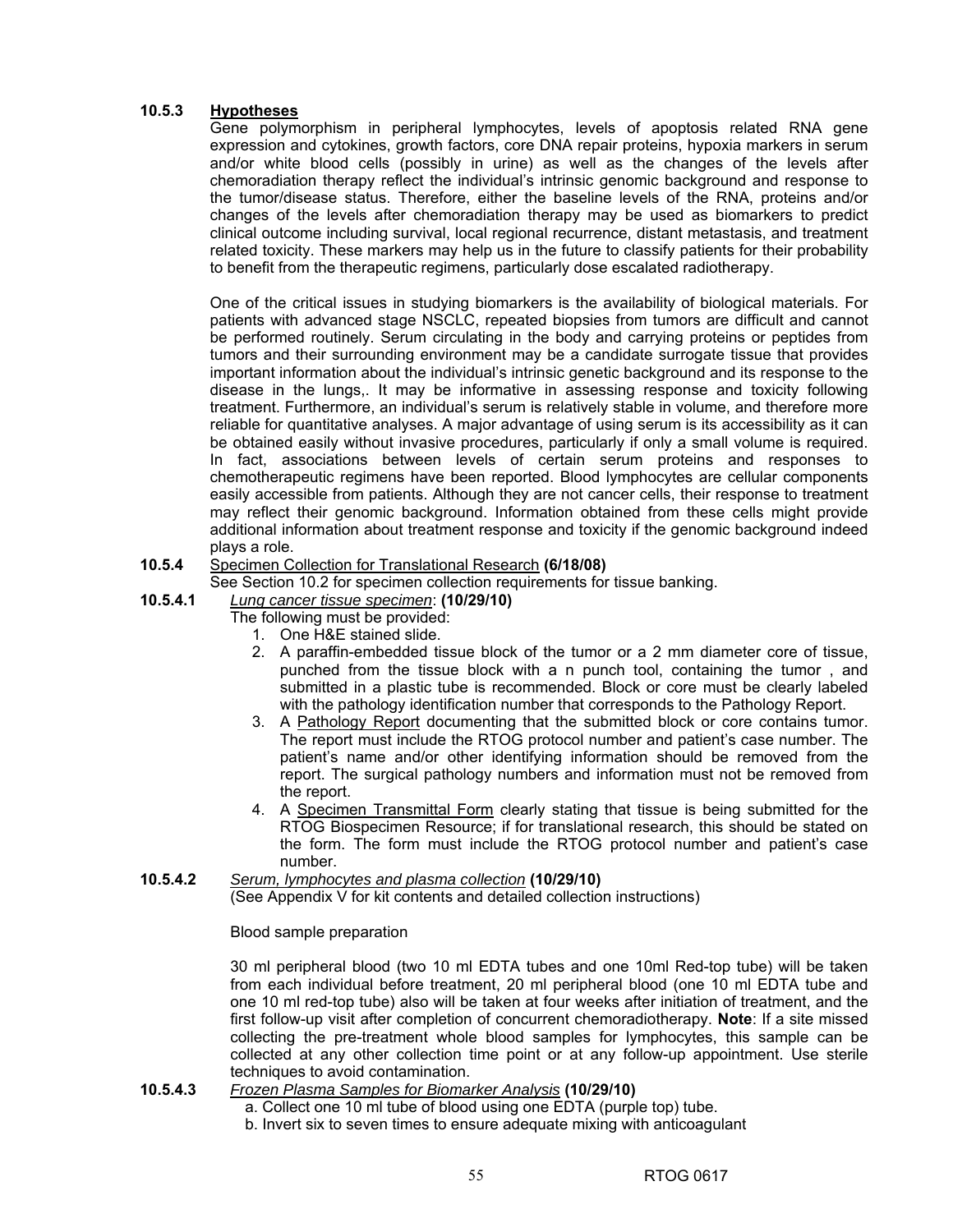- c. Centrifuge within one hour of collection in a standard clinical centrifuge at 3000g at  $4^\circ$ Celsius for 10 minutes
- d. If the interval between specimen collection and processing is anticipated to be greater than one hour, keep specimen on ice until centrifuging is done.
- e. Carefully pipette and transfer 1.0 ml aliquots of plasma (up to ten 1.2 ml cryovials) taking care to avoid collecting any blood cells or buffy coat (red/white blood cells)
- f. Place tops on cryovials and make sure tops of cryovials are on securely.
- g. All tubes should be clearly labeled as indicated in Section 10.5.4.3.
- h. Place tubes in a plastic biohazard zip lock bag.
- i. Store plasma cryovials at -80°C until ready to be shipped (ship on dry ice).
- **10.5.4.3.1** Blood Sample for Isolation of Lymphocytes **(10/29/10)** 
	- a. Collect one 10 ml tube of blood using one EDTA (purple top) tube.
	- b. Invert 6-7 times to ensure adequate mixing with anticoagulant.
	- c. Carefully pipette and transfer 0.5 ml aliquots of whole blood (up to five 1.2 ml cryovials)
	- d. Tubes should be clearly labeled as indicated in Section 10.5.4.3.
	- e. Place all three cryovials in a Styrofoam holder and then place into a zip lock bag
	- f. **(** Store whole blood in cryovials at -80°C until ready to be shipped (ship on dry ice).
- **10.5.4.3.2** Frozen Serum Samples for Biomarker Analysis **(10/29/10)** 
	- a. Collect one 10 ml tube of blood without coagulants (Red top).
	- b. Sit at room temperature for 30 min to allow clot formation.
	- c. Centrifuge in a standard clinical centrifuge at 3000g at  $4^{\circ}$  Celsius for 10 minutes.
	- d. Transfer ~1ml aliquots of separated serum into up to ten 1.2 ml cryovials
	- e. Place tops on cryovials and make sure tops of cryovials are on securely.
	- f. Tube should be clearly labeled as indicated in Section 10.5.4.3
	- g. Place tubes in a plastic biohazard zip lock bag.
	- h. Store serum cryovials at -80°C until ready to be shipped.
- **10.5.4.3.3** Urine sample collection **(10/29/10)** 
	- a. 10-20 ml urine will also be collected in the morning of each day when blood is collected for potential biomarker related study. See Appendix VI for detailed collection instructions
	- b. Tubes should be clearly labeled as indicated in Section 10.5.4.3.
	- c. Place tubes in a Styrofoam holder and then place into a zip lock bag.
	- d. Store urine tubes at -80°C until packed and shipped (ship on dry ice).
- **10.5.4.3.4** Sample Labeling **(10/29/10)**

Each label will contain the following:

RTOG Protocol Number: Patient ID number (Case number): Date of Sampling: (mm/dd/yy) Time of collection: Collection time point: Sample Type: Site ID Number:

**10.5.4.3.5** Sample Shipping Instructions **(10/29/10)** 

 Specimens should be sent with a Specimen Transmittal Form documenting the date of collection of the serum; the RTOG protocol number, the patient's case number, and method of storage, for example, stored at -80° C, must be included. Questions regarding blood collection or shipment should be directed to the RTOG Biospecimen Resource (see contact information Section 10.2.6). Ship by express overnight service, Monday through Wednesday; the RTOG Biospecimen Resource is unable to accept weekend or holiday arrival dates, and DO NOT ship on Friday.

 All serum, plasma, and blood should be placed into individual biohazard zip lock bags. Use separate zip lock bags for each patient's samples. For frozen tissue samples, use an appropriate amount of dry ice (minimum of 7 lbs); use dry ice, sample biohazard labels, etc. as required by carrier. Do not put sample shipment log on top of dry ice unless it is in a zip lock bag.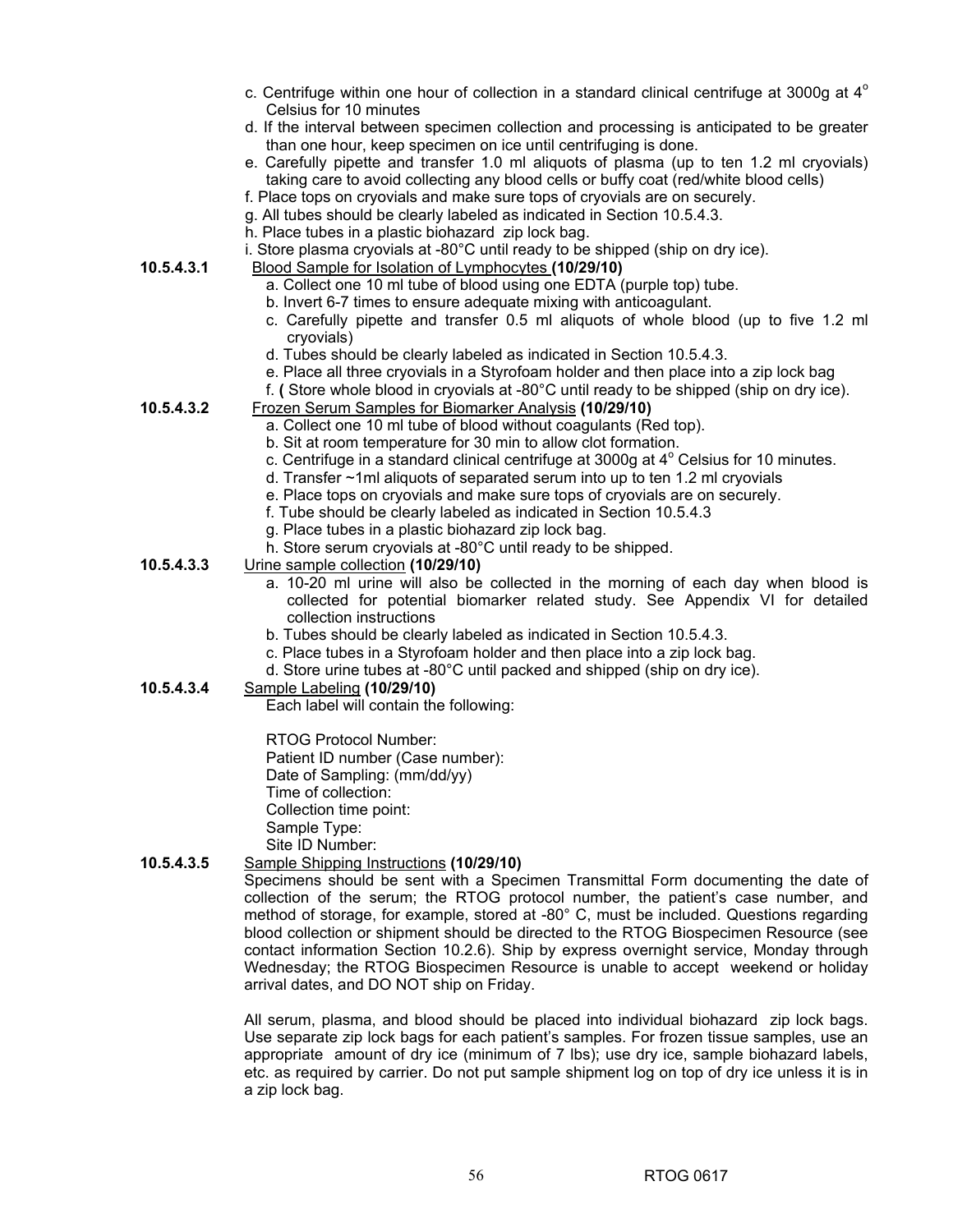| Specimen Collection Summary (10/29/10) |
|----------------------------------------|
|----------------------------------------|

| Specimens for Tissue Banking/Central Review/Translational Research                                                                                                                              |                                                                                                                                                 |                                                                                                                                  |                                                                          |  |  |  |  |
|-------------------------------------------------------------------------------------------------------------------------------------------------------------------------------------------------|-------------------------------------------------------------------------------------------------------------------------------------------------|----------------------------------------------------------------------------------------------------------------------------------|--------------------------------------------------------------------------|--|--|--|--|
| <b>Specimens taken from</b><br>patient:                                                                                                                                                         | <b>Collected when:</b>                                                                                                                          |                                                                                                                                  | Shipped:                                                                 |  |  |  |  |
| Representative H&E stained<br>slides of the primary tumor                                                                                                                                       | Pre-treatment                                                                                                                                   | H&E stained slide<br>Pre-treatment                                                                                               | Slide shipped ambient                                                    |  |  |  |  |
| A paraffin-embedded tissue<br>block of the primary tumor<br>taken before initiation of<br>treatment or a 2 mm diameter<br>core of tissue, punched from<br>the tissue block with a punch<br>tool | Pre-treatment                                                                                                                                   | Paraffin-embedded tissue<br>block or punch biopsy                                                                                | Block or punch shipped<br>ambient                                        |  |  |  |  |
| SERUM: 5-10 mL of whole<br>blood in 1 red-top tube and<br>centrifuge.                                                                                                                           | Pre-treatment, 4 weeks<br>during treatment, and post-<br>treatment at first followup.                                                           | Frozen serum samples<br>containing 0.5 mL per<br>aliquot in 1 mL cryovials<br>(up to ten)                                        | Serum sent frozen on dry ice<br>via overnight carrier<br>(Mon-Wed)       |  |  |  |  |
| PLASMA: 5-10 mL of<br>anticoagulated whole blood in<br>EDTA tube (#1<br>purple/lavender top) and<br>centrifuge                                                                                  | Pre-treatment, 4 weeks<br>during treatment, and post-<br>treatment at first followup.                                                           | Frozen plasma samples<br>containing 0.5 mL per<br>aliquot in 1 mL cryovials<br>(up to ten)                                       | Plasma sent frozen on dry ice<br>via overnight carrier<br>(Mon-Wed)      |  |  |  |  |
| DNA: 5-10 mL of<br>anticoagulated whole blood in<br>EDTA tube (#2-<br>purple/lavender top) and mix                                                                                              | Pre-treatment. (Note if site<br>missed this collection<br>timepoint they may collect<br>whole blood at any<br>timepoint or follow up<br>visit). | Frozen whole blood<br>samples containing 1 ml<br>per aliquot in 1ml cryovials<br>(up to five)                                    | Whole blood sent frozen on<br>dry ice via overnight carrier<br>(Mon-Wed) |  |  |  |  |
| 10-20 mL clean-catch urine                                                                                                                                                                      | Pre-treatment, 4 weeks<br>during treatment, and post-<br>treatment at first followup.                                                           | Two 5-10 mL urine<br>aliquots in 2 sterile 15 ml<br>polypropylene centrifuge<br>tubes. Store frozen at -<br>20 or 80 $\degree$ C | Urine sent frozen on dry ice<br>via overnight carrier.<br>(Mon-Wed)      |  |  |  |  |

#### **10.5.6** Specimen Submission

See Section 10.2.6 for the address information for sending specimens.

# **11.0 PATIENT ASSESSMENTS**

- **11.1 (9/22/09) Study Parameters**: See Appendix II for a summary of patient assessments. See details and exceptions below in Sections 11.1.1-11.1.9. Since the overall endpoint is patient survival, patients will be followed until death.
- **11.1.1** Vital signs will be checked midway through cetuximab infusion, at the completion of infusion, and at one hour post-infusion.
- **11.1.2** CT scans or MRIs will be performed at a minimum of 1 cm slice thickness to include the lung apices through the adrenals. In addition, a consistent evaluation (CT or MRI) should be used throughout the study.
- **11.1.3** If the patient experiences > 10% weight loss, the BSA will be recalculated.
- **11.1.4 (3/4/10)** PFTs (including DLCO and FEV1) will be done at 6 months after completion of consolidation therapy, then at 1 year after completion of consolidation treatment.
- **11.1.5** CBC and serum creatinine will be collected weekly prior to each chemotherapy treatment (and cetuximab treatment, if given).
- **11.1.6** For patients on Arms C & D: Patients should be monitored for hypomagnesemia, hypocalcemia, and hypokalemia weekly during concurrent and consolidation treatment and for at least 8 weeks following the completion of cetuximab. Repeat electrolytes as needed.
- **11.1.7 (3/4/10)** The CT scan or MRI of the chest, upper abdomen and adrenal glands should be done within 6 weeks after completion of consolidation treatment, then every 6 months after the completion of consolidation treatment for 2 years, then annually.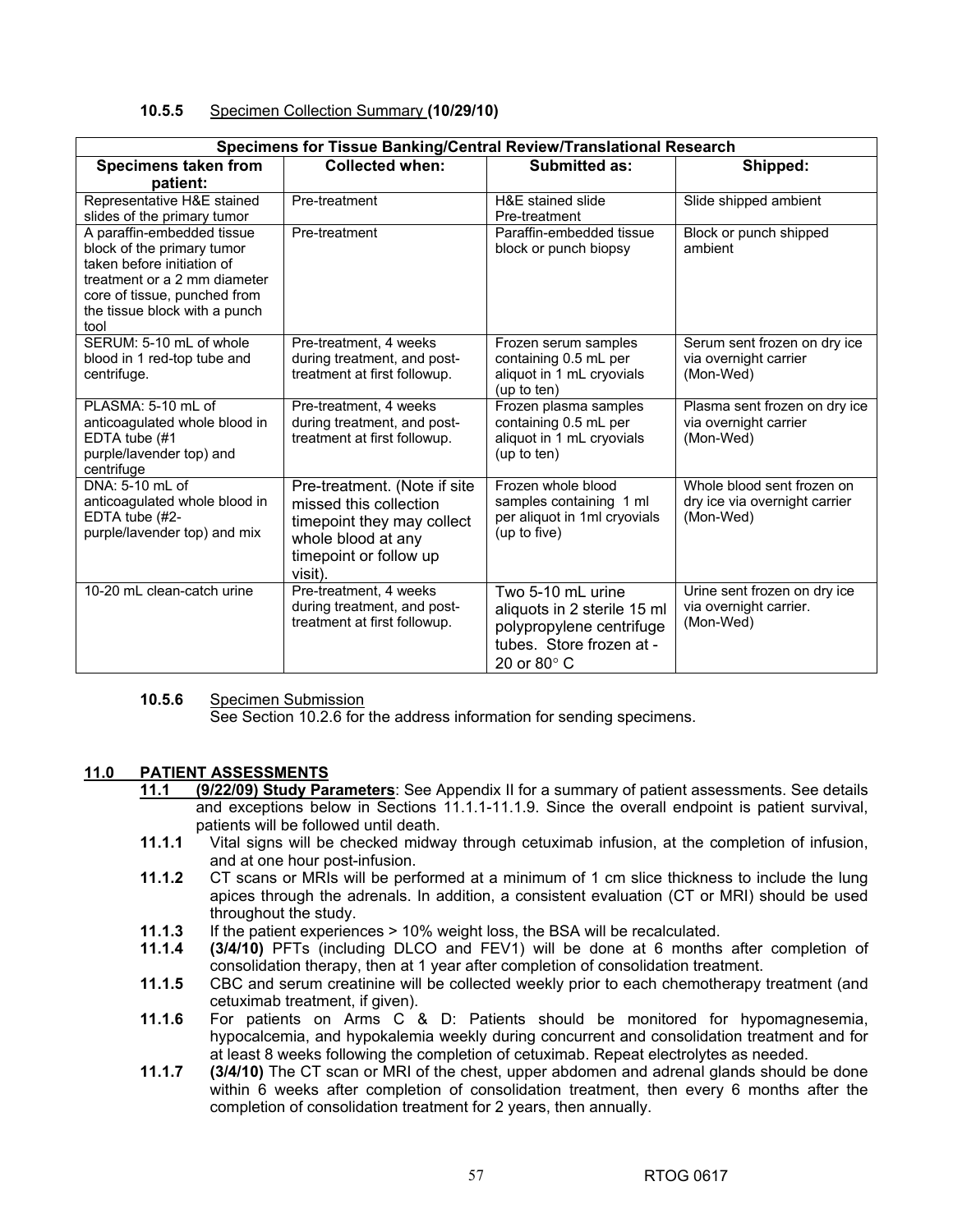- **11.1.8 (3/4/10)** Unless otherwise specified, post-treatment follow up will take place every 3 months for the first year, every 4 months for year 2, every 6 months for years 3-5, then annually from the date of registration.
- **11.1.9** Quality of life assessments will be done at the completion of concurrent treatment, then 3, 12, and 24 months from baseline.
- **11.1.10** The swallowing diary will be collected weekly during concurrent treatment and twice during consolidation treatment (see Section 12.1.).
- **11.2** Prospective Health-Related Quality of Life (HRQOL) Analysis **(3/9/09)**

**Note**: **Patients must be offered the opportunity to participate in the correlative components of the study.** If the patient consents to participate in the quality of life component of the study, sites are required to administer the baseline assessments prior to the start of protocol treatment. **Sites are not permitted to delete the quality of life component from the protocol or sample consent.**

The study design is to prospectively analyze the QOL among patients with stage III NSCLC randomized between standard radiotherapy (60 Gy) versus high-dose conformal radiation therapy (74 Gy), each with concurrent chemotherapy. While dose escalation is hypothesized to yield greater tumor cell kill, it may also increase the normal tissue toxicity, in which case there may be a decrease in HRQOL. The primary normal tissue toxicities in patients receiving chemoradiation for lung cancer are esophagitis and pneumonitis. Prior studies have demonstrated that the most sensitive and clinically meaningful method for accurately capturing the normal tissue toxicities is via patients reported outcomes (PROs), such as HRQOL.

 In this randomized trial, we plan to assess the FACT-TOI and the EQ-5D in all arms at 5 specific time points to minimize patient burden: baseline (pretreatment), at the end of chemoradiation (week 7), at the first follow-up (3 months), and at 12 months and 24 months from baseline. A brief patient swallowing diary will also be utilized weekly (on Fridays) throughout the course of concurrent chemoradiation treatment and then at the f/u visits during consolidation chemotherapy (for a total of 4 months).

 In order to analyze the difference in QOL between all arms, we plan to use a brief, validated instrument that is user friendly and has clinical relevance (the Lung Cancer Subscale of the FACT-TOI). FACT-TOI is a measure that sums the functional well being (FWB), physical well being (PWB), and the lung cancer subscale (LCS) of the Functional Assessment of Cancer Therapy - Lung (FACT-L) QOL instrument, which has been extensively used for measuring QOL in patients with lung cancer.<sup>92</sup>[ In a review of the literature reported that the FACT-L scale has been used in more than 5,000 patients and has been found to be sensitive to changes in performance status, treatment response.<sup>93</sup> FACT has been translated into 26 languages and is available free of charge to institutions with the completion of an agreement to share data, accessible at [http://www.facit.org/translation/licensure.aspx.](http://www.facit.org/translation/licensure.aspx) The full FACT-L questionnaire can be completed in less than 10 minutes.<sup>94</sup> This instrument has not only been shown to be prognostic for survival, but also sensitive to changes in QOL on serial evaluations throughout treatment.93 Importantly, the FACT-TOI has been associated with clinically meaningful changes in patients with lung cancer.<sup>95</sup> The lung cancer sub-scale (LCS) consists of 9 items, involving lung cancer specific symptoms. All items are rated on a 5 item (point) Likert Scale, from 0 (not at all) to 4 (very much). It has been determined that a 3-point difference on the FACT-G subscales is associated with a meaningful difference in clinical and subjective indicators.<sup>95</sup> Thus, a difference of 3 LCS points will be considered clinically significant. As the LCS focuses on lung cancer symptoms, this will be used for the primary endpoint; however, the more general subscales of physical and functional well-being (on the brief FACT-TOI) will also be collected.

 In order to analyze together both the potential benefits of dose escalation (in terms of survival), as well as its risks (in terms of toxicity and HRQOL), a quality-adjusted survival analysis can be performed. The EQ-5D is a method for obtaining valuations of health-related QOL which also can be used for quality-adjusted survival and cost-utility analyses.<sup>96-99</sup> It is a two-part questionnaire that takes approximately 5 minutes to complete.<sup>100</sup> The first part of the EQ-5D consists of five items addressing five dimensions: mobility, self-care, usual activities, pain/discomfort, and anxiety/depression. Each dimension can be graded on three levels: 1-no problems, 2-moderate problems, and 3-extreme problems. Health states are defined by the combination of the response levels for each of the five dimensions, generating 243 health states to which unconsciousness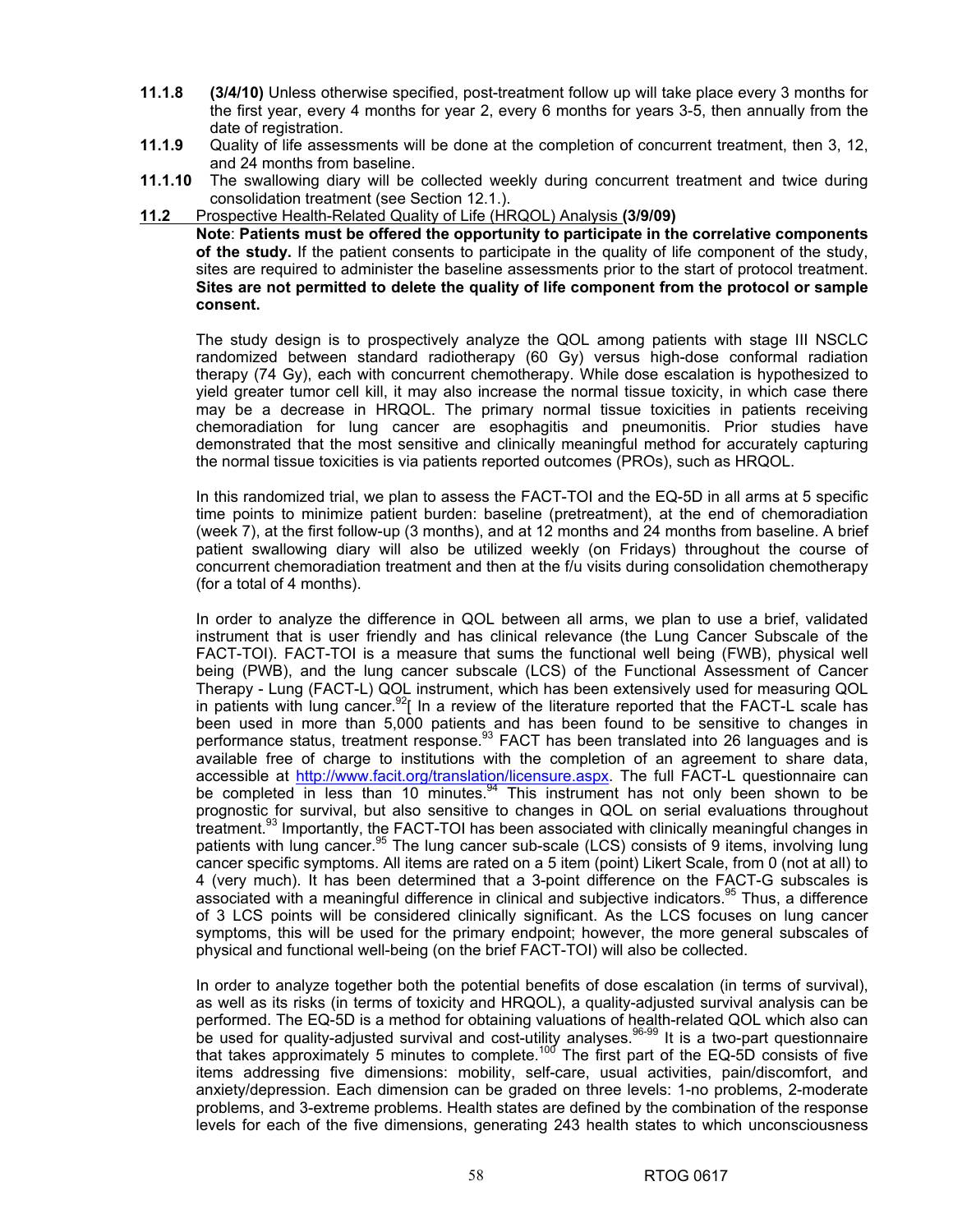and death are added.<sup>101</sup> The second part of the EQ-5D is a visual analogue scale (VAS) valuing current health state, measured on a 20-cm 10-point-interval scale. Worst imaginable health state is scored as 0 at the bottom of the scale, and best imaginable health state is scored as 100 at the top. Both the five-item index score and the VAS score are transformed into a utility score between 0-"worst health state" and 1-"best health state." Either the index score or the VAS score can be used in the quality-adjusted survival analysis, or the cost-utility equation can be entered, depending on the health state(s) of interest.<sup>10</sup>

Although developed in Europe, the EQ-5D has been used in the United States and Canada.<sup>96-99</sup> The EQ-5D web site, http://www.eurogol.org/, lists multiple languages in which the instrument has been validated. There have been few studies published reporting on the incorporation of the EQ-5D into the evaluation of patients with NSCLC. Trippoli et. al. used the EQ-5D in the evaluation of 95 patients with NSCLC treated at 15 Italian hospitals.<sup>103</sup> The mean utility score was 0.58 in the self-classifier version and 0.58 in the VAS version. Both the self-classifier version and the VAS version showed statistically significant correlation with each of the eight domains of the Short Form-36 (SF-36).

 In this study, we plan to use the patient swallowing diary that was successfully used in RTOG 9801 and which takes 2-3 minutes to fill out. The RTOG 9801 swallowing diary was modified from a Medical Research Council (MRC) swallowing diary card for lung cancer.<sup>104</sup> This swallowing diary will be filled out by patients weekly during concurrent chemoradiation (on Fridays) and then at the follow-up visits during adjuvant chemotherapy.

 The patients will be given the FACT-TOI and EQ5D instruments to be completed in the clinic at specified visits. A research assistant will be available to answer any questions that the patients have and review the questionnaire for completeness. If the questionnaires are not complete, patients will be asked if they left out answering the question by mistake or because they did not wish to answer the question. If the former, patient will be asked to answer those questions; if the latter, patients would not be asked anything further. If a patient does not come in to clinic (and/or if requested), the questionnaires will be mailed to the patient. If the questionnaires have not been received in two weeks after the due date, another set will be sent to the patients, reminding them to complete the questionnaire. If the patient prefers, he or she will be interviewed by the research assistant over the telephone at that time. For the swallowing diary, the diary will be given to the patients at the beginning of treatment and the patients will be reminded to fill this out on a weekly basis (each Friday) through the course of radiation and then at the f/u visits during adjuvant chemotherapy. Reminder notices will be routinely sent to the clinical research associates whose institutions are accruing to the trial that the HRQOL instruments need to be distributed to the patients at the prescribed time frames.

# **11.3 Response Assessment (RECIST Criteria)**

#### **11.3.1** *Measurement of Response* **(10/29/10)**

Response will be evaluated in this study using the international criteria proposed in the Revised Response Evaluation Criteria in Solid Tumors (RECIST) Guideline version 1.1 [*Eur J Cancer*. 2009;45:228-247.] See [http://ctep.info.nih.gov/protocolDevelopment/docs/recist\\_guideline.pdf](http://ctep.info.nih.gov/protocolDevelopment/docs/recist_guideline.pdf)  for further details.

#### **Response Criteria: Evaluation of target lesions**

| *Complete Response (CR):   | Disappearance of all target lesions                                                                                                                                                                |
|----------------------------|----------------------------------------------------------------------------------------------------------------------------------------------------------------------------------------------------|
| *Partial Response (PR):    | At least a 30% decrease in the sum of the LD of target lesions,<br>taking as reference the baseline sum LD                                                                                         |
| *Progressive Disease (PD): | At least a 20% increase in the sum of the LD of target lesions,<br>taking as reference the smallest sum LD recorded since the<br>treatment started or the appearance of one or more new<br>lesions |
| *Stable Disease (SD):      | Neither sufficient shrinkage to qualify for PR nor sufficient<br>increase to qualify for PD, taking as reference the smallest<br>sum LD since the treatment started                                |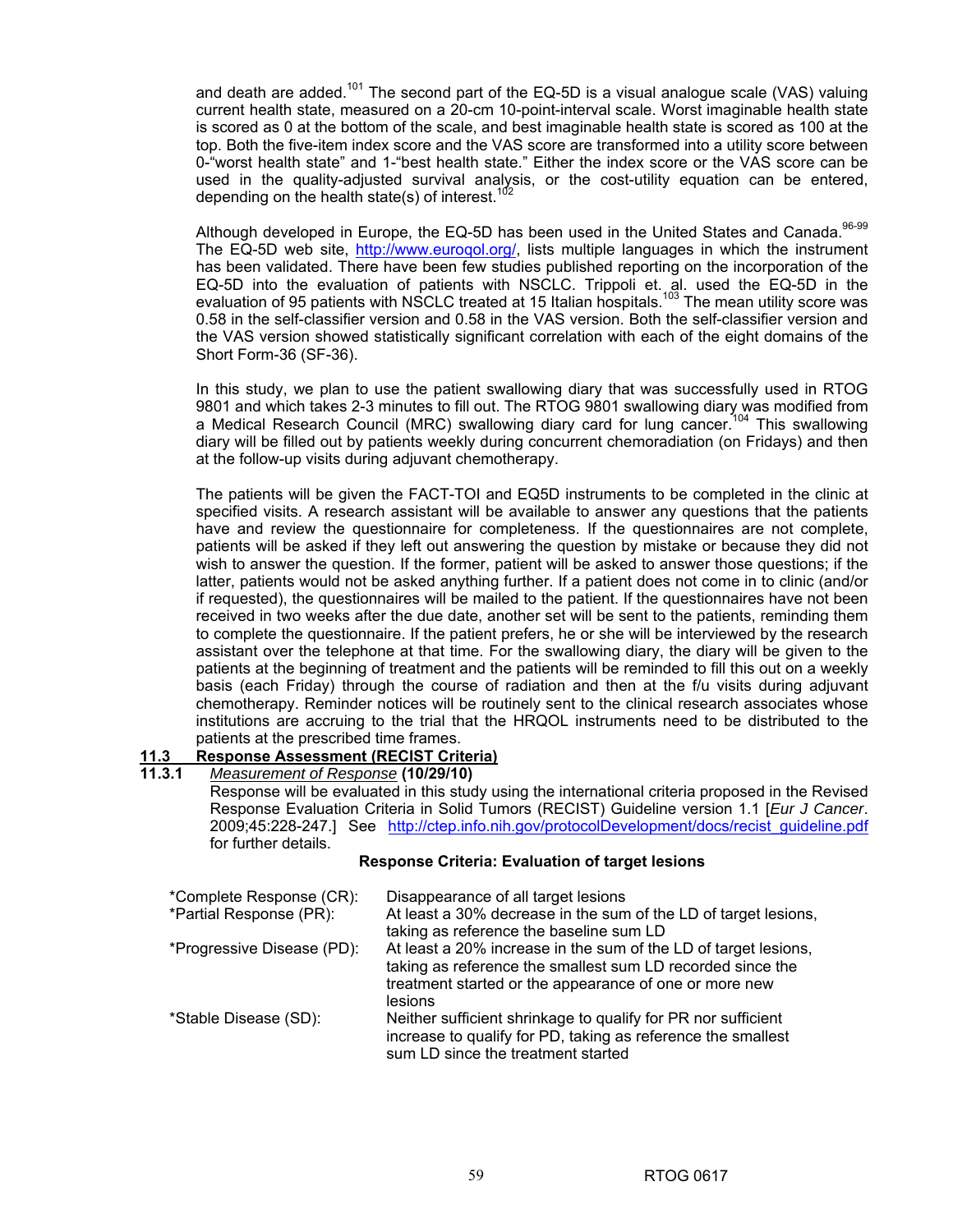#### **12.0 DATA COLLECTION Data should be submitted to:**

#### **RTOG Headquarters\* 1818 Market Street, Suite 1600 Philadelphia, PA 19103**

### **\*If a data form is available for web entry, it must be submitted electronically.**

Patients will be identified by initials only (first middle last); if there is no middle initial, a hyphen will be used (first-last). Last names with apostrophes will be identified by the first letter of the last name.

## **12.1 Summary of Data Submission (10/9/08)**

| <b>Item</b>                                                                 | <b>Due</b>                                                                                                    |
|-----------------------------------------------------------------------------|---------------------------------------------------------------------------------------------------------------|
| Demographic Form (A5)                                                       | 2 weeks after registration                                                                                    |
| Initial Evaluation Form (I1)                                                |                                                                                                               |
| Pathology Report (P1)                                                       |                                                                                                               |
| Slides/Blocks (P2)                                                          |                                                                                                               |
|                                                                             |                                                                                                               |
| Functional Assessment Cancer Therapy-Lung Trial<br>Outcome Index (TOI) [FA] | Pretreatment, at completion of chemoradiation,<br>then at 3, 12 and 24 months from baseline                   |
| $EQ-5D$ (HP)                                                                |                                                                                                               |
|                                                                             |                                                                                                               |
| Patient Swallowing Diary (DP)                                               | Pretreatment, weekly during concurrent treatment,<br>weeks 11 and 14                                          |
|                                                                             |                                                                                                               |
| Chemoradiation Treatment Summary Form (TS)                                  | $\mathbf{1}$<br>week after completion of chemoradiation<br>treatment                                          |
|                                                                             |                                                                                                               |
| Consolidation Treatment Form (SF)                                           | 1 week after completion of consolidation<br>treatment                                                         |
|                                                                             |                                                                                                               |
| Radiotherapy Form (T1) [Copy sent to HQ and<br><b>ITC1</b>                  | At completion of radiation therapy                                                                            |
| Complete Daily Treatment Record (T5) [Copy sent                             |                                                                                                               |
| to HQ and ITC1                                                              |                                                                                                               |
|                                                                             |                                                                                                               |
| Follow-up Form (F1)                                                         | Every 3 months for first year, every 4 months for<br>year 2 and every 6 months for year 3-5; then<br>annually |
|                                                                             |                                                                                                               |

# **12.2 Summary of Dosimetry Digital Data Submission for 3D-CRT or IMRT (Submit to ITC; see Section 12.2.1) [6/18/08, 10/29/09]**

**Item Due Preliminary Dosimetry Information** Milled Muslim 1 week of start of RT

- Digital Data Submission Information Form **(DDSI) (submitted online at [http://atc.wustl.edu\)](http://atc.wustl.edu)**
- CT data, critical normal structures, all GTV, CTV and PTV contours
- Digital beam geometry for initial and boost beam sets
- Doses for initial and boost sets of concurrently treated beams
- Digital DVH data for all required critical normal structures,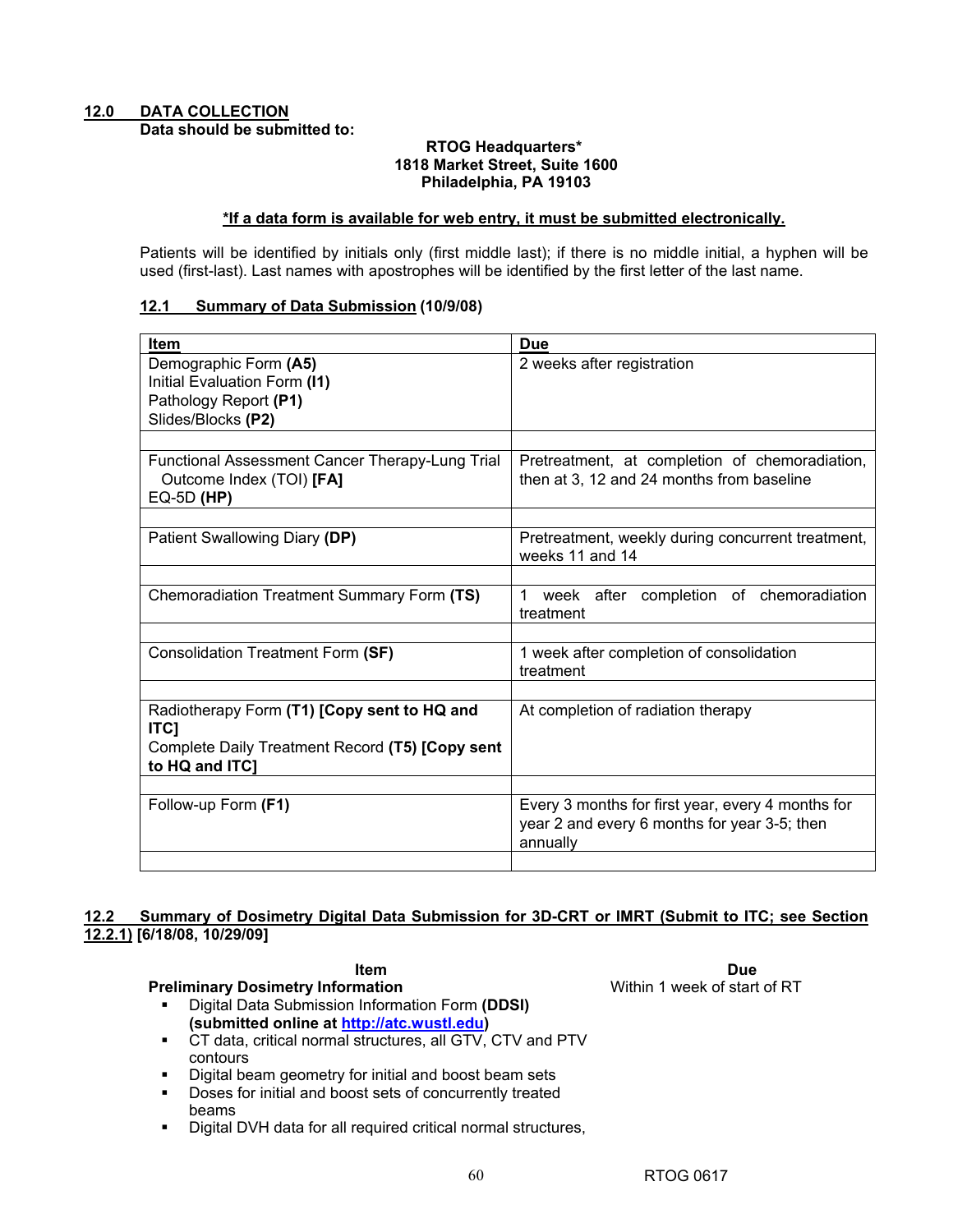GTV, CTV, and PTVs for total dose plan **(DV)**

■ Hard copy or JPEG color isodose distributions for total dose plan as described in the QA Guidelines **(T6)**

**NOTE: Sites must notify ITC via e-mail [\(itc@wustl.edu\)](mailto:itc@wustl.edu) after digital data is submitted. The e-mail must include study and case numbers or, if the data is phantom, "dry run" or "benchmark".** 

# **Final Dosimetry Information** Milliam Company Milliam Milliam Within 1 week of RT end

- Copy of Radiotherapy Form **(T1)**
- Daily Treatment Record **(T5) [Copy to HQ and ITC]**
- Modified digital patient data as required through consultation with Image Guided Therapy QA Center

# **12.2.1** Digital Data Submission to ITC **(10/29/09)**

Digital data submission may be accomplished using media or the Internet. For network submission: The secure FTP account assigned to the submitting institution by the ITC shall be used, and e-mail identifying the data set(s) being submitted shall be sent to: **[itc@wustl.edu](mailto:itc@wustl.edu)** 

For media submission: Please contact the ITC about acceptable media types and formats. Hardcopies accompanying digital data should be sent by mail or Federal Express and should be addressed to:

> **Image-Guided Therapy Center (ITC) ATTN: Roxana Haynes 4511 Forest Park, Suite 200 St. Louis, MO 63108 314-747-5415 FAX 314-747-5423**

# **13.0 STATISTICAL CONSIDERATIONS**

# **13.1 Study Endpoints**

- **13.1.1** Primary Endpoint
- **13.1.1.1** Overall survival (Failure: death from any cause);
- **13.1.2** Secondary Endpoints
- **13.1.2.1** Progression-free survival (Failure: occurrence of local or regional progression, distant metastases, or death from any cause);
- **13.1.2.2** Local-regional failure (Failure: occurrence of local or regional progression);
- **13.1.2.3** Grade 3-5 esophagitis and pneumonitis adverse events;
- **13.1.2.4** Other grade 3-5 adverse events;
- **13.1.2.5** Death during or within 30 days of discontinuation of protocol treatment;
- **13.1.2.6** Quality of life (lung cancer subscale [LCS] of FACT-TOI);
- **13.1.2.7** Patient-reported swallowing ability;
- **13.1.2.8** Quality adjusted survival based on EQ5D derived health utility score;
- **13.1.2.9** Correlation of tumor markers with overall survival, local-regional failure, and QOL;
- **13.1.2.10** Prognostic and predictive effects of gross tumor volume on overall survival;
- **13.1.2.11** Prognostic value of pre-treatment SUV of PET scan in predicting survival, distant metastasis, and local-regional control.

# **13.2 Treatment Comparison: Background and Sample Size Determination**

 In accordance with NCI Cooperative Group Program Guidelines, this phase III trial will be reviewed by RTOG Data Monitoring Committee (DMC) on a semi-annual basis prior to the January and the June RTOG group meeting.

**(6/18/08)** This study has been redesigned as a 2x2 factorial with radiation dose as one factor and cetuximab as the other factor, and a primary endpoint of overall survival. The sample size calculations are based on increasing median survival time (MST) from 17.1 months to 24 months. For the sample size estimation, this study is viewed as a two-arm study in which the radiation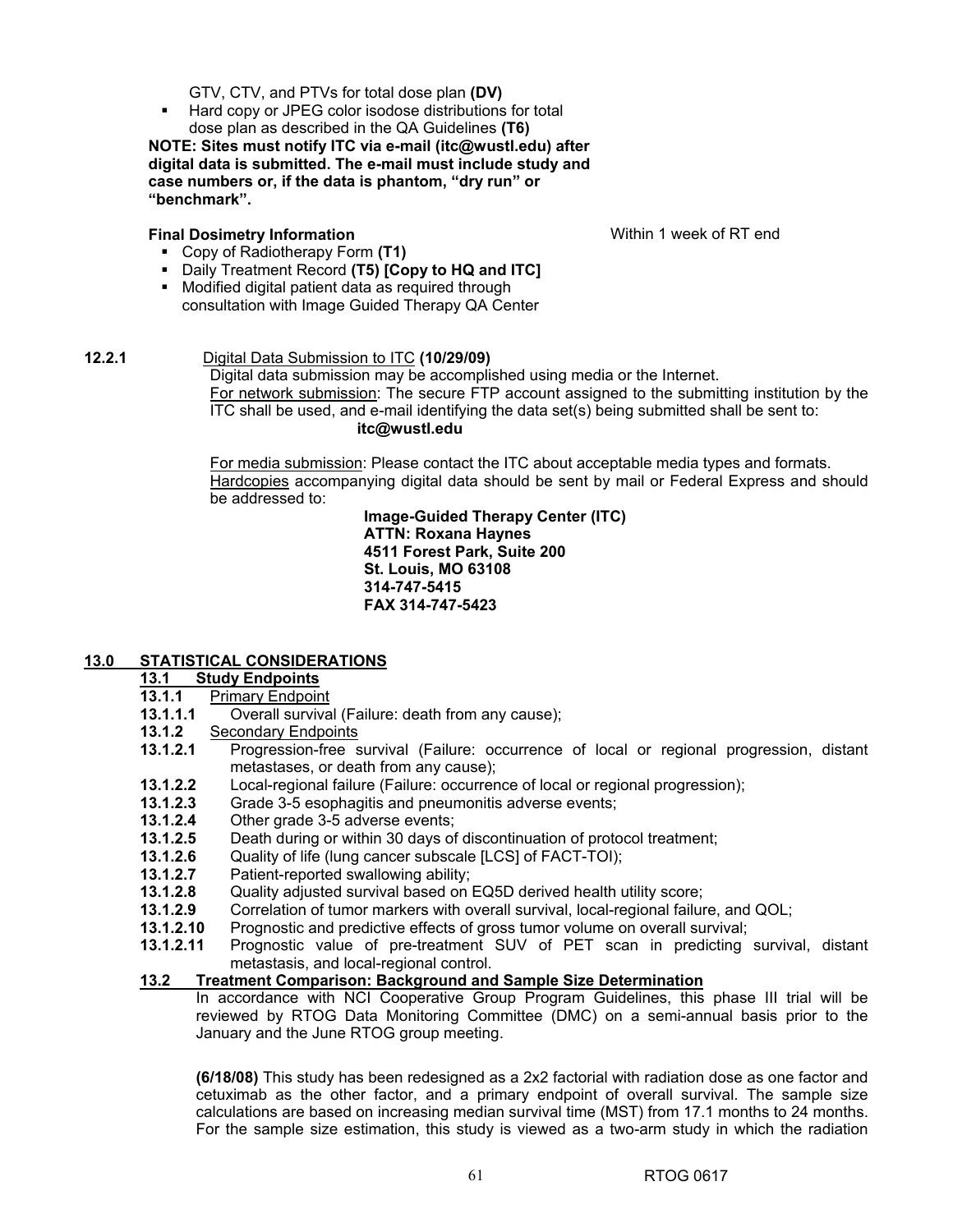(RT) dose question [primary endpoint (1)] will be tested by combining the with and without cetuximab arms (Arms A & C versus Arms B & D), and the cetuximab question [primary endpoint (2)] will be tested by combining the high RT dose and standard RT dose arms (Arms A & B versus Arms C & D). The MST of 17.1 months for the control arm is based on RTOG 9410, which showed this MST in the once daily RT with concurrent chemotherapy arm.

 The required sample size for each question [(1) RT dose and (2) cetuximab] of the primary endpoint of overall survival is based on the following conditions:

- Survival times are exponentially distributed with (at least approximately) constant hazards in both treatment arms;
- The MST of the control group will be 17.1 months (translates to monthly hazard  $\lambda =$ 0.04053);
- The MST of the experimental group will be 24 months (translates to monthly hazard  $\lambda =$ 0.02888);
- A one-sided test at  $\alpha$  = 0.0125 (familywise  $\alpha$  = 0.025);
- Statistical power of 80%;
- Fifty months of accrual and an additional 18 months of follow-up;
- Three interim significance tests and a final test are planned using Haybittle-Peto boundaries<sup>105-106</sup> for rejecting the null hypothesis (efficacy) and Rule C in Freidlin and Korn<sup>107</sup> for rejecting the alternative hypothesis (futility).

 Using a group sequential design, we will require a total sample size of 450 to be accrued uniformly over 50 months with an additional 18 months of follow up.<sup>108</sup> Guarding against up to a 10% ineligibility and lost to follow up rate, **the final targeted accrual for this study will be 500 cases**.

#### **13.3 Tumor Markers: Background and Statistical Power Considerations (6/18/08)**

 At the time of data maturity of this study, we will propose specific details of the markers to be investigated. We will address the assays that will be used and will provide a list of specific correlative aims along with appropriate statistical considerations.

 For planning purposes, it is assumed that the patient accrual will not be discontinued in the trial before reaching its target. Based on other RTOG trials, it is projected that 60% to 80% of randomized patients will be analyzable for tumor marker evaluation, giving a total of 270-360 analyzable patients. A two-step design will be used. All patients eligible for the treatment comparison will be randomly divided into training and test subsets. A randomization will be performed within strata defined by specimen submission (yes vs. no) and assigned treatment. Each set will have 135-180 patients. Since this analysis will occur after the primary treatment analysis, there should be at least 339 deaths. So it is projected that there will be between 101 and 135 deaths in patients with submitted specimen in the training subset. This number of deaths is based upon 60% or 80% of the patients having a biomarker]. Possible biomarkers [will be initially identified as potentially having prognostic value in the training subset and then validated in the test subset. The biomarkers will be categorized into subgroups e.g., two subgroups (overexpressed and underexpressed) or three subgroups (mutation in two alleles, one allele, or no mutation).

The equation described by Schoenfeld<sup>109</sup> was used to calculate statistical power for various scenarios with training set for a biomarker with two subgroups: Number of failures =  $(2_{1-\alpha/2} + z_{1-\beta})^2 / (ln HR)^2$  w (1 – w), where

 $z_{1-<sub>0</sub>/2}$  = normal deviate for the significance level  $z_{1-\beta}$  = normal deviate for the statistical power HR = hazard ratio comparing favorable risk subgroup to unfavorable risk for subgroup w = prevalence rate of risk subgroup

 Table 1 below shows statistical power to detect hazard ratios for survival of 1.50, 1.75, and 2.00 for prevalence rates between 10-90%. The proposed analysis will be done when there are projected between 101 and 135 deaths. The significance level was set at 0.05. As seen in the table, there will be good statistical power ( $\geq$  0.80) with 101 deaths to detect a hazard ratio  $\geq$  2.00 and with 135 deaths to detect a hazard ratio  $\geq 1.75$ .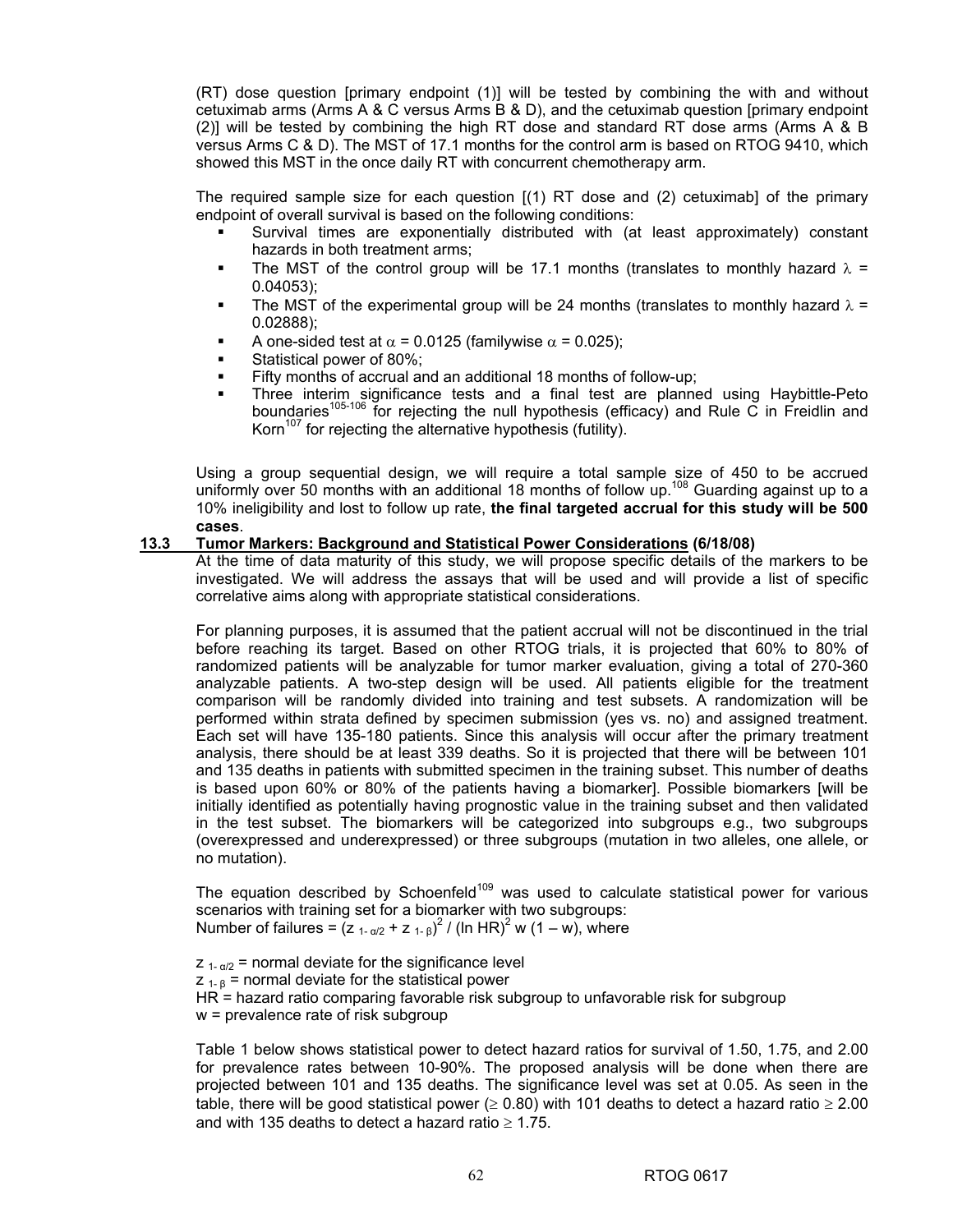| <b>Hazard Ratio</b> | 1.50 |      | 1.75 |      | 2.00 |      |  |
|---------------------|------|------|------|------|------|------|--|
| # deaths/           | 101  | 135  | 101  | 135  | 101  | 135  |  |
|                     |      |      |      |      |      |      |  |
| Prevalence          |      |      |      |      |      |      |  |
| rate                |      |      |      |      |      |      |  |
|                     |      |      |      |      |      |      |  |
| 10% or 90%          | 0.23 | 0.29 | 0.39 | 0.49 | 0.55 | 0.67 |  |
|                     |      |      |      |      |      |      |  |
| 20% or 80%          | 0.37 | 0.46 | 0.61 | 0.73 | 0.79 | 0.89 |  |
|                     |      |      |      |      |      |      |  |
| 30% or 70%          | 0.46 | 0.57 | 0.73 | 0.84 | 0.89 | 0.95 |  |
|                     |      |      |      |      |      |      |  |
| 40% or 60%          | 0.51 | 0.63 | 0.78 | 0.88 | 0.92 | 0.97 |  |
|                     |      |      |      |      |      |      |  |
| 50%                 | 0.53 | 0.65 | 0.80 | 0.90 | 0.93 | 0.98 |  |

# **Table 1: Statistical Power with 101 and 135 Events (Deaths) and 5% Alpha**

# **13.4 Patient Accrual (6/18/08)**

 The study design is based on a 50-month accrual period with approximately 9 patient entries per month. This includes a projection of 2 patients per month from NCCTG based on their most current experience participating in SWOG 0023, and the balance from RTOG. CALGB has also indicated that some of their institutions will participate in this trial. Currently, there are no data available to project their additional accrual to the study.

 During the first 6 months following activation, little accrual is anticipated while the trial is approved by institutional IRBs. If the total accrual during months 13 through 18 of the study is ≤ 20% of the targeted accrual, the protocol will be discontinued per NCI-CTEP accrual guidelines for phase III studies. If the total accrual is between 21-49%, the protocol will continue to accrue for an additional 6 months. If continued, the study has to accrue at least 50% of targeted accrual during these months in order to remain open beyond two years.

#### **13.5 Randomization (6/18/08)**

 Patients will be stratified before randomization with respect to PET imaging used in staging; (yes vs. no), dose delivery (3D CRT vs. IMRT), Zubrod (0 vs. 1), and histology (squamous vs. nonsquamous). The treatment allocation scheme described by Zelen will be used because it balances patient factors other than institution.<sup>110</sup> Patients will be randomized to 1 of 4 Arms:

 Arm A): Radiation to 60 Gy given concurrently with weekly carboplatin and paclitaxel Arm B): Radiation to 74 Gy given concurrently with weekly carboplatin and paclitaxel Arm C): Radiation to 60 Gy given concurrently with weekly carboplatin and paclitaxel + cetuximab Arm D): Radiation to 74 Gy given concurrently with weekly carboplatin and paclitaxel + cetuximab

# **13.6 Analysis Plan (6/18/08)**

### **Statistical Methods**

 All eligible patients randomized will be included in answering each question [(1) RT dose and (2) cetuximab] of the primary endpoint (intent-to-treat analyses). The major analysis will take place after a boundary is crossed in any of the interim analyses or after all the patients have been entered in the study and 339 deaths have occurred. Critical values used in the sequential analyses will preserve an overall alpha level of 0.025 for the study. Overall survival, progression-free survival, and local-regional failure rates will be measured from the date of randomization to the event of interest otherwise censored at last follow-up. In the primary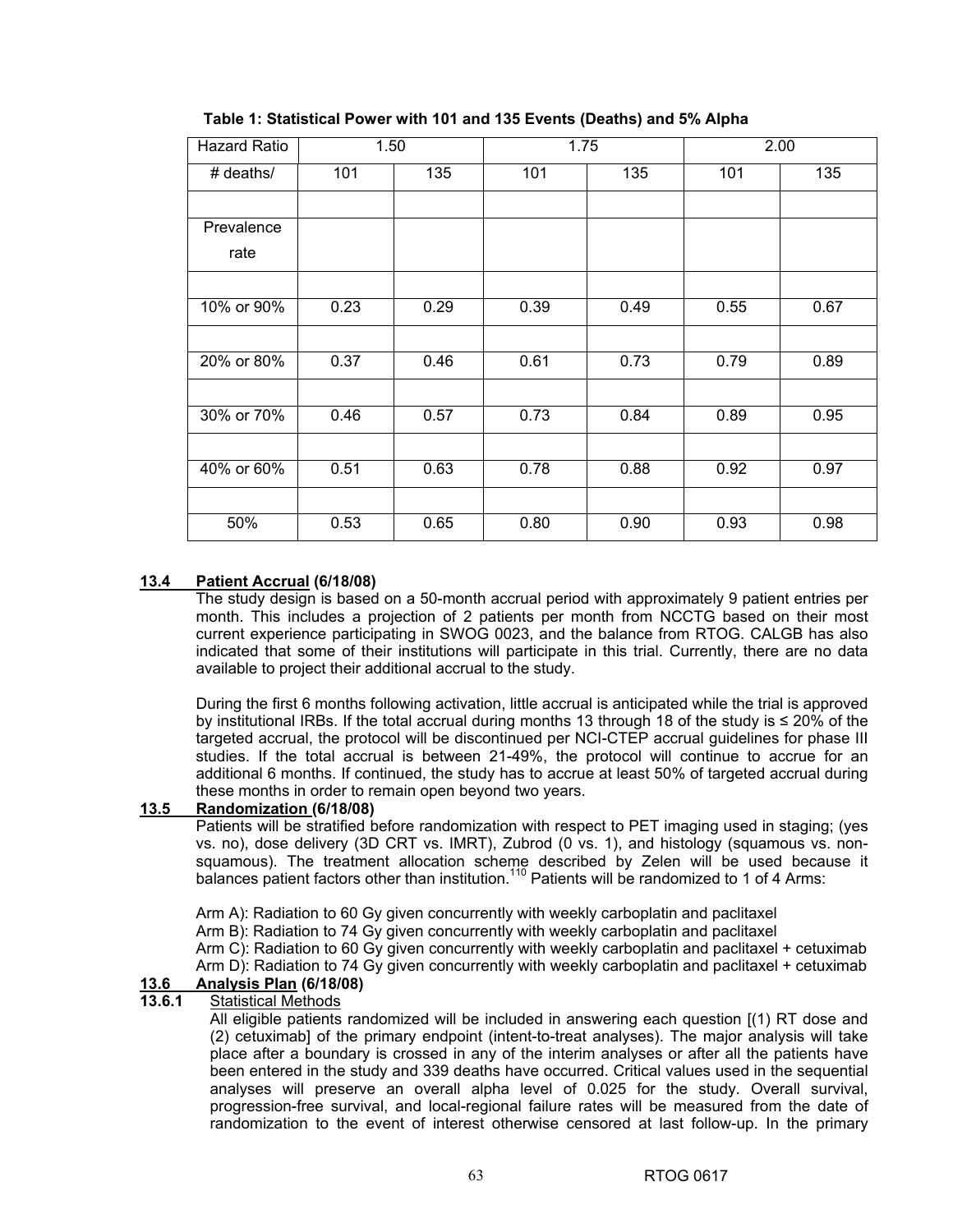analysis, for each of the two questions, overall survival will be estimated by the Kaplan-Meier method.<sup>111</sup> The distribution of overall survival estimates between the control and experimental groups will be compared using the log rank test.<sup>112</sup> The same estimation method and statistical test will be used for progression-free survival. The cumulative incidence method will be used to estimate local-regional failure rates and the failure rates between the control and experimental groups will be compared using the failure-specific log-rank test.<sup>113</sup> Associations between timeto-event endpoints and covariates of interest that are of secondary interest will be investigated using the Cox proportional hazards model.<sup>114</sup> As appropriate, these analyses will use timedependent covariates or the landmark method to eliminate time bias.

 For endpoints 13.1.2.3 and 13.1.2.4, only adverse events assessed to be definitely, probably, or possibly related to protocol treatment will be considered. The rates of Grade 3-5 esophagitis and pneumonitis adverse events, all Grade 3-5 adverse events, and death during or within 30 days of discontinuation of protocol treatment will be tested for equality using a two-sided z-test with a 0.05 significance level after transforming the proportions in each arm to an approximate standard normal random variable

 The EQ-5D will be used to generate health utilities, which will then be used in deriving quality adjusted survivals. The utility scores lie between 0 "Worst health state" and 1 "Best health state". It will provide two utility scores, one of which is from five-item index score and other from visual analogue scale (VAS), and both will be used in generating separate quality adjusted survivals. The log-rank test will compare those survivals between the treatments.

 The Hochberg procedure will be use to preserve the overall significance level of 0.05 for multiple tests associated with the QOL and the tumor marker secondary endpoints.<sup>1</sup>

# **13.6.2** Early Stopping Rules **(6/18/08)**

# **13.6.2.1** *Unacceptable Adverse Events on Arms B, C, and D* **(3/4/10)**

 Early stopping of this trial will be based on the following unacceptable adverse events (AEs) occurring within  $\leq$  30 days after the end of treatment defined as possibly, probably, or definitely related to treatment (per CTCAE, v.3.0):

- The following grade 3-5 cardiac arrhythmia/cardiac general AES:
	- o Cardiac arrhythmia (supraventricular, ventricular)
	- o Left or right ventricular dysfunction
	- o Pericardial effusion
	- o Pericarditis
	- o Restrictive cardiomyopathy
- The following grade 4-5 gastrointestinal AES:
	- o Dysphagia
	- o Esophagitis
	- o Fistula (esophagus)
	- o Obstruction (esophagus)
	- o Perforation (esophagus)
	- o Stricture/stenosis (esophagus)
	- o Ulcer (esophagus)
- The following grade 3-5 neurological AES:
- o Brachial plexopathy
- o Laryngeal nerve dysfunction
- o Myelitis
- o Phrenic nerve dysfunction
- The following grade 3-5 (except if noted) pulmonary/upper respiratory AES:
	- o Atelectasis (grade 4-5 only)
	- o FEV1 (provided grade 3 is worse than baseline)
	- o Fistula
	- o Hypoxia (provided grade 3 is worse than baseline)
	- o Obstruction/stenosis of the airway
	- o Pleural effusion
	- o Pneumonitis
	- o Pulmonary fibrosis
	- o Vital capacity (provided grade 3 is worse than baseline)
- Grade 3-5 hemorrhage (pulmonary or upper respiratory) AES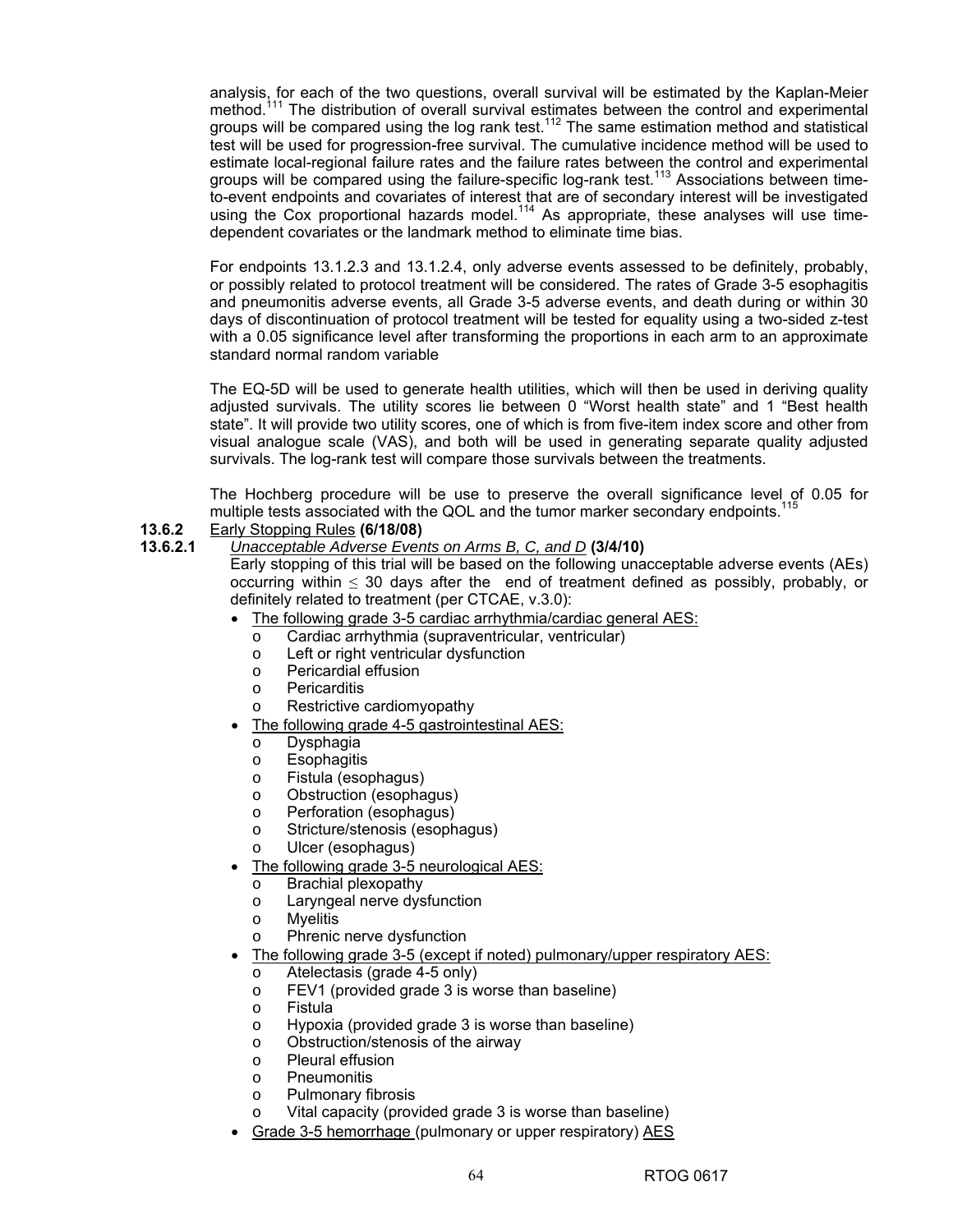### • Any Grade 5 AE attributed to treatment

 All of the above AEs will be immediately monitored and queried for source documentation and then reviewed by the study chairs. If a patient has more than one unacceptable AE, they will only be counted as one unacceptable AE for this analysis.

**(3/4/10)** Three interim analyses of AEs are planned after 20, 40, and 80 evaluable patients have been accrued to each of Arms B, C, and D (high-dose RT and/or cetuximab arms) and have been followed for a minimum of 30 days after the end of treatment. Patients will be considered evaluable if they are eligible and receive a single dose of cetuximab or at least one fraction of RT. The interim analysis will include all of the above specified unacceptable treatment-related AEs reported at the time of the interim analysis. The rate of the above specified unacceptable treatment-related AEs occurring within 90 days from the start of treatment in RTOG 0324 was 11%.For the purposes of these early stopping rules, a rate of 40% or greater will be considered too excessive.

According to Flemming's method<sup>105</sup> with a maximum overall significance level of 0.05

- 1. If there are 11 or more of the specified treatment-related AEs out of the first 20 evaluable patients or
- 2. If there are 16 or more of the specified treatment-related AEs out of the first 40 evaluable patients or
- 3. If there are 25 or more of the specified treatment-related AEs out of the first 80 evaluable patients;

Then it will be concluded that the particular treatment arm has a specified treatment-related AE rate greater than or equal to 40%. These stopping rules provide > 98% power for concluding that the unacceptable adverse event rate is equal to or exceeds 40% when in fact that is the true rate. If this occurs, the study chairs, RTOG Lung Cancer Committee Chair and the statistician will review the AE data and make appropriate recommendations to the RTOG Executive Committee and Research Strategy Committee about the study. Some possible recommendations include the following:

- If the specified treatment-related AE rate is greater than or equal to 40% in Arm B, then the high-dose RT arms will close (B and D), and arms A and C will remain open to answer the cetuximab question [primary endpoint (2)].
- If the specified treatment-related AE rate is greater than or equal to 40% in Arm C, then the cetuximab arms will close (C and D), and arms A and B will remain open to answer the RT dose question [primary endpoint (1)].
- If the specified treatment-related AE rate is greater than or equal to 40% in Arm D, then Arm D will close, and the study chairs, the RTOG Lung Cancer Committee Chair, and the statistician will meet to determine how to proceed with this study. If needed, the protocol will be appropriately amended.

 RTOG HQ will send the results of the interim SAE analyses to the Protocol Information Office (PIO) at NCI.

 Even if all the arms are within the acceptable boundaries set above, treatment completion will be evaluated at each AE interim analysis. There are two main concerns:

 Concern #1 is the potential that the addition of cetuximab will limit the ability to complete a reasonable amount of the high-dose RT treatment course defined in the protocol. This could create a negative interaction if the higher dose of radiation is actually more effective than the standard dose. A negative interaction would compromise the ability of this trial to answer the radiation question. In order to address this concern, the completion of the high-dose RT treatment course will be evaluated and reported using the following definition of completion:

• Patients must receive ≥ 93% of the prescribed dose to ≥ 95% of the PTV. This comes from Section 6.1.6.2 in the protocol. It is the definition of an acceptable deviation.

 Concern #2 is the potential that the delivery of high-dose RT will limit the ability to complete a reasonable amount of the cetuximab treatment course defined in the protocol. This could create a negative interaction if the cetuximab arm is actually more effective than the no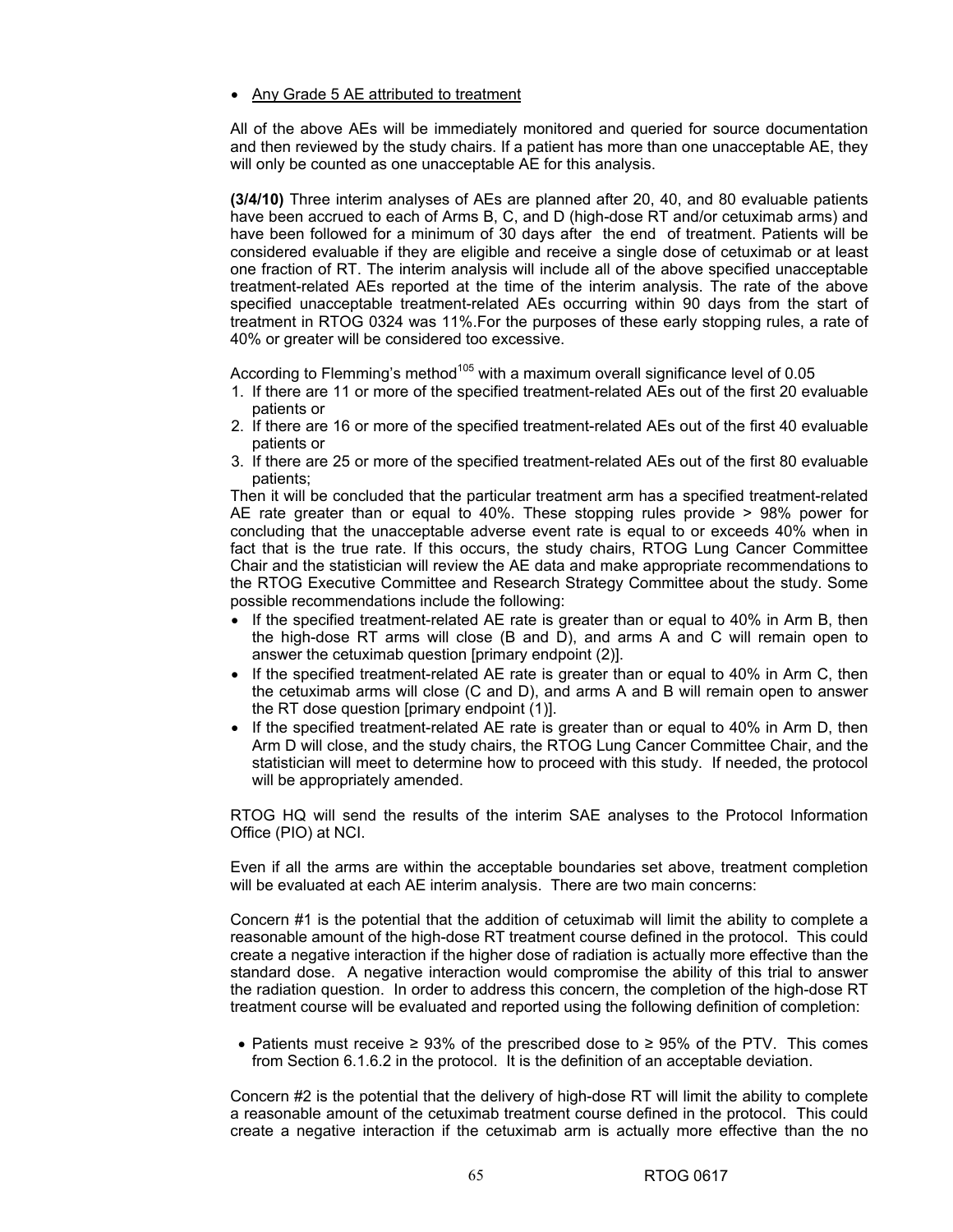cetuximab arm. A negative interaction would compromise the ability of this trial to answer the cetuximab question. In order to address this concern, the completion of the cetuximab treatment course will be evaluated and reported using the following definition of completion:

• Patients must receive 70% of the total cetuximab dose that they are expected to receive, allowing for protocol specified dose modifications. If a patient has a protocol permitted dose modification (Section 7.9.2: -1 dose level =  $200 \text{ mg/m}^2$  or -2 dose level = 150 mg/m<sup>2</sup>) then the total expected dose will be calculated based on these levels. For patients who miss a dose, the expected dose for that day will be calculated using the current dose level they should be receiving, which will be either 250, 200, or 150 mg/m<sup>2</sup>.

### **13.6.2.2** *Deaths on All Arms* All deaths reported as related to treatment will be reviewed by an independent reviewer, Dr. Ross Abrams, RTOG's Vice-Chair of Disease Sites. In addition, deaths reported as not related to treatment occurring while a patient is on protocol treatment or within 30 days after stopping protocol treatment will be reviewed by Dr. Abrams.

### **13.6.3** Interim Analysis to Monitor the Study Progress **(6/18/08)**

 Interim reports with statistical analyses will be prepared twice per year until the initial treatment results have been presented or published. In general, the interim reports will contain the following information:

- patient accrual rate with a projected completion date (while the study is still accruing)
- total patients accrued
- distributions of important pretreatment and prognostic baseline variables
- the frequencies and severity of adverse events by treatment arm
- compliance rates of treatment delivery

 The interim reports will not contain the results from the treatment comparisons with respect to the primary endpoint, overall survival, or any secondary endpoints.

### **13.6.4** Significance Testing for Early Termination and Reporting

### **13.6.4.1** *Primary Endpoint: Overall Survival* **(6/18/08)**

 A group sequential test with 3 planned interim analyses and a final analysis will be performed. The timing of the interim analyses will be based on primary endpoint events as defined in 13.1. The maximum number of events required for the study is 339. For each of the two primary study endpoints, under the alternative hypothesis that the higher RT or additional treatment will increase survival from MST = 17.1 months to MST = 24 months, the projected numbers of deaths and the nominal significance levels for rejecting the  $H_0$  or the  $H_1$  at each of these interim analyses, along with the projected timing and accrual, are shown in Table 2 below:

|  |  | Table 2: Nominal Significance Levels for Interim Analyses |  |  |  |
|--|--|-----------------------------------------------------------|--|--|--|
|  |  |                                                           |  |  |  |

| Interim<br>Efficacy: |                 | Futility:       | #      |
|----------------------|-----------------|-----------------|--------|
| Analysi              | Reject $H_0$ if | Reject $H_1$ if | Events |
| s                    | $p(H_0) \leq$   | $p(H_1) \leq$   |        |
| #1                   | 0.001           | 0.005           | 85     |
| #2                   | 0.001           | 0.005           | 170    |
| #3                   | 0.001           | 0.005           | 255    |

 At each planned interim analysis, the 1-sided p-value from the tests for assessing treatment efficacy and futility with respect to overall survival will be compared to the nominal significance levels in Table 2.For efficacy, Haybittle-Peto boundaries are used.<sup>104-105</sup> For futility, the alternative hypothesis will be tested using Rule C from Freidlin and Korn<sup>106</sup> at a significance level of 0.005. Table 3 shows the actions to be taken based on the results of the interim analyses.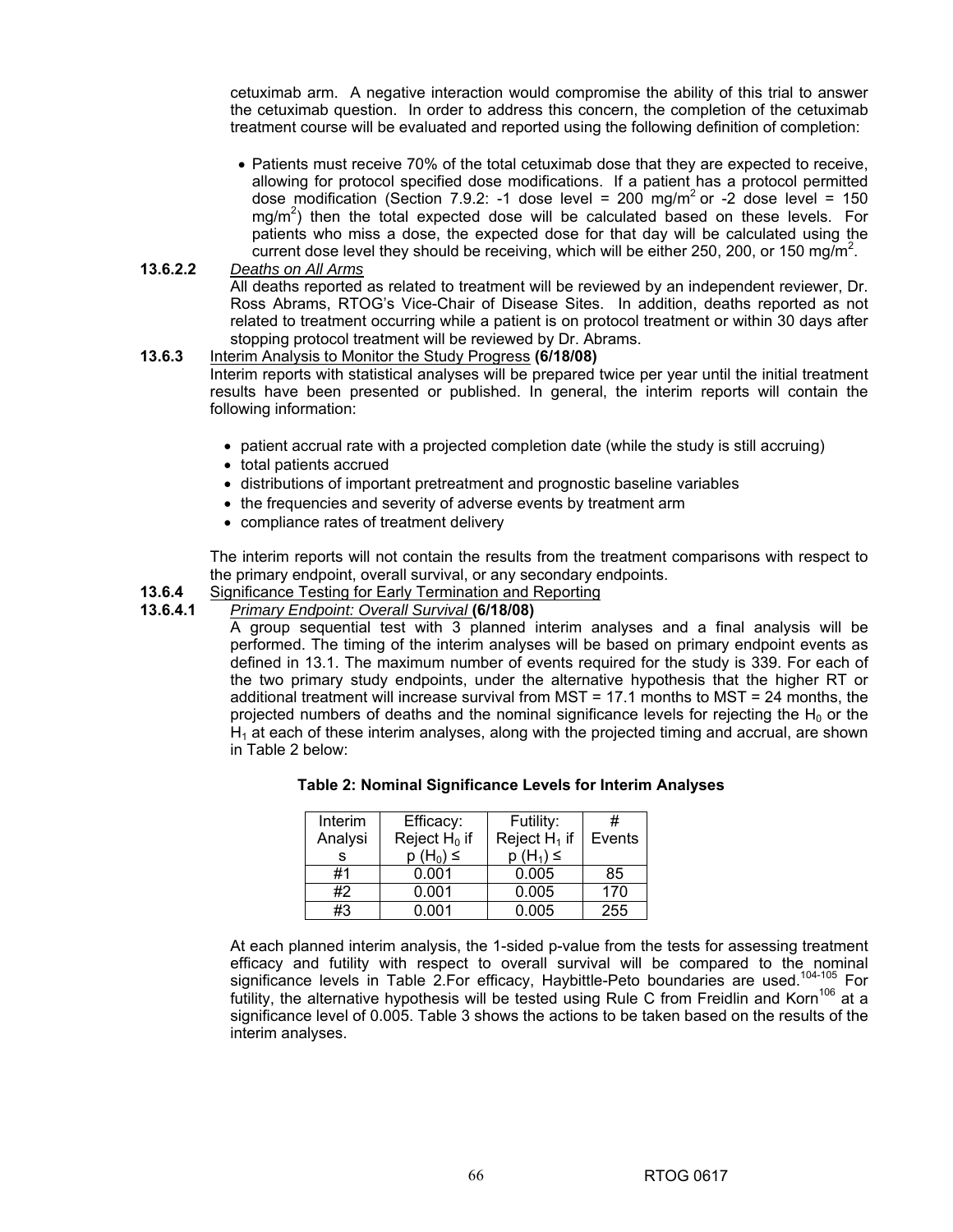### **Table 3: Outcome Possibilities and Corresponding Actions for Interim Analyses**

| Primary Endpoint (1)<br>(RT dose question) | Primary Endpoint (2)<br>(cetuximab question) | Action                                                                                                                                                                                                           |
|--------------------------------------------|----------------------------------------------|------------------------------------------------------------------------------------------------------------------------------------------------------------------------------------------------------------------|
| Reject $H_0$                               | Reject $H_0$                                 | Stop accrual (if applicable), conclude (1) the OS rate of<br>high dose RT is higher than standard dose RT and (2)<br>the OS rate with cetuximab is higher than without it.                                       |
| Reject $H_1$                               | Reject $H_1$                                 | Stop accrual (if applicable), cannot conclude (1) the<br>OS rate of high dose RT is higher than standard dose<br>RT, nor that (2) the OS rate with cetuximab is higher<br>than without it.                       |
| Do not reject $H_0$ or $H_1$               | Do not reject $H_0$ or $H_1$                 | Continue accrual (if applicable) and follow to the next<br>scheduled analysis.                                                                                                                                   |
| Reject $H_0$                               | Reject $H_1$                                 | Stop accrual (if applicable), conclude that (1) the OS<br>rate of high dose RT is higher than standard dose RT,<br>but cannot conclude that (2) the OS rate with<br>cetuximab is higher than without it.         |
| Reject $H_0$                               | Do not reject $H_0$ or $H_1$                 | Randomize rest of patients only to arms B & D (if still<br>accruing), conclude that (1) the OS rate of high dose<br>RT is higher than standard dose RT. For (2) follow to<br>the next scheduled analysis.        |
| Reject $H_1$                               | Reject H <sub>0</sub>                        | Stop accrual (if applicable), cannot conclude that (1)<br>the OS rate of high dose RT is higher than standard<br>dose RT, but can conclude that (2) the OS rate with<br>cetuximab is higher than without it.     |
| Reject $H_1$                               | Do not reject $H_0$ or $H_1$                 | Randomize rest of patients only to arms A & C (if still<br>accruing), cannot conclude that (1) the OS rate of high<br>dose RT is higher than standard dose RT. For (2)<br>follow to the next scheduled analysis. |
| Do not reject $H_0$ or $H_1$               | Reject $H_0$                                 | Randomize rest of patients only to arms C & D (if still<br>accruing). For (1) follow to the next scheduled<br>analysis. Conclude that (2) the OS rate with cetuximab<br>is higher than without it.               |
| Do not reject $H_0$ or $H_1$               | Reject $H_1$                                 | Randomize rest of patients only to arms A & B (if still<br>For (1) follow to the next scheduled<br>accruing).<br>analysis. Cannot conclude that (2) the OS rate with<br>cetuximab is higher than without it.     |

 In addition to reporting results as listed in 13.6.2, at the first RTOG DMC meeting following the required number of deaths for each planned interim analysis, blinded efficacy results will be reported to the RTOG DMC.

### **13.6.5** Analysis For Reporting the Initial Treatment Results **(6/18/08)**

 The primary objectives of this study are to determine whether high-dose RT in addition to concurrent chemotherapy will increase the MST from 17.1 months to 24 months and whether the addition of cetuximab to concurrent radiation therapy and chemotherapy will increase the MST from 17.1 months to 24 months. This major analysis will occur after at least 339 failures have been observed, unless an early stopping rule is satisfied. It will include:

- tabulation of all cases entered and those excluded from the analyses with the reasons for exclusion given
- distributions of important prognostic baseline variables
- the frequencies and severity of adverse events by treatment arm
- compliance rate of treatment delivery
- observed results with respect to the primary and secondary endpoints

 All eligible patients randomized will be included in the comparison and will be grouped by assigned treatment in the analysis. The primary hypothesis of treatment benefit for each primary endpoint question will be tested using the log-rank statistic with a 1-sided significance level of 0.0125, given that the 3 interim analyses were carried out per Section 13.6.4.1. If a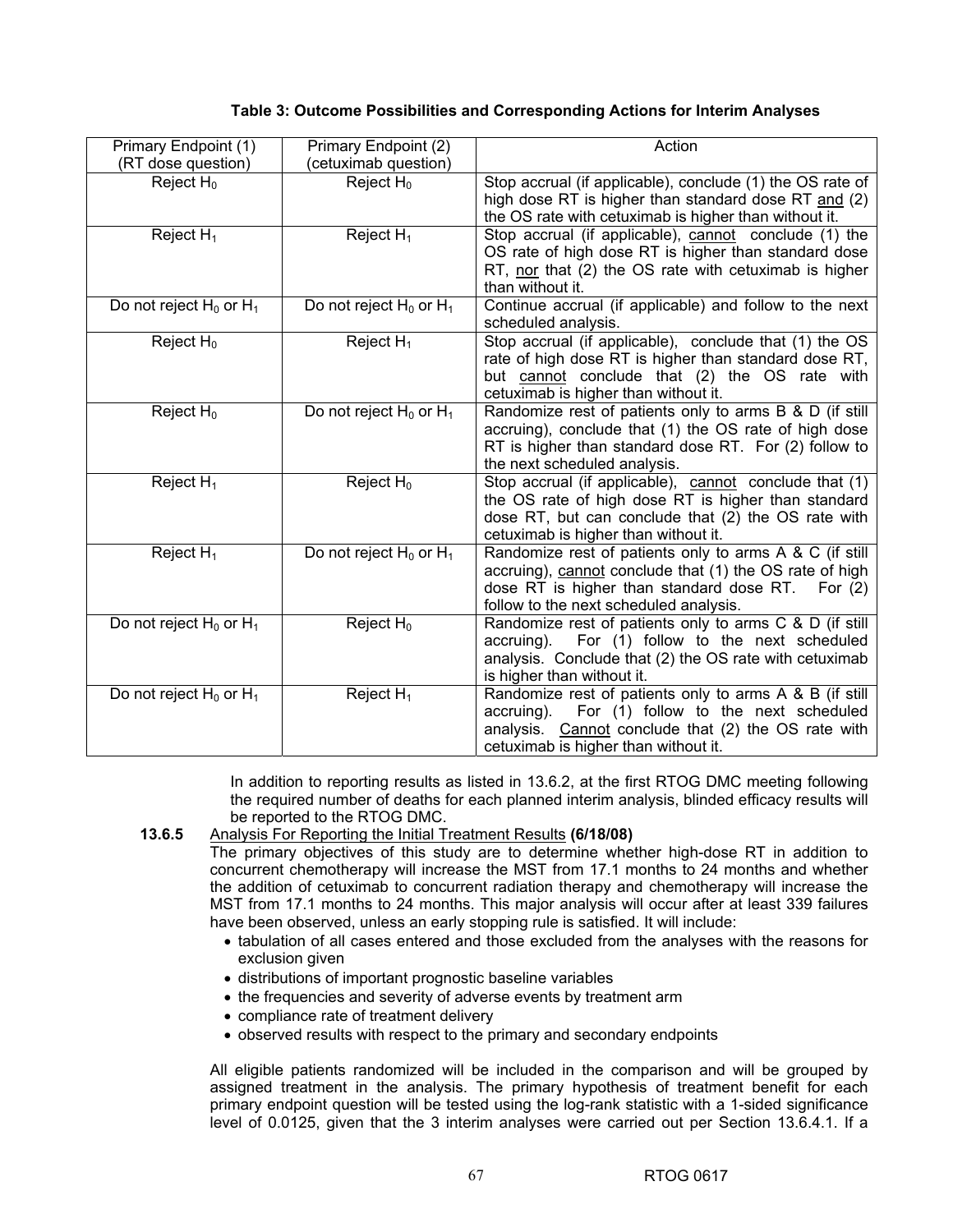futility boundary is crossed for only 1 of the primary hypotheses, then the primary hypothesis for the remaining treatment question will be tested using the log-rank statistic with a 1-sided significance level of 0.025. Additional analyses of treatment effect will be performed using the Cox proportional hazard model with the stratification factors included as fixed covariates, as well as other possible modifying factors, such as age, gender, race, and other patient characteristics that are imbalanced between the treatment arms. If feasible, treatment comparisons with respect to the primary endpoint (OS) will be compared within each ethnic and racial category.

#### **13.6.6** Clinical Data Update System (CDUS) Monitoring This study will be monitored by the Clinical Data Update System (CDUS) version 1.1. Cumulative CDUS data will be submitted quarterly by electronic means. Reports are due January 31, April 30, July 31, and October 31.

#### **13.6.7** Tumor Marker Analysis

 The bio-assays will be performed at study chair's laboratory without knowledge of clinical outcome, and the results will be forwarded to the RTOG Department of Statistics for correlation with clinical outcome. All tumor marker analyses will occur after the analysis reporting the results from the treatment comparison.

A two-stage analysis will be used. All patients who are used in the treatment analysis will be randomly divided into training and test subsets. The randomization will be performed within strata defined by specimen submission (yes vs. no) and assigned treatment. The biomarkers will be categorized into subgroups, e.g., two subgroups (overexpressed and underexpressed) or three subgroups (mutation in two alleles, one allele, or no mutation).

 In the first stage, the log-rank test will be used to test for overall survival and local-regional failure differences among subgroups of potential markers using the training subset. Those markers found to be statistically significant at  $p < 0.05$  will be further tested in the test subset of patients using the Cox proportional hazards model for both outcomes. Potential covariates evaluated for the multivariate models are assigned treatment, age, Zubrod performance status, and stage (IIIA vs. IIIB). A stepwise procedure will be used to develop the base model for each outcome endpoint prior to evaluating the prognostic impact of the tumor markers. This approach will be employed to account for as much variation as possible for each outcome before they are tested. It is entirely possible that factors shown to be prognostic in other published series may not be found prognostic here. Then the tumor marker or combination of markers will be added to the model to test for significance. If the hypothesized cut points do not yield statistical significance, other cut points may be evaluated. The analysis of one individual marker will include only patients with that marker. However, the analysis of two or more markers will include all patients with at least one determination of the tumor makers being tested. The assumption is made that the other tumor maker values are missing completely at random. The missing tumor values will be imputed 5 times, and the average value along with the pooled standard error associated with the parameter estimates for each tumor marker in the Cox model analysis will be reported.<sup>116</sup>

### **13.6.8** Health-related Quality of Life (HRQOL) and Health Utility Analysis **(6/18/08)**

 These HRQOL and health utility analyses will be carried out with respect to the radiation (RT) dose question (Arms A & C versus Arms B & D). We will use two instruments to measure HRQOL: FACT-TOI, including the lung cancer subscale (LCS) and EQ-5D. FACT-TOI is a measure that sums the functional well being (FWB  $-$  7 items), physical well being (PWB  $-$  7), and the lung cancer subscale (LCS – 9 items) of the Functional Assessment of Cancer Therapy - Lung (FACT-L). Patients eligible for the treatment comparison will be included in the QOL analysis only if they have provided baseline and at least one subsequent measurement. The difference in the LCS and the FACT-TOI score between the baseline and each follow-up evaluation will be computed for each patient. These differences of the means between the two treatments will be compared at 3, 12 and 24 months with t-tests and will be considered to be clinically meaningful if they are > 3.0 for LCS and > 7.0 for FACT-TOI.

 The primary QOL hypothesis is that patients on the more intensive chemoradiation arm (the higher radiation dose arm) will have clinically meaningfully lower QOL as measured by the LCS subscale of the FACT-TOI instrument at 3 months post completion of treatment. Secondarily, this lower QOL score will be maintained at longer follow up as well (at twelve and 24 months from the start of treatment).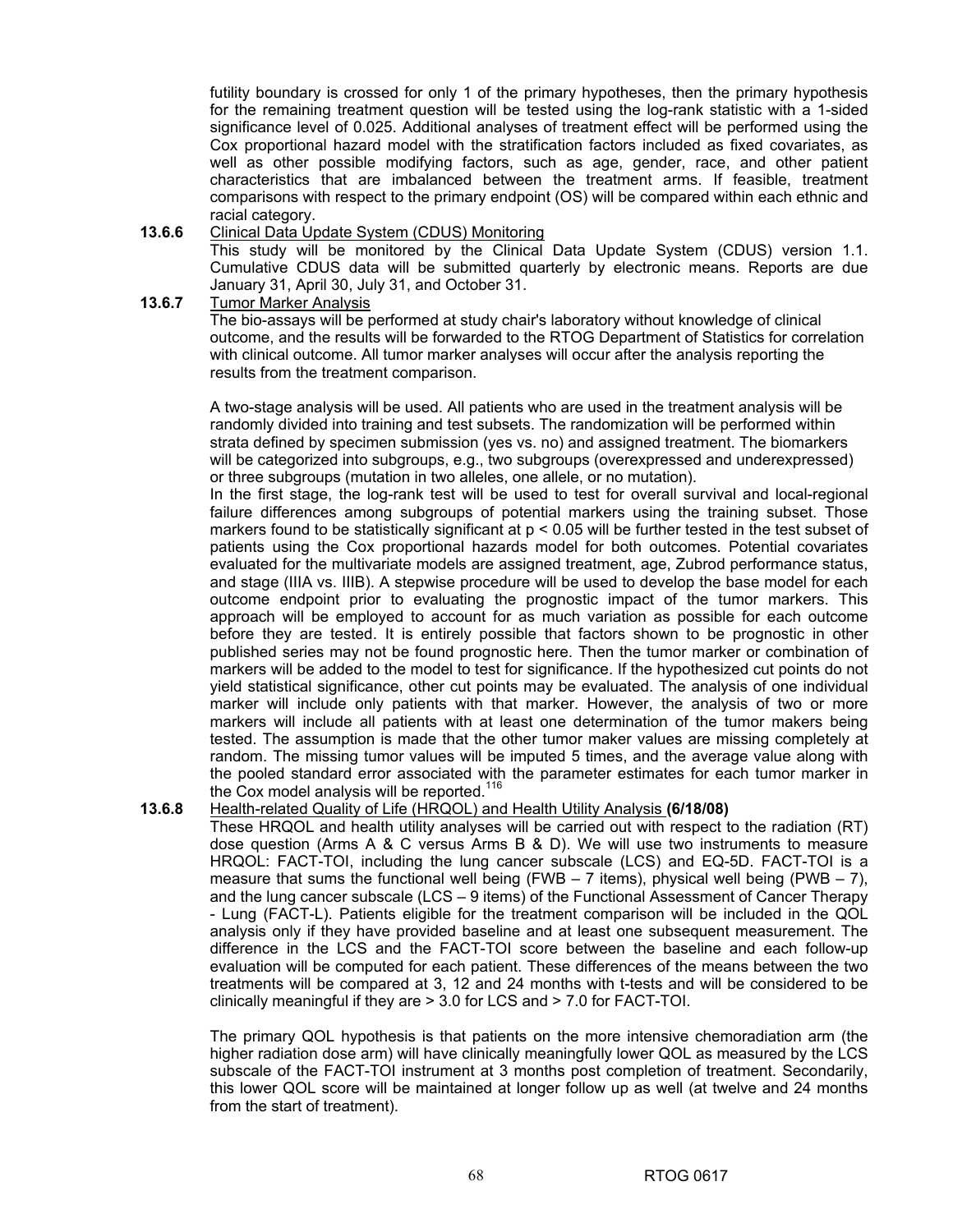Quality-adjusted survival is the sum of the products generated by multiplying a patient's health utility score for each specific time period by the length of that time period. The five-item index score and VAS score from EQ5D will be used to generate utility scores that will lie between 0 (Worst health state) and 1 (Best health state). Quality-adjusted survivals between the two treatments will be compared by log rank test.

 The area under curve (AUC) will be employed to compare the individual patient scores derived from their swallowing diaries over time between the two arms. A Z-test will be used for this comparison. This analysis will be restricted to patients who have at least 15 entries in their swallowing diary.

 To inspect the missing data mechanism, we will use at least a graphical method. A missing completely at random (MCAR) mechanism exists when missing values are randomly distributed across all observations. A missing at random (MAR) mechanism exists when values are not randomly distributed across all observations, rather than one or more sub-samples.

 If the cause of missing data is MCAR, listwise deletion (complete case analysis) will be done. If the MAR assumption is supported by the data, then an imputation method such as multiple imputation will be applied to impute missing data.

 If the MAR assumption is not supported by the data, then adjusting for covariates (such as the baseline QOL score) might reduce the conditional association between outcomes and missing values. If missing data patterns look similar when stratified by such covariate(s), then an analysis that adjusts for such covariate(s) will be conducted and an imputation method such as multiple imputation will be applied. If approximate conditional independence cannot be obtained with any set of covariates, then MNAR (missing not at random) must be addressed by an explicit model for the missing data mechanism<sup>117</sup> and then an imputation method such as multiple imputation will be applied. All results from the imputed analysis using the multiple imputation will be compared to the complete case analysis results to assess any potential biases.

 We will describe the distributions of QOL data collection patterns over all collection points in each treatment arm. The distribution of pretreatment characteristics, such as performance score and treatment assignment, will be compared between the patients with available QOL data and the patients without QOL data.

#### **13.7 Gender and Minorities**

 Some investigators have shown gender to be a prognostic factor in non-small cell lung cancer; however, the RTOG did not show this to be the case. An analysis of race also did not indicate an association with outcome.<sup>118-119</sup> In conformance with the National Institutes of Health (NIH) Revitalization Act of 1993 with regard to inclusion of women and minorities in clinical research, we have also considered the possible interactions between gender and treatments and race and treatments. Participation rates of men and women will be examined in the interim analyses. Based on accrual statistics from RTOG 9410, the following table lists projected accrual by gender and race/ethnicity.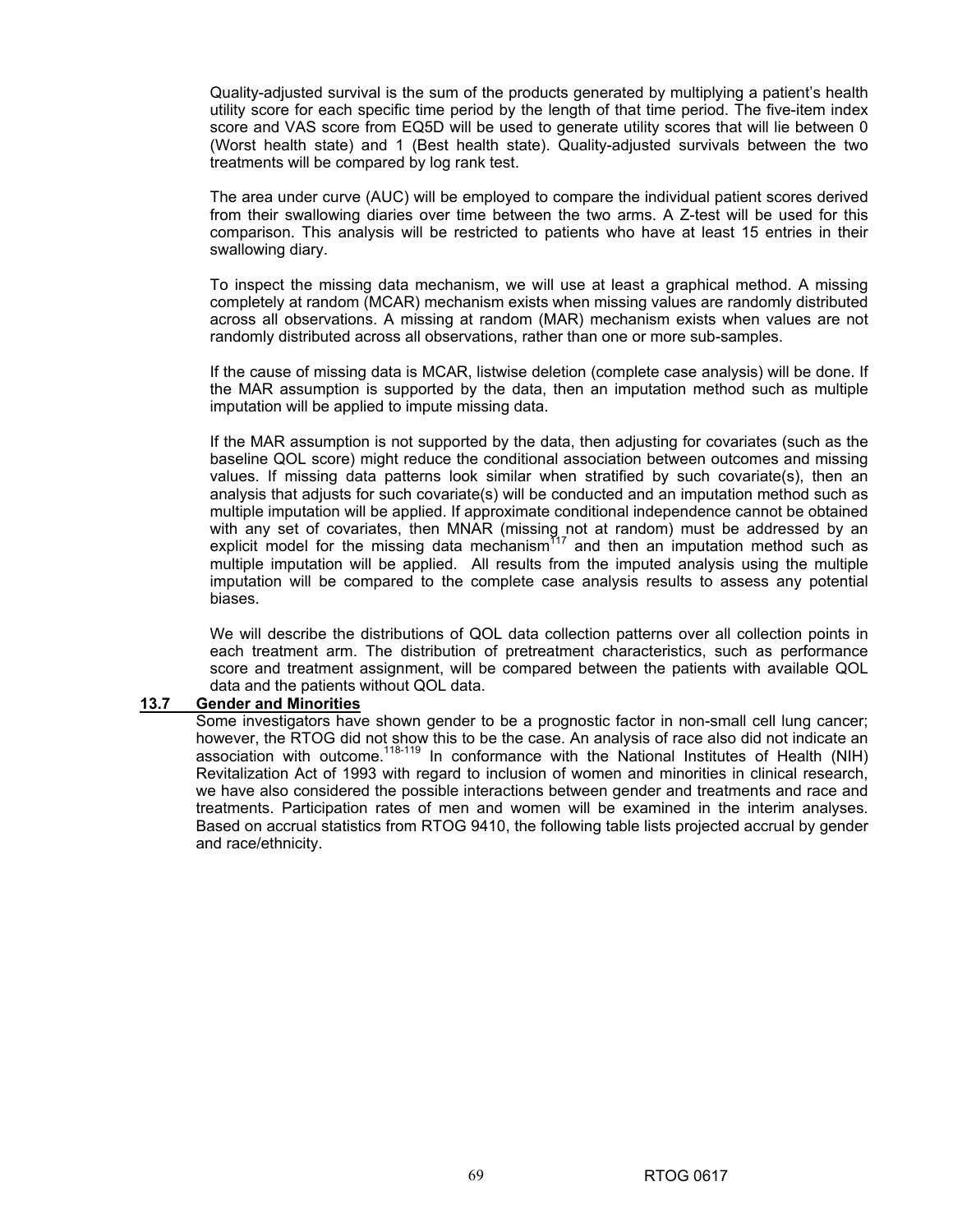## **Projected Distribution of Gender and Minorities**

| <b>Ethnic Category</b>                        | <b>Females</b> | <b>Males</b> | <b>Total</b> |
|-----------------------------------------------|----------------|--------------|--------------|
| Hispanic or Latino                            | 2              | 4            | 6            |
| Not Hispanic or Latino                        | 170            | 324          | 494          |
| <b>Ethnic Category: Total of all subjects</b> | 172            | 328          | 500          |
| <b>Racial Category</b>                        |                |              |              |
| American Indian or Alaskan Native             | $\Omega$       | 1            | 1            |
| Asian                                         | 2              | 5            | 7            |
| <b>Black or African American</b>              | 11             | 40           | 51           |
| Native Hawaiian or other Pacific Islander     |                | 4            | 5            |
| White                                         | 158            | 278          | 436          |
| Racial Category: Total of all subjects        | 172            | 328          | 500          |

.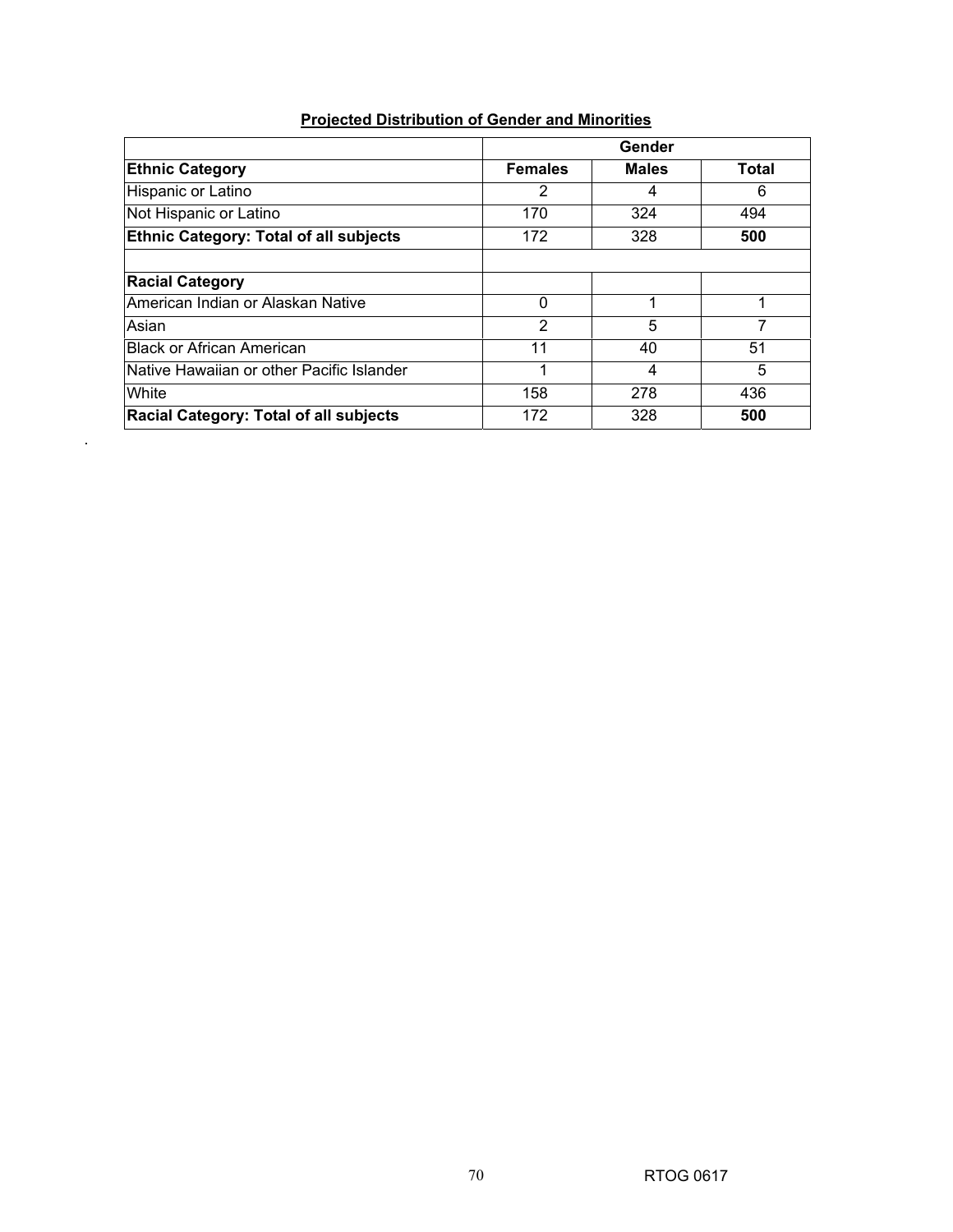### **REFERENCES (6/18/08)**

- 1. American Cancer Society. *Cancer Facts and Figures 2005*. 4: 2005.
- 2. Perez, C.A., et al. A prospective randomized study of various irradiation doses and fractionation schedules in the treatment of inoperable non-oat cell carcinoma of the lung: Preliminary report by the Radiation Therapy Oncology Group. *Cancer*. 45: 2744-2753, 1980.
- 3. Shepherd, et al. *NEJM*. 2005.
- 4. Balaban, et al. *Biochim Biophys Acta*. 1314: 147-156, 1996.
- 5. Huang, et al. *Cancer Res*. 59:1935-1940, 1999.
- 6. Milas, et al. *Clin Cancer Res*. 6: 701-708, 2000.
- 7. Blumenschein G, Moughan J, Curran W, et al. A phase II study of cetuximab (C225) in combination with chemoradiation (CRT) in patients (pts) with stage III A/B non-small cell lung cancer (NSCLC): An interim report of the RTOG 0324 trial. Pro Amer Soc Clin Oncol. 7531 (abstract), 2007.
- 8. LeChevalier T, Arriagada R, Tarayre M. Significant effect of adjuvant chemotherapy in survival in locally advanced non-small cell lung carcinoma. *J Nat'l Canc Instit*. 84: 58, 1992.
- 9. Curran WJ, et al., Phase III comparison of sequential vs. concurrent chemoradiation for patients with unresected stage III non-small cell lung cancer (NSCLC): Initial report of Radiation Therapy Oncology Group (RTOG) 9410. Pro Amer Soc Clin Oncol. 19: 1891a, 2000.
- 10. Socinski MAMK, et al. Duration of therapy in stage IIIB/IV non-small cell lung cancer (NSCLC): a multi-institutional phase III trial. Pro Amer Soc Clin Oncol. 1232 (abstract), 2001.
- 11. Rosenman JG, et al. High-dose conformal radiotherapy for treatment of stage IIIA/IIIB non-small-cell lung cancer: technical issues and results of a phase I/II trial. *Int J Rad Oncol Biol Phys*. 54(2): 348- 356, 2002.
- 12. Dillman RO, et al. Improved survival in stage III non-small-cell lung cancer: seven year follow-up of Cancer and Leukemia Group B (CALGB) 8433 trial. *J Nat'l Canc Instit*. 88: 1210-1215, 1996.
- 13. Sause W, et al. Final results of phase III trial in regionally advanced unresectable non-small cell lung cancer: Radiation Therapy Oncology Group, Eastern Cooperative Oncology Group, and Southwest Oncology Group. *Chest.* 117(2): 358-364, 2000.
- 14. Schaake-Koning C, et al. Effects of concomitant cisplatin and radiotherapy on inoperable non-small cell lung cancer. *NEJM*. 326: 524-530, 1992.
- 15. Furuse K, et al. Phase III study of concurrent versus sequential thoracic radiotherapy in combination with mitomycin, vindesine, and cisplatin in unresectable stage III non-small-cell lung cancer. *J Clin Oncol.* 17(9): 2692-2699, 1999.
- 16. Curran W, et al. Long-term benefit is observed in a phase III comparison of sequential vs concurrent chemo-radiation for patients with unresectable NSCLC: RTOG 9410. Pro Amer Soc Clin Oncol.. 22: 621a, 2003.
- 17. Pierre F, Maurice P, Gilles R. A randomized phase III trial of sequential chemoradiotherapy versus concurrent chemoradiotherapy in locally advanced non-small cell lung cancer (NSCLC) (GLOT-GFPC NPC 95-01 study. Pro Amer Soc Clin Oncol. 20: 312A, 2001.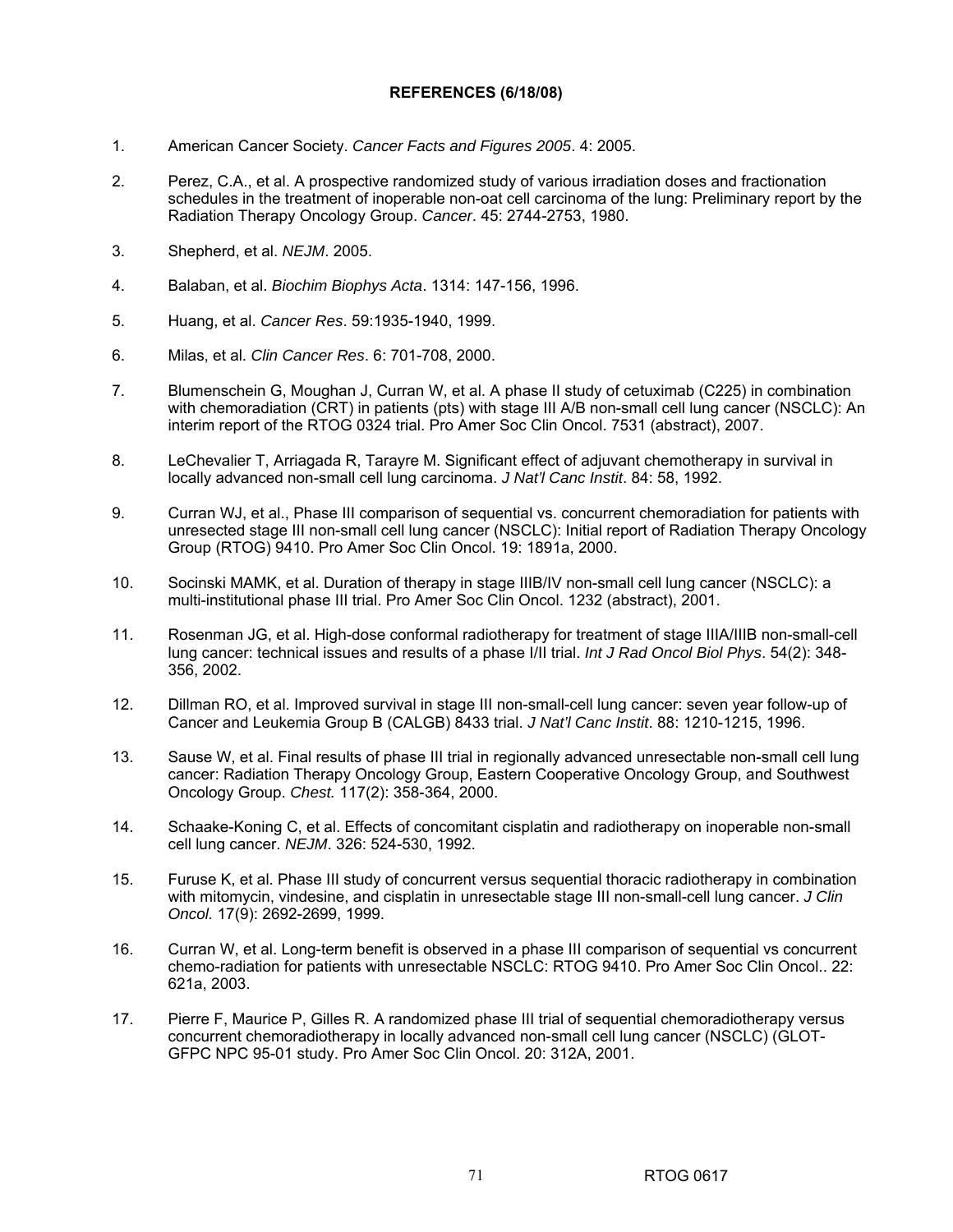- 18. Furuse K, et al. Impact of tumor control on survival in unresectable stage III non-small cell lung cancer (NSCLC) treated with concurrent thoracic radiotherapy (TRT) and chemotherapy (CT). Pro Amer Soc Clin Oncol. 19: 1893a, 2000.
- 19. Zatloukal P, et al. Concurrent versus sequential chemoradiotherapy with cisplatin and vinorelbine in locally advanced non-small cell lung cancer: a randomized study. *Lung Cancer.* 46(1): 87-98, 2004.
- 20. Huber R, Schmidt M, Flentje M. Induction chemotherapy and following simultaneous radio/chemotherapy versus induction chemotherapy and radiotherapy alone in inoperable NSCLC (stage IIIa/IIIb) (BROCAT-Group)*.* Pro Amer Soc Clin Oncol. 22: p. 2501A, 2003.
- 21. Belani CP, et al. Combined Chemoradiotherapy Regimens of Paclitaxel and Carboplatin for Locally Advanced Non-Small-Cell Lung Cancer: A Randomized Phase II Locally Advanced Multi-Modality Protocol. *J Clin Oncol*. 23(25): 5883-5891, 2005.
- 22. Lau D, Leigh B, Gandara D. Twice-Weekly Paclitaxel and Weekly Carboplatin With Concurrent Thoracic Radiation Followed by Carboplatin/Paclitaxel Consolidation for Stage III Non-Small-Cell Lung Cancer: A California Cancer Consortium Phase II Trial. *J Clin Oncol*. 19: 442-447, 2001.
- 23. Choy H, Akerley W, Graziano S. Multiinstitutional phase II trial of paclitaxel, carboplatin, and concurrent radiation therapy for locally advanced non-small-cell lung cancer. *J Clin Oncol*. 16: 3316- 3322, 1998.
- 24. Vokes E. Herndon J, Turrisi A. Induction chemotherapy followed by concomitant chemoradiotherapy (CT/XRT) versus CT/XRT alone for regionally advanced unresectable non-small cell lung cancer (NSCLC): Initial analysis of a randomized phase III trial. Pro Amer Soc Clin Oncol. 23(616A), 2004.
- 25. Bradley J., et al. Phase I results of RTOG 0117; A phase I/II dose intensification study using 3DCRT and concurrent chemotherapy for patients with inoperable non-small cell lung cancer. Pro Amer Soc Clin Oncol. 24: p. 7063A, 2005.
- 26. Blackstock A. Cancer and Leukemia Group B: Induction plus concurrent chemotherapy with highdose (74 Gy) 3 dimensional (3-D) thoracic radiotherapy in stage III non-small cell lung cancer. Preliminary report of CALGB 30105. Pro Amer Soc Clin Oncol. 24(1): 7042, 2006.
- 27. Lee C. High-dose 3D chemoradiotherapy in stage III non-small cell lung cancer (NSCLC) at the University of North Carolina: Long-term follow up and late complications. Pro Amer Soc Clin Oncol. 24(1): p. 7145, 2006.
- 28. Albain K, et al. Phase III study of concurrent chemotherapy and radiation therapy (CT/RT) vs. CT/RT followed by surgical resection for stage IIIA(pN2) non-small cell lung cancer (NSCLC): Outcomes update of North American Intergroup 0139 (RTOG 9309)*.* Pro Amer Soc Clin Oncol. (Supplement): A7014, 2005.
- 29. Albain KS, et al. Concurrent cisplatin, etoposide, and chest radiotherapy in pathologic stage IIIB nonsmall-cell lung cancer: A Southwest Oncology Group phase II study, SWOG 9019. *J Clin Oncol*. 20(16): 3454-3460, 2002.
- 30. Gandara DR, et al. Consolidation docetaxel after concurrent chemoradiotherapy in stage IIIB nonsmall-cell lung cancer: phase II Southwest Oncology Group study S9504. *J Clin Oncol.* 21(10): 2004- 2010, 2003.
- 31. Davies A, et al. Current and future therapeutic approaches in locally advanced (Stage III) non-small cell lung cancer. *Seminars in Oncology*. 3(Supplement 2): 10-16, 2002.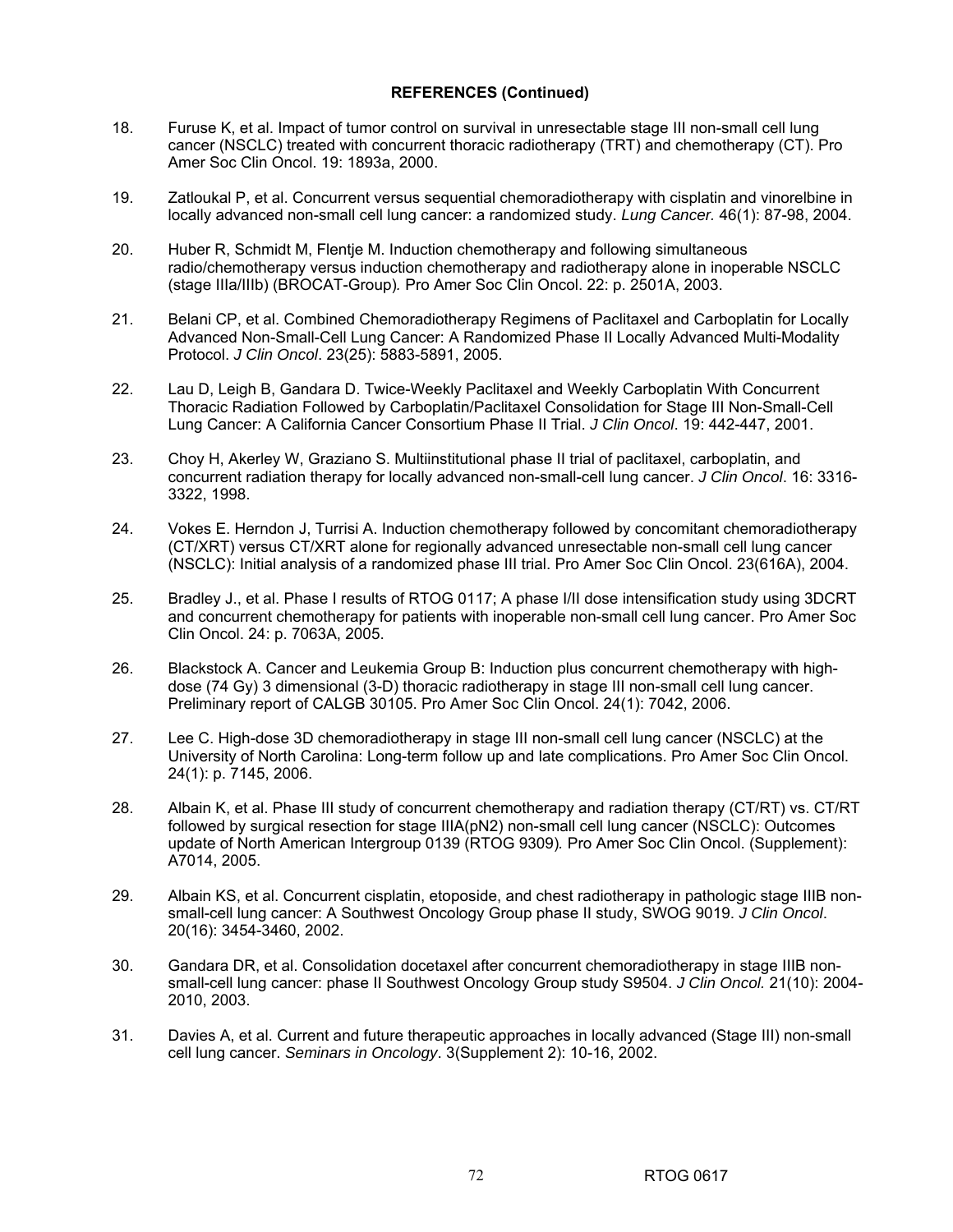- 32. LeChevalier T, et al. Radiotherapy alone versus combined chemotherapy and radiotherapy in nonresectable non-small-cell lung cancer: First analysis of a randomized trial in 353 patients. *J Nat'l Canc Instit*. 83: p. 417-423, 1991.
- 33. Perez CA, et al. Long-term observations of the patterns of failure in patients with unresectable nonoat cell carcinoma of the lung treated with definitive radiotherapy: Report by the Radiation Therapy Oncology Group. *Cancer*. 59: 1874-1881, 1987.
- 34. Bradley J, et al. Toxicity and outcome results of RTOG 9311: A phase I-II dose escalation study using three-dimensional conformal radiation therapy in patients with inoperable non-small cell lung carcinoma. *Int J Rad Oncol Biol Phys*. 61(2): 318-328, 2005.
- 35. Kong F-M, et al. High-dose radiation improved local tumor control and overall survival in patients with inoperable/unresectable non-small-cell lung cancer: Long-term results of a radiation dose escalation study*. Int J Rad Oncol Biol Phys*. 63(2): 324-333, 2005.
- 36. Movsas B, et al. Phase III study of amifostine in patients with locally advanced non-small cell lung cancer (NSCLC) receiving chemotherapy & hyperfractionated radiation: Radiation Therapy Oncology Group (RTOG) 98-01. Pro Amer Soc Clin Oncol. 22: 636, 2003.
- 37. Schild S, et al. Results of a phase I trial of concurrent chemotherapy and escalating doses of radiation for unresectable non-small cell lung cancer. *Int J Rad Oncol Biol Phys*. 63(2): S44, 2005.
- 38. Schild S, et al. Results of a phase I trial of concurrent chemotherapy and escalating doses of radiation for unresectable non-small cell lung cancer. *Int J Rad Oncol Biol Phys.* 65(4): 1106-11, 2006.
- 39. Rosenman JG, et al. High-dose conformal radiotherapy for treatment of stage IIIA/B non-small cell lung cancer: Technical issues and results of a phase I/II trial. *Int J Rad Oncol Biol Phys.* 54(2): 348- 356, 2002.
- 40. Socinski M, Rosenman J. Dose escalating conformal thoracic radiation therapy with induction and concurrent carboplatin/paclitaxel in unresectable Stage IIIA and IIIB non-small cell lung cancer: A modified phase I/II trial. *Cancer.* 92: 1213-1223, 2001.
- 41. Schild S, et al. Phase III trial comparing chemotherapy plus once-daily or twice-daily radiotherapy in stage III non-small cell lung cancer (NSCLC*). Int J Rad Oncol Biol Phys.* 54(2): 370-378, 2002.
- 42. Purdy JA, et al. Three-dimensional conformal radiation therapy and intensity modulated radiation therapy: Practical potential benefits and pitfalls. In Perez C, Brady L, eds. *Updates to Principles and Practice of Radiation Oncology*. 2000, New York, NY: Lippincott, Williams and Wilkins; 2000: 1-13.
- 43. *ICRU 50 Prescribing, Recording, Reporting, Photon Beam Therapy.* International Commission on Radiation Units and Measurements. Washington DC, 1994.
- 44. Graham MV. Three-dimensional conformal radiotherapy for lung cancer (the Washington University experience). In Meyer J, ed. *Frontiers of Radiation Therapy.* Basel, Switzerland: S. Karger; 1994.
- 45. Martel MK, et al. Dose-volume histogram and 3D treatment planning evaluation of patients with pneumonitis. *Int J Rad Oncol Biol Phys.* 28: 575-581, 1994.
- 46. Martel MK, et al. Volume and dose parameters for survival of non-small cell lung cancer patients. *Radiotherapy and Oncology*. 44: 23-29, 1997.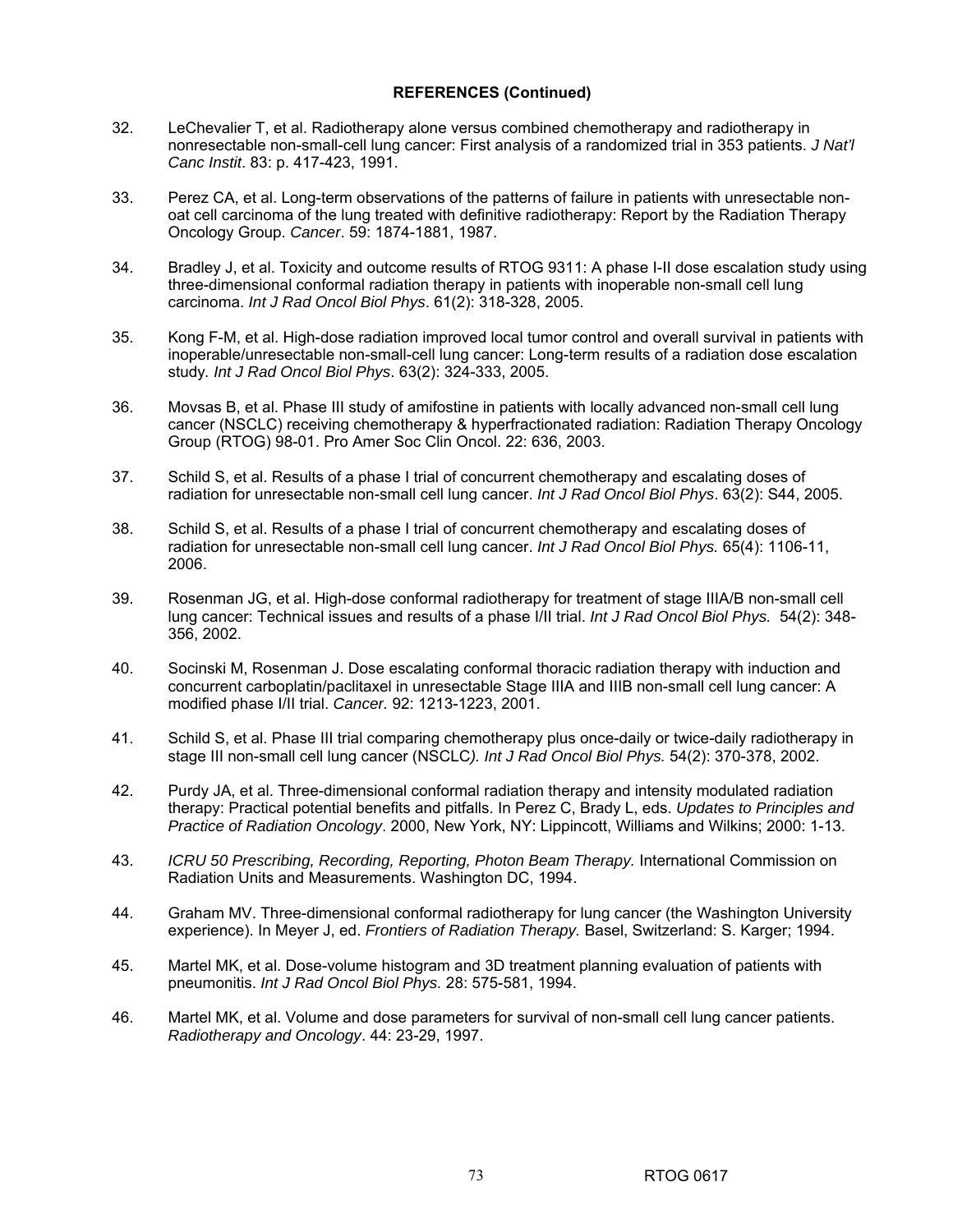- 47. Martel MK, et al. Incidental doses to clinically negative nodes from conformal treatment fields for nonsmall cell lung cancer. *Int J Rad Oncol Biol Phys.* 45(3 (supplement)): 244, 1999.
- 48. Graham MV, et al. Clinical dose-volume histogram analysis for pneumonitis after 3D treatment for non-small cell lung cancer (NSCLC). *Int J Rad Oncol Biol Phys*. 45: 323-329, 1999.
- 49. Perez CA, et al. Impact of irradiation technique and tumor extent in tumor control and survival of patients with unresectable non-oat cell carcinoma of the lung. *Cancer.* 50: 1091-1099, 1982.
- 50. Bradley JD, et al. Elective nodal failures are uncommon in medically inoperable patients with stage I non-small-cell lung carcinoma treated with limited radiotherapy fields. *Int J Rad Oncol Biol Phys.* 56(2): 342-347, 2003.
- 51. Rosenzweig KE, et al. Elective nodal irradiation in the treatment of non-small-cell lung cancer with three-dimensional conformal radiation therapy. *Int J Rad Oncol Biol Phys.* 3: 681-685, 2001.
- 52. Senan S, et al. Can elective nodal irradiation be omited in Stage III non-small cell lung cancer? An analysis of recurrences after sequential chemotherapy and "involved-field" radiotherapy to 70 Gy. *Int J Rad Oncol Biol Phys.* 51(3, supplement 1): 21, 2001.
- 53. Yuan S, et al. Three-dimensional conformal involved-field radiotherapy for stage III non-small cell lung cancer. Pro Amer Soc Clin Oncol. 24(1): 7044, 2006.
- 54. Bradley J, et al. Impact of FDG-PET on radiation therapy volume delineation in non-small cell lung cancer. Submitted for publication, 2003.
- 55. Hernando M, et al. Radiation-induced pulmonary toxicity: A dose-volume histogram analysis in 201 patients with lung cancer. *Int J Rad Oncol Biol Phys*. 51(3): 650-659, 2001.
- 56. Gopal R, et al. The relationship between local dose and loss of function for irradiated lung. *Int J Rad Oncol Biol Phys*. 56(1): 106-113, 2003.
- 57. Lee HK, et al. Postoperative pulmonary complications after preoperative chemoradiation for esophageal carcinoma: Correlation with pulmonary dose-volume histogram parameters. *Int J Rad Oncol Biol Phys*. 57(5): 1317-1322, 2003.
- 58. Bradley J, et al., Dosimetric correlates for acute esophagitis in patients treated with radiation therapy for lung carcinoma. *Int J Rad Oncol Biol Phys*. 58(4): 1106-1113, 2004.
- 59. Singh AK, Lockett MA, Bradley JD. Predictors of radiation-induced esophageal toxicity in patients with non-small cell lung cancer treated with three-dimensional conformal radiation therapy. *Int J Rad Oncol Biol Phys*. 55(2): 337-341, 2003.
- 60. Maguire P, et al. Clinical and dosimetric predictors of radiation-induced esophageal toxicity. *Int J Rad Oncol Biol Phys*. 45(1): 97-103, 1999.
- 61. Komaki R, et al. Effects of amifostine on acute toxicity from concurrent chemotherapy and radiotherapy for inoperable non-small-cell lung cancer: Report of a randomized comparative trial. *Int J Rad Oncol Biol Phys*. 58(1369-1377), 2004.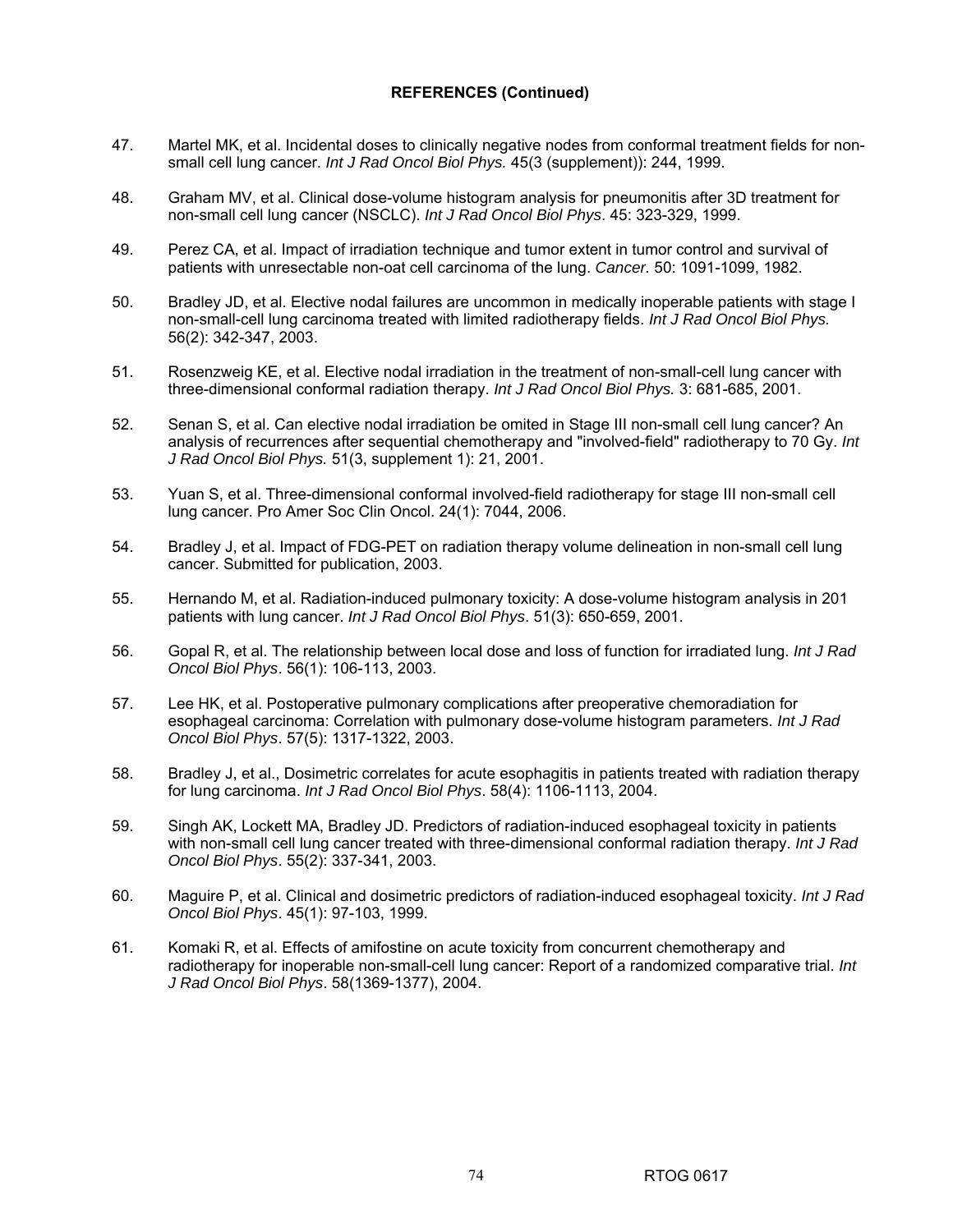- 62. Werner-Wasik M, Pequignot E, Leeper D. Predictors of severe esophagitis include use of concurrent chemotherapy, but not the length of the irradiated esophagus: a multivariate analysis of patients with lung cancer treated with nonoperative therapy. *Int J Rad Oncol Biol Phys*. 48: 689-696, 2000.
- 63. Emami B, et al. Tolerance of normal tissue to therapeutic irradiation. *Int J Rad Oncol Biol Phys*. 21: 109-122, 1991.
- 64. Frank S. Treatment planning for lung cancer: traditional homogenous point dose prescription compared with hetergeneity-corrected dose-volume prescription. *Int J Rad Oncol Biol Phys.* 56(5): 1308-18, 2003.
- 65. Yarden Y, Ullrich A. Growth factor receptor tyrosine kinases. *Ann Rev Biochem*. 57:443-478, 1988.
- 66. Van de Vijver MJ, Kumar R, Mendelsohn J. Ligand-induced activation of A431 cell epidermal growth factor receptors occurs primarily by an autocrine pathway that acts upon receptors on the surface rather than intracellularly. *J Biol Chem*. 266: 7503-7508, 991.
- 67. Baselga J, Norton L, Masui H, Pandiella A, Coplan K, Miller, Jr. WH, Mendelsohn J. Antitumor effects of doxorubicin in combination with anti-epidermal growth factor receptor monoclonal antibodies. *J Nat Cancer Inst*. 85:1327-1333, 1993.
- 68. ImClone: Investigator Brochure. ImClone Systems and Bristol-Myers Squibb. Version 12.0, September 2006.
- 69. Al-Kasspooles M, Moore JH, Orringer MB, Beer DG. Amplification and over-expression of the EGFR and erbB-2 genes in human esophageal adenocarcinomas. *Int J. Cancer.* 54: 213-219, 1993.
- 70. Grandis JR, Tweardy DJ. Elevated levels of transforming growth factor alpha and epidermal growth factor receptor messenger RNA are early markers of carcinogenesis in head and neck cancer. *Cancer Res.* 53: 3579-3584, 1993.
- 71. Chou JL, Fan Z, DeBlasio T, Koff A, Rosen N, Mendelsohn J. Constitutive overexpression of cyclin D1 in human breast epithelial cells does not prevent G1 arrest induced by deprivation of epidermal growth factor. *Breast Cancer Res Treat*. 55:267-283,1999.
- 72. Fan Z, Shang BY, Lu Y, Chou JL, Mendelsohn J. Reciprocal changes in p27(Kip1) and p21(Cip1) in growth inhibition mediated by blockade or overstimulation of epidermal growth factor receptors. *Clin Cancer Res*. 3: 1943-1948, 1997.
- 73. Wu X, Fan Z, Masui H, Rosen N, Mendelsohn J. Apoptosis induced by an anti-epidermal growth factor receptor monoclonal antibody in a human colorectal carcinoma cell line and its delay by insulin. *J Clin Invest.* 95:1897-1905, 1995.
- 74. Kawamoto T, Sato JD, Le A, Polikoff J, Sato GH, Mendelsohn J. Growth stimulation of A431 cell by EGF: Identification of high affinity receptors for epidermal growth factor by an anti-receptor monoclonal antibody. Proc Natl Acad Sci USA. 80: 1337-1341, 1983.
- 75. Baselga J, Norton L, Masui H, Pandiella A, Coplan K, Miller, Jr. WH, Mendelsohn J. Antitumor effects of doxorubicin in combination with anti-epidermal growth factor receptor monoclonal antibodies. *J Nat Cancer Inst.* 85:1327-1333, 1993.
- 76. Mendelsohn J, Kawamoto T, Sato G, Sato J. Hybrid cell lines that produce monoclonal antibodies to epidermal growth factor receptor. United States Patent #4,943,533. July 24, 1990.
- 77. ERBITUX® (cetuximab) package insert. ImClone Systems Incorporated and Bristol-Myers Squibb Company. 2007. ER-B0001-10-07.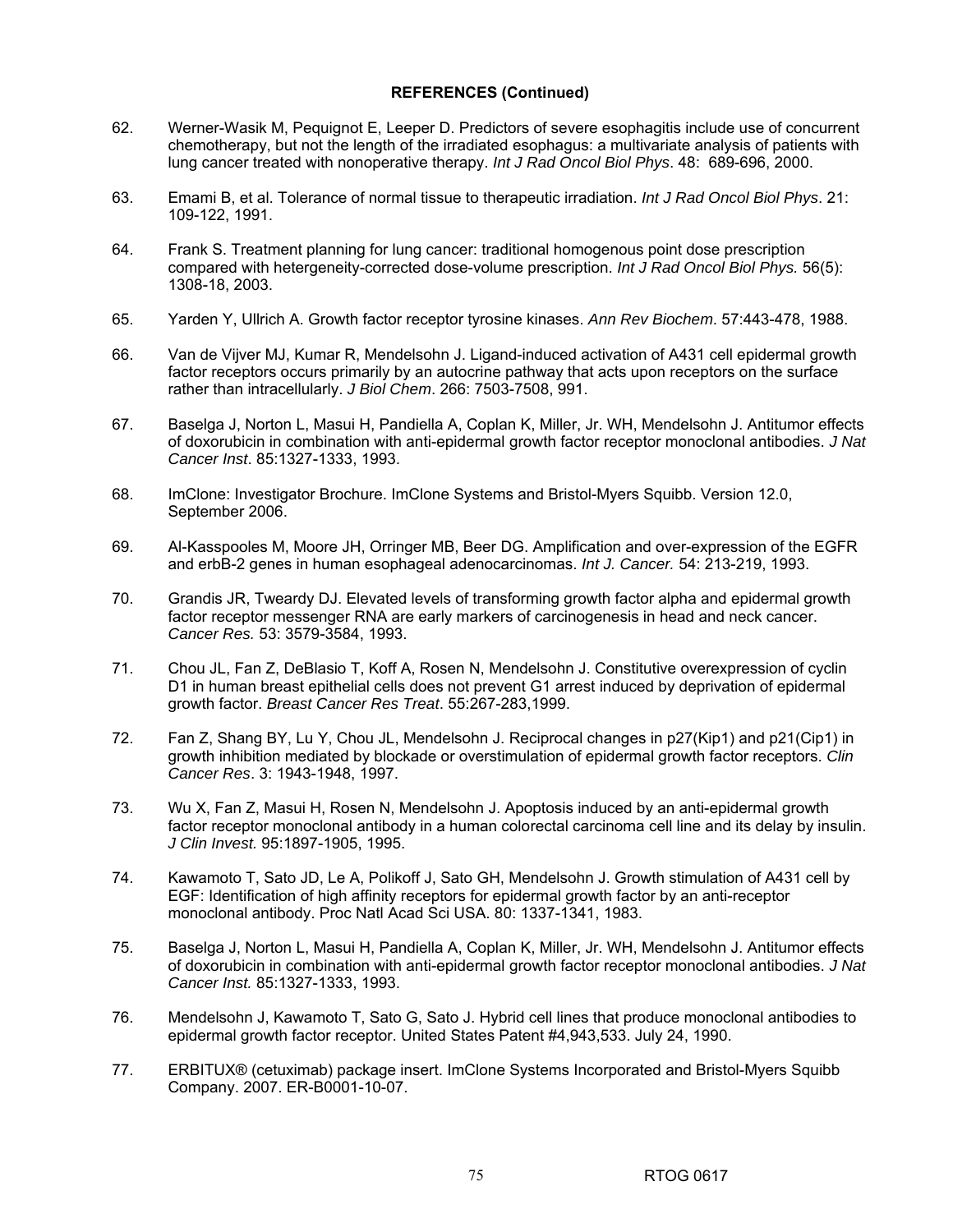- 78. Perez-Soler R, Chachoua A, Hammond LA, et al. Determinants of tumor response and survival with erlotinib in patients with non--small-cell lung cancer. *J Clin Oncol.* 22:3238-47, 2004.
- 79. Forouzesh B, Hildalgo M, Takimoto C, et al. Phase I pharmacokinetics (PK) and biological studies of the epidermal growth factor- tyrosine kinase (EGFR-T) inhibitor OSI-774 in combination with docetaxel. Pro Amer Soc Clin Oncol 21:81 (abstract), 2002.
- 80. Fukuoka M, Yano S, Giaccone G, et al. Multi-institutional randomized phase II trial of gefitinib for previously treated patients with advanced non-small-cell lung cancer (The IDEAL 1 Trial) [corrected]. *J Clin Oncol.* 21:2237-46, 2003.
- 81. Janne PA, Gurubhagavatula S, Yeap BY, et al. Outcomes of patients with advanced non-small cell lung cancer treated with gefitinib (ZD1839, "Iressa") on an expanded access study. *Lung Cancer.*  44:221-30, 2004.
- 82. Kris MG, Natale RB, Herbst RS, et al. Efficacy of gefitinib, an inhibitor of the epidermal growth factor receptor tyrosine kinase, in symptomatic patients with non-small cell lung cancer: A randomized trial. *JAMA*. 290:2149-58, 2003.
- 83. Bell DW, Lynch TJ, Haserlat SM, et al. Epidermal growth factor receptor mutations and gene amplification in non-small-cell lung cancer: Molecular analysis of the IDEAL/INTACT gefitinib trials. *J Clin Oncol*. 23:8081-92, 2005.
- 84. Baselga J, Pfister D, Cooper MR, et al. Phase I studies of anti-epidermal growth factor receptor chimeric antibody C225 alone and in combination with cisplatin. *J Clin Oncol.* 18:904-14, 2000.
- 85. Thienelt CD, Bunn PA, Jr., Hanna N, et al. Multicenter phase I/II study of cetuximab with paclitaxel and carboplatin in untreated patients with stage IV non-small-cell lung cancer. *J Clin Oncol.* 23: 8786- 93, 2005.
- 86. Robert F, Blumenschein G, Herbst RS, et al. Phase I/IIa study of cetuximab with gemcitabine plus carboplatin in patients with chemotherapy-naive advanced non-small-cell lung cancer. *J Clin Oncol.*  23: 9089-96, 2005.
- 87. Kelly K, Herbst RS, Crowley J, et al. Concurrent chemotherapy plus cetuximab or chemotherapy followed by cetuximab in advanced non-small cell lung cancer (NSCLC): A randomized phase II selectional trial SWOG 0342. . Pro Amer Soc Clin Oncol. 7015 (abstract), 2006.
- 88. Lynch TJ. A randomized multicenter phase III study of cetuximab (Erbitux(R)) in combination with Taxane/Carboplatin versus Taxane/Carboplatin alone as first-line treatment for patients with advanced/metastatic Non-small cell lung cancer (NSCLC): B3-03. *J Thoracic Oncol.* 12th World Conference on Lung Cancer, Seoul, Korea, September 2-6, 2007. 2(8) Supplement 4: S340-S341, 2007.
- 89. Rischin D, Burmeister D, Mitchell P, et al. Phase I trial of gefitinib (ZD1839) in combination with concurrent carboplatin, paclitaxel and radiation therapy in patients with stage III non-small cell lung cancer. Pro Amer Soc Clin Oncol. 2004.
- 90. Gowindan R. Personal communication to J. Bradley. 2008.
- 91. Movsas B, et al. Sociaodemographic factors are significant predictors of toxicity in RTOG nonoperative NSCLC trials. *Int J Rad Oncol Biol Phys*. 66(3): S62(A), 2006.
- 92. Cella D, et al. Reliability and validity of the Functional Assessment of Cancer Therapy-Lung (FACT-L) quality of life instrument*. Lung Cancer.* 12(3): 199-220, 1995.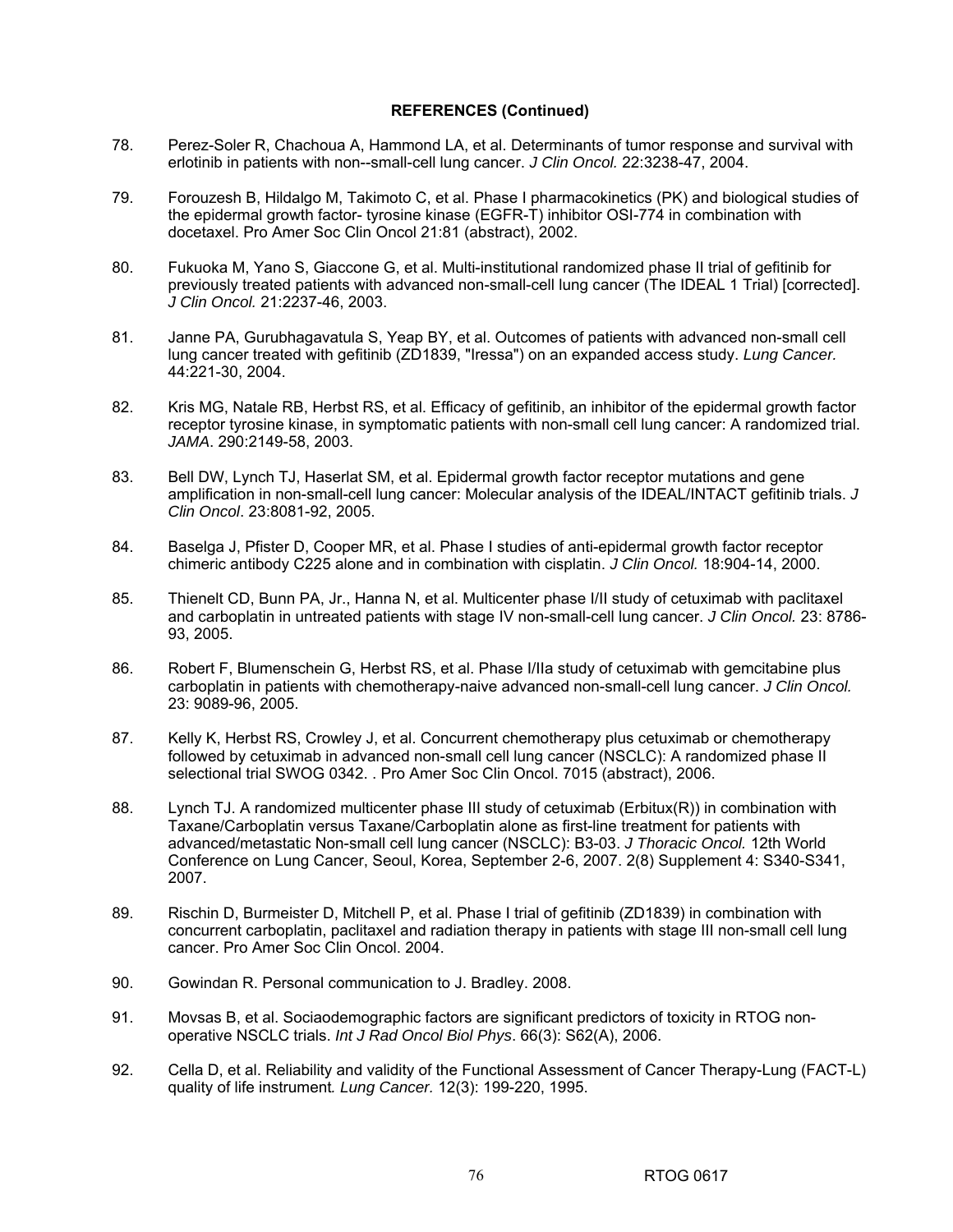- 93. Butt Z, et al. Quality of life in lung cancer: The validity and cross-cultural applicability of the Functional Assessment of Cancer Therapy-Lung Scale. *Hemat Oncol Clin N Amer.* 19(2): 389-420, 2005.
- 94. Chang CH, et al. Real-time clinical application of quality of life assessment in advanced lung cancer. *Clin Lung Canc.* 2002. 4: 104-109.
- 95. Cella D, et al. What is a clinically meaningful change in the Functional Assessment of Cancer Therapy-Lung (FACT-L) questionnaire? Results from Eastern Cooperative Oncology Group (ECOG) Study 5592. *J Clin Epidem*. 55(3): 285-295, 2002.
- 96. Glick HA, et al. A comparison of preference assessment instruments used in a clinical trial: Responses to the visual analog scale from the EuroQol EQ-5D and Health Utilities Index. *Med Decision Making*. 19(3): 265-275, 1999.
- 97. Johnson JA, Coons SJ. Comparison of the EQ-5D and SF-12 in an adult U.S. sample. *Qual Life Res*. 7(2): 155-156, 1998.
- 98. Johnson JA, et al. Valuation of EuroQOL (EQ-5D) health states in an adult U.S. sample. *Pharmacoeconomics.* 13(4): 421-433, 1998.
- 99. Johnson JA, et al. Comparison of Finnish and U.S.-based visual analog scale valuations of the EQ-5D measure. *Med Decision Making*. 20(3): 281-289, 2000.
- 100. Schulz MW, et al. A comparison of techniques for eliciting patient preferences in patients with benign prostatic hyperplasia. *J Urology*. 168(1): 155-159, 2002.
- 101. Badia X, Herdman M, Kind P. The influence of ill-health experience in the valuation of health. *Pharmacoeconomics*. 13(6): 687-696,1998.
- 102. Wu AW, et al. Validity and responsiveness of the EuroQOL as a measure of health-related quality of life in people enrolled in an AIDS clinical trial. *Qual Life Res*. 11(3): 273-282, 2002.
- 103. Trippoli S, et al. Quality of life and utility in patients with non-small cell lung cancer. Quality-of-Life Study Group of the master 2 project in pharmacoeconomics*. Pharmacoeconomics*. 19(8): 855-863, 2001.
- 104. Party MRCW. Assessment of quality of life in small-cell lung cancer using a daily diary card developed by the Medical Research Council Lung Working Party. *Br J Cancer*. 64: 299-306, 1991.
- 105. Lan KKG, DeMets ER. Discrete sequential boundaries for clinical trials. *Biometrika*. 70: 659-63, 1983.
- 106. O'Brien PC, Fleming TR. A multiple testing procedure for clinical trials. *Biometrics.* 35: 549-556, 1979.
- 107. Freidlin B, Korn EL. A comment on futility monitoring. *Controlled Clinical Trials*. 23: 355-66, 2002.
- 108. Jennison C Turnbull B. *Group Sequential Methods with Applications to Clinical Trials*. London: Chapman and Hall; 2000.
- 109. Schoenfeld D. The asymptotic properties of nonparametric tests for comparing survival distributions. *Biometrika.*. 68: 316-319, 1981.
- 110. Zelen M. The randomization and stratification of patients to clinical trials (MI #7506064). *J Chronic Diseases*. 27: 365-375, 1974.
- 111. Kaplan E, Meier P. Nonparameteric estimation from incomplete observations. *J Amer Stat Assoc*. 53: 457-481, 1958.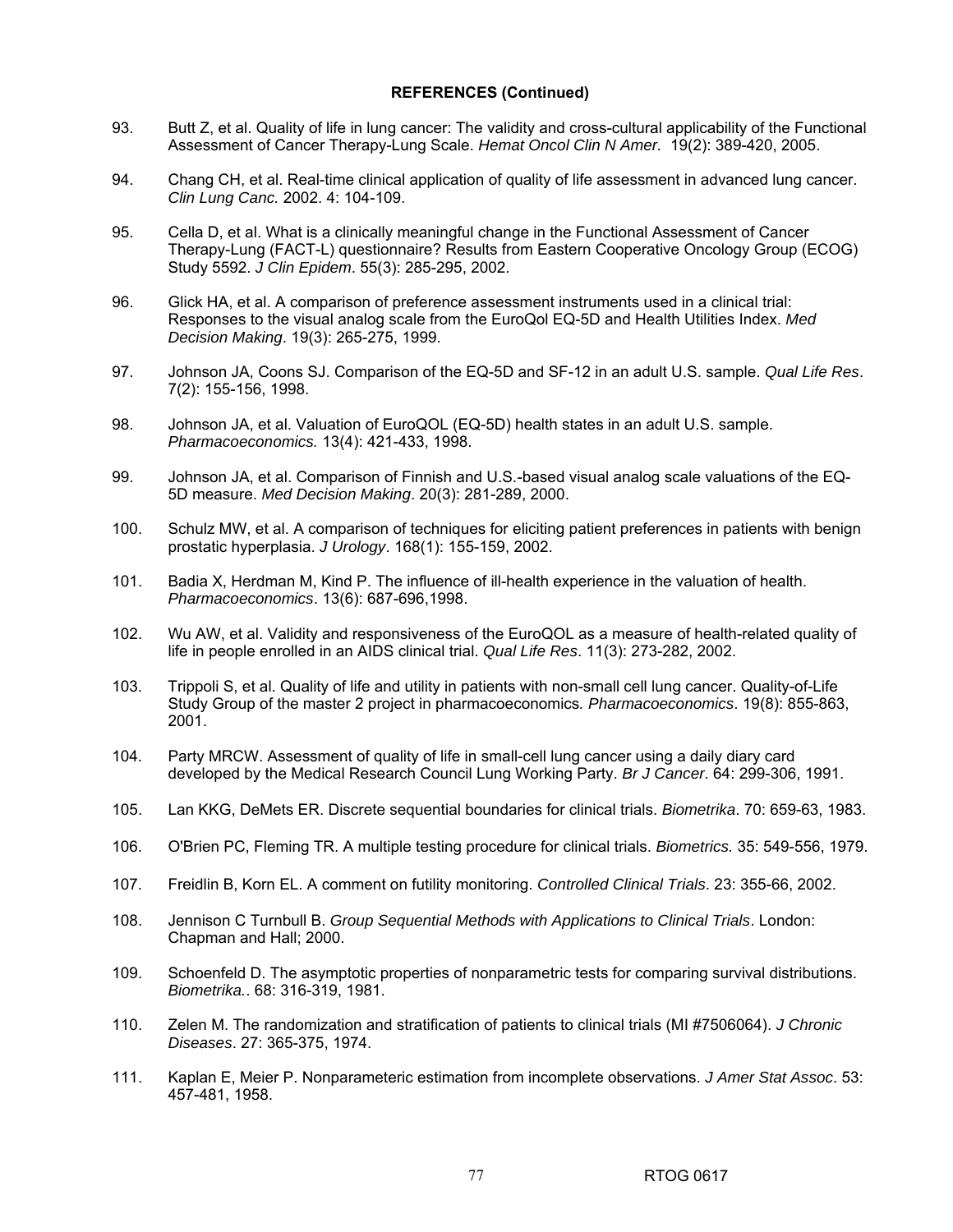- 112. Mantel N. Evaluation of survival data and two new rank order statistics arising in its consideration. *Cancer Chemo Reports*. 50: 163-170, 1966.
- 113. Prentice RL, et al. The analysis of failure times in the presence of competing risks. *Biometrics.* 34: 541-554, 1978.
- 114. Cox D. Regression models and life tables. *J Royal Stat Soc*. 34 (series B): 187-229, 1972.
- 115. Hochberg Y. A sharper Bonferroni procedure for multiple tests of significance. *Biometrika*. 75(4): 800- 802, 1988.
- 116. Allison P. *Missing Data*. Thousand Oaks, CA: Sage Publications; 2002.
- 117. Little RJA, Rubin DB. *Statistical Analysis With Missing Data*. New York, NY: John Wiley and Sons; 1987.
- 118. Graham,M, et al. Comparison of prognostic factors and survival among black patients and white patients treated with irradiation for non-small cell lung cancer. *J Nat'l Canc Instit*. 84: 1731-1735, 1992.
- 119. Scott C, et al., Recursive partitioning analysis of 1592 patients on four RTOG studies in inoperable non-small cell lung cancer. *Lung Cancer.* 17(suppl 1): S59-S74, 1997.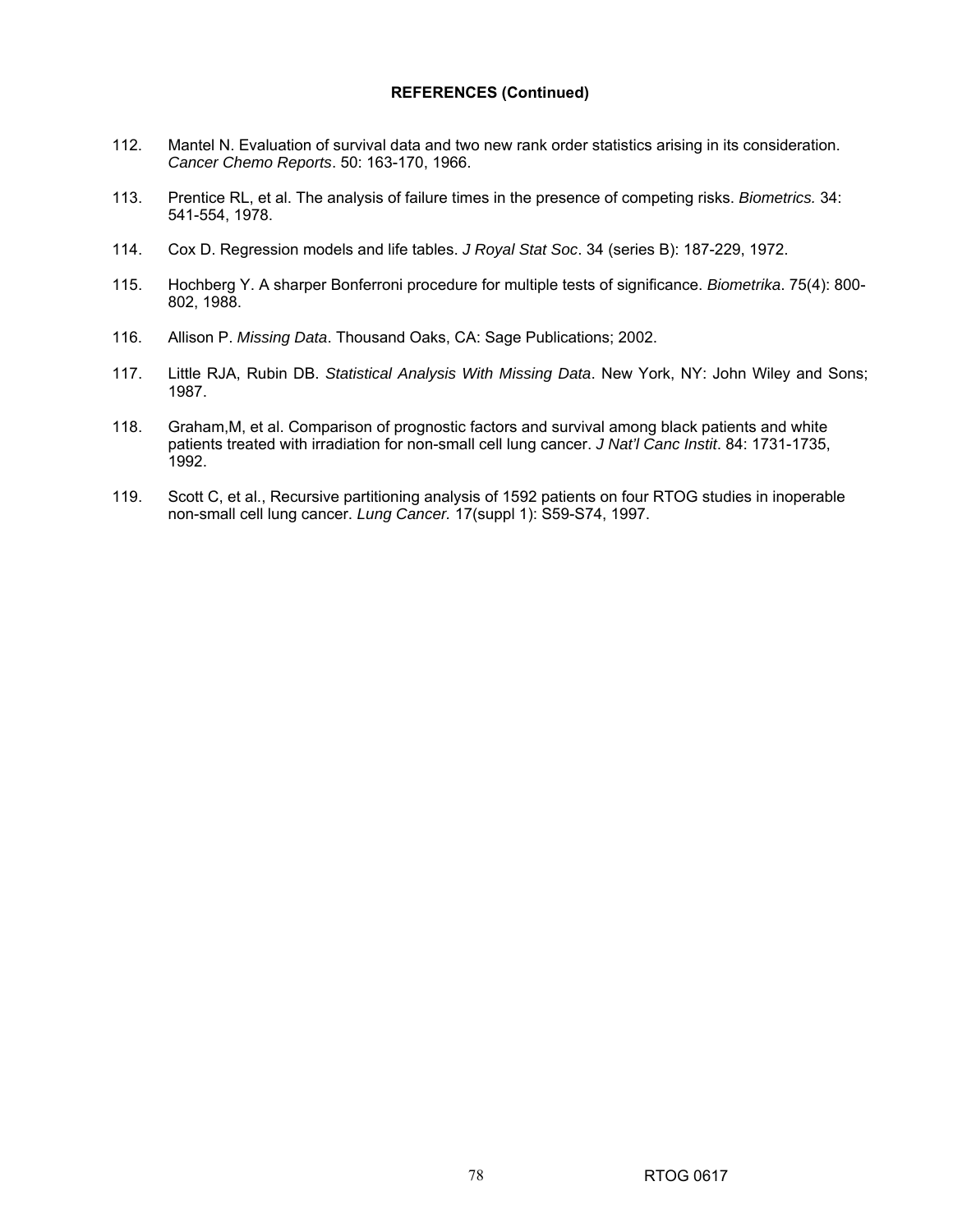## **APPENDIX I**

## **Sample Informed Consent**

## **RTOG 0617/NCCTG N0628/CALGB 30609/ECOG R0617**

## **A RANDOMIZED PHASE III COMPARISON OF STANDARD- DOSE (60 Gy) VERSUS HIGH-DOSE (74 Gy) CONFORMAL RADIOTHERAPY WITH CONCURRENT AND CONSOLIDATION CARBOPLATIN/PACLITAXEL +/- CETUXIMAB (IND #103444) IN PATIENTS WITH STAGE IIIA/IIIB NON-SMALL CELL LUNG CANCER**

This is a clinical trial, a type of research study. Your study doctor (and/or people on your doctor's team who are familiar with this study) will explain the clinical trial to you. Clinical trials include only people who choose to take part. Please take your time to make your decision about taking part. You may discuss your decision with your friends and family. You can also discuss it with your health care team. If you have any questions, you can ask your study doctor for more explanation.

You are being asked to take part in this study because you have lung cancer that has spread to regional lymph nodes and are not a candidate for surgery.

## **Why is this study being done?**

## **(For patients enrolled on or before [6/18/08])**

The purpose of this study is to compare the effects, good and/or bad, of high-dose radiation therapy with standard dose radiation therapy on you and your Stage III non-small cell lung cancer to find out which is better. In this study, you will get either the high-dose or the standard-dose radiation therapy. You will not get both. Everyone will get the chemotherapy with the same drug combination and schedule, consisting of paclitaxel and carboplatin.

## **(For patients enrolled after [6/18/08])**

One purpose of this study is to compare the effects, good and/or bad, of high-dose radiation therapy and chemotherapy with standard dose radiation therapy and chemotherapy on you and your cancer to find out which is better. In this study, you will get either the high-dose or the standard-dose radiation therapy. The high-dose radiation therapy is considered experimental in this study. Everyone will get the chemotherapy with the same drug combination and schedule, consisting of paclitaxel and carboplatin.

In addition, this study will compare the effects, good and/or bad, of adding cetuximab to radiation and chemotherapy. In this study, you will get either radiation and chemotherapy or radiation, chemotherapy, and cetuximab.

Cetuximab is a drug that may delay or prevent tumor growth by blocking certain cellular chemical pathways that lead to tumor development. It has been approved by the FDA as a treatment for patients with colorectal and head and neck cancer. Cetuximab has not yet been approved as a treatment for patients with lung cancer and is considered experimental in this study.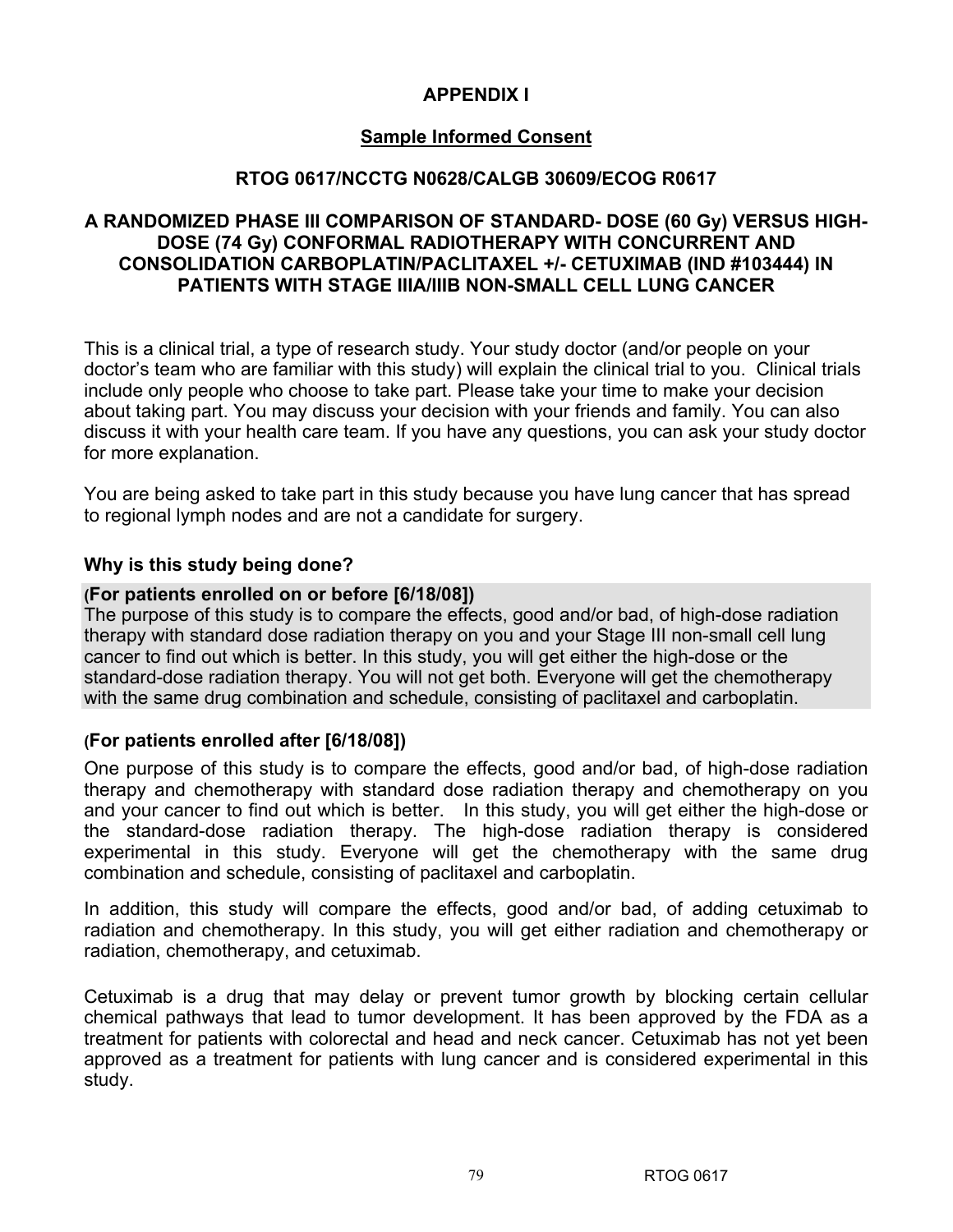# **How many people will take part in the study? (6/18/08)**

About 500 people will take part in this study. About half of the patients will receive high-dose radiation therapy and about half will receive standard dose radiation therapy.

# **What will happen if I take part in this research study? (3/9/09)**

**Before you begin the study …** 

**You will need to have the following exams, tests or procedures to find out if you can be in the study. These exams, tests or procedures are part of regular cancer care and may be done even if you do not join the study. If you have had some of them recently, they may not need to be repeated. This will be up to your study doctor.** 

- Physical examination by several doctors
- Evaluation of your height, weight, blood pressure and overall physical condition
- Evaluation of your ability to carry out daily activities
- A biopsy of your tumor proving that you have cancer
- CT scan of the chest and upper abdomen; a CT (Computed Tomography) scan is a study using x-rays to look at one part of your body
- MRI scan of the brain (or CT scan if the MRI cannot be performed for medical reasons); an MRI (Magnetic Resonance Imaging) is imaging using a strong magnetic field to look at one part of your body
- Body FDG-PET or PET-CT scan; a PET scan is a computerized image that looks at the activity of tumor cells in your entire body and that requires injection of a special marker into your vein, such as sugar (glucose) combined with a lowdose radioactive substance (a tracer). A camera records the tracer's signal as it travels through your body.
- A bone scan (if a PET scan isn't available); A bone scan is a study using x-rays in which a small amount of radioactive material is injected and travels through the bloodstream. It collects in the bones and is detected by special instrument called a scanner.
- Routine blood tests (about 1-3 teaspoons of blood will be taken from your vein)
- Studies of your lung function
- For women able to have children, a pregnancy test
- If your doctor recommends: An EKG, a test of your heart function

## **During the study …**

**If the exams, tests and procedures show that you can be in the study, and you choose to take part, then you will need the following tests and procedures. They are part of regular cancer care.** 

- Evaluation of your weight and ability to carry out daily activities weekly during chemotherapy
- Routine blood tests weekly during chemotherapy (about 1-3 teaspoons of blood will be taken from your vein)
- Evaluation of any side effects you may be having during chemotherapy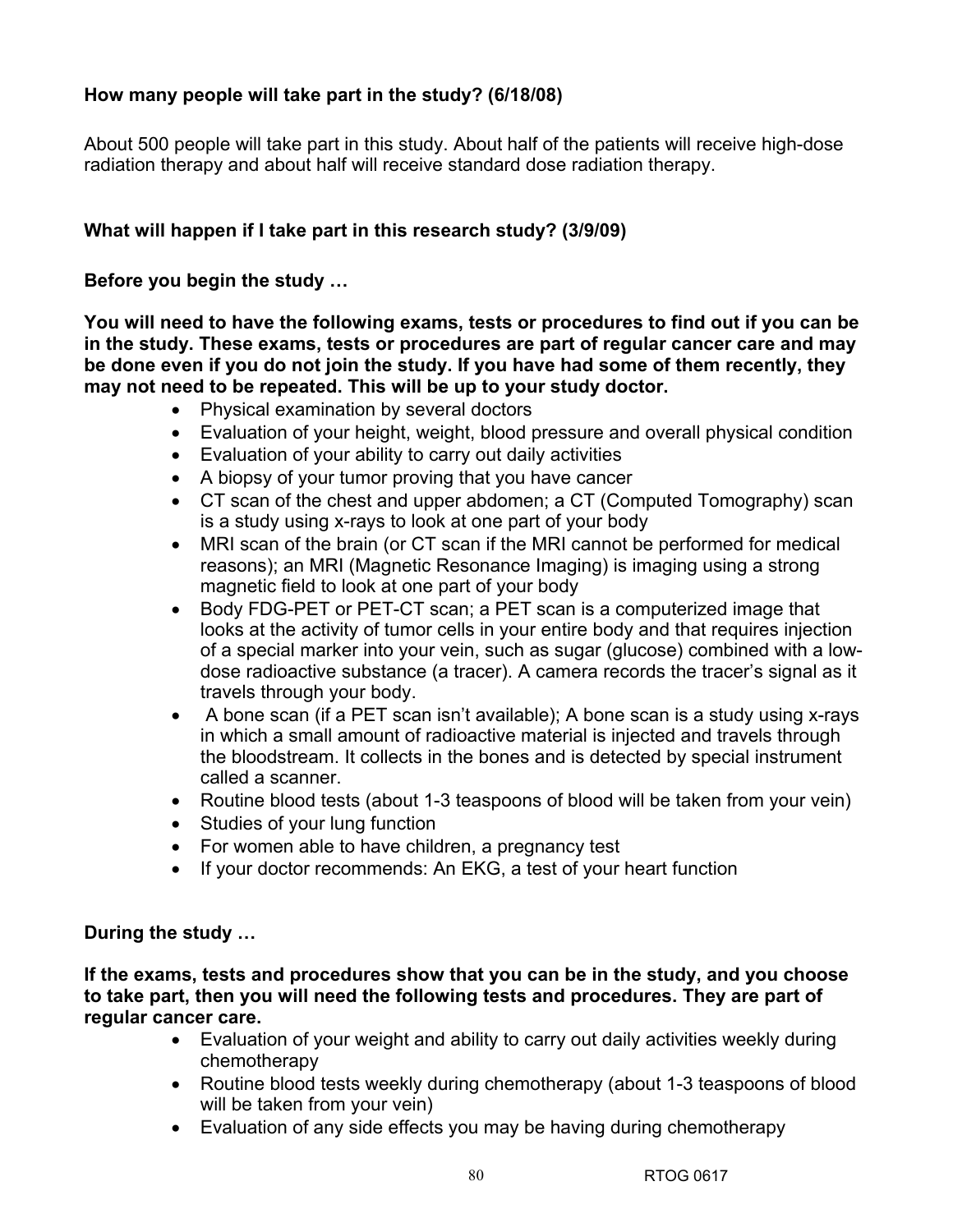• For patients receiving cetuximab, evaluation of blood pressure and overall physical condition each time cetuximab is given: midway through receiving the cetuximab, at the completion of cetuximab, and after receiving cetuximab

### **When you are finished with radiation therapy, chemotherapy (and cetuximab if you receive it)…**

- Physical examination
- Evaluation of your weight and ability to carry out daily activities
- Evaluation of any side effects you may be having
- Routine blood tests (about 1-3 teaspoons of blood will be taken from your vein)

## **At the end of all treatment…**

- Physical examination
- Evaluation of your weight and ability to carry out daily activities
- Evaluation of any side effects you may be having
- Routine blood tests (about 1-3 teaspoons of blood will be taken from your vein)
- Studies of your lung function
- An EKG, a test of your heart function
- CT scan of the chest and upper abdomen

**You will need these tests and procedures in follow-up visits.** They are being done to see how you and your cancer were affected by the treatment you received.

- You will be seen by your doctor every 3 months for the first year, every 4 months for year 2, every 6 months for years 3-5, then once a year for your lifetime
- You will have a CT scan or MRI of the chest and upper abdomen every 6 months for 2 years then once a year
- You will have studies of your lung function at 6 months from the end of all treatment and at 1 year

### **(3/9/09) You will be "randomized" into one of the study groups described below. Randomization means that you are put into a group by chance. A computer program will place you in one of the study groups. Neither you nor your study doctor can choose the group you will be in. You will have a 25%chance of being placed in one of four groups.**

## **If you are in group 1 (called "Arm A"):**

You will receive the standard or usual dose of radiation therapy. You will receive radiation therapy 5 days per week for about 6 weeks. Chemotherapy consisting of paclitaxel and carboplatin will be given on days 1, 8, 15, 22, 29, and 36 during radiation therapy. You will receive two additional cycles of chemotherapy on days 64 and 85 after completion of the combined chemotherapy and radiation.

## **If you are in group 2 (called "Arm B"):**

You will receive a higher than standard dose of radiation therapy. You will receive radiation therapy 5 days per week for 7½ weeks. Chemotherapy consisting of paclitaxel and carboplatin will be given on days 1, 8, 15, 22, 29, 36, and 43 during radiation therapy. You will receive two additional cycles of chemotherapy on days 71 and 92 after completion of the combined chemotherapy and radiation.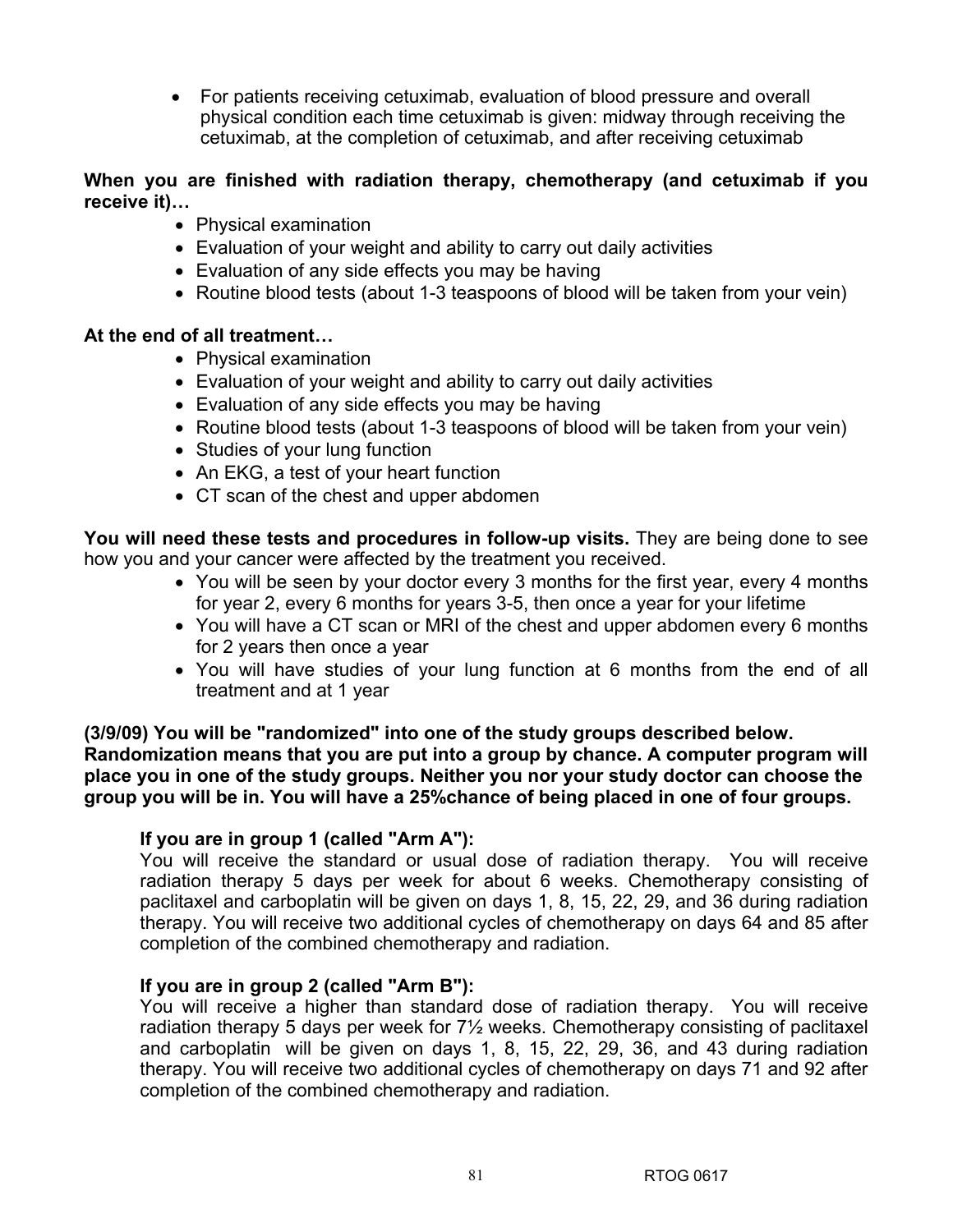### **If you are in group 3 (called "Arm C"):**

You will receive the standard or usual dose of radiation therapy. You will receive radiation therapy 5 days per week for about 6 weeks. Chemotherapy consisting of paclitaxel and carboplatin will be given on days 8, 15, 22, 29, 36, and 43 during radiation therapy. You also will receive cetuximab on these days. After completion of the radiation, chemotherapy, and cetuximab, you will receive two additional cycles of chemotherapy on days 71 and 92, and you will receive cetuximab on days 50, 57, 64, 71, 78, 85, 92, 99, and 106.

### **If you are in group 4 (called "Arm D"):**

You will receive a higher than standard dose of radiation therapy. You will receive radiation therapy 5 days per week for  $7\frac{1}{2}$  weeks. Chemotherapy consisting of paclitaxel and carboplatin will be given on days 8, 15, 22, 29, 36, 43, and 50 during radiation therapy. You also will receive cetuximab on these days. After completion of the radiation, chemotherapy, and cetuximab, you will receive two additional cycles of chemotherapy on days 78 and 99, and you will receive cetuximab on days 57, 64, 71, 78, 85, 92, 99, 106, and 113.

All groups will receive chemotherapy with the same drug combination, dose, and schedule. Paclitaxel and carboplatin are given by vein before radiation therapy. The paclitaxel takes one hour to be given after you have been pre-medicated with medicines to ease possible side effects. After the paclitaxel, the carboplatin is given over 30 minutes along with drugs used to prevent or reduce upset stomach and vomiting.

Groups 3 and 4 (Arms C and D): Before the first dose of cetuximab, you will be given some medicine through your vein to prevent an allergic reaction to cetuximab. Then you will be given the first dose of cetuximab through your vein for approximately two hours. You will not receive chemotherapy or radiation therapy on the day you receive the first dose of cetuximab. You will receive chemotherapy or radiation therapy the following week.

Your blood pressure and overall physical condition will be closely monitored while you receive cetuximab and for at least one hour afterwards. If you have a severe allergic reaction to the first dose of cetuximab or any later doses, the study doctor will treat you for the reaction, and you may not receive further cetuximab on this study. You and the study doctor can discuss other treatments that you can receive off study.

If you tolerate the first dose of cetuximab well, the following week you will begin receiving cetuximab before radiation therapy and chemotherapy.

## **How long will I be in the study? (6/18/08)**

You will receive radiation therapy for either 6 or 7  $\frac{1}{2}$  weeks (depending on the radiation dose you are assigned). You will receive with chemotherapy (and cetuximab if you are assigned to the group receiving it) during radiation therapy.

**Groups 1 and 2**: After you finish radiation therapy, you will be given additional chemotherapy (carboplatin and paclitaxel), twice over 6 weeks. You will receive treatment for a total of about 16 to 17 weeks.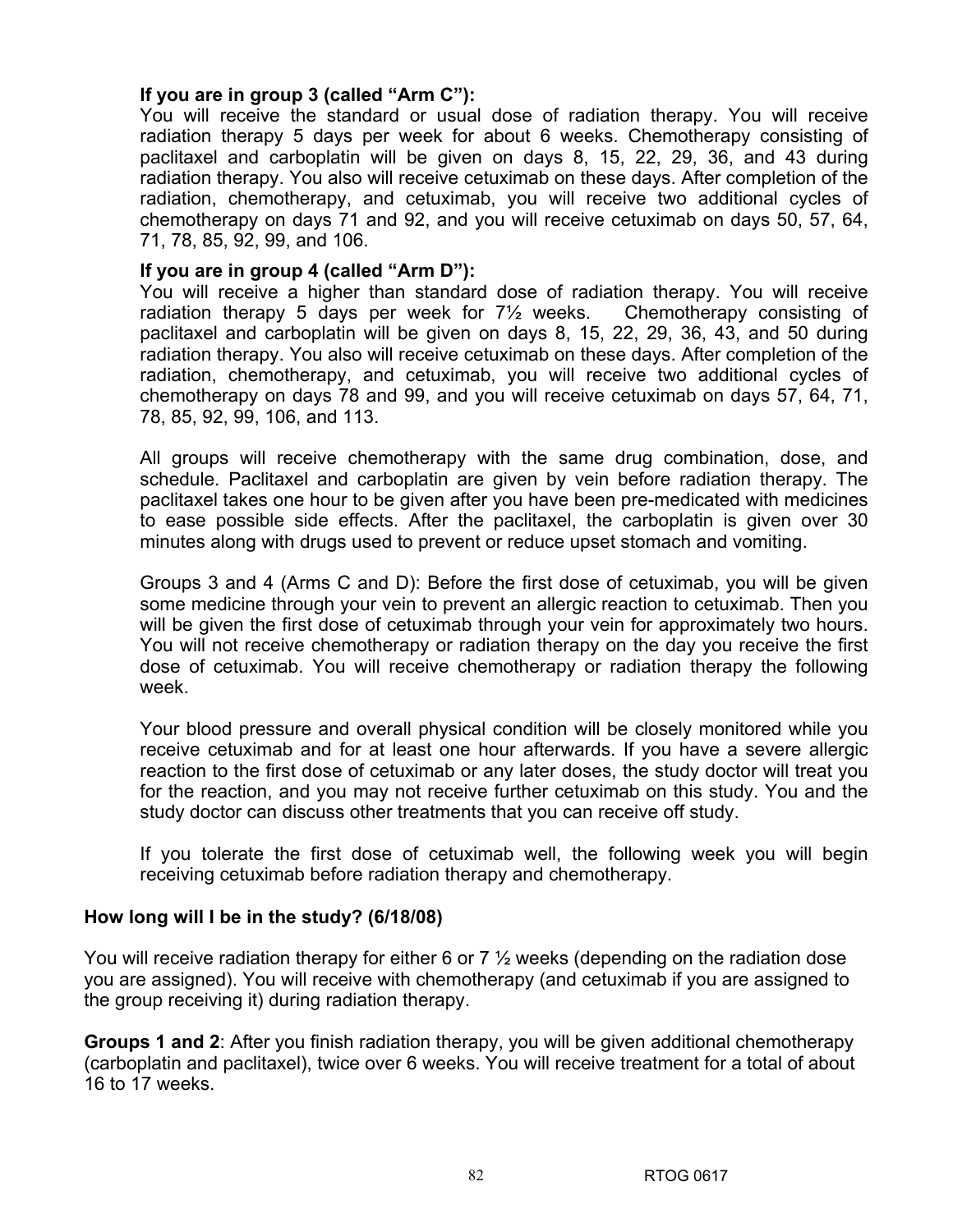**Groups 3 and 4**: After you finish radiation therapy, you will be given additional chemotherapy (carboplatin and paclitaxel) twice over 6 weeks and cetuximab weekly over 9 weeks. You will receive treatment for a total of about 19 to 20 weeks.

 Your doctor will see you in follow-up visits every 3 months for first year, every 4 months for year 2 and every 6 months for year 3-5; then annually for your lifetime.

# **Can I stop being in the study?**

Yes. You can decide to stop at any time. Tell the study doctor if you are thinking about stopping or decide to stop. He or she will tell you how to stop safely.

It is important to tell the study doctor if you are thinking about stopping so any risks from the treatment can be evaluated by him/her. Another reason to tell your study doctor that you are thinking about stopping is to discuss what follow-up care and testing could be most helpful for you.

The study doctor may stop you from taking part in this study at any time if he/she believes it is in your best interest; if you do not follow the study rules; or if the study is stopped.

# **What side effects or risks can I expect from being in the study?**

You may have side effects while on the study. Everyone taking part in the study will be watched carefully for any side effects. However, researchers don't know all the side effects that may happen. Side effects may be mild or very serious. Your health care team may give you medicines to help lessen side effects. Many side effects go away soon after you stop taking the radiation or chemotherapy. In some cases, side effects can be serious, long lasting, or may never go away. There also is a risk of death from either radiation therapy or chemotherapy.

You should talk to your study doctor about any side effects that you have while taking part in the study.

## **Risks and side effects related to radiation therapy to the chest: (10/29/10) Risks and side effects on Arms B and D may be greater than on Arms A and C. Specifically, side effects with swallowing, cough, and/or lung damage may be greater on Arms B and D.**

Likely

- Difficulty, pain, or a burning sensation when swallowing, which is temporary
- Fatigue, which is temporary
- Tanning, redness of the skin, and hair loss within the treatment area, which is temporary
- Skin in the treatment area may remain permanently dry, and chest hair may not grow back
- Decrease in blood counts while undergoing treatment that may result in bleeding, and bruising easily
- Cough and some difficulty in breathing due to lung damage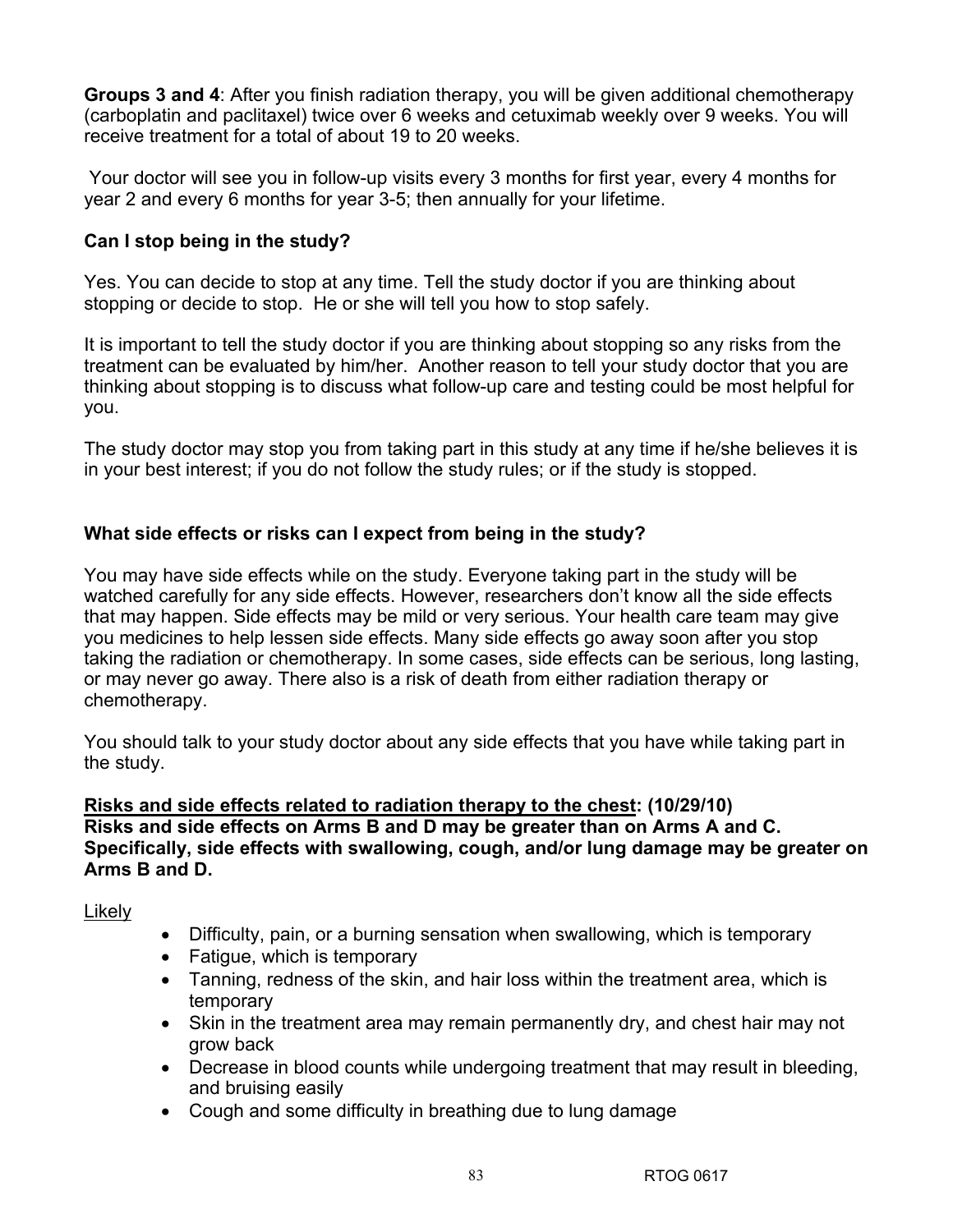## Less Likely

- Narrowing of the esophagus causing difficulty swallowing meals (requiring internal dilation or a feeding tube)
- Severe skin reactions (similar to a severe sun burn) are possible for patients receiving a higher than standard dose of radiation therapy (Groups 2 and 4 or Arms B and D)

## Rare but serious (late)

- Pericarditis irritation of the heart sac causing a rapid heart rate, chest discomfort, or chest pain
- Myocarditis irritation of the heart muscle causing shortness of breath, chest pain, or permanent heart muscle damage
- Transverse myelitis irritation of the spinal cord causing weakness or paralysis
- Bleeding from the airway
- Narrowing of the airway causing shortness of breath
- Death

## **Risks and side effects associated with Paclitaxel (3/9/09)**

## Likely

- Low pulse
- Low blood pressure
- Loss of hair
- Tingling, numbness, burning pain in hands and feet
- A decrease in white blood cells, which could lead to infection
- A decrease in platelets, which could lead to bleeding
- Skin redness or rash
- Fatigue
- Nausea and/or vomiting
- Mouth sores
- Diarrhea
- Anemia, a lower than normal number of red blood cells
- Swelling of the legs, arms, or feet
- Cardiovascular changes on EKG (test that measures electrical signal of heart)

## Less Likely

- Injection site reaction
- Blurred vision
- Skin or nail darkening
- Aches and pains in muscles and joints
- Fever

## Rare but serious

- Temporary changes in blood tests measuring liver function
- Abnormal heart rhythms, which could be life threatening
- Severe allergic reactions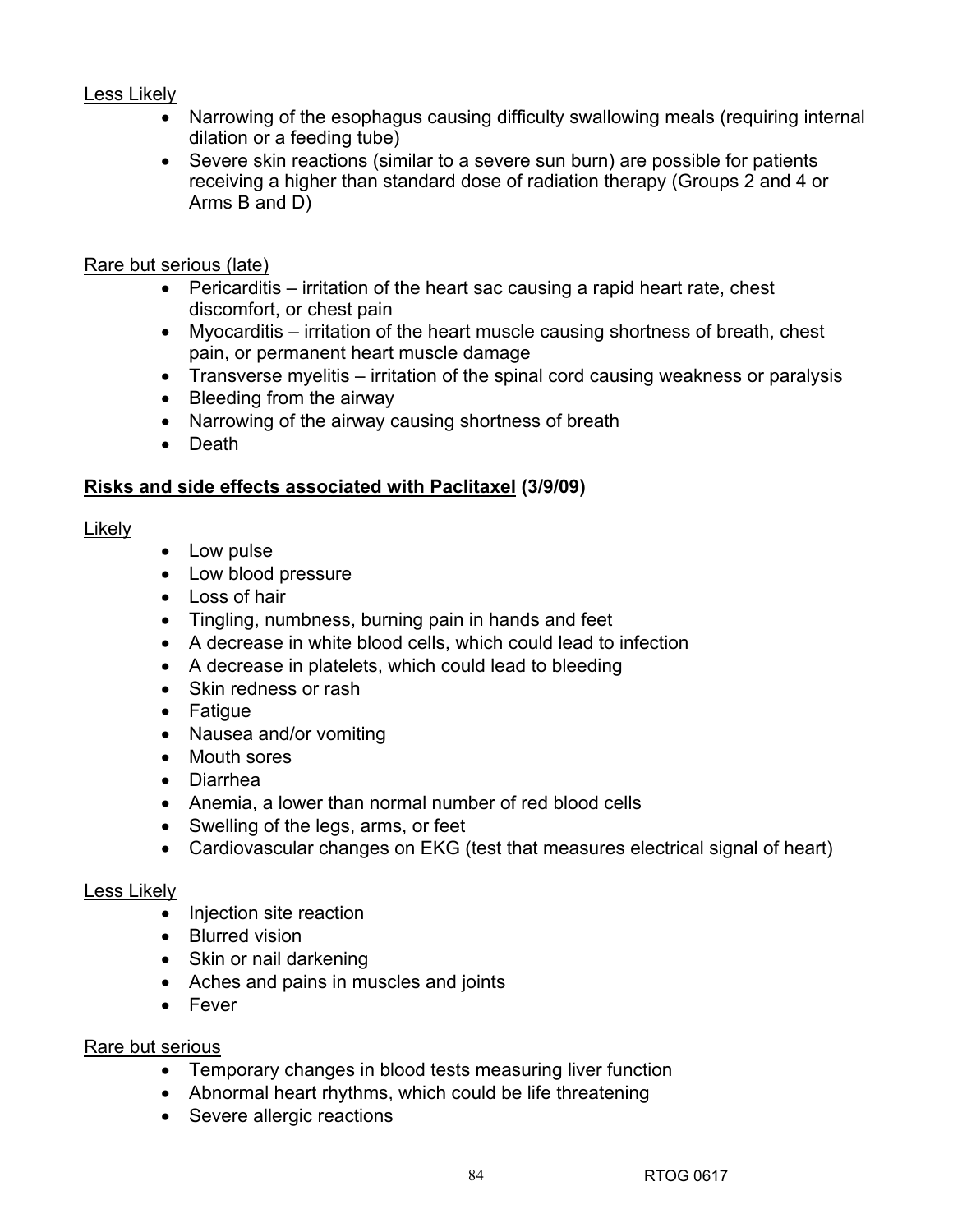- Temporary "bright spots" in vision
- Severe rash called "Stevens- Johnson Syndrome" that can cause fever and severe eruptions of blisters which can occur on the skin of the trunk of the body, mouth, eyes, and genitals
- Death

# **Risks and side effects associated with Carboplatin**

# Likely

- A decrease in white blood cells, which could lead to infection
- A decrease in platelets, which could lead to bleeding
- Nausea and/or vomiting
- Diarrhea
- Fatigue
- Loss of hair
- Temporary changes in blood tests which measure kidney or liver function
- Low sodium in the blood, which could result in bloating and puffiness in the face and fingers, nausea, vomiting, muscle weakness, headache, and disorientation
- Low magnesium in the blood, which could result in increased irritability of the nervous system with spasms of the hands and feet, muscular twitching, and cramps
- Low calcium in the blood, which could result in numbness or tingling around the mouth or in the feet and hands, as well as in muscle spasms in the face, feet, and hands
- Low potassium in the blood, which could result in muscle weakness, cramping, muscle limpness, and/or irregular heartbeat

# Less Likely

- Weakness, loss of strength
- Pain
- Mouth sores
- Tingling, numbness, burning pain in hands and feet, which may be persistent or permanent
- Inflammation of the lung, which could lead to cough and shortness of breath

# Rare but serious

- Blurred vision
- Hearing loss
- Allergic reactions
- Irregular heartbeats
- Shortness of breath
- Hemolytic-uremic syndrome (HUS), a disorder that results in the destruction of red blood cells and platelets with decreased kidney function
- A risk of developing a second cancer unrelated to the treated lung cancer, which may occur months or years after initial treatment
- Death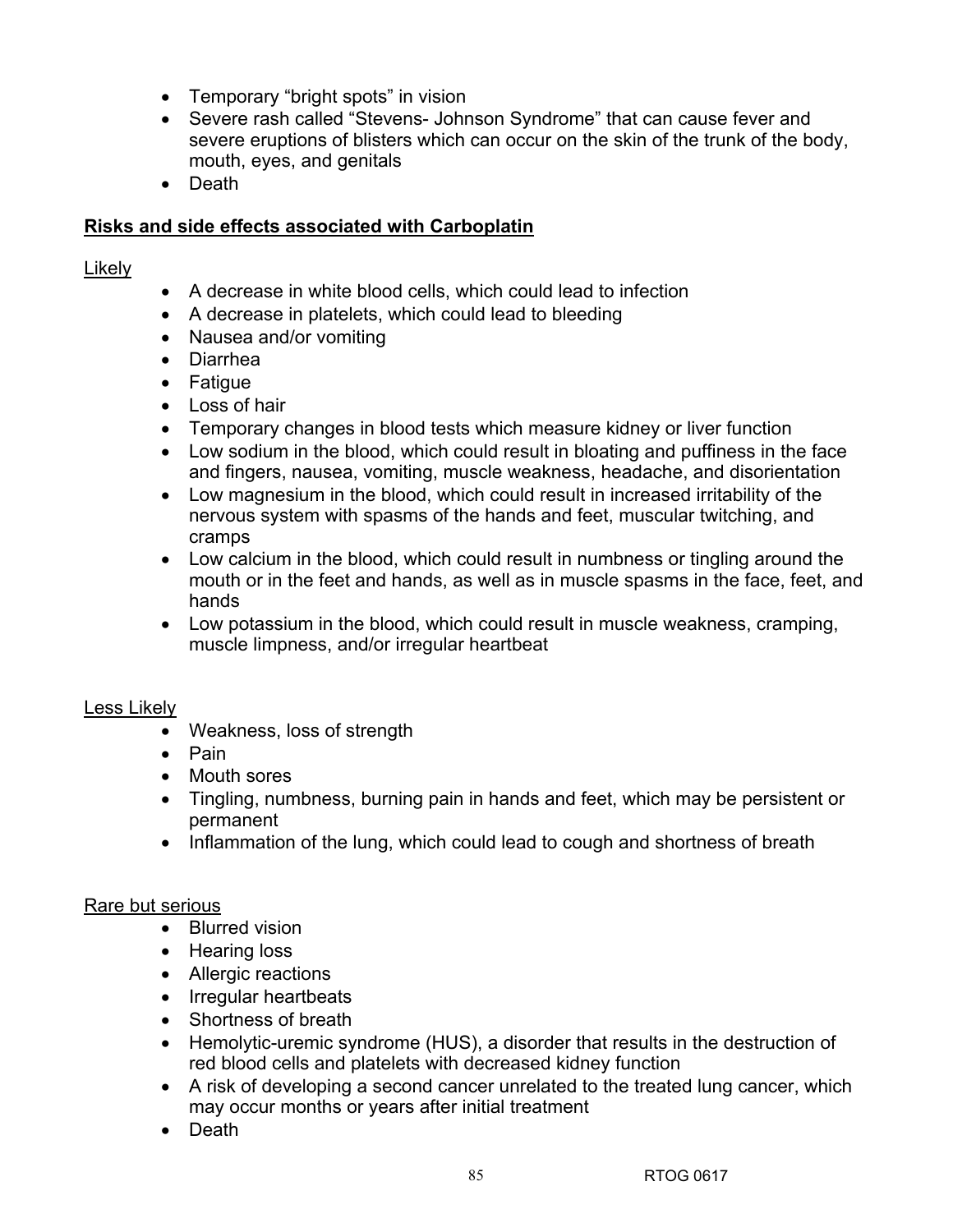# **Risks Associated with Cetuximab (6/9/10)**

Likely

- Diarrhea
- Nausea or the urge to vomit
- Fatigue or tiredness
- Fever
- Headache or head pain
- Dry skin
- Acne
- Skin rash with the presence of flat discolored areas (macules) and raised bumps (papules)

### Less Likely

- Lack of enough red blood cells (anemia)
- Swelling and redness (inflammation) of the skin of outer ear and canal
- Noise in the ears, such as ringing, buzzing, roaring, clicking
- Swelling and redness (inflammation) of the outermost layer of the eye and the inner surface of the eyelids (conjunctiva); commonly called "pink eye".
- Dry eye
- Swelling and redness (inflammation) of the middle layer of the eye (uvea)
- Excessive tearing in the eyes
- Belly pain
- Swelling and redness (inflammation) of the lip
- **Constipation**
- Dry mouth
- Heartburn
- Irritation or sores in the lining of the mouth
- Vomiting
- Chills
- Swelling of the arms and/or legs
- Flu-type symptoms (including body aches, fever, chills, tiredness, loss of appetite, cough)
- Reaction that can occur during or following infusion of the drug. The reaction may include fever, chills, rash, low blood pressure, and difficulty breathing.
- Chest pain not heart-related
- Allergic reaction by your body to the drug product that can occur immediately or may be delayed. The reaction may include hives, low blood pressure, wheezing, swelling of the throat, and difficulty breathing. Your condition will be closely monitored during doses of cetuximab and for at least one hour afterwards. If you have a severe reaction, your doctor will treat you for the reaction, and you will not receive further treatment on this study. If you have a delayed severe reaction after receiving cetuximab, you must immediately tell your doctor.
- Infection
- Decreased number of a type of white blood cell (neutrophil/granulocyte)
- Weight loss
- Decrease in the total number of white blood cells (leukocytes)
- Loss of appetite
- Dehydration (when your body does not have as much water and fluid as it should)
- Decreased blood level of calcium
- Decreased blood level of magnesium
- Joint pain
- Back pain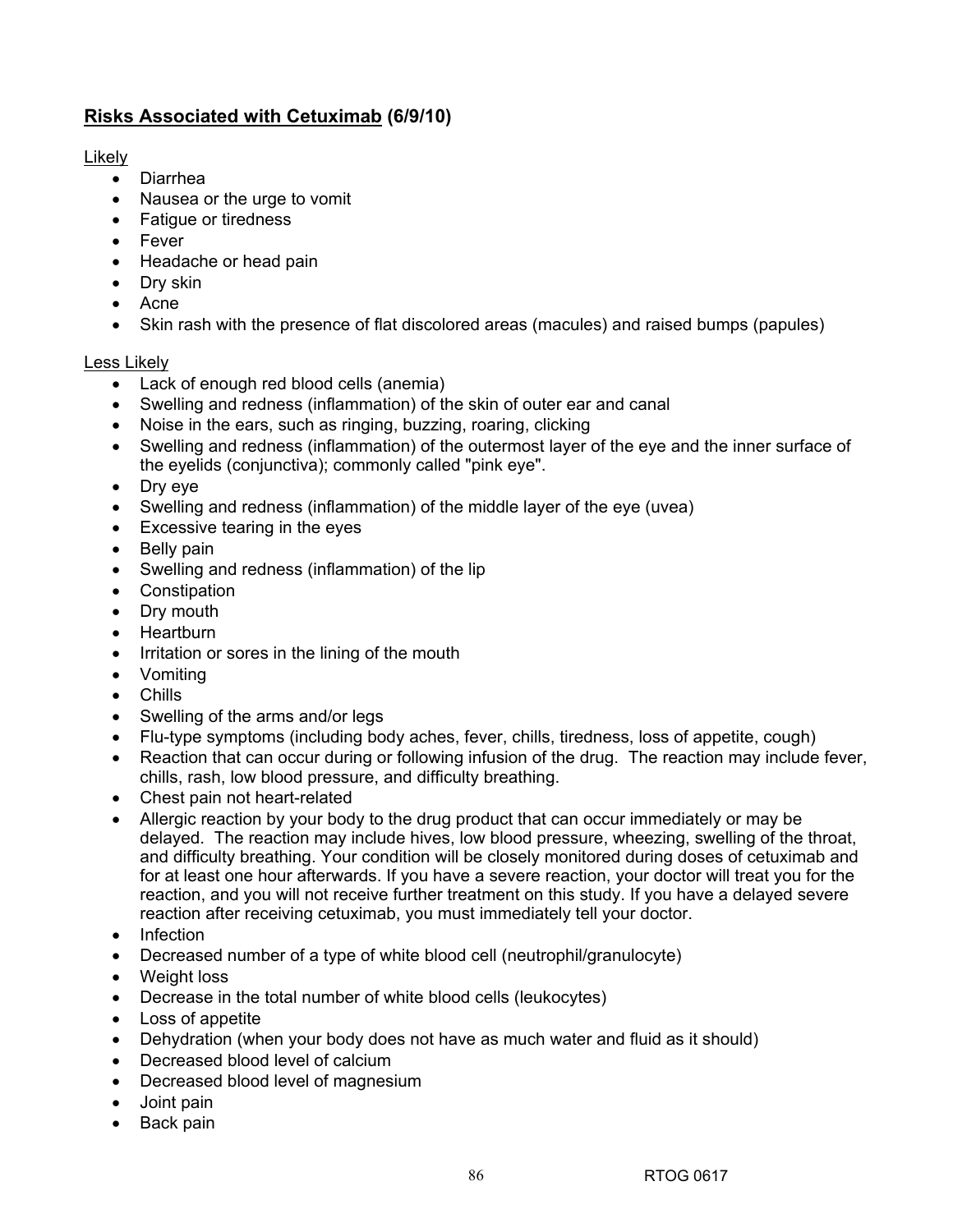- Muscle pain
- Fainting
- Stuffy or runny nose, sneezing
- Sudden constriction of the small airways of the lung that can cause wheezing and shortness of breath
- **Cough**
- Shortness of breath
- Hoarseness
- Hair loss
- Loss of some or all of the finger or toenails
- Increased skin sensitivity to sunlight
- Itching
- Area of bleeding within the skin causing a reddish purple discoloration
- Sores or destruction of skin
- Hives
- Low blood pressure
- Formation of a blood clot that plugs the blood vessel; blood clots may break loose and travel to another place, such as the lung

Rare but Serious

- Serious, life-threatening allergic reaction requiring immediate medical treatment by your doctor. The reaction may include extremely low blood pressure, swelling of the throat, difficulty breathing, and loss of consciousness. Your condition will be closely monitored during doses of cetuximab and for at least one hour afterwards. If you have a severe reaction, your doctor will treat you for the reaction, and you will not receive further treatment on this study. If you have a delayed severe reaction after receiving cetuximab, you must immediately tell your doctor.
- Inflammation of the lining of the brain and spinal cord
- Inflammation of the lungs that may cause difficulty breathing and can be life-threatening
- Fluid build-up in the lungs that is not due to a heart problem and that can be life-threatening
- Swelling and redness of the skin on the palms of the hands and soles of the feet

**Risks Associated with Cetuximab, Radiation Therapy, and Chemotherapy (10/29/10)**  The combination of cetuximab with radiation and chemotherapy may increase the risk of lifethreatening complications for patients with advanced, non-small cell lung cancer. Some of these complications may be fatal in elderly patients (65 years old or more), particularly those patients with pre-existing cardiac disease.

**(6/18/08) Reproductive risks:** You should not become pregnant or father a baby while on this study because the drugs in this study can affect an unborn baby. Women should not breastfeed a baby while on this study. It is important you understand that you need to use birth control while on this study. Check with your study doctor about what kind of birth control methods to use and how long to use them. Some methods might not be approved for use in this study. Some of the drugs used in the study may make you unable to have children in the future. Pregnancy testing will be required if you are female and are able to have children.

## **For more information about risks and side effects, ask your study doctor.**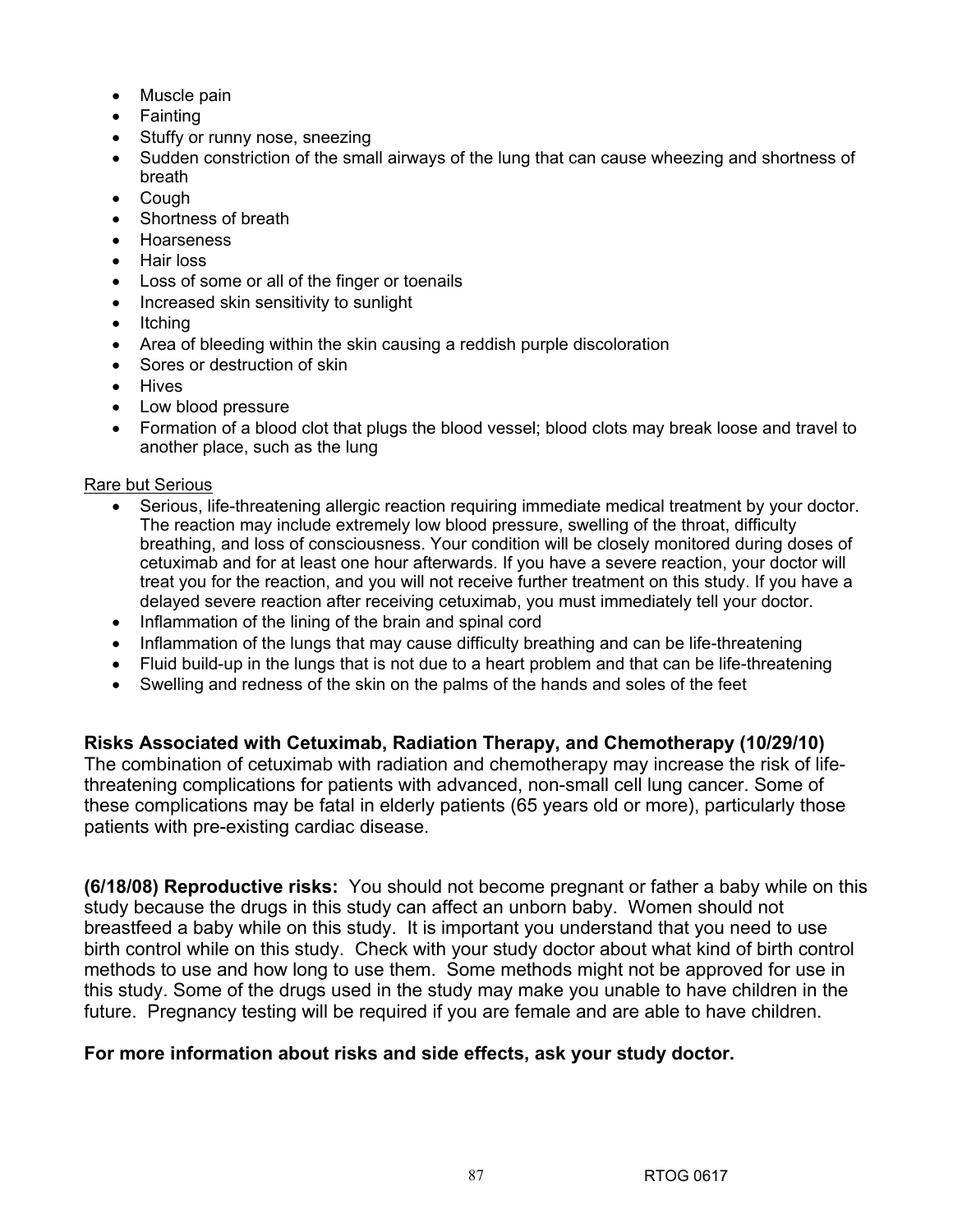# **Are there benefits to taking part in the study? (10/29/10)**

The participants that are assigned to the higher dose of radiation therapy may or may not benefit from the extra treatments. We do know that the information from this study will help researchers learn more about whether or not the extra treatment offers any further benefit.

Researchers also will learn if adding cetuximab to radiation and chemotherapy provides better tumor control or improved survival compared to the radiation and chemotherapy alone.

Taking part in this study may or may not make your health better, but information from this study could help future cancer patients.

## **What other choices do I have if I do not take part in this study?**

**Your other choices may include:** 

- **Getting treatment or care for your cancer without being in a study**
- **Taking part in another study**
- **Getting no treatment**

**Talk to your study doctor about your choices before you decide if you will take part in this study.** 

## **Will my medical information be kept private?**

Data are housed at RTOG Headquarters in a password-protected database. We will do our best to make sure that the personal information in your medical record will be kept private. However, we cannot guarantee total privacy. Your personal information may be given out if required by law. If information from this study is published or presented at scientific meetings, your name and other personal information will not be used.

## **(6/18/08) Organizations that may look at and/or copy your medical records for research, quality assurance, and data analysis include:**

- The local institutional review board at the center where you are treated
- Auditors and researchers from the RTOG, CALGB, and/or NCCTG that are associated with the study
- Qualified representatives of Bristol-Myers Squibb, makers of cetuximab
- The National Cancer Institute (NCI) and other government agencies, like the Food and Drug Administration (FDA), involved in keeping research safe for people
- The Cancer Trials Support Unit (CTSU), a research group sponsored by the National Cancer Institute (NCI) to provide greater access to cancer trials

*[Note to Local Investigators: The NCI has recommended that HIPAA regulations be addressed by the local institution. The regulations may or may not be included in the informed consent form depending on local institutional policy.]*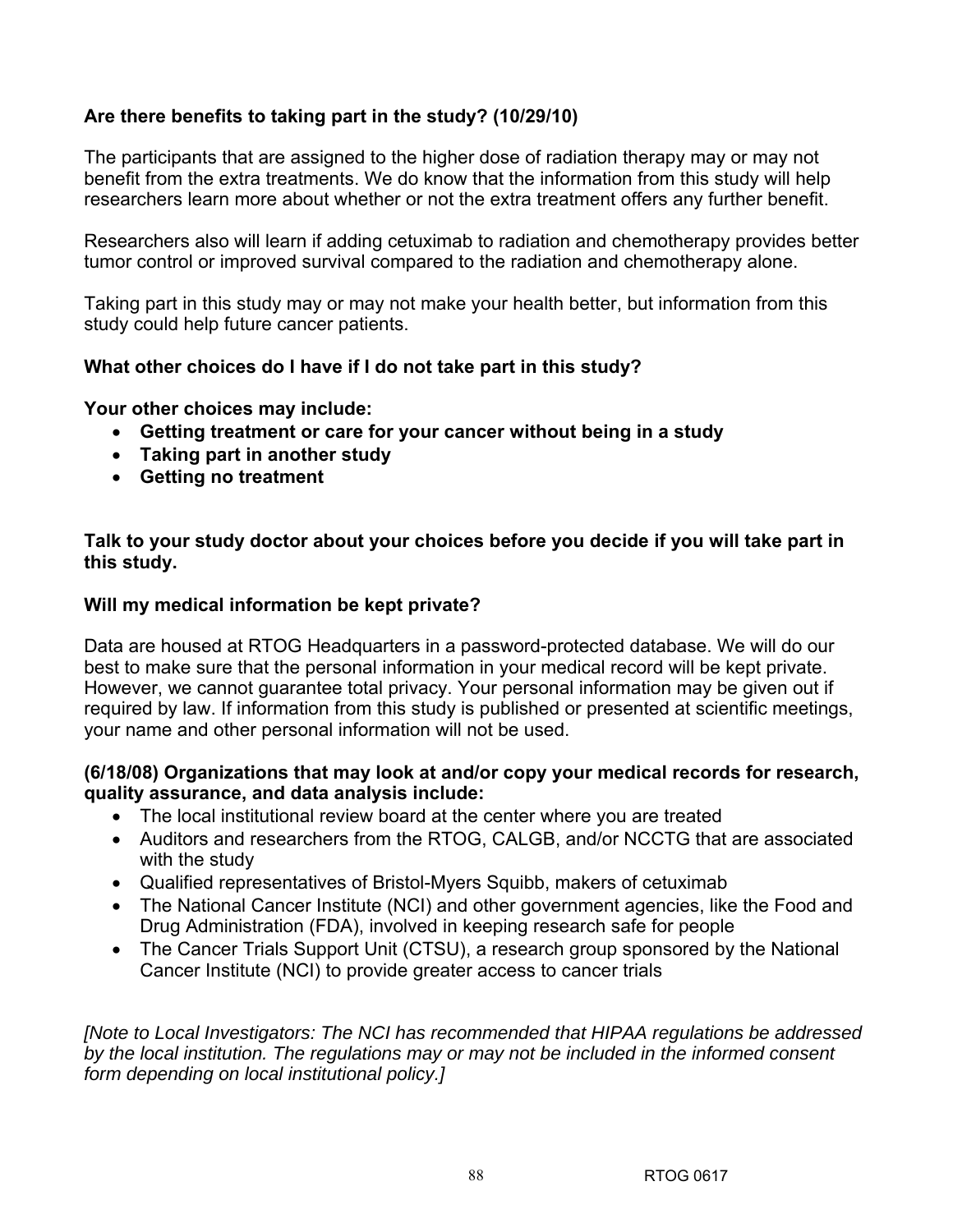## **What are the costs of taking part in this study? (6/18/08)**

You and/or your health plan/ insurance company will need to pay for some or all of the costs of treating your cancer in this study. Some health plans will not pay these costs for people taking part in studies. Phase III studies like this one are generally covered by insurance. Check with your health plan or insurance company to find out what they will pay for. Taking part in this study may or may not cost your insurance company more than the cost of getting regular cancer treatment.

Bristol-Myers Squibb is supplying cetuximab at no cost to you. However, you or your health plan may need to pay for costs of the supplies for drug administration and personnel who give you the cetuximab.

**You will not be paid for taking part in this study.** 

**For more information on clinical trials and insurance coverage, you can visit the National Cancer Institute's Web site at [http://cancer.gov/clinicaltrials/understanding/insurance-coverage.](http://cancer.gov/clinicaltrials/understanding/insurance-coverage) You can print a copy of the "Clinical Trials and Insurance Coverage" information from this Web site.** 

**Another way to get the information is to call 1-800-4-CANCER (1-800-422-6237) and ask them to send you a free copy.**

**What happens if I am injured because I took part in this study?** 

**It is important that you tell your study doctor, \_\_\_\_\_\_\_\_\_\_\_\_\_\_\_\_\_\_** *[investigator's name(s)],* **if you feel that you have been injured because of taking part in this study. You can tell the study doctor in person or call him/her at \_\_\_\_\_\_\_\_\_\_\_\_\_\_\_\_\_\_** *[telephone number].*

**You will get medical treatment if you are injured as a result of taking part in this study. You and/or your health plan will be charged for this treatment. The study will not pay for medical treatment.** 

**What are my rights if I take part in this study?** 

**Taking part in this study is your choice. You may choose either to take part or not to take part in the study. If you decide to take part in this study, you may leave the study at any time. No matter what decision you make, there will be no penalty to you and you will not lose any of your regular benefits. Leaving the study will not affect your medical care. You can still get your medical care from our institution.** 

**We will tell you about new information or changes in the study that may affect your health or your willingness to continue in the study.**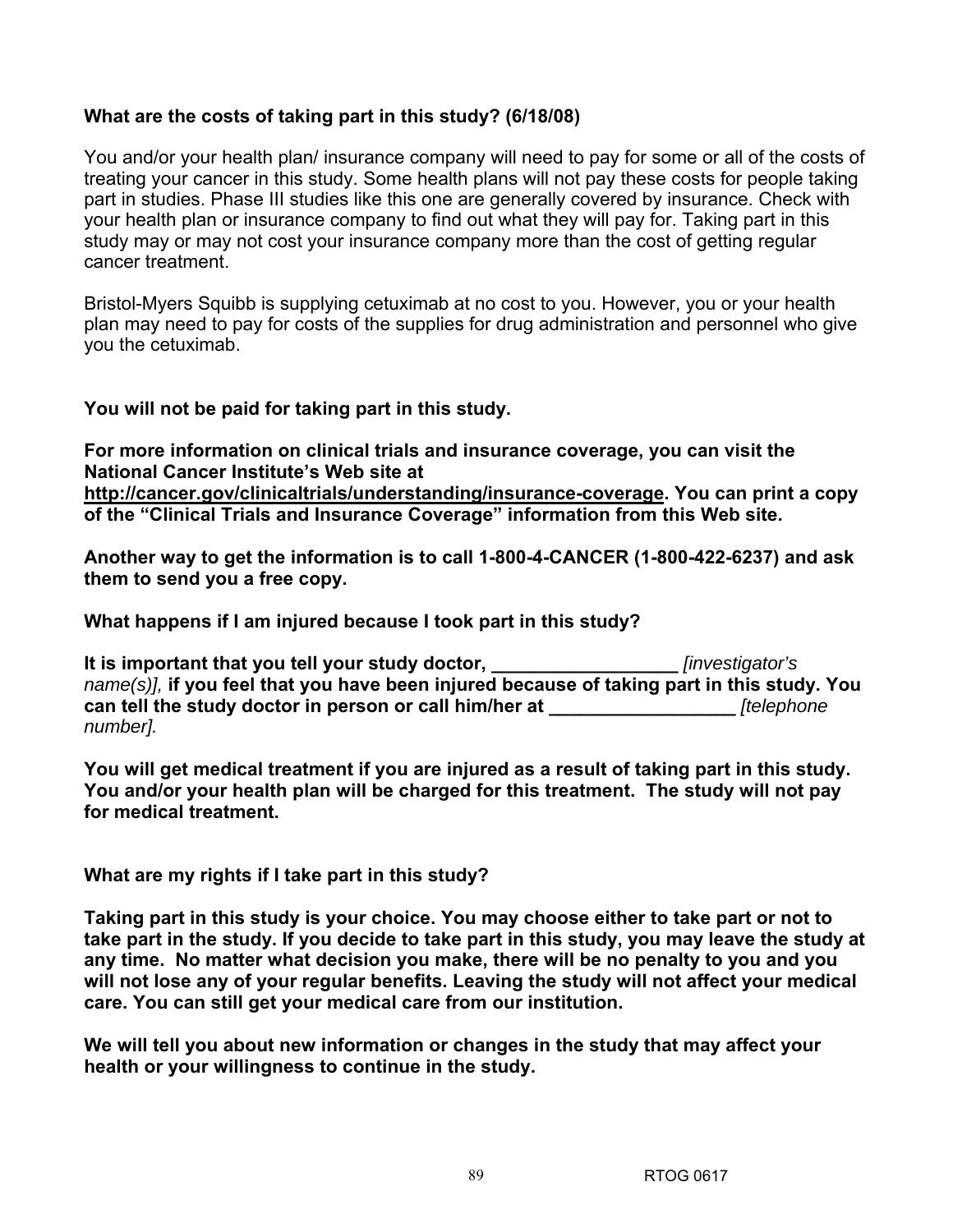A Data Safety Monitoring Board will be regularly meeting to monitor safety and other data related to this study. The Board members may receive confidential patient information, but they will not receive your name or other information that would allow them to identify you by name.

## **In the case of injury resulting from this study, you do not lose any of your legal rights to seek payment by signing this form.**

**Who can answer my questions about the study?** 

**You can talk to your study doctor about any questions or concerns you have about this study. Contact your study doctor** *[name(s)]* **at** *[name(s)] [telephone number].*

**For questions about your rights while taking part in this study, call the**  \_\_\_\_\_\_\_\_\_\_\_\_\_\_\_\_\_\_\_\_\_\_\_\_ *[name of center]* I**nstitutional Review Board (a group of people who review the research to protect your rights) at** \_\_\_\_\_\_\_\_\_\_\_\_\_\_\_\_\_\_

*(telephone number). [Note to Local Investigator: Contact information for patient representatives or other individuals in a local institution who are not on the IRB or research team but take calls regarding clinical trial questions can be listed here.]* 

**\*You may also call the Operations Office of the NCI Central Institutional Review Board (CIRB) at 888-657-3711 (from the continental US only).** *[\*Only applies to sites using the CIRB.]* 

**Please note: This section of the informed consent form is about additional research that is being done with people who are taking part in the main study. You may take part in this additional research if you want to. You can still be a part of the main study even if you say 'no' to taking part in this additional research.** 

**You can say "yes" or "no" to [each of] the following study[ies]. Below, please mark your choice [for each study].** 

## *Quality of Life Study* **(6/18/08)**

We want to know your view of how your life has been affected by cancer and its treatment. This "Quality of life" study looks at how you are feeling physically and emotionally during your cancer treatment. It also looks at how you are able to carry out your day-to-day activities.

This information will help doctors better understand how patients feel during treatments and what effects the medicines are having. In the future, this information may help patients and doctors as they decide which medicines to use to treat cancer.

You will be asked to fill out two questionnaires at the following five time points in order to assess the impact of this therapy on your quality of life: before treatment, at the end of chemoradiation (and cetuximab, if you receive it) therapy, at 3 months, 12 months, and at 2 years. There are two questionnaires per time point; one called the FACT-TOI that takes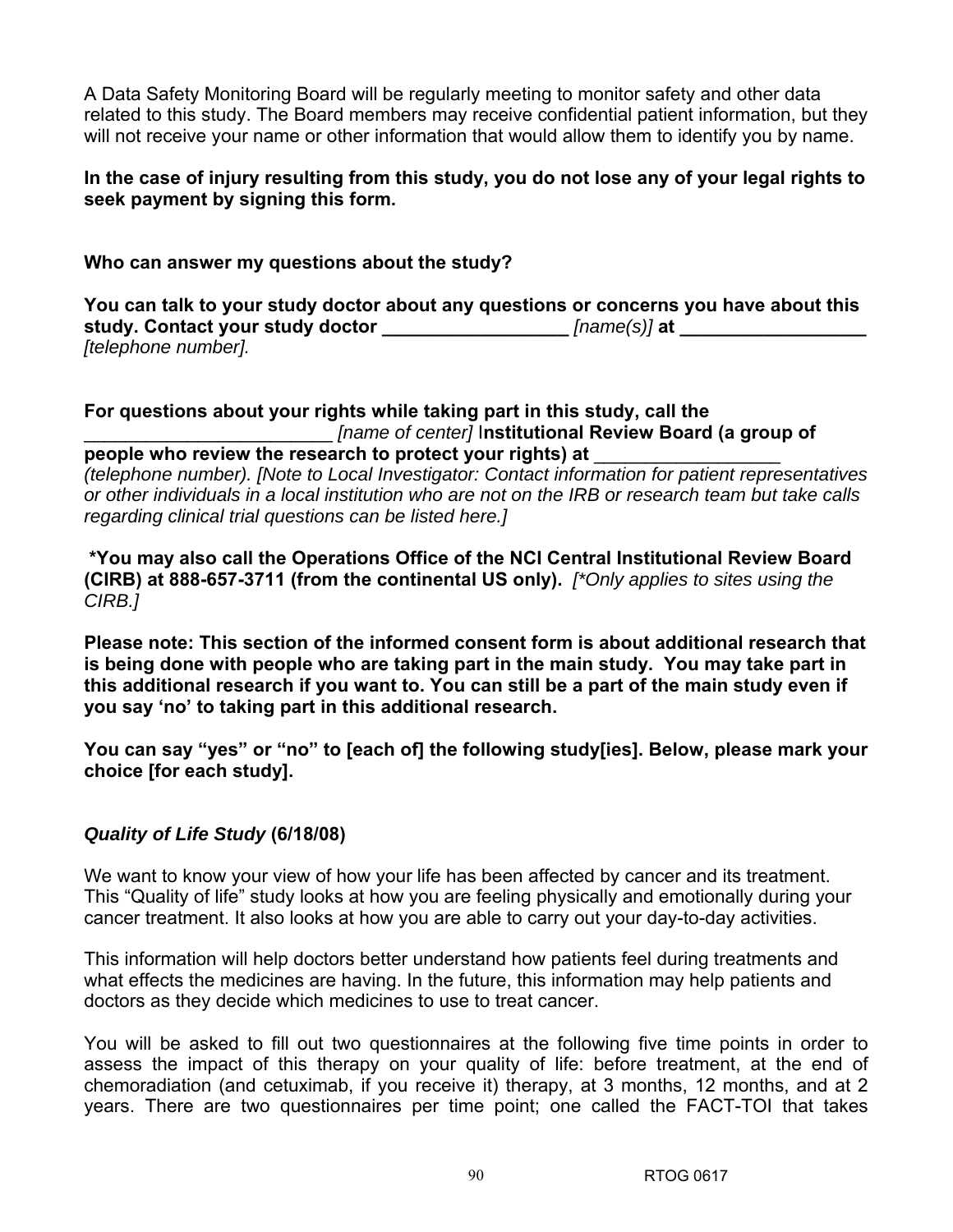approximately 10 minutes to complete and one called the EQ-5D that takes approximately 5 minutes to complete.

You will also be given a swallowing diary and asked to enter a daily score of your swallowing symptoms (ability to swallow) during the course of chemoradiation and twice more during the follow-up chemotherapy. This will take a few minutes per week. You will be asked to turn in your swallowing diary at the end of the treatment.

If any questions make you feel uncomfortable, you may skip those questions and not give an answer.

If you decide to take part in this quality of life study, you will be asked to fill out the two questionnaires (at the five time points above) and the weekly swallowing diary. You may change your mind about completing these forms at any time.

Just like in the main study, we will do our best to make sure that your personal information will be kept private.

### **Please circle your answer**.

I choose to take part in the Quality of Life Study. I agree to fill out the two Quality of Life Questionnaires and the swallowing diary.

**YES** NO

.

# *Use of Tissue for Research and Collection of Blood and Urine*

*Consent Form for Use of Tissue for Research* 

## **About Using Tissue for Research**

You will have had a biopsy to see if you have cancer. Your doctor will remove some tumor tissue to do some tests. The results of these tests will be given to you by your doctor and will be used to plan your care.

We would like to keep some of the tissue that is left over for future research. In addition to the tumor tissue, we would like to collect some blood and urine. You will be asked to provide about 4 teaspoons of blood and about 2 teaspoons of urine at the following time points: before treatment, four weeks after the start of treatment, and at your first follow-up visit after completion of chemoradiotherapy

 If you agree, this tissue, blood, and urine will be kept and may be used in research to learn more about cancer and other diseases. Please read the information sheet called "How is Tissue Used for Research" to learn more about tissue research. This information sheet is available to all at the following web site:

<http://www.cancerdiagnosis.nci.nih.gov/specimens/patient.pdf>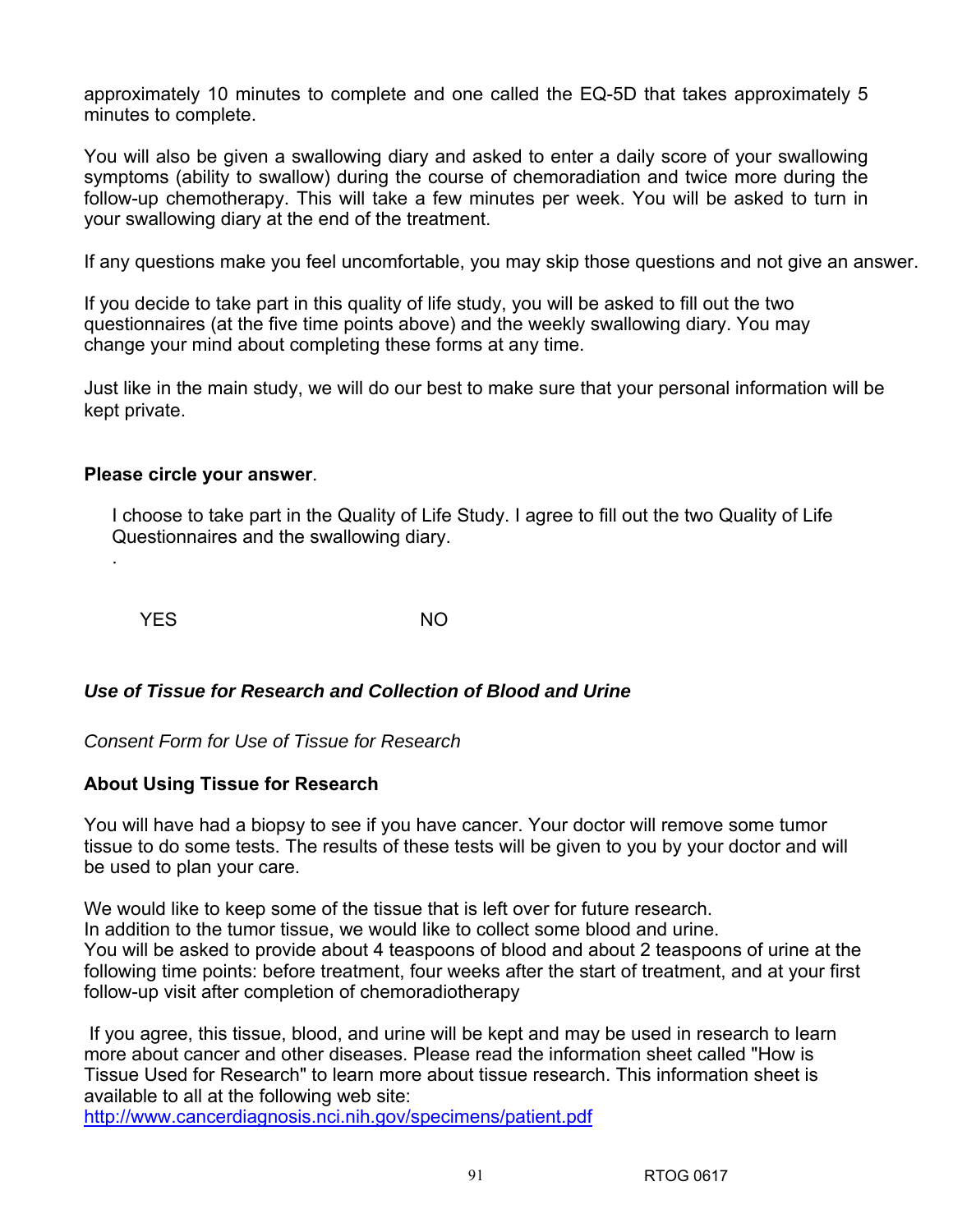The research that may be done with your tissue is not designed specifically to help you. It might help people who have cancer and other diseases in the future.

Reports about research done with your tissue will not be given to you or your doctor. These reports will not be put in your health record. The research will not have an effect on your care.

# **Things to Think About**

The choice to let us keep the left over tissue for future research is up to you. No matter what you decide to do, it will not affect your care or your participation in the main part of the study.

If you decide now that your tissue can be kept for research, you can change your mind at any time. Just contact us and let us know that you do not want us to use your tissue. Then any tissue that remains will no longer be used for research and will be returned to the institution that submitted it and leftover blood and urine will be destroyed.

In the future, people who do research may need to know more about your health. While the doctor/institution may give them reports about your health, it will not give them your name, address, phone number, or any other information that will let the researchers know who you are.

Sometimes tissue is used for genetic research (about diseases that are passed on in families). Even if your tissue is used for this kind of research, the results will not be put in your health records.

Your tissue will be used only for research and will not be sold. The research done with your tissue may help to develop new treatments for cancer in the future.

# *Benefits*

The benefits of research using tissue include learning more about what causes cancer and other diseases, how to prevent them, and how to treat them.

# *Risks*

The greatest risk to you is the release of information from your health records. We will do our best to make sure that your personal information will be kept private. The chance that this information will be given to someone else is very small.

# *Making Your Choice* **(9/22/09)**

Please read each sentence below and think about your choice. After reading each sentence, circle "Yes" or "No". If you have any questions, please talk to your doctor or nurse, or call our research review board at IRB's phone number.

No matter what you decide to do, it will not affect your care.

- 1. My specimens may be kept for use in research to learn about, prevent, or treat cancer, as follows:
	- $T$ issue  $\Box$  Yes  $\Box$  No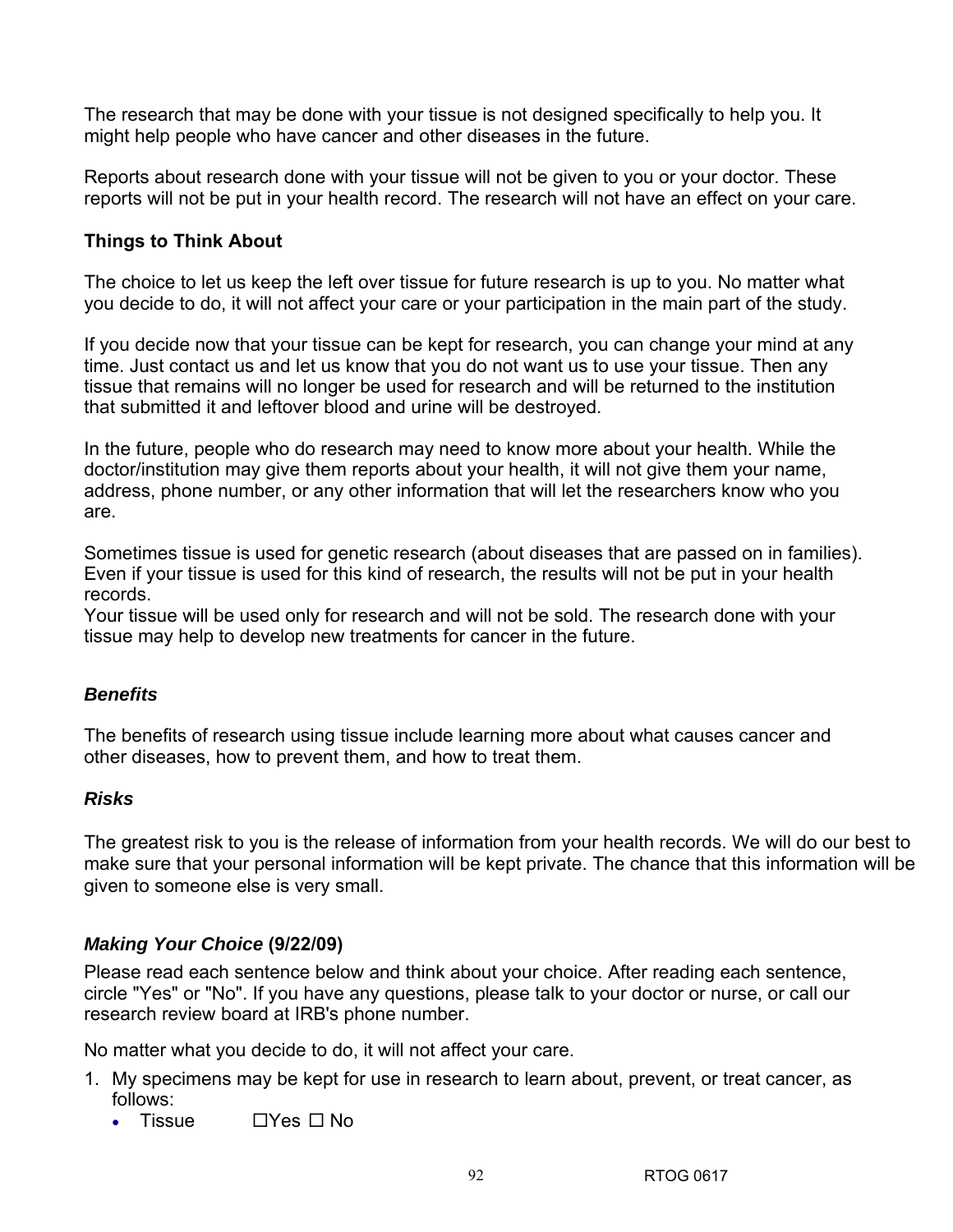- Urine Yes No
- $\Box$  Yes  $\Box$  No
- 2. My specimens may be kept for use in research to learn about, prevent or treat other health problems (for example: diabetes, Alzheimer's disease, or heart disease), as follows:
	- Tissue  $\Box$  Yes  $\Box$  No
	- Urine  $\Box$  Yes  $\Box$  No
	- Blood  $\Box$  Yes  $\Box$  No
- 3. Someone may contact me in the future to ask me to take part in more research.  $\Box$ Yes  $\Box$  No

**Where can I get more information?** 

**You may call the National Cancer Institute's Cancer Information Service at:** 

**1-800-4-CANCER (1-800-422-6237)** or **TTY: 1-800-332-8615**

**You may also visit the NCI Web site at [http://cancer.gov/](http://cancer.gov)**

- **For NCI's clinical trials information, go to: [http://cancer.gov/clinicaltrials/](http://cancer.gov/clinicaltrials)**
- **For NCI's general information about cancer, go to [http://cancer.gov/cancerinfo/](http://cancer.gov/cancerinfo)**

**You will get a copy of this form. If you want more information about this study, ask your study doctor.**

**Signature** 

**I have been given a copy of all \_\_\_\_\_** *[insert total of number of pages]* **pages of this form. I have read it or it has been read to me. I understand the information and have had my questions answered. I agree to take part in this study.** 

**Participant \_\_\_\_\_\_\_\_\_\_\_\_\_\_\_\_\_\_\_\_\_\_\_\_\_\_\_\_\_\_\_\_** 

**Date \_\_\_\_\_\_\_\_\_\_\_\_\_\_\_\_\_\_\_\_\_\_\_\_\_\_\_\_\_\_\_\_\_\_\_\_\_**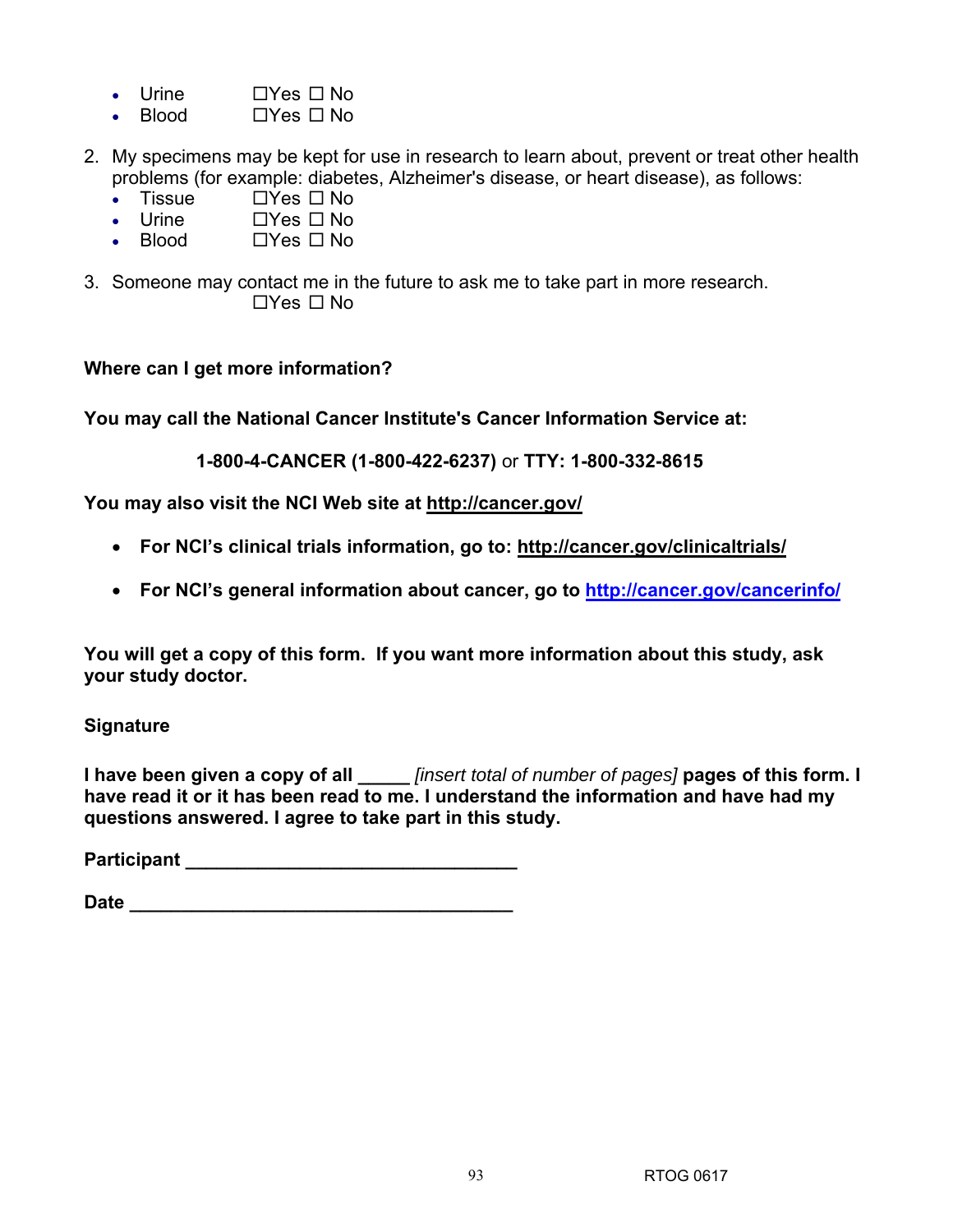### **APPENDIX II: STUDY PARAMETER TABLE (9/22/09)**

| **See Section 11.1 for details and exceptions     |                                                       |                                                             |                                       |                         |                           |
|---------------------------------------------------|-------------------------------------------------------|-------------------------------------------------------------|---------------------------------------|-------------------------|---------------------------|
| <b>Assessments</b>                                | <b>Pre-Treatment</b>                                  | <b>During</b><br>concurrent &<br>consolidation<br>treatment | <b>End of concurrent</b><br>treatment | End of all<br>treatment | Follow up                 |
| <b>Medical History Physical</b>                   | Within 8 wks prior to                                 |                                                             | $\overline{X}$                        | $\overline{X}$          | $X^{**}$                  |
| Examination,                                      | registration                                          |                                                             |                                       |                         |                           |
| <b>Zubrod Performance</b>                         |                                                       |                                                             |                                       |                         |                           |
|                                                   | X.                                                    | Weekly                                                      | X                                     | X                       | $\mathsf{X}^{\ast\ast}$   |
| Vital signs                                       | $\overline{\mathsf{x}}$                               | $X^{\ast\ast}$                                              |                                       | $\overline{\mathsf{x}}$ | $\overline{X^{**}}$       |
| Height, weight and BSA                            | $\overline{\mathsf{x}}$                               | Weight only,<br>weekly**                                    | Weight only**                         | Weight only**           |                           |
| Rad Onc and Med Onc Consults                      | Approval required prior to<br>initiation of treatment |                                                             |                                       |                         |                           |
| PFTs (including FEV1)                             | Within 12 wks prior to registration                   |                                                             |                                       | $\frac{x}{x}$           | $X^{**}$                  |
| <b>EKG</b>                                        | Recommended 4 wks prior to<br>registration            |                                                             |                                       |                         |                           |
| Adverse event eval                                |                                                       | X                                                           | X                                     | $\mathsf{X}$            | $X^{\star\star}$          |
| CBC with differential and ANC;                    | Within 2 wks prior to                                 |                                                             |                                       |                         |                           |
| serum creatinine                                  | registration                                          | Weekly**                                                    | X                                     | X                       | $\mathsf{X}^{\star\star}$ |
| Electrolytes, Mg++                                |                                                       | Weekly for<br>Arms C & D**                                  |                                       |                         |                           |
| Total bilirubin, AST/ALT,                         | X                                                     |                                                             | $\overline{\mathsf{x}}$               | X                       | $\mathsf{X}^{\star\star}$ |
| Alk phos., glucose                                | Recommended                                           |                                                             |                                       |                         |                           |
| Pregnancy test (urine or serum), if<br>applicable | Within 72 hours prior to initiation of treatment      |                                                             |                                       |                         |                           |
| CT scan or MRI of chest                           | Within 6 wks prior to                                 |                                                             |                                       |                         |                           |
| & upper abdomen, adrenal glands                   | registration                                          |                                                             |                                       | X                       | $X^{**}$                  |
| FDG-PET, PET/CT or Bone scan                      | Within 6 wks prior to<br>registration                 |                                                             |                                       |                         | At relapse                |
| CT scan or MRI, with contrast of<br><b>Brain</b>  | Within 6 wks prior to<br>registration                 |                                                             |                                       |                         | At relapse                |
| <b>EGFR Assessment</b>                            | If tissue is available and                            |                                                             |                                       |                         |                           |
|                                                   | patient consents                                      |                                                             |                                       |                         |                           |
| Swallowing diary                                  | Χ                                                     | Weekly**                                                    | X                                     |                         |                           |
| QOL:FACT-TOI, EQ-5D,                              | $\overline{\mathsf{x}}$                               |                                                             | $\overline{\mathsf{X}}$               |                         | $X^{**}$                  |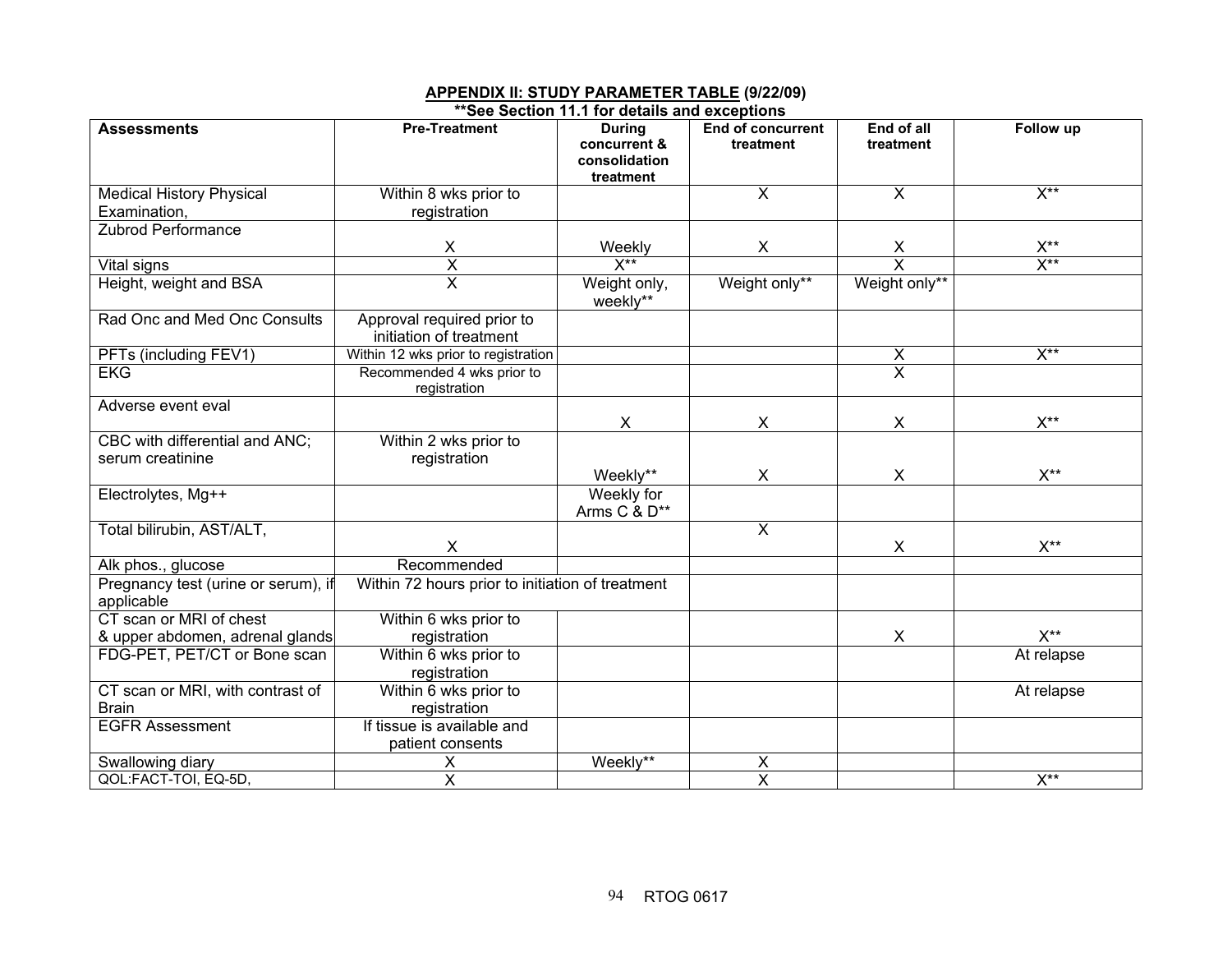### **APPENDIX III (3/9/09)**

### **ZUBROD PERFORMANCE SCALE**

- **0 Fully active, able to carry on all predisease activities without restriction**
- **1 Restricted in physically strenuous activity but ambulatory and able to carry work of a light or sedentary nature. For example, light housework, office work**
- **2 Ambulatory and capable of all self-care but unable to carry out any work activities. Up and about more than 50% of waking hours**
- **3 Capable of only limited self-care, confined to bed or chair 50% or more of waking hours**
- **4 Completely disabled. Cannot carry on self-care. Totally confined to bed or**
- **5 Death**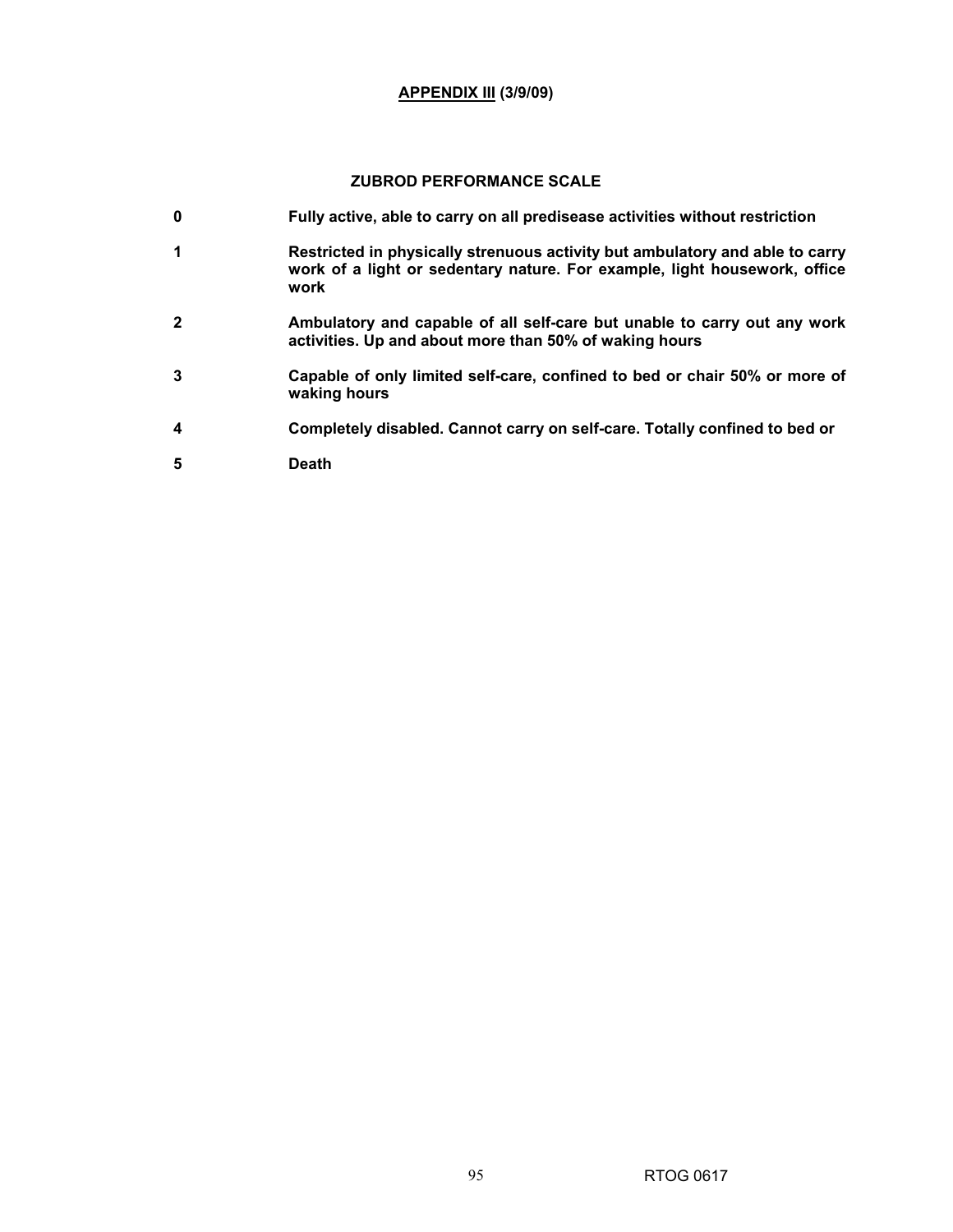### **APPENDIX IV**

### **AJCC Staging Lung, 6th Edition, 2002**

### **Primary Tumor (T)**

- **TX** Primary tumor cannot be assessed, or tumor proven by the presence of malignant cells in sputum or bronchial washings but not visualized by imaging or bronchoscopy.
- **T0** No evidence of primary tumor.
- **Tis** Carcinoma *in situ*
- **T1** Tumor 3 cm or less in greatest dimension, surrounded by lung or visceral pleura, without bronchoscopic evidence of invasion more proximal than the lobar bronchus,<sup>\*</sup> (i.e., not in the main bronchus)
- **T2** Tumor with any of the following features of size or extent: More than 3 cm in greatest dimension; Involves main bronchus, 2 cm or more distal to the carina; Invades the visceral pleura; Associated with atelectasis or obstructive pneumonitis that extends to the hilar region but does not involve the entire lung
- **T3** Tumor of any size that directly invades any of the following: chest wall (including superior sulcus tumors), diaphragm, mediastinal pleura, parietal pericardium; or tumor in the main bronchus less than 2 cm distal to the carina, but without involvement of the carina; or associated atelectasis or obstructive pneumonitis of the entire lung.
- **T4** Tumor of any size that invades any of the following: mediastinum, heart, great vessels, trachea, esophagus, vertebral body, carina; or separate tumor nodules in the same lobe; or tumor with a malignant pleural effusion.\*\*
- **\*Note:** The uncommon superficial tumor of any size with its invasive component limited to the bronchial wall, which may extend proximal to the main bronchus, is also classified T1.
- **\*\*Note:** Most pleural effusions associated with lung cancer are due to tumor. However, there are a few patients in whom multiple cytopathologic examinations of pleural fluid are negative for tumor. In these cases, fluid is non-bloody and is not an exudate. Such patients may be further evaluated by videothoracoscopy (VATS) and direct pleural biopsies. When these elements and clinical judgment dictate that the effusion is not related to the tumor, the effusion should be excluded as a staging element and the patient should be staged T1, T2, or T3.

### **Regional Lymph Nodes (N)**

- **NX** Regional lymph nodes cannot be assessed.
- **N0** No regional lymph nodes metastasis
- **N1** Metastasis to ipsilateral peribronchial and/or ipsilateral hilar lymph nodes, and intrapulmonary nodes including involvement by direct extension of the primary tumor
- **N2** Metastasis to ipsilateral mediastinal and/or subcarinal lymph node(s)
- **N3** Metastasis to contralateral mediastinal, contralateral hilar, ipsilateral or contralateral scalene, or supraclavicular lymph node(s)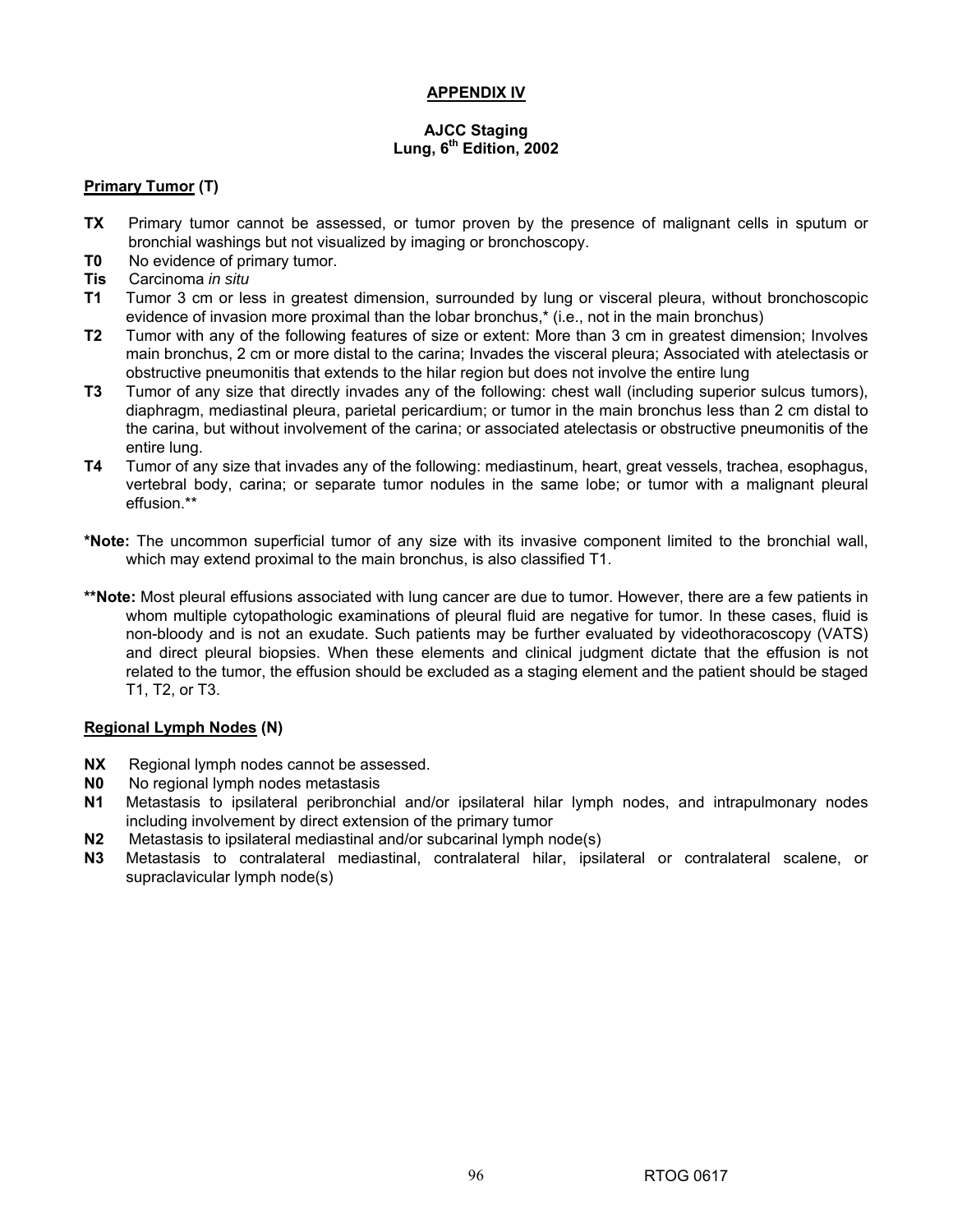### **APPENDIX IV (continued)**

### **AJCC Staging Lung, 6th Edition, 2002**

### **Distant Metastasis (M)**

- **MX** Distant metastasis cannot be assessed
- **M0** No distant metastasis
- **M1** Distant metastasis present

**Note:** M1 includes separate tumor nodule(s) in a different lobe (ipsilateral or contralateral)

### **STAGE GROUPING**

| <b>Occult Carcinoma</b> | ТX             | N <sub>0</sub> | M <sub>0</sub> |
|-------------------------|----------------|----------------|----------------|
| Stage 0                 | Tis            | N0             | M0             |
| <b>Stage IA</b>         | T1             | N0             | M0             |
| <b>Stage IB</b>         | T <sub>2</sub> | N0             | M0             |
| <b>Stage IIA</b>        | T <sub>1</sub> | N1             | M0             |
| <b>Stage IIB</b>        | T2             | N1             | M0             |
|                         | T3             | N <sub>0</sub> | M0             |
| <b>Stage IIIA</b>       | T <sub>1</sub> | N <sub>2</sub> | M0             |
|                         | T <sub>2</sub> | N <sub>2</sub> | M0             |
|                         | T3             | N1             | M0             |
|                         | T <sub>3</sub> | N <sub>2</sub> | M0             |
| <b>Stage IIIB</b>       | Any T          | N3             | M0             |
|                         | T4             | Any N          | M0             |
| <b>Stage IV</b>         | Any T          | Any N          | M1             |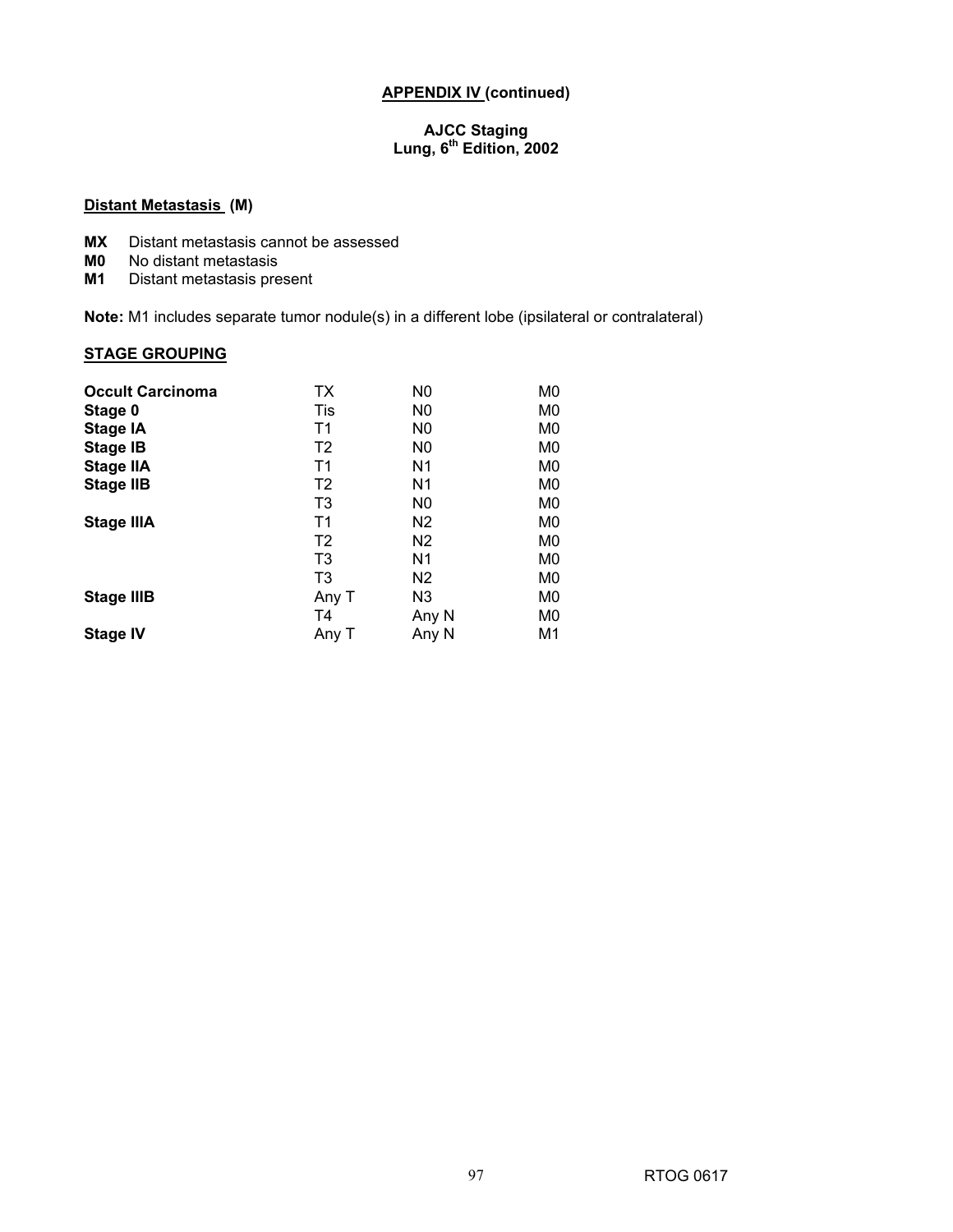### **APPENDIX V (10/29/10) RTOG BLOOD COLLECTION KIT INSTRUCTIONS**

This Kit is for collection, processing, storage, and shipping of serum, plasma, or whole blood **Kit contents:**

- One Red Top tube for serum (A)
- One Purple Top EDTA tube for plasma (B)
- One Purple Top EDTA tube for Whole Blood (C)
- Twenty five (25) 1 ml cryovials
- Absorbent shipping material (3)
- Biohazard bags (3)
- Styrofoam container (inner)
- Cardboard shipping (outer) box
- Kit Instructions
- Specimen Transmittal Form
- UN1845 DRY Ice Sticker
- UN3373 Biological Substance Category B **Stickers**

### **Preparation and Processing of Serum, Plasma and Whole Blood:**

### **A) Serum (if requested): Red Top Tube**

 Label as many 1ml cryovials (up to 10) as necessary for the serum collected. Label them with the RTOG study and case number, collection date, time, and time point, and clearly mark cryovials "serum".

### Process:

- 1. Allow one red top tube to clot for 30 minutes at room temperature.
- 2. Spin in a standard clinical centrifuge at ~2500 RPM for 10 minutes at 4°C (preferred). If sites are unable to process samples at 4°C then spinning at room temperature is acceptable if done within 2 hours of draw but must be noted on the STF.
- 3. Aliquot 0.5 ml serum into as many cryovials as are necessary for the serum collected (up to 10) labeled with RTOG study and case numbers, collection date/time, protocol time-point collected (e.g. pretreatment, post-treatment), and clearly mark specimen as "serum".
- 4. Place cryovials into biohazard bag and immediately freeze at -70 to -90° C, and store frozen until ready to ship. See below for storage conditions.
- 5. Store serum at -70 to -90° C until ready to ship on dry ice. See below for storage conditions.

### **PLEASE MAKE SURE THAT EVERY SPECIMEN IS LABELED, and include collection Time point on STF.**

### **B) Plasma (If requested): Purple Top EDTA tube #1**

 $\Box$  Label as many 1ml cryovials (up to 10) as necessary for the plasma collected. Label them with the RTOG study and case number, collection date and time, and clearly mark cryovials "plasma".

#### Process:

- 1. After collection, invert tube(s) multiple times to ensure adequate mixing of EDTA.
- 2. Centrifuge specimen(s) within one hour of collection in a standard clinical centrifuge at ~2500 RPM for 10 minutes at  $4^{\circ}$ C (preferred). If sites are unable to process samples at  $4^{\circ}$ C then spinning at room temperature is acceptable if done within 2 hours of draw but must be noted on the STF.
- 3. If the interval between specimen collection and processing is anticipated to be more than one hour, keep specimen on ice until centrifuging is performed.
- 4. Carefully pipette and aliquot 0.5 ml plasma into as many cryovials as are necessary for the plasma collected (up to 10) labeled with RTOG study and case numbers, collection date/time, time point collected and clearly mark specimen as "plasma". Avoid pipetting up the buffy coat layer.
- 5. Place cryovials into biohazard bag and immediately freeze at -70 to -90°C
- 6. Store frozen plasma -70 to -90° Cuntil ready to ship on dry ice.
- 7. See below for storage conditions.

### **PLEASE MAKE SURE THAT EVERY SPECIMEN IS LABELED, and include collection time point on STF.**

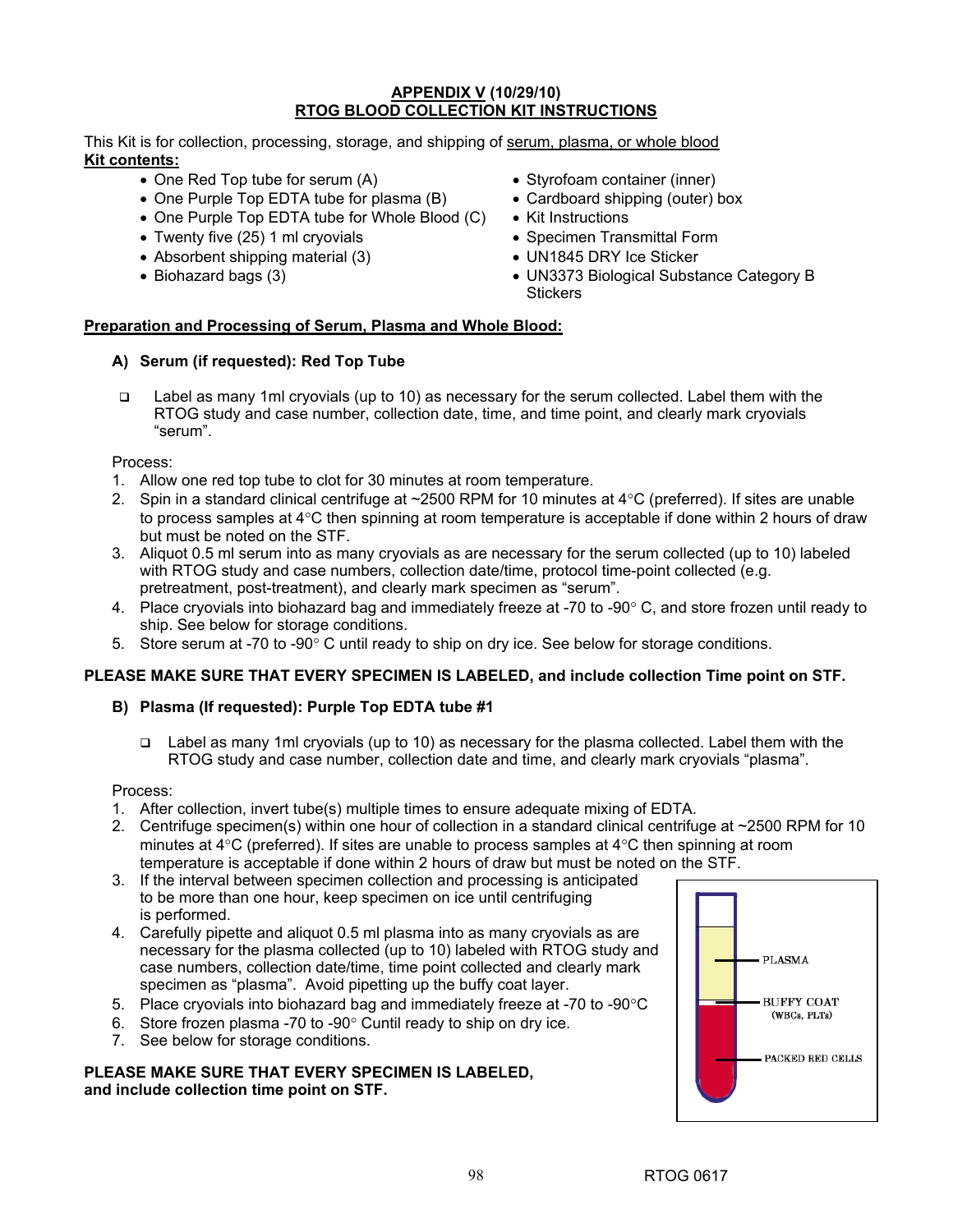### **RTOG Blood Kit Instructions- continued- (page 2 of 2)**

### **C) Whole Blood For DNA (If requested): Purple Top EDTA tube #2**

 $\Box$  Label as many 1ml cryovials (up to 5) as necessary for the whole blood collected. Label them with the RTOG study and case number, collection date and time, and clearly mark cryovials "blood".

#### Process:

- 1. After collection, invert tube(s) multiple multiple times to ensure adequate mixing of EDTA. Blood can also be mixed for 5 minutes on a mixer at room temperature.
- 2. Carefully pipette and aliquot 1.0 ml blood into as many cryovials as are necessary for the blood collected (up to 5) labeled with RTOG study and case numbers, collection date/time, time point collected and clearly mark specimen as "blood".
- 3. Place cryovials into biohazard bag and freeze immediately at  $-70$  to  $-80^\circ$  Celsius.
- 4. Store blood samples frozen -70 to -90 $\degree$  C until ready to ship on dry ice.
- 5. See below for storage conditions.

### **PLEASE MAKE SURE THAT EVERY SPECIMEN IS LABELED, and include collection Time point on STF.**

### **Storage and Shipping:**

#### **Freezing and Storage:**

- $\Box$  Freeze Blood samples in a -80C Freezer or on Dry Ice or snap freeze in liquid nitrogen.
- Store at –80°C (-70°C to -90°C) until ready to ship.
- If a -80°C Freezer is not available,

Samples can be stored short term in a -20° C Freezer (non-frost free preferred) for up to one week (please ship out Monday-Wednesday only- Canada Mon-Tues). - OR:

 Samples can be stored in plenty of Dry Ice for up to one week, replenishing daily (please ship out on Monday-Wednesday only- Canada Mon-Tues). - OR:

- Samples can be stored in liq. nitrogen vapor phase (ship out Monday-Wednesday only- Canada Mon-Tues).
- Please indicate on Specimen Transmittal Form the storage conditions used and time stored.

### **Shipping/Mailing:**

- Ship specimens on Dry Ice overnight **Monday-Wednesday (Monday-Tuesday from Canada)** to prevent thawing due to delivery delays. Saturday and holiday deliveries cannot be accepted.
- □ Specimens received thawed due to insufficient dry ice or shipping delays will be discarded and the site will be notified
- □ Include all RTOG paperwork in a sealed plastic and tape to the outside top of the Styrofoam box.
- $\Box$  Wrap frozen specimens of same type (i.e., all serum together, plasma together and whole bloods together) in absorbent shipping material and place each specimen type in a separate biohazard bag. Place specimen bags into the Styrofoam cooler and fill with plenty of dry ice (7-10 lbs/3.5kg minimum). Add padding to avoid the dry ice breaking the tubes.
- Place Styrofoam coolers into outer cardboard box, and attach shipping label and UN3373 and UN1895 stickers to outer cardboard box.
- *Multiple cases may be shipped in the same cooler, but make sure each one is in a separate bag and that there is enough room for plenty of dry ice.*
- For questions regarding collection, shipping or to order a Blood Collection Kit, please Email [RTOG@ucsf.edu or](mailto:RTOG@ucsf.edu) call (415)476-7864 or fax (415) 476-5271

| <b>Shipping Address:</b> | FedEx/UPS/Courier address (For all frozen samples) |
|--------------------------|----------------------------------------------------|
|                          | <b>RTOG Biospecimen Resource at UCSF</b>           |
|                          | 1657 Scott Street. Room 223                        |
|                          | San Francisco, CA 94115                            |
|                          |                                                    |

#### **Contact Phone 415.476.7864**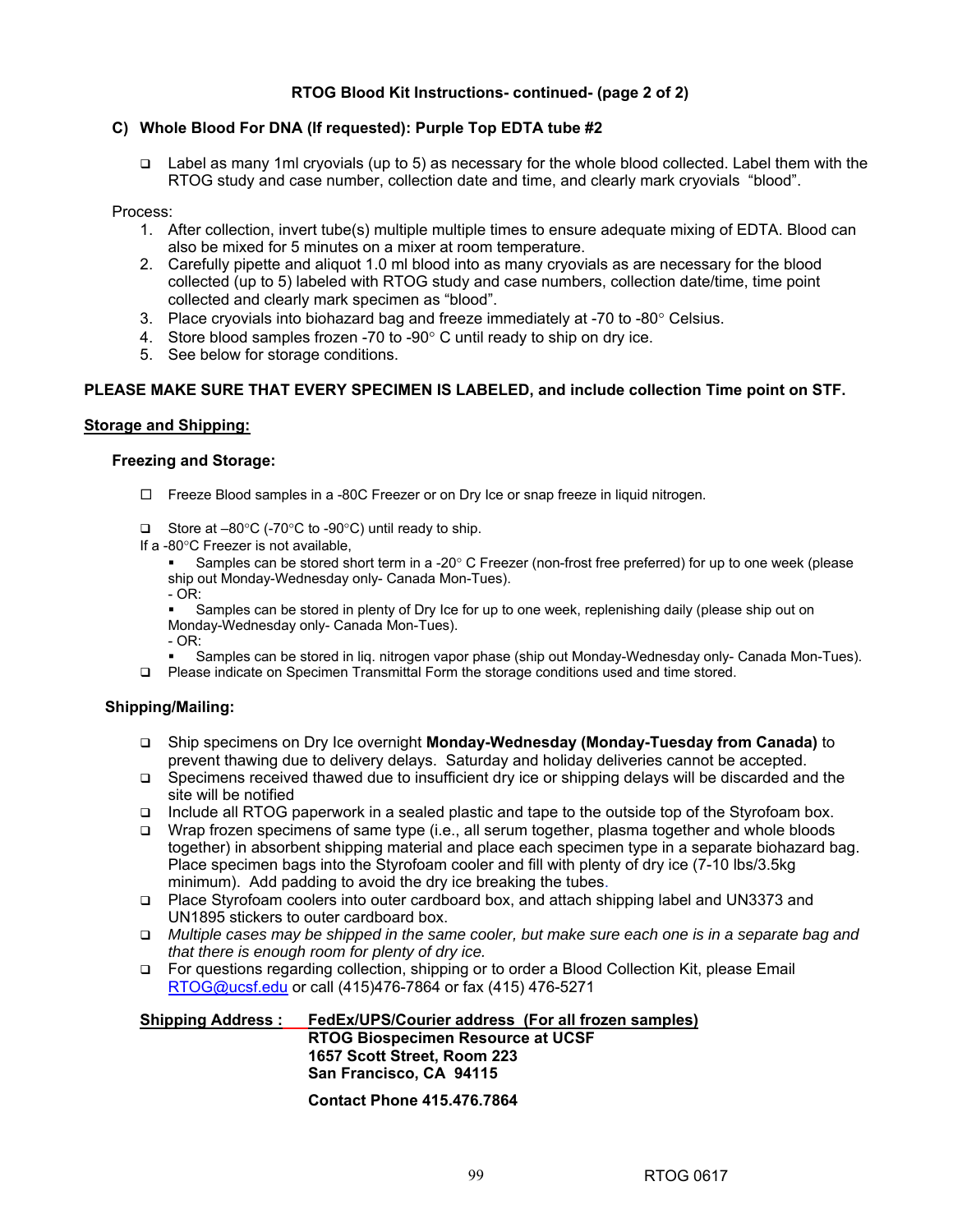### **APPENDIX VI (10/29/10)**

### **RTOG URINE COLLECTION KIT INSTRUCTIONS**

This Kit is for collection, processing, storage, and shipping of Urine Specimens. **Kit Contents:**

- 
- Two 7 ml disposable pipets Biohazard bags
- 

### **Preparation and Processing of Urine Specimens:**

- One (1) Sterile Urine collection cup Two 15 ml polypropylene centrifuge tubes
	-
- Absorbent Paper Towel Parafilm for sealing outside of tubes
- A clean catch urine specimen will be collected. To collect the specimen, use the following instructions: • Males should wipe clean the head of the penis and females need to wipe between the labia with soapy water/
	- cleansing wipes to remove any contaminants. • After urinating a small amount into the toilet bowl to clear the urethra of contaminants, collect a sample of urine in the collection cup.
	- After 10-25 mL urine has been collected, remove container from the urine stream without stopping the flow of urine. • Finish voiding the bladder into the toilet bowl.
- □ Aliquot 5-10 mls of Urine into each of two 15 ml polypropylene centrifuge tubes (disposable pipets are provided in the kit). Do not fill with more than 10 mls to avoid cracking of tubes due to expansion during freezing. Replace the cap and tighten on the tubes. Make sure the cap is not cross-threaded or placed on incorrectly or leaking will occur.
- $\Box$  Use parafilm to seal the cap around the outside rim of the urine tube to prevent leakage.
- Discard remaining Urine and collection cup.
- Label the specimen with the RTOG study and case number, collection date and time, time point of collection, and clearly mark specimens as "urine".
- Wrap Urine Tubes with absorbent material (paper towels) and place into biohazard bag and seal the bag. Freeze and store Urine samples in a-20°C or -80°C Freezer until ready to ship

### **Storage and Shipping:**

### **Freezing and Storage**

- Urine specimens may be sent in batches or with other frozen biospecimens, if within 30-60 days of collection. Store at  $-20^{\circ}$ C or 80°C (-70°C to -90°C) until ready to ship. If a -80°C Freezer is not available,
	- Samples can be stored short term in a -20 $^{\circ}$  C Freezer (non-frost free preferred) for up to one week (please ship out Monday-Wednesday only- Canada Mon-Tues).
- **OR:**
- Samples can be stored in plenty of Dry Ice for up to one week, replenishing daily (please ship out on Monday-Wednesday only- Canada Mon-Tues).
- Please indicate on Specimen Transmittal Form the storage conditions used and time stored.

### **Shipping/Mailing:**

- Ship specimens on Dry Ice overnight **Monday-Wednesday (Monday-Tuesday from Canada)** to prevent thawing due to delivery delays. Saturday and holiday deliveries cannot be accepted.
- Specimens received thawed due to insufficient dry ice or shipping delays will be discarded and the site will be notified.
- Include all RTOG paperwork in a sealed plastic and tape to the outside top of the Styrofoam box.
- Place sealed specimen bags into the Styrofoam cooler and fill with plenty of dry ice (7-10 lbs/3.5kg minimum). Add padding to avoid the dry ice breaking the tubes.
- Place Styrofoam coolers into outer cardboard box, and attach shipping label and UN3373 and UN1895 stickers to outer cardboard box.
- *Multiple cases may be shipped in the same cooler, but make sure each one is in a separate bag and that there is enough room for plenty of dry ice. Add padding to avoid the dry ice from breaking the tubes.*
- □ For questions regarding ordering, collection, or shipping a Urine Collection Kit, please Email [RTOG@ucsf.edu or](mailto:RTOG@ucsf.edu) call (415)476-7864 or fax (415) 476-5271

| <b>Shipping Address:</b> | FedEx/UPS/Courier address (For all frozen samples) |
|--------------------------|----------------------------------------------------|
|                          | RTOG Biospecimen Resource at UCSF                  |
|                          | 1657 Scott Street. Room 223                        |
|                          | San Francisco, CA 94115                            |
|                          | <b>Contact Phone 415-476-7864</b>                  |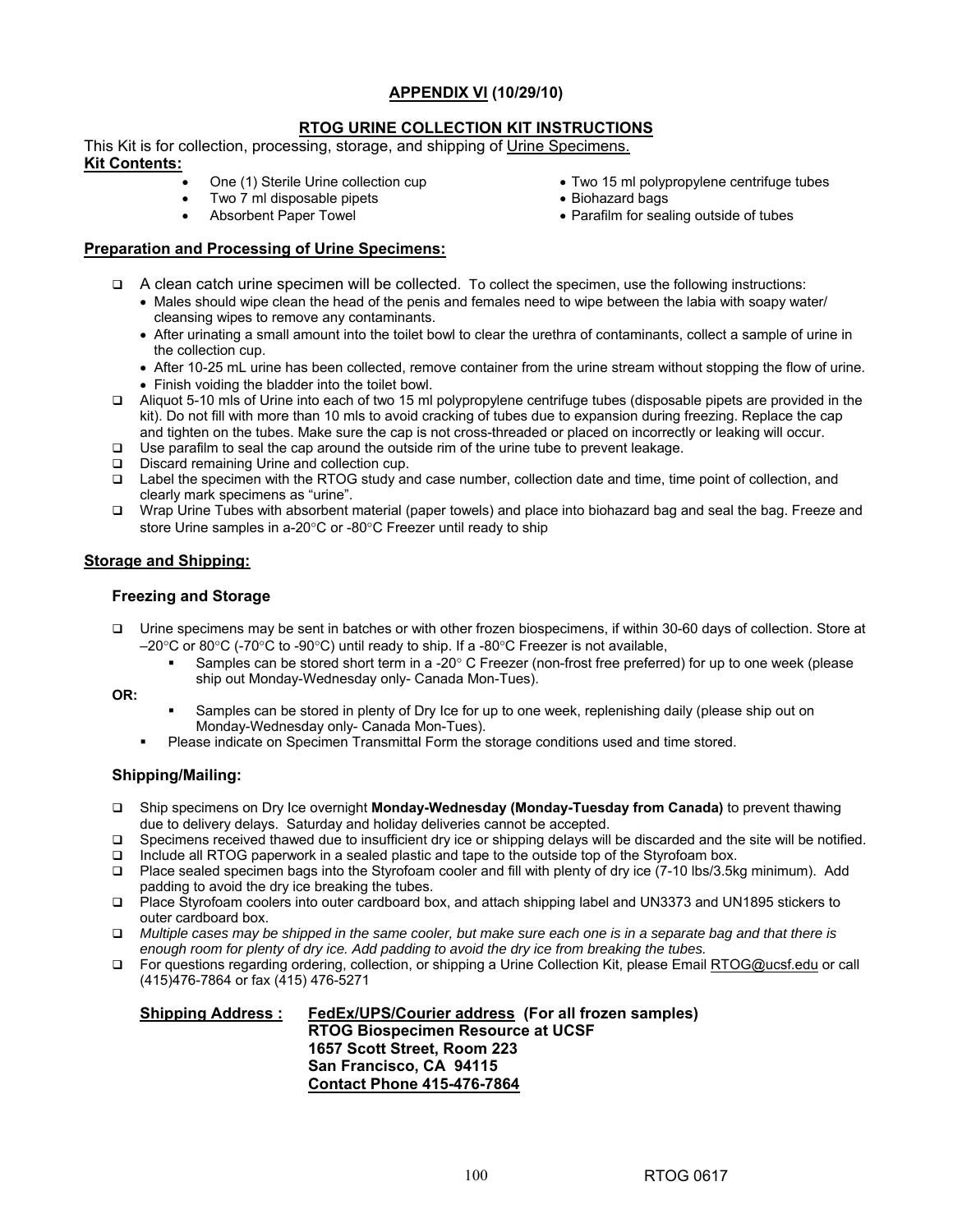#### **APPENDIX VII (5/22/08)**

#### **CANCER TRIALS SUPPORT UNIT (CTSU) PARTICIPATION PROCEDURES**

| To submit site registration<br>documents:                                                                                                                                                                                                                                                             | For patient enrollments:                                                                                                                                                                                                                                                                                                                                                                                                            | Submit study data directly to<br>the RTOG unless otherwise<br>specified in the protocol:                                                                                                                     |
|-------------------------------------------------------------------------------------------------------------------------------------------------------------------------------------------------------------------------------------------------------------------------------------------------------|-------------------------------------------------------------------------------------------------------------------------------------------------------------------------------------------------------------------------------------------------------------------------------------------------------------------------------------------------------------------------------------------------------------------------------------|--------------------------------------------------------------------------------------------------------------------------------------------------------------------------------------------------------------|
| <b>CTSU Regulatory Office</b><br>1818 Market Street, Suite 1100<br>Philadelphia, PA 19103<br>Phone - 1-888-823-5923<br>$Fax - 215 - 569 - 0206$                                                                                                                                                       | <b>CTSU Patient Registration</b><br>Voice Mail - 1-888-462-3009<br>$Fax - 1 - 888 - 691 - 8039$<br>Hours: 9:00 AM - 5:30 PM Eastern<br>Time, Monday - Friday (excluding<br>holidays)<br>[For CTSU patient enrollments that<br>must be completed within<br>approximately one hour, or other<br>extenuating circumstances, call<br>301-704-2376. Please use the 1-<br>888-462-3009 number for ALL other<br>CTSU patient enrollments.] | <b>RTOG Headquarters</b><br>1818 Market Street, Suite 1600<br>Philadelphia, PA 19103<br>Please do not submit study<br>data or forms to CTSU Data<br>Operations. Do not copy the<br>CTSU on data submissions. |
| For patient eligibility questions:<br>Contact the RTOG Research Associate for Protocol, Data Management section at 215-574-3214.<br>For treatment-related questions:<br>Correspond by e-mail (preferred) or by phone with the study chair designated on the protocol cover<br>page.                   |                                                                                                                                                                                                                                                                                                                                                                                                                                     |                                                                                                                                                                                                              |
| For questions unrelated to patient eligibility, treatment, or data submission contact the CTSU Help<br>Desk by phone or e-mail:<br>CTSU General Information Line - 1-888-823-5923, or ctsucontact@westat.com. All calls and<br>correspondence will be triaged to the appropriate CTSU representative. |                                                                                                                                                                                                                                                                                                                                                                                                                                     |                                                                                                                                                                                                              |
| The CTSU Public Web site is located at: www.ctsu.org<br>The CTSU Registered Member Web site is located at: http://members.ctsu.org                                                                                                                                                                    |                                                                                                                                                                                                                                                                                                                                                                                                                                     |                                                                                                                                                                                                              |

#### **REGISTRATION/RANDOMIZATION**

Prior to the recruitment of a patient for this study, investigators must be registered members of the CTSU. Each investigator must have an NCI investigator number and must maintain an "active" investigator registration status through the annual submission of a complete investigator registration packet (FDA Form 1572 with original signature, current CV, Supplemental Investigator Data Form with signature, and Financial Disclosure Form with original signature) to the Pharmaceutical Management Branch, CTEP, DCTD, NCI. These forms are available on the CTSU registered member Web site or by calling the PMB at 301-496-5725 Monday through Friday between 8:30 a.m. and 4:30 p.m. Eastern time.

Each CTSU investigator or group of investigators at a clinical site must obtain IRB approval for this protocol and submit IRB approval and supporting documentation to the CTSU Regulatory Office before they can enroll patients. Study centers can check the status of their registration packets by querying the Regulatory Support System (RSS) site registration status page of the CTSU member web site at <http://members.ctsu.org>

All forms and documents associated with this study can be downloaded from the RTOG 0617 Web page on the CTSU registered member Web site [\(https://members.ctsu.org](https://members.ctsu.org)). Patients can be registered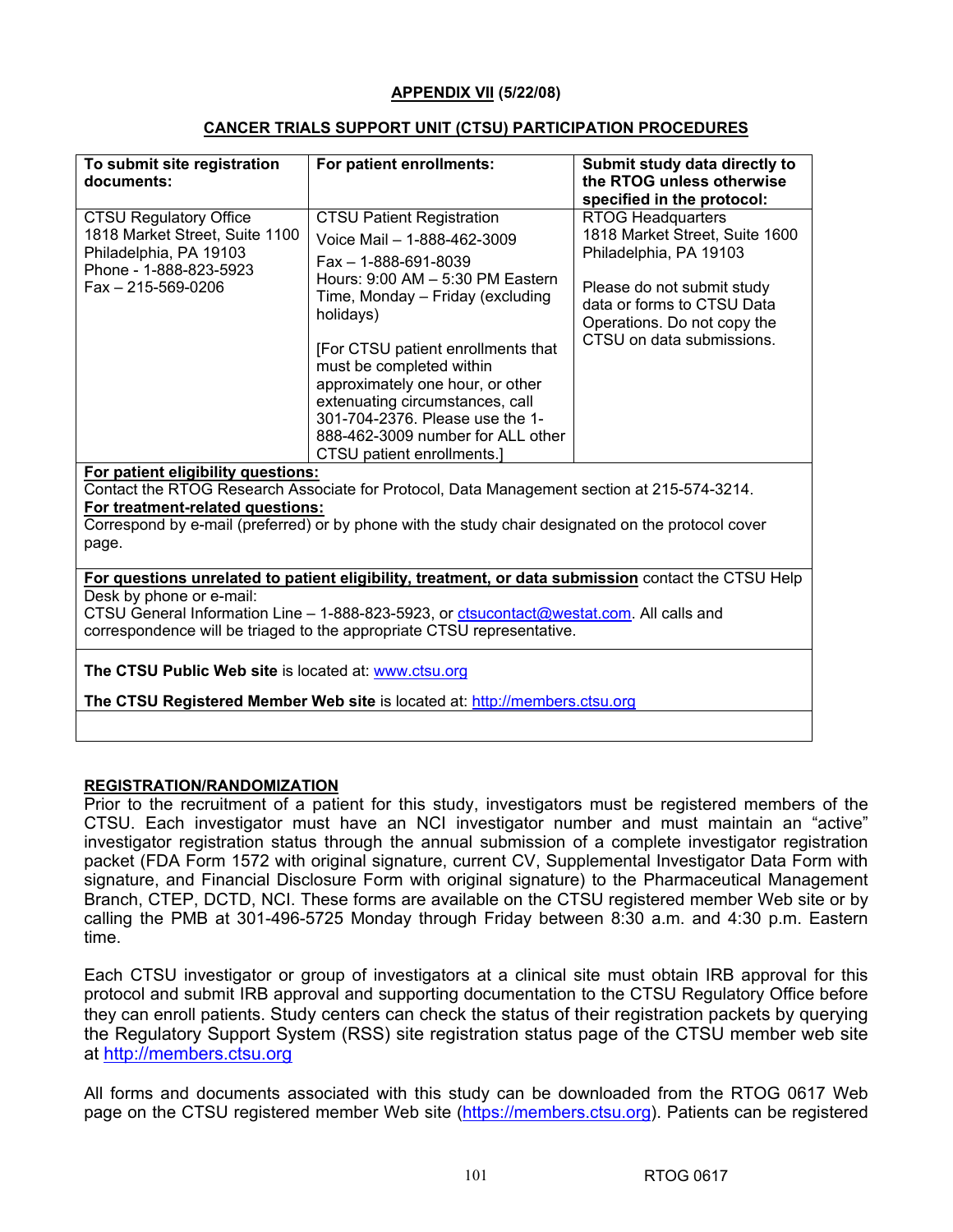only after pre-treatment evaluation is complete, all eligibility criteria have been met, and the study site is listed as 'approved' in the CTSU RSS.

# **Requirements for RTOG 0617 site registration:**

- **All patients MUST be treated with either 3DCRT or IMRT on this trial and all institutions must be pre-credentialed.** Credentialing requirements for IMRT and 3DCRT are outlined in protocol sections 5.1.1 and 5.1.2 respectively. The NCI Thoracic IMRT guidelines may be found at the RPC website <http://rpc.mdanderson.org/rpc>and information for 3DCRT can be found at [http://itc.wustl.edu.](http://itc.wustl.edu) Credentialing requirements are outlined in Section 5.1 and at [http://rpc.mdanderson.org/rpc.](http://rpc.mdanderson.org/rpc) Submission of digital data to the Image-Guided Therapy Center (ITC) requires advanced request for an FTP account with the ITC [\(itc@castor.wustl.edu\). Th](mailto:itc@castor.wustl.edu)e ITC will notify the registering institution when that institution is eligible to enter patients on study. The status of the credentialing review will be reflected on the RSS Site Registration Status screen [http://members.ctsu.org/rss/](http://members.ctsu.org/rss)
- CTSU IRB Certification
- CTSU IRB/Regulatory Approval Transmittal Sheet
- CTSU RT Facilities Inventory Form

Note: Per NCI policy all institutions that participate on protocols with a radiation therapy component must participate in the Radiological Physics Center (RPC) monitoring program. For sites enrolling through the CTSU an RT Facilities Inventory From must be on file with CTSU. If this form has been previously submitted to CTSU it does not need to be resubmitted unless updates have occurred at the RT facility.

# **Pre-study requirements for patient enrollment on RTOG 0617:**

- Request initial specimen collection/shipping kits from LDS Hospital.
- Patient must meet all inclusion criteria, and no exclusion criteria should apply
- Patient has signed and dated all applicable consents and authorization forms
- All baseline laboratory tests and prestudy evaluations performed within the time period specified in the protocol.
- Baseline QOL forms completed prior to treatment start.

# **CTSU Procedures for Patient Enrollment**

1. Contact the CTSU Patient Registration Office by calling 1-888-462-3009. Leave a voicemail to alert the CTSU Patient Registrar that an enrollment is forthcoming. For immediate registration needs, e.g. within one hour, call the registrar cell phone at 1-301-704-2376.

- 2. Complete the following forms:
- CTSU Patient Enrollment Transmittal Form
- RTOG 0617 Eligibility Checklist

3. Fax these forms to the CTSU Patient Registrar at 1-888-691-8039 between the hours of 8:00 a.m. and 8:00 p.m., Mon-Fri, Eastern Time (excluding holidays); however, please be aware that RTOG registration hours end at 4:30 pm Eastern Time. The CTSU registrar will check the investigator and site information to ensure that all regulatory requirements have been met. The registrar will also check that forms are complete and follow-up with the site to resolve any discrepancies.

4. Once investigator eligibility is confirmed and enrollment documents are reviewed for compliance, the CTSU registrar will contact the RTOG within the confines of RTOG's registration hours to obtain assignment of a treatment arm and assignment of a unique patient ID (to be used on all future forms and correspondence). The CTSU registrar will confirm registration by fax.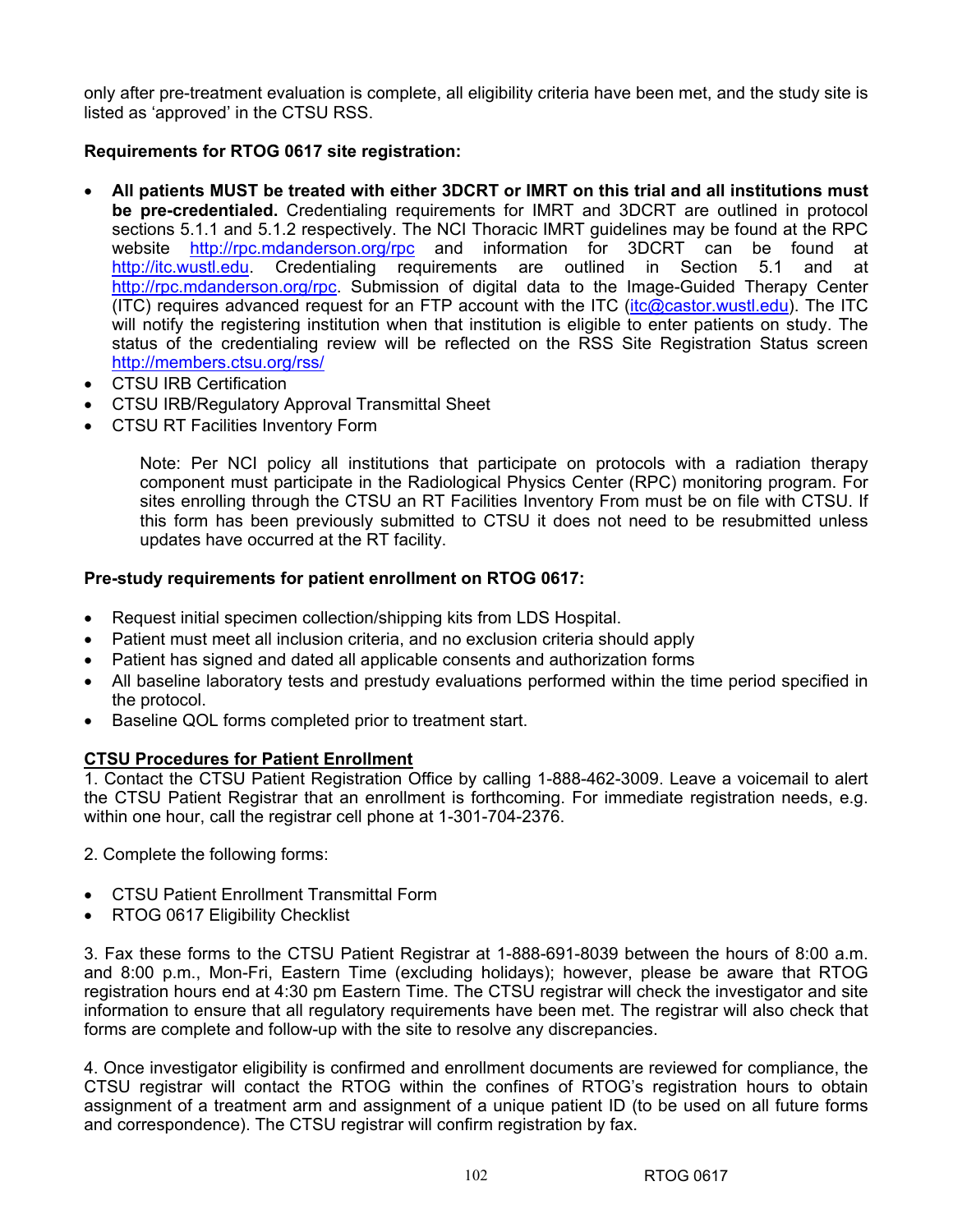### *Protocol treatment must begin within 4 weeks after patient registration to the trial.*  **DATA SUBMISSION AND RECONCILIATION (9/22/09)**

1. All case report forms (CRFs) and transmittals associated with this study must be downloaded from the RTOG 0617 web page located on the CTSU registered member Web site ([http://members.ctsu.org\).](http://members.ctsu.org)  Sites must use the current form versions and adhere to the instructions and submission schedule outlined in the protocol.

2. Submit all completed CRFs (with the exception of patient enrollment forms), clinical reports, and transmittals to RTOG Headquarters unless an alternate location is specified in the protocol. Do not send study data to the CTSU. See the Special Materials or Substudies section below for submission of dosimetry data.

3. The RTOG Headquarters will send query notices and delinquency reports to the site for reconciliation. Please send query responses and delinquent data to the RTOG and do not copy CTSU Data Operations. Each clinical site should have a designated CTSU Administrator and Data Administrator and must keep their CTEP IAM account contact information current. This will ensure timely communication between the clinical site and the RTOG.

4. Please affix the RTOG study/case label to all source documentation and redact the patient's name.

# **SPECIAL MATERIALS OR SUBSTUDIES**

# **Radiation Therapy** (section 6.0)

- Dosimetry data for 3DCRT and IMRT must be submitted to the Image-Guided Therapy Center (ITC), either by digital transmission using the ITC-assigned FTP account or tape submission (contact ITC for acceptable tape types and format). Hard copy materials accompanying digital data should also be sent directly to the ITC. See section 12.2 for a complete inventory of dosimetry items to be submitted.
- **Tissue/Specimen Submission optional but highly recommended** (section 10.0)
- 1. With patient's consent, tumor tissue and blood will be collected. Submit specimens, pathology report, and RTOG Specimen Transmittal Form to the RTOG Biospecimen Resource at University of California at San Francisco.
- 2. See protocol section 10.0 for detailed instructions on collection kits, preparation, and shipment of samples. All reports must include the protocol number and patient's case number (or RTOG label attached). Surgical pathology numbers and information must not be removed from the report; however, the patient's name and/or other identifying information should be redacted. Do not send specimens, forms, reports, or transmittals to the CTSU.
- 3. CTSU clinical sites qualify for specimen reimbursement in the amounts stated in section 10.3 of the protocol. Payments will be made in accordance with RTOG's pathology payment cycle and forwarded to the enrolling sites by the Cooperative Group credited with the accrual.

**Quality of Life** (protocol section 11.0):

QOL assessments will be administered according to the schedule in Appendix II.

# **SERIOUS ADVERSE EVENT(AE) REPORTING (10/29/10)**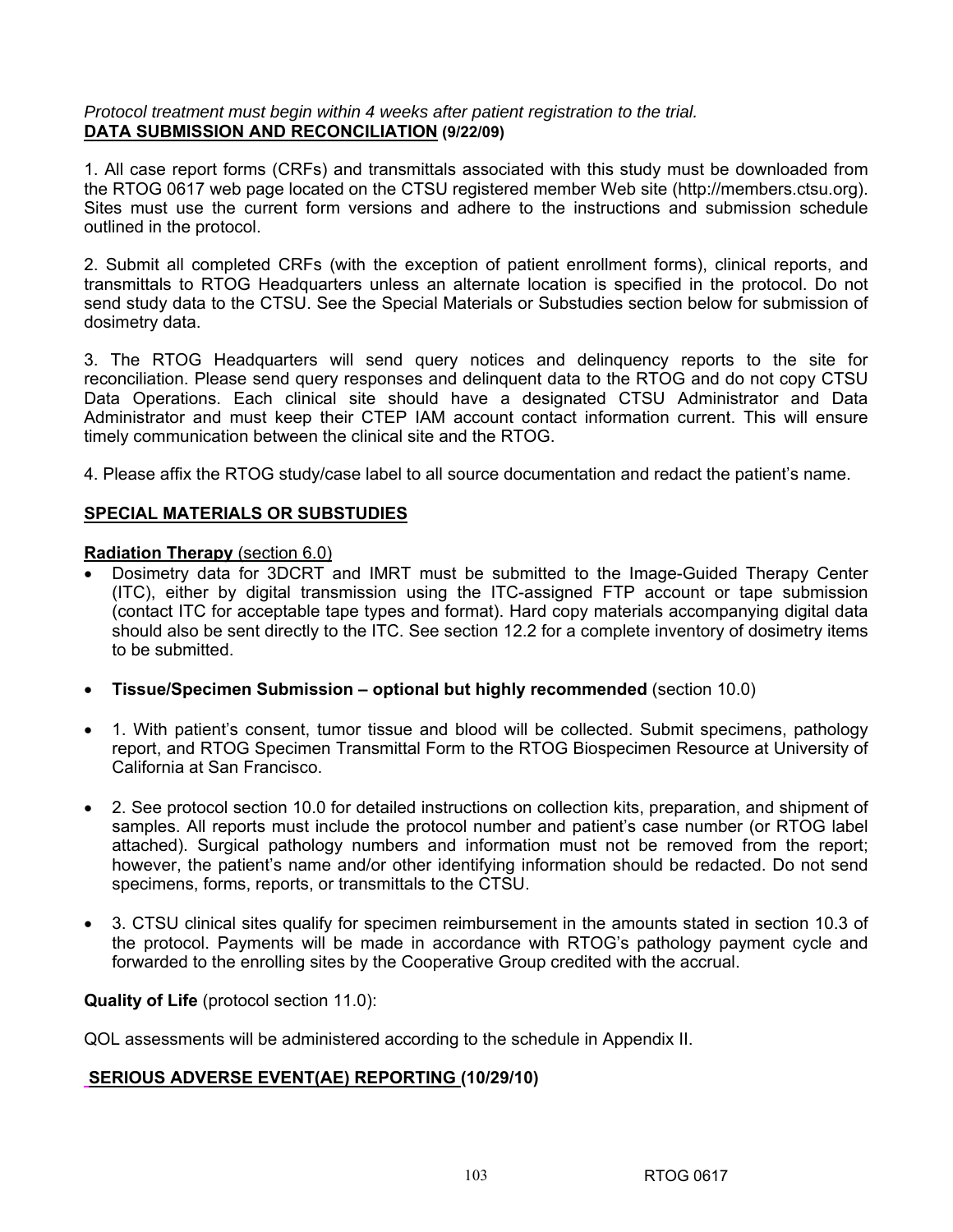1. CTSU sites must comply with the expectations of their local Institutional Review Board (IRB) regarding documentation and submission of adverse events. Local IRBs must be informed of all reportable serious adverse reactions.

2. CTSU sites will assess and report adverse events according to the guidelines and timelines specified in the protocol. You may navigate to the CTEP Adverse Event Expedited Report System (AdEERS) from either the Adverse Events tab of the CTSU member homepage ([https://members.ctsu.org\)](https://members.ctsu.org) or by selecting Adverse Event Reporting Forms from the document center drop down list on the RTOG 0617 Web page.

3. Do not send adverse event reports to the CTSU.

4. Secondary AML/MDS/ALL reporting: Report occurrence of secondary AML, MDS, or ALL via AdEERS. Submit the completed form and supporting documentation as outlined in the protocol.

### **DRUG PROCUREMENT** (SECTION 7.0)

Commercial agents: Paclitaxel, Carboplatin (paraplatin)

1. Information on drug formulation, procurement, storage and accountability, administration, and potential toxicities are outlined in section 7.0 of the protocol.

2. You may navigate to the drug forms by selecting Pharmacy Forms from the document center drop down list on the RTOG 0617 Web page.

### **REGULATORY AND MONITORING**

#### **Study Audit**

To assure compliance with Federal regulatory requirements [CFR 21 parts 50, 54, 56, 312, 314 and HHS 45 CFR 46] and National Cancer Institute (NCI)/ Cancer Therapy Evaluation Program (CTEP) Clinical Trials Monitoring Branch (CTMB) guidelines for the conduct of clinical trials and study data validity, all protocols approved by NCI/CTEP that have patient enrollment through the CTSU are subject to audit.

Responsibility for assignment of the audit will be determined by the site's primary affiliation with a Cooperative Group or CTSU. For Group-aligned sites, the audit of a patient registered through CTSU will become the responsibility of the Group receiving credit for the enrollment. For CTSU Independent Clinical Research Sites (CICRS), the CTSU will coordinate the entire audit process.

For patients enrolled through the CTSU, you may request the accrual be credited to any Group for which you have an affiliation provided that Group has an active clinical trials program for the primary disease type being addressed by the protocol. Per capita reimbursement will be issued by the credited Group provided they have endorsed the trial, or by the CTSU if the Group has not endorsed the trial.

Details on audit evaluation components, site selection, patient case selection, materials to be reviewed, site preparation, on-site procedures for review and assessment, and results reporting and follow-up are available for download from the CTSU Operations Manual located on the CTSU Member Web site.

#### Health Insurance Portability and Accountability Act of 1996 (HIPAA)

The HIPAA Privacy Rule establishes the conditions under which protected health information may be used or disclosed by covered entities for research purposes. Research is defined in the Privacy Rule referenced in HHS 45 CFR 164.501. Templated language addressing NCI-U.S. HIPAA guidelines are provided in the HIPAA Authorization Form located on the CTSU website.